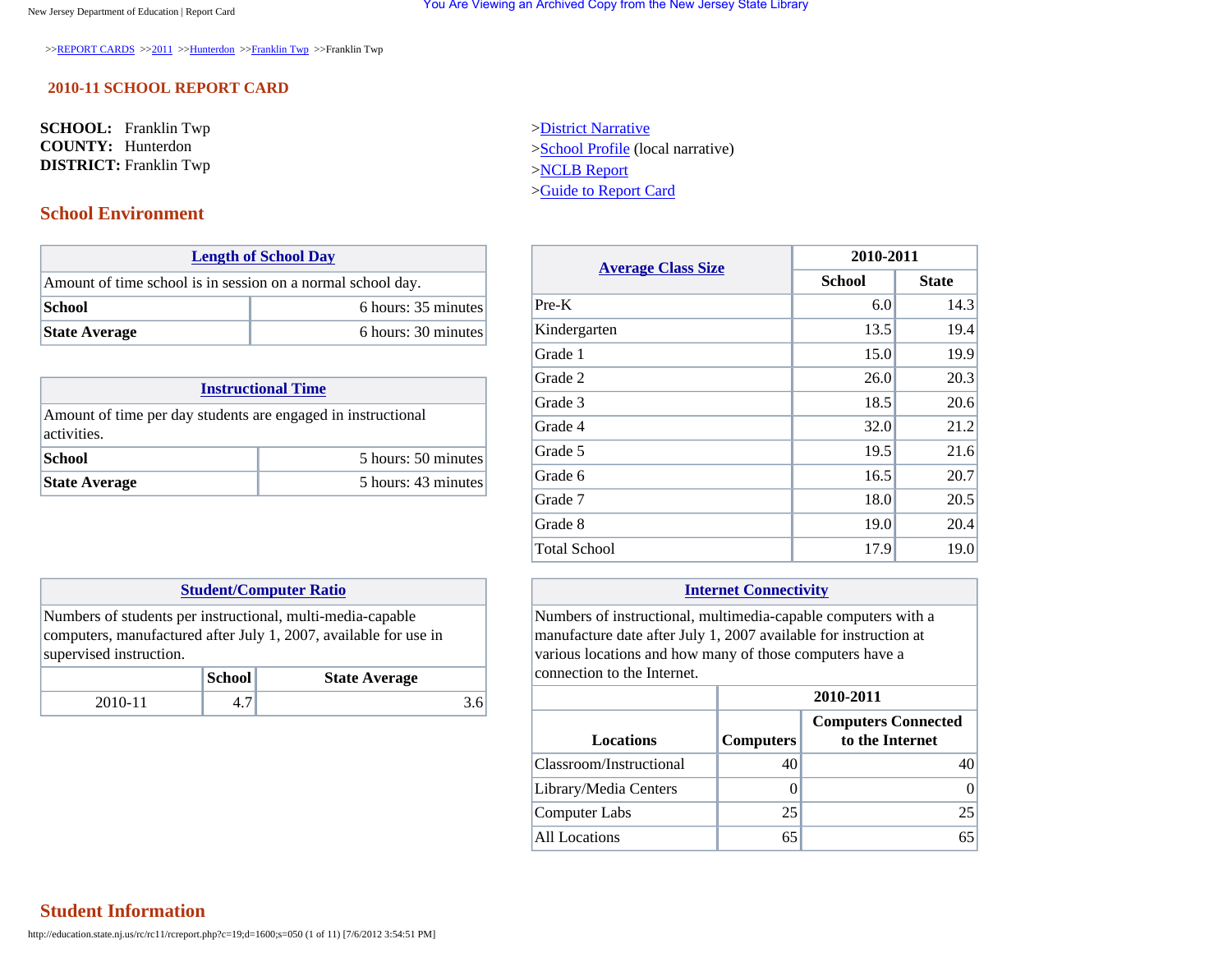#### New Jersey Department of Education | Report Card

|  |  | You Are Viewing an Archived Copy from the New Jersey State Library |  |  |  |  |
|--|--|--------------------------------------------------------------------|--|--|--|--|
|  |  |                                                                    |  |  |  |  |

| <b>Enrollment by Grade</b>                                            |               |               |       |       |  |  |  |
|-----------------------------------------------------------------------|---------------|---------------|-------|-------|--|--|--|
| Counts of students "on-roll" by grade in October of each school year. |               |               |       |       |  |  |  |
| Grade                                                                 | 2008-<br>2009 | 2007-<br>2008 |       |       |  |  |  |
| Pre-K (full-day)                                                      | 6.0           |               |       |       |  |  |  |
| Kindergarten<br>(half-day)                                            |               | 28.0          | 26.0  | 36.0  |  |  |  |
| Kindergarten<br>$(full-day)$                                          | 27.0          |               |       |       |  |  |  |
| Grade 1                                                               | 30.0          | 30.0          | 40.0  | 30.0  |  |  |  |
| Grade 2                                                               | 26.0          | 40.0          | 33.0  | 47.0  |  |  |  |
| Grade 3                                                               | 37.0          | 36.0          | 46.0  | 33.0  |  |  |  |
| Grade 4                                                               | 32.0          | 46.0          | 32.0  | 37.0  |  |  |  |
| Grade 5                                                               | 39.0          | 33.0          | 37.0  | 46.0  |  |  |  |
| Grade 6                                                               | 33.0          | 38.0          | 45.0  | 42.0  |  |  |  |
| Grade 7                                                               | 36.0          | 47.0          | 44.0  | 41.0  |  |  |  |
| Grade 8                                                               | 38.0          | 42.0          | 42.0  | 33.0  |  |  |  |
| <b>SE</b> students<br>in specialized classes                          | 1.0           |               |       |       |  |  |  |
| <b>Total School</b>                                                   | 305.0         | 340.0         | 345.0 | 345.0 |  |  |  |

| <b>Student Mobility Rate</b> |                                                                     |                      |  |  |
|------------------------------|---------------------------------------------------------------------|----------------------|--|--|
|                              | Percentage of students who entered and left during the school year. |                      |  |  |
|                              | School                                                              | <b>State Average</b> |  |  |
| 2010-11                      | $3.6\%$                                                             | 10.0%                |  |  |
| 2009-10                      | $6.5\%$                                                             | 10.5%                |  |  |
| 2008-09                      | 3.8%                                                                | 10.7%                |  |  |

| <b>Student Performance Indicators</b> |  |
|---------------------------------------|--|
|                                       |  |

| <b>Students with Disabilities</b>                                                                          |       |
|------------------------------------------------------------------------------------------------------------|-------|
| Percentage of students with IEPs<br>(Individualized Education Program)<br>regardless of placement/programs | 15.1% |

| <b>Limited English Proficient (LEP)</b> |
|-----------------------------------------|
| Percentage of LEP students              |

| <b>Language Diversity</b>                            |                |  |  |  |  |
|------------------------------------------------------|----------------|--|--|--|--|
| First language spoken at home in order of frequency. |                |  |  |  |  |
| Language                                             | <b>Percent</b> |  |  |  |  |
| English                                              | 96.7%          |  |  |  |  |
| Chinese                                              | 1.0%           |  |  |  |  |
| Spanish                                              | 1.0%           |  |  |  |  |
| Tai languages                                        | 0.7%           |  |  |  |  |
| Hungarian                                            | 0.3%           |  |  |  |  |
| Portuguese                                           | 0.3%           |  |  |  |  |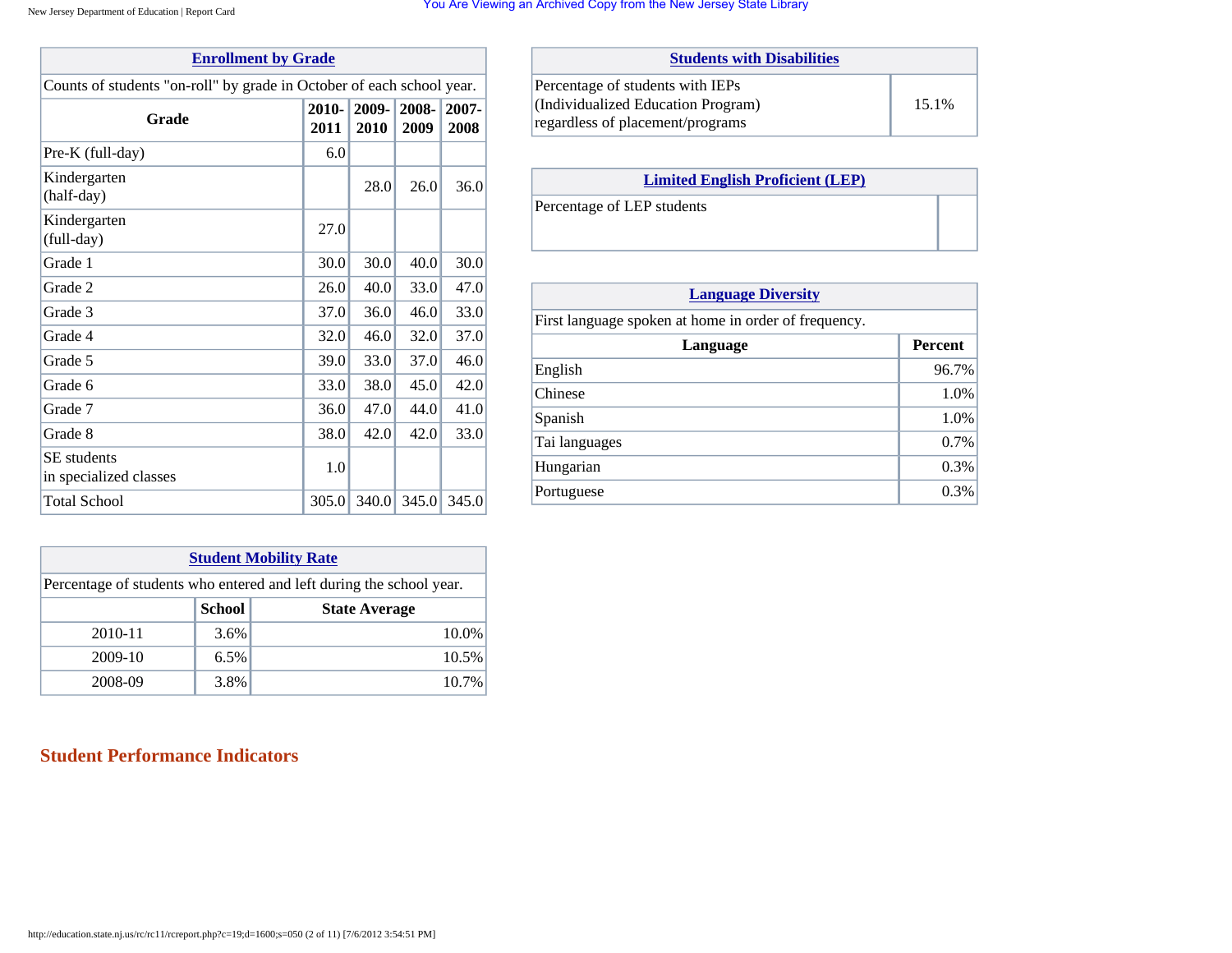### [ASSESSMENTS](javascript:void(0))

| New Jersey Assessment of Skills and Knowledge (NJASK3)<br>LANGUAGE ARTS LITERACY                                                                 |              |         | <b>Number</b>   | <b>Proficiency Percentages</b> |                   |                 |
|--------------------------------------------------------------------------------------------------------------------------------------------------|--------------|---------|-----------------|--------------------------------|-------------------|-----------------|
|                                                                                                                                                  |              | Year    | <b>Tested</b>   | <b>Partial</b>                 | <b>Proficient</b> | <b>Advanced</b> |
| All Students                                                                                                                                     | School       | 2010-11 | 36              | $19.4\%$                       | 75%               | 5.6%            |
| » details for subgroups for Language Arts Literacy                                                                                               |              | 2009-10 | 33 <sup>1</sup> | 18.2%                          | 51.5%             | $30.3\%$        |
|                                                                                                                                                  | District     | 2010-11 | 36              | 19.4%                          | 75%               | 5.6%            |
|                                                                                                                                                  |              | 2009-10 | 33              | 18.2%                          | 51.5%             | $30.3\%$        |
|                                                                                                                                                  | <b>DFG</b>   | 2010-11 | 18456           | $21.1\%$                       | $66.2\%$          | 12.8%           |
|                                                                                                                                                  |              | 2009-10 | 18708           | 23.9%                          | 65.4%             | $10.7\%$        |
|                                                                                                                                                  | <b>State</b> | 2010-11 | 99951           | $36.9\%$                       | 56%               | 7.2%            |
|                                                                                                                                                  |              | 2009-10 | 101435          | $40.2\%$                       | 54.2%             | 5.6%            |
| <sup>*</sup> To protect the privacy of students, the Department of Education suppresses sufficient information to eliminate the possibility that |              |         |                 |                                |                   |                 |

personally identifiable information will be disclosed.

| New Jersey Assessment of Skills and Knowledge (NJASK3)<br><b>MATHEMATICS</b>                                                                     |          |             | <b>Number</b> | <b>Proficiency Percentages</b> |                   |                 |
|--------------------------------------------------------------------------------------------------------------------------------------------------|----------|-------------|---------------|--------------------------------|-------------------|-----------------|
|                                                                                                                                                  |          | Year        | <b>Tested</b> | <b>Partial</b>                 | <b>Proficient</b> | <b>Advanced</b> |
| All Students                                                                                                                                     | School   | 2010-11     | 36            | 2.8%                           | 50%               | 47.2%           |
| <b>Example 3</b> $\frac{1}{2}$ <b>Details for subgroups for Mathematics</b>                                                                      |          | 2009-10     | 33            | 12.1%                          | 18.2%             | 69.7%           |
|                                                                                                                                                  | District | 2010-11     | 36            | 2.8%                           | 50%               | 47.2%           |
|                                                                                                                                                  |          | 2009-10     | 33            | $12.1\%$                       | 18.2%             | 69.7%           |
|                                                                                                                                                  | DFG      | $2010 - 11$ | 18510         | 9%                             | $36.7\%$          | 54.3%           |
|                                                                                                                                                  |          | 2009-10     | 18759         | 9.9%                           | 38.2%             | 51.9%           |
|                                                                                                                                                  | State    | $2010 - 11$ | 100276        | 20.9%                          | $40.6\%$          | 38.5%           |
|                                                                                                                                                  |          | 2009-10     | 101762        | 21.7%                          | $41.1\%$          | $37.2\%$        |
| <sup>*</sup> To protect the privacy of students, the Department of Education suppresses sufficient information to eliminate the possibility that |          |             |               |                                |                   |                 |

personally identifiable information will be disclosed.

| New Jersey Assessment of Skills and Knowledge (NJASK4)<br><b>LANGUAGE ARTS LITERACY</b>                                                          |            |         | <b>Number</b> | <b>Proficiency Percentages</b> |                   |                 |
|--------------------------------------------------------------------------------------------------------------------------------------------------|------------|---------|---------------|--------------------------------|-------------------|-----------------|
|                                                                                                                                                  |            | Year    | <b>Tested</b> | <b>Partial</b>                 | <b>Proficient</b> | <b>Advanced</b> |
| All Students                                                                                                                                     | School     | 2010-11 | 33            | 27.3%                          | 66.7%             | $6.1\%$         |
| » details for subgroups for Language Arts Literacy                                                                                               |            | 2009-10 | 46            | $30.4\%$                       | 56.5%             | 13%             |
|                                                                                                                                                  | District   | 2010-11 | 33            | 27.3%                          | 66.7%             | $6.1\%$         |
|                                                                                                                                                  |            | 2009-10 | 46            | $30.4\%$                       | 56.5%             | 13%             |
|                                                                                                                                                  | <b>DFG</b> | 2010-11 | 18915         | 19.8%                          | 66.5%             | 13.6%           |
|                                                                                                                                                  |            | 2009-10 | 19255         | 22.8%                          | 60.4%             | 16.8%           |
|                                                                                                                                                  | State      | 2010-11 | 101350        | 37%                            | 55.7%             | $7.3\%$         |
|                                                                                                                                                  |            | 2009-10 | 101654        | 40.2%                          | 50.4%             | $9.3\%$         |
| <sup>*</sup> To protect the privacy of students, the Department of Education suppresses sufficient information to eliminate the possibility that |            |         |               |                                |                   |                 |

personally identifiable information will be disclosed.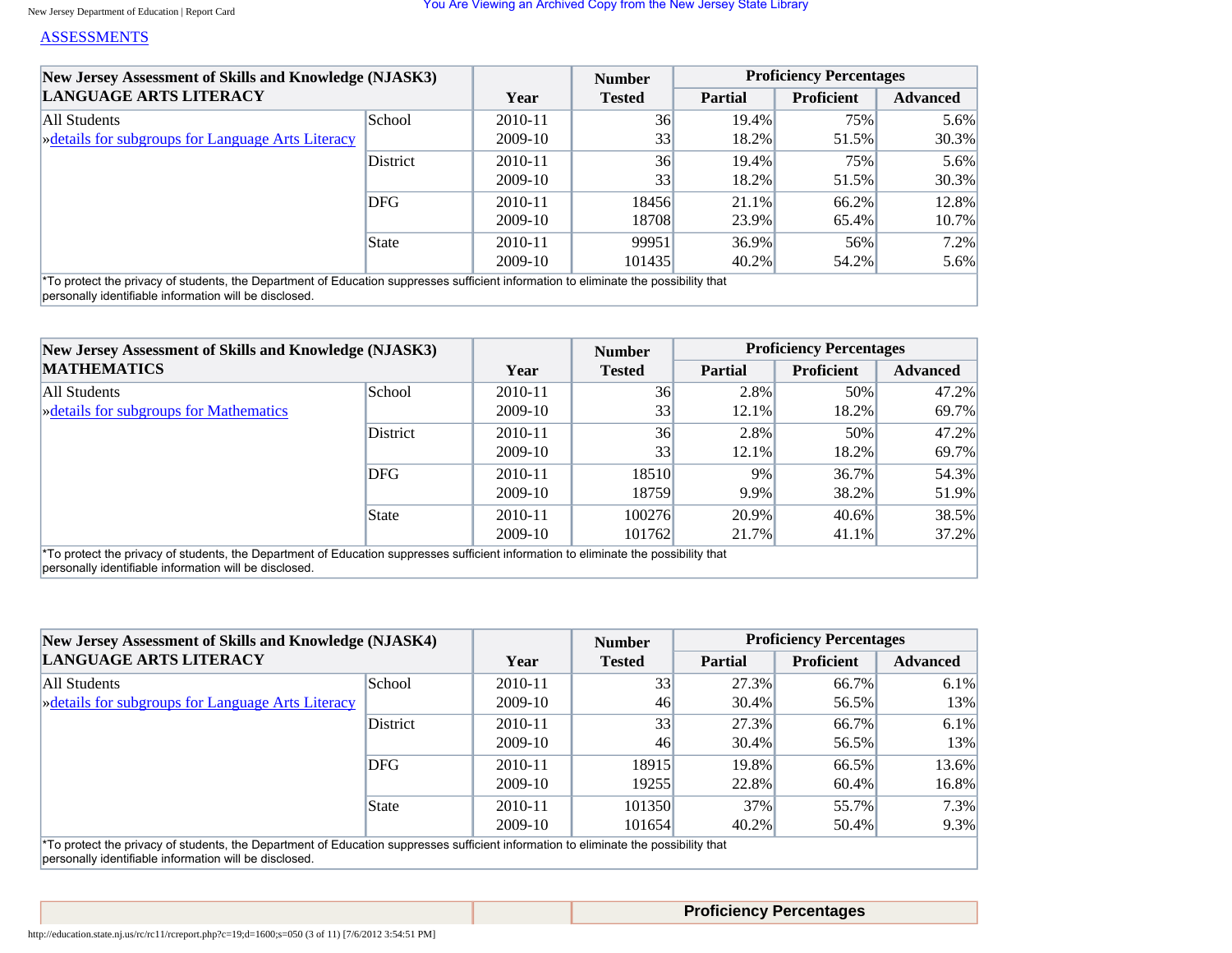| <b>National Assessment Educational Progress (NAEP)</b> |               |      | <b>Below</b> |              |                   |          |
|--------------------------------------------------------|---------------|------|--------------|--------------|-------------------|----------|
| <b>GRADE 4 READING</b>                                 |               | Year | <b>Basic</b> | <b>Basic</b> | <b>Proficient</b> | Advanced |
| <b>All Students</b>                                    | State (NJ)    | 2011 | 21.9%        | 34.2%        | 32.5%             | 11.4%    |
| <b>Example 13</b> Note that is not subgroups           | <b>Nation</b> | 2011 | $33.8\%$     | $33.8\%$     | 24.9%             | $7.5\%$  |

| New Jersey Assessment of Skills and Knowledge (NJASK4)<br><b>MATHEMATICS</b>                                                                                                                               |               |         | <b>Number</b> |                | <b>Proficiency Percentages</b> |                 |
|------------------------------------------------------------------------------------------------------------------------------------------------------------------------------------------------------------|---------------|---------|---------------|----------------|--------------------------------|-----------------|
|                                                                                                                                                                                                            |               | Year    | <b>Tested</b> | <b>Partial</b> | <b>Proficient</b>              | <b>Advanced</b> |
| All Students                                                                                                                                                                                               | <b>School</b> | 2010-11 | 33            | $12.1\%$       | $60.6\%$                       | 27.3%           |
| <b>Example 3</b> $\frac{1}{2}$ <b>Details for subgroups for Mathematics</b>                                                                                                                                |               | 2009-10 | 46            | 17.4%          | $37\%$                         | 45.7%           |
|                                                                                                                                                                                                            | District      | 2010-11 | 33            | 12.1%          | 60.6%                          | 27.3%           |
|                                                                                                                                                                                                            |               | 2009-10 | 46            | 17.4%          | 37%                            | 45.7%           |
|                                                                                                                                                                                                            | DFG           | 2010-11 | 18987         | $9.1\%$        | 44.3%                          | 46.5%           |
|                                                                                                                                                                                                            |               | 2009-10 | 19315         | 11%            | 39.2%                          | 49.9%           |
| State                                                                                                                                                                                                      |               | 2010-11 | 101687        | $20.4\%$       | 47.3%                          | $32.3\%$        |
|                                                                                                                                                                                                            |               | 2009-10 | 102032        | 22.8%          | $42.3\%$                       | 34.9%           |
| <sup>*</sup> To protect the privacy of students, the Department of Education suppresses sufficient information to eliminate the possibility that<br>personally identifiable information will be disclosed. |               |         |               |                |                                |                 |

| <b>National Assessment Educational Progress (NAEP)</b><br><b>GRADE 4 MATHEMATICS</b> |               |      | <b>Proficiency Percentages</b> |              |                   |                 |  |
|--------------------------------------------------------------------------------------|---------------|------|--------------------------------|--------------|-------------------|-----------------|--|
|                                                                                      |               | Year | <b>Below</b><br><b>Basic</b>   | <b>Basic</b> | <b>Proficient</b> | <b>Advanced</b> |  |
| State (NJ)<br>All Students                                                           |               | 2011 | 11.0%                          | 38.3%        | 40.9%             | $9.8\%$         |  |
| » details for subgroups                                                              | <b>Nation</b> | 2011 | $18.1\%$                       | 42.3%        | $33.2\%$          | 6.5%            |  |

| New Jersey Assessment of Skills and Knowledge (NJASK4)                                                                                                                                                     |          |           | <b>Number</b>   | <b>Proficiency Percentages</b> |                   |                 |
|------------------------------------------------------------------------------------------------------------------------------------------------------------------------------------------------------------|----------|-----------|-----------------|--------------------------------|-------------------|-----------------|
| <b>SCIENCE</b>                                                                                                                                                                                             |          | Year      | <b>Tested</b>   | <b>Partial</b>                 | <b>Proficient</b> | <b>Advanced</b> |
| All Students                                                                                                                                                                                               | School   | 2010-11   | 32 <sub>1</sub> | $0\%$                          | 31.3%             | 68.8%           |
| <b>Example 3</b> $\frac{1}{2}$ <b>Details</b> for subgroups for Science                                                                                                                                    |          | $2009-10$ | 46              | $0\%$                          | $26.1\%$          | 73.9%           |
|                                                                                                                                                                                                            | District | 2010-11   | 32              | $0\%$                          | $31.3\%$          | 68.8%           |
|                                                                                                                                                                                                            |          | 2009-10   | 46              | $0\%$                          | $26.1\%$          | 73.9%           |
|                                                                                                                                                                                                            | DFG      | 2010-11   | 18983           | 3%                             | 31.9%             | 65.1%           |
|                                                                                                                                                                                                            |          | 2009-10   | 19318           | $1.7\%$                        | 37.3%             | 61%             |
|                                                                                                                                                                                                            | State    | 2010-11   | 101624          | 9.8%                           | 42.3%             | 47.9%           |
|                                                                                                                                                                                                            |          | 2009-10   | 102004          | $6.5\%$                        | 49.2%             | 44.3%           |
| <sup>*</sup> To protect the privacy of students, the Department of Education suppresses sufficient information to eliminate the possibility that<br>personally identifiable information will be disclosed. |          |           |                 |                                |                   |                 |

| <b>New Jersey Assessment of Skills and Knowledge (NJASK5)</b> |      | <b>Number</b> | <b>Proficiency Percentages</b> |                   |                 |
|---------------------------------------------------------------|------|---------------|--------------------------------|-------------------|-----------------|
| LANGUAGE ARTS LITERACY                                        | Year | <b>Tested</b> | Partial                        | <b>Proficient</b> | <b>Advanced</b> |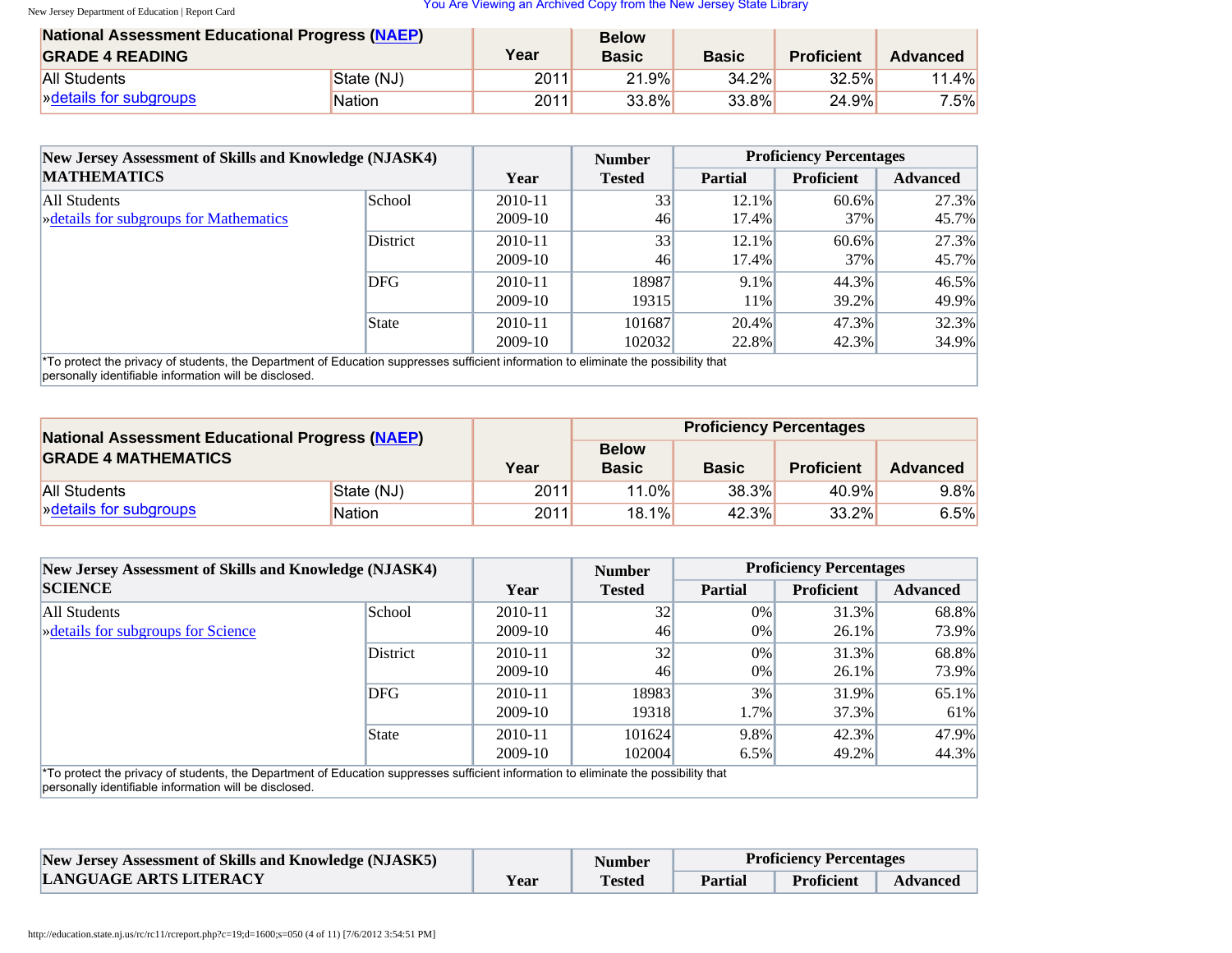#### New Jersey Department of Education | Report Card

#### You Are Viewing an Archived Copy from the New Jersey State Library

| All Students                                                                                                                                                                                   | School     | $2010 - 11$ | 38     | $34.2\%$ | 57.9% | 7.9%    |
|------------------------------------------------------------------------------------------------------------------------------------------------------------------------------------------------|------------|-------------|--------|----------|-------|---------|
| » details for subgroups for Language Arts Literacy                                                                                                                                             |            | 2009-10     | 34     | 11.8%    | 79.4% | 8.8%    |
|                                                                                                                                                                                                | District   | 2010-11     | 38     | $34.2\%$ | 57.9% | $7.9\%$ |
|                                                                                                                                                                                                |            | 2009-10     | 34     | 11.8%    | 79.4% | 8.8%    |
|                                                                                                                                                                                                | <b>DFG</b> | 2010-11     | 19318  | 19.6%    | 68.1% | 12.3%   |
|                                                                                                                                                                                                |            | 2009-10     | 19431  | 19.8%    | 64.3% | 15.9%   |
|                                                                                                                                                                                                | State      | 2010-11     | 101836 | 38.8%    | 55%   | $6.2\%$ |
|                                                                                                                                                                                                |            | 2009-10     | 102415 | $36.7\%$ | 54.5% | 8.8%    |
| *To protect the privacy of students, the Department of Education suppresses sufficient information to eliminate the possibility that<br>personally identifiable information will be disclosed. |            |             |        |          |       |         |

| New Jersey Assessment of Skills and Knowledge (NJASK5)<br><b>MATHEMATICS</b>                                                                                                                   |               |         | <b>Number</b> | <b>Proficiency Percentages</b> |                   |                 |
|------------------------------------------------------------------------------------------------------------------------------------------------------------------------------------------------|---------------|---------|---------------|--------------------------------|-------------------|-----------------|
|                                                                                                                                                                                                |               | Year    | <b>Tested</b> | <b>Partial</b>                 | <b>Proficient</b> | <b>Advanced</b> |
| All Students                                                                                                                                                                                   | <b>School</b> | 2010-11 | 38            | $13.2\%$                       | $34.2\%$          | 52.6%           |
| <b>Example 3</b> Setails for subgroups for Mathematics                                                                                                                                         |               | 2009-10 | 33            | $0\%$                          | 42.4%             | 57.6%           |
|                                                                                                                                                                                                | District      | 2010-11 | 38            | 13.2%                          | 34.2%             | 52.6%           |
|                                                                                                                                                                                                |               | 2009-10 | 33            | $0\%$                          | 42.4%             | 57.6%           |
|                                                                                                                                                                                                | DFG           | 2010-11 | 19374         | 7.9%                           | $35.1\%$          | 57%             |
|                                                                                                                                                                                                |               | 2009-10 | 19476         | 8.8%                           | 37.5%             | 53.8%           |
|                                                                                                                                                                                                | State         | 2010-11 | 102146        | $19.2\%$                       | 41.2%             | 39.6%           |
|                                                                                                                                                                                                |               | 2009-10 | 102732        | 21%                            | $42.1\%$          | 36.9%           |
| *To protect the privacy of students, the Department of Education suppresses sufficient information to eliminate the possibility that<br>personally identifiable information will be disclosed. |               |         |               |                                |                   |                 |

| New Jersey Assessment of Skills and Knowledge (NJASK6)<br><b>LANGUAGE ARTS LITERACY</b>                                                                                                                    |          |             | <b>Number</b> |                | <b>Proficiency Percentages</b> |                 |
|------------------------------------------------------------------------------------------------------------------------------------------------------------------------------------------------------------|----------|-------------|---------------|----------------|--------------------------------|-----------------|
|                                                                                                                                                                                                            |          | Year        | <b>Tested</b> | <b>Partial</b> | <b>Proficient</b>              | <b>Advanced</b> |
| All Students                                                                                                                                                                                               | School   | 2010-11     | 34            | 11.8%          | 76.5%                          | 11.8%           |
| <b>Example 3</b> $\blacktriangleright$ details for subgroups for Language Arts Literacy                                                                                                                    |          | 2009-10     | 38            | 18.4%          | 68.4%                          | 13.2%           |
|                                                                                                                                                                                                            | District | $2010 - 11$ | 34            | 11.8%          | 76.5%                          | 11.8%           |
|                                                                                                                                                                                                            |          | 2009-10     | 38            | 18.4%          | 68.4%                          | 13.2%           |
|                                                                                                                                                                                                            | DFG      | $2010 - 11$ | 19556         | $17.2\%$       | 69.4%                          | 13.4%           |
|                                                                                                                                                                                                            |          | 2009-10     | 19607         | 17.3%          | 68.3%                          | 14.4%           |
|                                                                                                                                                                                                            | State    | $2010 - 11$ | 102611        | 33%            | 59.7%                          | 7.3%            |
|                                                                                                                                                                                                            |          | $2009-10$   | 102281        | 34.5%          | 57.9%                          | $7.6\%$         |
| <sup>*</sup> To protect the privacy of students, the Department of Education suppresses sufficient information to eliminate the possibility that<br>personally identifiable information will be disclosed. |          |             |               |                |                                |                 |

| New Jersey Assessment of Skills and Knowledge (NJASK6) |        |           | <b>Number</b> | <b>Proficiency Percentages</b> |                   |                 |
|--------------------------------------------------------|--------|-----------|---------------|--------------------------------|-------------------|-----------------|
| <b>MATHEMATICS</b>                                     |        | Year      | <b>Tested</b> | <b>Partial</b>                 | <b>Proficient</b> | <b>Advanced</b> |
| All Students                                           | School | 2010-11   | 34            | $14.7\%$                       | $47.1\%$          | 38.2%           |
| <b>Example 3</b> Setails for subgroups for Mathematics |        | $2009-10$ | 38            | $10.5\%$                       | 44.7%             | 44.7%           |

http://education.state.nj.us/rc/rc11/rcreport.php?c=19;d=1600;s=050 (5 of 11) [7/6/2012 3:54:51 PM]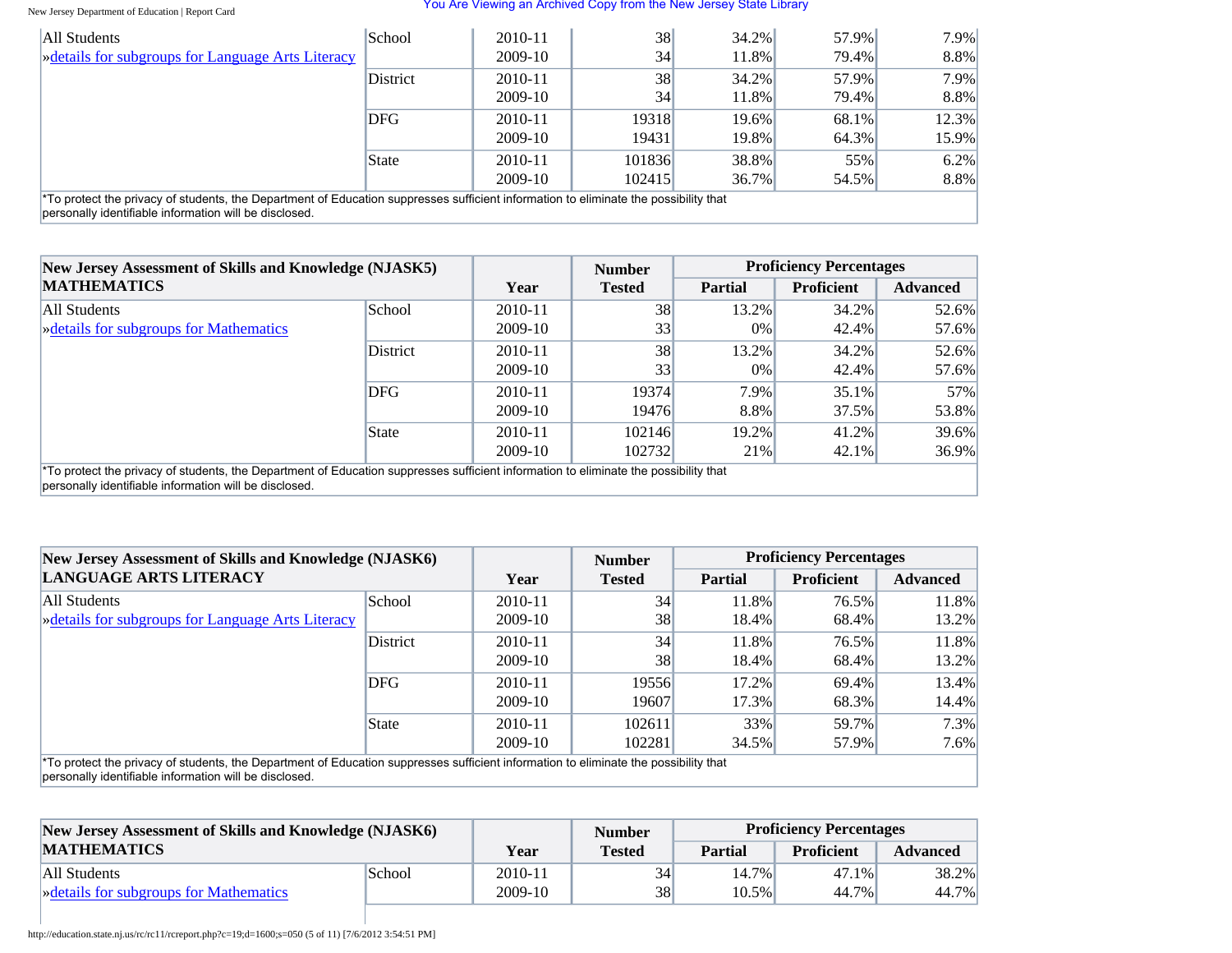#### New Jersey Department of Education | Report Card

 $\beta$  personally identifiable information

#### You Are Viewing an Archived Copy from the New Jersey State Library

|                                                                                                                                                                                                            | <b>District</b> | 2010-11   | 34        | $14.7\%$ | 47.1% | 38.2%    |
|------------------------------------------------------------------------------------------------------------------------------------------------------------------------------------------------------------|-----------------|-----------|-----------|----------|-------|----------|
|                                                                                                                                                                                                            |                 | $2009-10$ | <b>38</b> | $10.5\%$ | 44.7% | 44.7%    |
|                                                                                                                                                                                                            | <b>DFG</b>      | 2010-11   | 19604     | 10%      | 48%   | 42%      |
|                                                                                                                                                                                                            |                 | $2009-10$ | 19643     | 13.7%    | 49.1% | $37.2\%$ |
|                                                                                                                                                                                                            | State           | 2010-11   | 102913    | 22.4%    | 49.9% | 27.7%    |
|                                                                                                                                                                                                            |                 | 2009-10   | 102558    | 27.9%    | 48.5% | 23.6%    |
| <sup>*</sup> To protect the privacy of students, the Department of Education suppresses sufficient information to eliminate the possibility that<br>personally identifiable information will be disclosed. |                 |           |           |          |       |          |

| New Jersey Assessment of Skills and Knowledge (NJASK7)                                                                                                                                         |               |             | <b>Number</b> |                | <b>Proficiency Percentages</b> |                 |
|------------------------------------------------------------------------------------------------------------------------------------------------------------------------------------------------|---------------|-------------|---------------|----------------|--------------------------------|-----------------|
| <b>LANGUAGE ARTS LITERACY</b>                                                                                                                                                                  |               | Year        | <b>Tested</b> | <b>Partial</b> | <b>Proficient</b>              | <b>Advanced</b> |
| All Students                                                                                                                                                                                   | <b>School</b> | $2010 - 11$ | 35            | $17.1\%$       | 74.3%                          | $8.6\%$         |
| <b>Example 3</b> Setails for subgroups for Language Arts Literacy                                                                                                                              |               | 2009-10     | 46            | $13\%$         | $60.9\%$                       | $26.1\%$        |
|                                                                                                                                                                                                | District      | $2010 - 11$ | 35            | $17.1\%$       | 74.3%                          | 8.6%            |
|                                                                                                                                                                                                |               | 2009-10     | 46            | 13%            | $60.9\%$                       | 26.1%           |
|                                                                                                                                                                                                | DFG           | $2010 - 11$ | 19900         | $17.5\%$       | 59.8%                          | 22.7%           |
|                                                                                                                                                                                                |               | 2009-10     | 19918         | 13.5%          | 55.3%                          | $31.2\%$        |
|                                                                                                                                                                                                | State         | $2010 - 11$ | 102681        | $36.3\%$       | 51.3%                          | 12.4%           |
|                                                                                                                                                                                                |               | 2009-10     | 102516        | $30.5\%$       | 51.9%                          | 17.6%           |
| *To protect the privacy of students, the Department of Education suppresses sufficient information to eliminate the possibility that<br>bersonally identifiable information will be disclosed. |               |             |               |                |                                |                 |

| New Jersey Assessment of Skills and Knowledge (NJASK7)                                                                                                                                         |                 |           | <b>Number</b> | <b>Proficiency Percentages</b> |                   |                 |  |
|------------------------------------------------------------------------------------------------------------------------------------------------------------------------------------------------|-----------------|-----------|---------------|--------------------------------|-------------------|-----------------|--|
| <b>MATHEMATICS</b>                                                                                                                                                                             |                 |           | <b>Tested</b> | <b>Partial</b>                 | <b>Proficient</b> | <b>Advanced</b> |  |
| All Students                                                                                                                                                                                   | School          | 2010-11   | 35            | $17.1\%$                       | 37.1%             | 45.7%           |  |
| <b>Example 3</b> Setails for subgroups for Mathematics                                                                                                                                         |                 | 2009-10   | 46            | $15.2\%$                       | 34.8%             | 50%             |  |
|                                                                                                                                                                                                | <b>District</b> | 2010-11   | 35            | $17.1\%$                       | $37.1\%$          | 45.7%           |  |
|                                                                                                                                                                                                |                 | 2009-10   | 46            | $15.2\%$                       | 34.8%             | 50%             |  |
|                                                                                                                                                                                                | <b>DFG</b>      | 2010-11   | 19919         | $17.2\%$                       | 43.8%             | 39%             |  |
|                                                                                                                                                                                                |                 | 2009-10   | 19951         | 17.8%                          | 42.6%             | 39.6%           |  |
|                                                                                                                                                                                                | State           | 2010-11   | 102895        | 34%                            | 41.6%             | 24.4%           |  |
|                                                                                                                                                                                                |                 | $2009-10$ | 102752        | 35.4%                          | 40.1%             | 24.5%           |  |
| *To protect the privacy of students, the Department of Education suppresses sufficient information to eliminate the possibility that<br>personally identifiable information will be disclosed. |                 |           |               |                                |                   |                 |  |

| New Jersey Assessment of Skills and Knowledge (NJASK8) |                 |         | <b>Number</b> | <b>Proficiency Percentages</b> |                   |                 |
|--------------------------------------------------------|-----------------|---------|---------------|--------------------------------|-------------------|-----------------|
| <b>LANGUAGE ARTS LITERACY</b>                          |                 | Year    | <b>Tested</b> | Partial                        | <b>Proficient</b> | <b>Advanced</b> |
| All Students                                           | School          | 2010-11 | 38            | 2.6%                           | 65.8%             | 31.6%           |
| » details for subgroups for Language Arts Literacy     |                 | 2009-10 | 42            | 2.4%                           | 69%               | 28.6%           |
|                                                        | <b>District</b> | 2010-11 | 38            | $2.6\%$                        | 65.8%             | $31.6\%$        |
|                                                        |                 | 2009-10 | 42            | 2.4%                           | 69%               | 28.6%           |

http://education.state.nj.us/rc/rc11/rcreport.php?c=19;d=1600;s=050 (6 of 11) [7/6/2012 3:54:51 PM]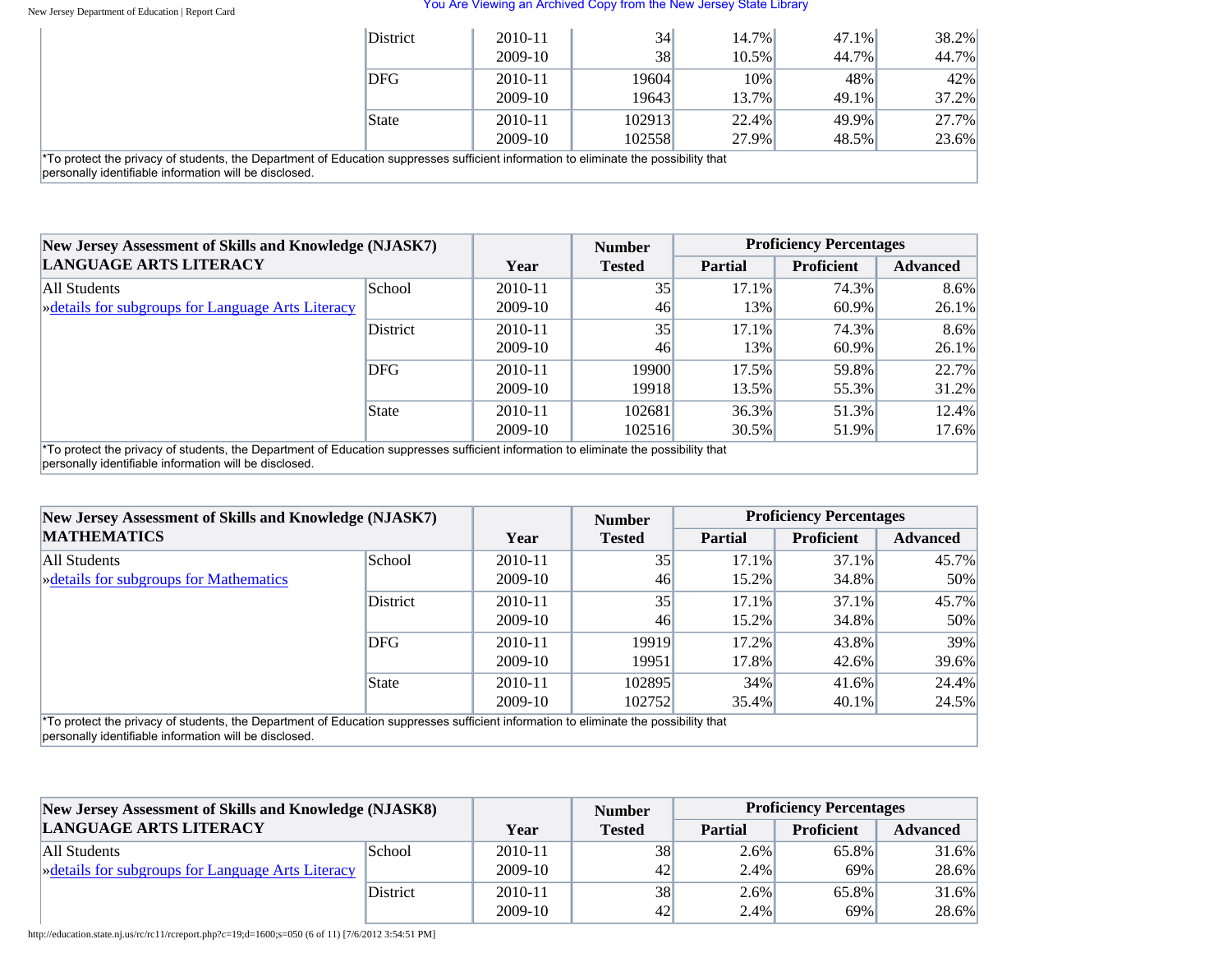| <b>DFG</b>                                                                                                          | 2010-11<br>2009-10 | 20000<br>20346 | $5.9\%$<br>$5.7\%$ | 59.9%<br>62.1% | 34.3%<br>$32.2\%$ |
|---------------------------------------------------------------------------------------------------------------------|--------------------|----------------|--------------------|----------------|-------------------|
| <b>State</b>                                                                                                        | 2010-11            | 102347         | 17.4%              | 63.3%          | 19.3%             |
| saivany of otudente, the Denominant of Education currences outficient information to eliminate the negotiality that | 2009-10            | 102168         | 17.1%              | 64.4%          | 18.5%             |

\*To protect the privacy of students, the Department of Education suppresses sufficient information to eliminate the possibility that personally identifiable information will be disclosed.

| <b>National Assessment Educational Progress (NAEP)</b><br><b>GRADE 8 READING</b> |               |      | <b>Proficiency Percentages</b> |              |                   |                 |  |  |
|----------------------------------------------------------------------------------|---------------|------|--------------------------------|--------------|-------------------|-----------------|--|--|
|                                                                                  |               | Year | <b>Below</b><br><b>Basic</b>   | <b>Basic</b> | <b>Proficient</b> | <b>Advanced</b> |  |  |
| All Students                                                                     | State (NJ)    | 2011 | $15.8\%$                       | 39.5%        | 38.6%             | 6.2%            |  |  |
| » details for subgroups                                                          | <b>Nation</b> | 2011 | 25.3%                          | 43.0%        | 28.6%             | $3.0\%$         |  |  |

|                                                                                                                                                                                                                                                                                                                        | New Jersey Assessment of Skills and Knowledge (NJASK8) |             | <b>Number</b> | <b>Proficiency Percentages</b> |                   |                 |  |
|------------------------------------------------------------------------------------------------------------------------------------------------------------------------------------------------------------------------------------------------------------------------------------------------------------------------|--------------------------------------------------------|-------------|---------------|--------------------------------|-------------------|-----------------|--|
| <b>MATHEMATICS</b>                                                                                                                                                                                                                                                                                                     |                                                        | Year        | <b>Tested</b> | <b>Partial</b>                 | <b>Proficient</b> | <b>Advanced</b> |  |
| All Students                                                                                                                                                                                                                                                                                                           | School                                                 | $2010 - 11$ | 38            | $10.5\%$                       | 21.1%             | 68.4%           |  |
| <b>Example 3</b> $\frac{1}{2}$ $\frac{1}{2}$ $\frac{1}{2}$ $\frac{1}{2}$ $\frac{1}{2}$ $\frac{1}{2}$ $\frac{1}{2}$ $\frac{1}{2}$ $\frac{1}{2}$ $\frac{1}{2}$ $\frac{1}{2}$ $\frac{1}{2}$ $\frac{1}{2}$ $\frac{1}{2}$ $\frac{1}{2}$ $\frac{1}{2}$ $\frac{1}{2}$ $\frac{1}{2}$ $\frac{1}{2}$ $\frac{1}{2}$ $\frac{1}{2}$ |                                                        | 2009-10     | 42            | 14.3%                          | 52.4%             | 33.3%           |  |
|                                                                                                                                                                                                                                                                                                                        | District                                               | 2010-11     | 38            | 10.5%                          | 21.1%             | 68.4%           |  |
|                                                                                                                                                                                                                                                                                                                        |                                                        | 2009-10     | 42            | 14.3%                          | 52.4%             | 33.3%           |  |
|                                                                                                                                                                                                                                                                                                                        | DFG                                                    | $2010 - 11$ | 20029         | 13.3%                          | 39.6%             | 47.1%           |  |
|                                                                                                                                                                                                                                                                                                                        |                                                        | 2009-10     | 20356         | $16.1\%$                       | 39.8%             | 44.1%           |  |
|                                                                                                                                                                                                                                                                                                                        | State                                                  | $2010 - 11$ | 102420        | 28%                            | 41.3%             | $30.6\%$        |  |
|                                                                                                                                                                                                                                                                                                                        |                                                        | 2009-10     | 102161        | 31%                            | 39.7%             | 29.3%           |  |
| *To protect the privacy of students, the Department of Education suppresses sufficient information to eliminate the possibility that                                                                                                                                                                                   |                                                        |             |               |                                |                   |                 |  |

personally identifiable information will be disclosed.

| <b>National Assessment Educational Progress (NAEP)</b><br><b>GRADE 8 MATHEMATICS</b> |               |      |                              |              | <b>Proficiency Percentages</b> |          |
|--------------------------------------------------------------------------------------|---------------|------|------------------------------|--------------|--------------------------------|----------|
|                                                                                      |               | Year | <b>Below</b><br><b>Basic</b> | <b>Basic</b> | <b>Proficient</b>              | Advanced |
| <b>All Students</b>                                                                  | State (NJ)    | 2011 | $17.8\%$                     | 35.3%        | $33.2\%$                       | 13.6%    |
| » details for subgroups                                                              | <b>Nation</b> | 2011 | 27.7%                        | 38.8%        | 25.7%                          | $7.8\%$  |

| New Jersey Assessment of Skills and Knowledge (NJASK8)<br><b>SCIENCE</b> |         | <b>Number</b> | <b>Proficiency Percentages</b> |                   |                 |  |
|--------------------------------------------------------------------------|---------|---------------|--------------------------------|-------------------|-----------------|--|
|                                                                          |         | <b>Tested</b> | <b>Partial</b>                 | <b>Proficient</b> | <b>Advanced</b> |  |
| School                                                                   | 2010-11 | 38            | 5.3%                           | $50\%$            | 44.7%           |  |
|                                                                          | 2009-10 | 42            | $2.4\%$                        | 47.6%             | 50%             |  |
| District                                                                 | 2010-11 | 38            | 5.3%                           | 50%               | 44.7%           |  |
|                                                                          | 2009-10 | 42            | $2.4\%$                        | 47.6%             | 50%             |  |
| DFG                                                                      | 2010-11 | 20022         | $6.3\%$                        | $46.7\%$          | 47%             |  |
|                                                                          | 2009-10 | 20362         | $5.6\%$                        | 44.8%             | 49.6%           |  |
|                                                                          |         | Year          |                                |                   |                 |  |

http://education.state.nj.us/rc/rc11/rcreport.php?c=19;d=1600;s=050 (7 of 11) [7/6/2012 3:54:51 PM]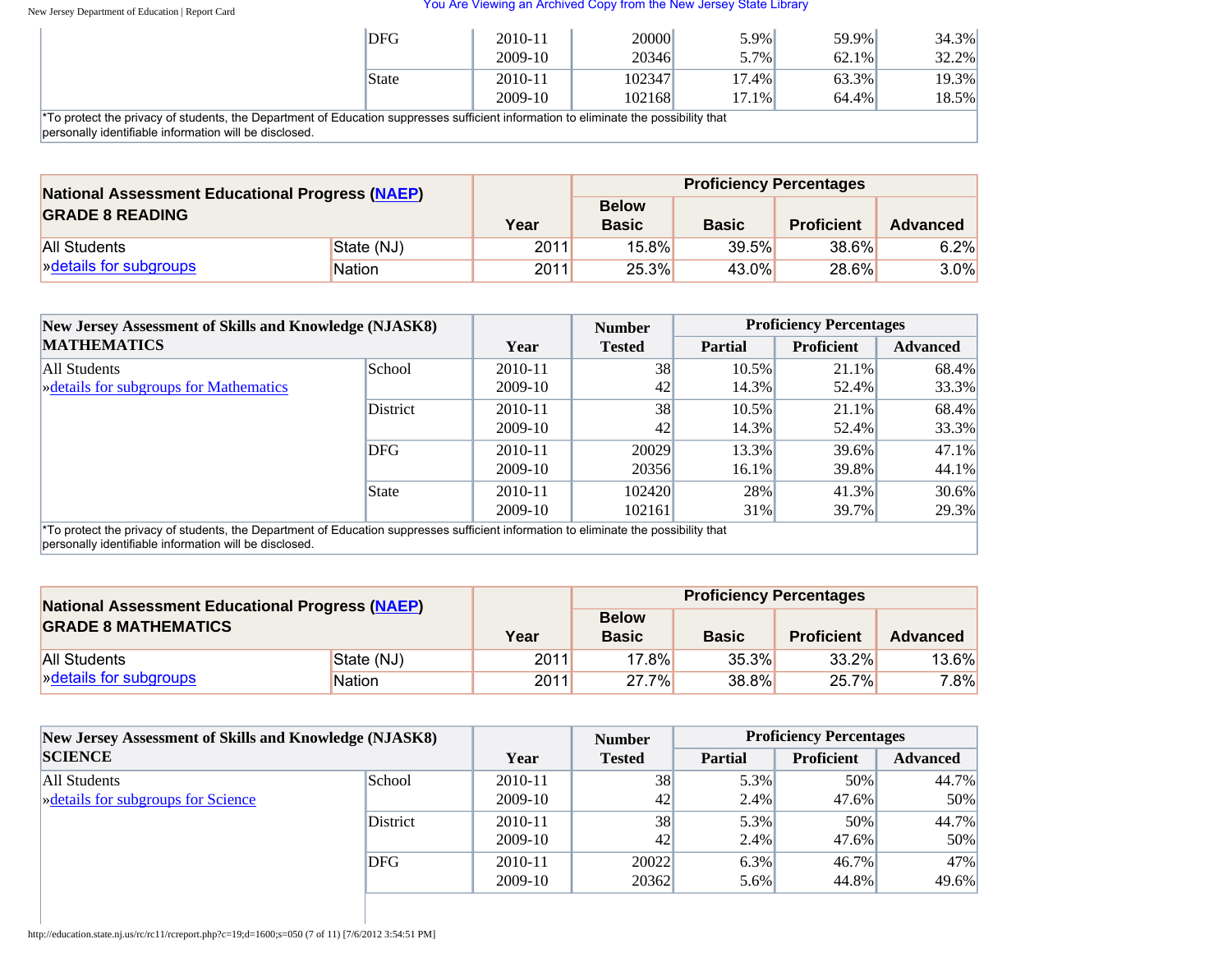New Jersey Department of Education | Report Card

#### You Are Viewing an Archived Copy from the New Jersey State Library

| <sup>'</sup> State                                                                                                                               | 2010-11<br>2009-10 | 102351 <br>102161 | $18.4\%$<br>$16.6\%$ | 52.1% <br>51.7% | 29.5%<br>31.6% |  |  |  |
|--------------------------------------------------------------------------------------------------------------------------------------------------|--------------------|-------------------|----------------------|-----------------|----------------|--|--|--|
| <sup>*</sup> To protect the privacy of students, the Department of Education suppresses sufficient information to eliminate the possibility that |                    |                   |                      |                 |                |  |  |  |
| personally identifiable information will be disclosed.                                                                                           |                    |                   |                      |                 |                |  |  |  |

### **OTHER PERFORMANCE MEASURES**

| <b>Attendance Rates</b>                             | 2010-2011   | 2009-2010 |                | <b>Student Suspensions</b>                                                                                            |        |                        |                                                                              |
|-----------------------------------------------------|-------------|-----------|----------------|-----------------------------------------------------------------------------------------------------------------------|--------|------------------------|------------------------------------------------------------------------------|
| Percentage of students present on average each day. | 99.7% 91.6% |           | $0\%$ 91.4%    | <b>School</b> State School State Percentage of students who were suspended from the school during<br>the school year. |        |                        |                                                                              |
| $Pre-K$<br>Kindergarten                             | 95.1% 94.2% |           | 97.0% 94.3%    |                                                                                                                       | School | <b>District</b>        | <b>State Average</b>                                                         |
| Grade 1                                             | 96.9% 95.1% |           | $96.2\%$ 95.2% | 2010-11                                                                                                               | 1%     | Average<br>1%          | 4%                                                                           |
| Grade 2                                             | 96.2% 95.5% |           | $96.2\%$ 95.5% | 2009-10                                                                                                               | $0\%$  | $0\%$                  | 4%                                                                           |
| Grade 3                                             | 96.5% 95.7% |           | 96.9% 95.8%    |                                                                                                                       |        |                        |                                                                              |
| Grade 4                                             | 95.9% 95.9% |           | 96.3% 95.9%    | 2008-09                                                                                                               | 1%     | 1%                     | 4%                                                                           |
| Grade 5                                             | 95.9% 95.9% |           | 94.8% 95.8%    |                                                                                                                       |        |                        |                                                                              |
| Grade 6                                             | 94.3% 95.6% |           | 95.7% 95.6%    | <b>Student Expulsions</b>                                                                                             |        |                        |                                                                              |
| Grade 7                                             | 95.1% 95.3% |           |                |                                                                                                                       |        |                        | 95.2% 95.2% The number of students who were expelled during the school year. |
| Grade 8                                             | 94.7% 95.0% |           | 95.0% 94.9%    |                                                                                                                       |        | <b>School District</b> | <b>State Total</b>                                                           |
| Grade 9                                             | 0% 93.9%    |           | 0% 94.1%       | 2010-11                                                                                                               |        | 01                     | 32<br>$\Omega$                                                               |
| Grade 10                                            | 0% 93.8%    |           | 0% 94.0%       | 2009-10                                                                                                               |        | $\Omega$               | 90<br>$\vert 0 \vert$                                                        |
| Grade 11                                            | 0% 93.5%    |           | 0% 93.8%       | 2008-09                                                                                                               |        | 0                      | $\overline{0}$<br>35                                                         |
| Grade 12                                            | $0\%$ 92.2% |           | $0\%$ 92.4%    |                                                                                                                       |        |                        |                                                                              |
| SE students<br>in specialized classes               | $0\%$ 92.1% |           | $0\%$ 92.0%    |                                                                                                                       |        |                        |                                                                              |
| <b>Total School</b>                                 | 95.7% 94.6% |           | 95.9% 94.6%    |                                                                                                                       |        |                        |                                                                              |

## **Staff Information**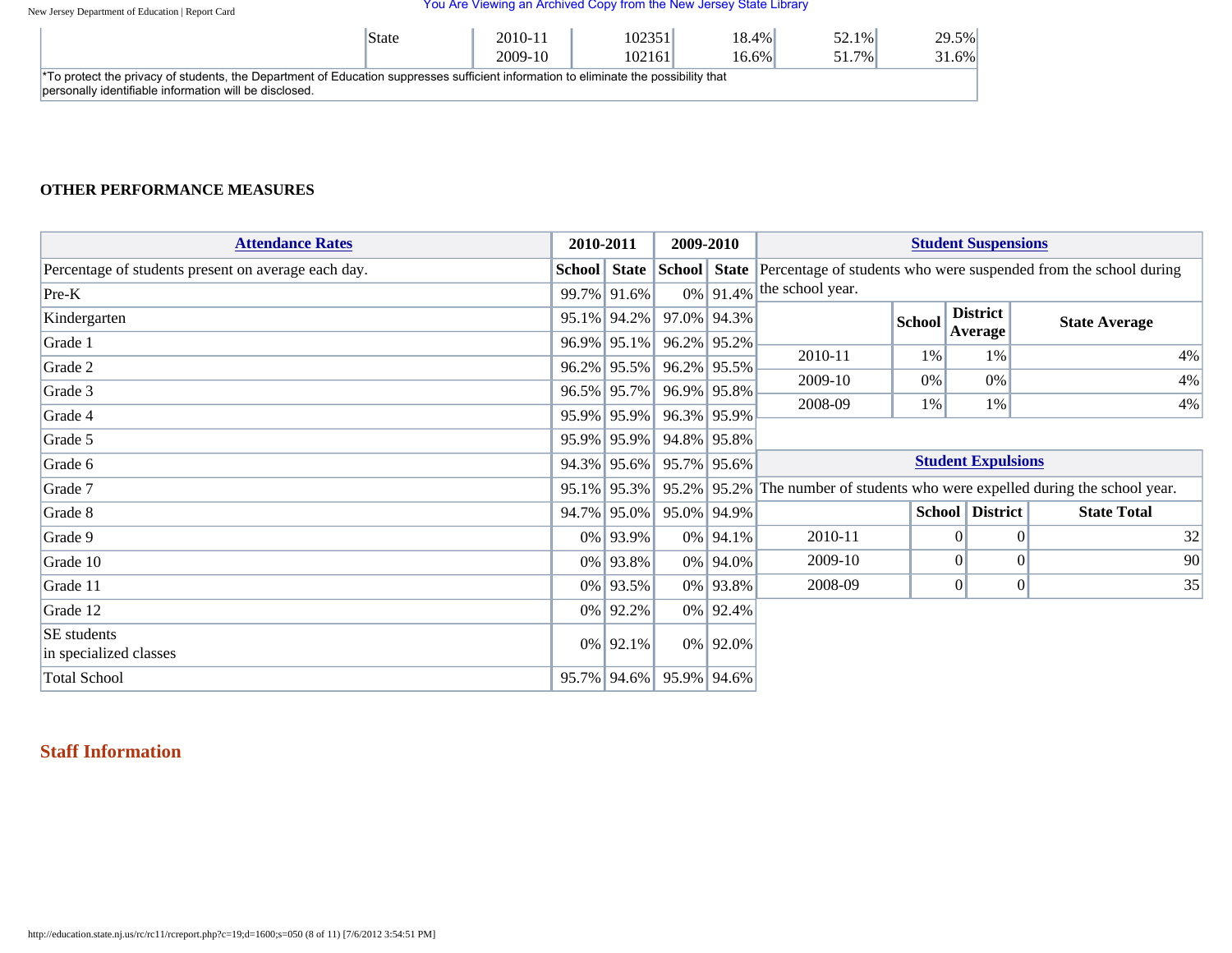#### New Jersey Department of Education | Report Card

### **[Student/Administrator Ratio](javascript:void(0))**

| Numbers of students per administrator. |               |                      |  |  |  |  |  |
|----------------------------------------|---------------|----------------------|--|--|--|--|--|
|                                        | <b>School</b> | <b>State Average</b> |  |  |  |  |  |
| 2010-11                                | 203.3         | 295.6                |  |  |  |  |  |
| 2009-10                                | 226.7         | 275.1                |  |  |  |  |  |
| 2008-09                                | 230.0         | 276.8                |  |  |  |  |  |

### **[Faculty Mobility Rate](javascript:void(0))**

Percentage of faculty who entered and left the school during the school year.

|         | School  | <b>State Average</b> |
|---------|---------|----------------------|
| 2010-11 | $4.4\%$ | 5.0%                 |
| 2009-10 | $0.0\%$ | 5.4%                 |
| 2008-09 | $5.6\%$ | 4.0%                 |

| <b>Faculty Attendance Rate</b>                     |       |          |  |  |  |  |
|----------------------------------------------------|-------|----------|--|--|--|--|
| Percentage of faculty present on average each day. |       |          |  |  |  |  |
| <b>School</b><br><b>State Average</b>              |       |          |  |  |  |  |
| 2010-11                                            | 97.5% | 95.8%    |  |  |  |  |
| 2009-10                                            | 96.7% | 95.7%    |  |  |  |  |
| 2008-09                                            | 96.7% | $95.3\%$ |  |  |  |  |

#### You Are Viewing an Archived Copy from the New Jersey State Library

| <b>Student/Faculty Ratio</b>            |      |      |  |  |  |  |
|-----------------------------------------|------|------|--|--|--|--|
| Numbers of students per faculty member. |      |      |  |  |  |  |
| <b>School</b><br><b>State Average</b>   |      |      |  |  |  |  |
| 2010-11                                 | 11.3 | 11.1 |  |  |  |  |
| 2009-10                                 | 9.6  | 10.6 |  |  |  |  |
| 2008-09                                 | 9.6  | 10.8 |  |  |  |  |

### **[Faculty and Administrator Credentials](javascript:void(0))**

Percentage of faculty and administrators possessing a bachelor's, master's, or doctoral degree.

|         | <b>BA/BS</b> | <b>MA/MS</b> | <b>PhD/EdD</b> |
|---------|--------------|--------------|----------------|
| 2010-11 | 20.0%        | 70.0%        | 10.0%          |
| 2009-10 | 25.0%        | 67.5%        | 7.5%           |
| 2008-09 | 25.0%        | 70.0%        | 5.0%           |

| <b>National Board Certification</b>                              |  |  |    |  |  |  |  |
|------------------------------------------------------------------|--|--|----|--|--|--|--|
| Number of teachers who have been certified by the National Board |  |  |    |  |  |  |  |
| for Professional Teaching Standards.                             |  |  |    |  |  |  |  |
| <b>School District State</b>                                     |  |  |    |  |  |  |  |
| 2010-11                                                          |  |  |    |  |  |  |  |
| 2009-10                                                          |  |  |    |  |  |  |  |
| 2008-09                                                          |  |  | 93 |  |  |  |  |

## **District Financial Data**

| <b>Administrative and Faculty Personnel</b>                                                                    |                 |              |          |              |          |              |          |              |
|----------------------------------------------------------------------------------------------------------------|-----------------|--------------|----------|--------------|----------|--------------|----------|--------------|
| In FTE (Full-time Equivalents).                                                                                |                 |              |          |              |          |              |          |              |
| # of Faculty per<br># of Students per<br># of Administrators<br># of Schools<br>Administrator<br>Administrator |                 |              |          |              |          |              |          |              |
|                                                                                                                |                 | <b>State</b> |          | <b>State</b> |          | <b>State</b> |          | <b>State</b> |
|                                                                                                                | <b>District</b> | Average      | District | Average      | District | Average      | District | Average      |
| 2010-11                                                                                                        | 3.0             | 5.1          | 1.0      | 2.1          | 101.7    | 172.8        | 9.0      | 16.3         |
| 2009-10                                                                                                        | 3.0             | 5.5          | 1.0      | 2.1          | 113.3    | 166.9        | 11.9     | 16.1         |
| 2008-09                                                                                                        | 3.0             | 5.5          | 1.0      | 2.1          | 115.0    | 167.3        | 12.0     | 16.1         |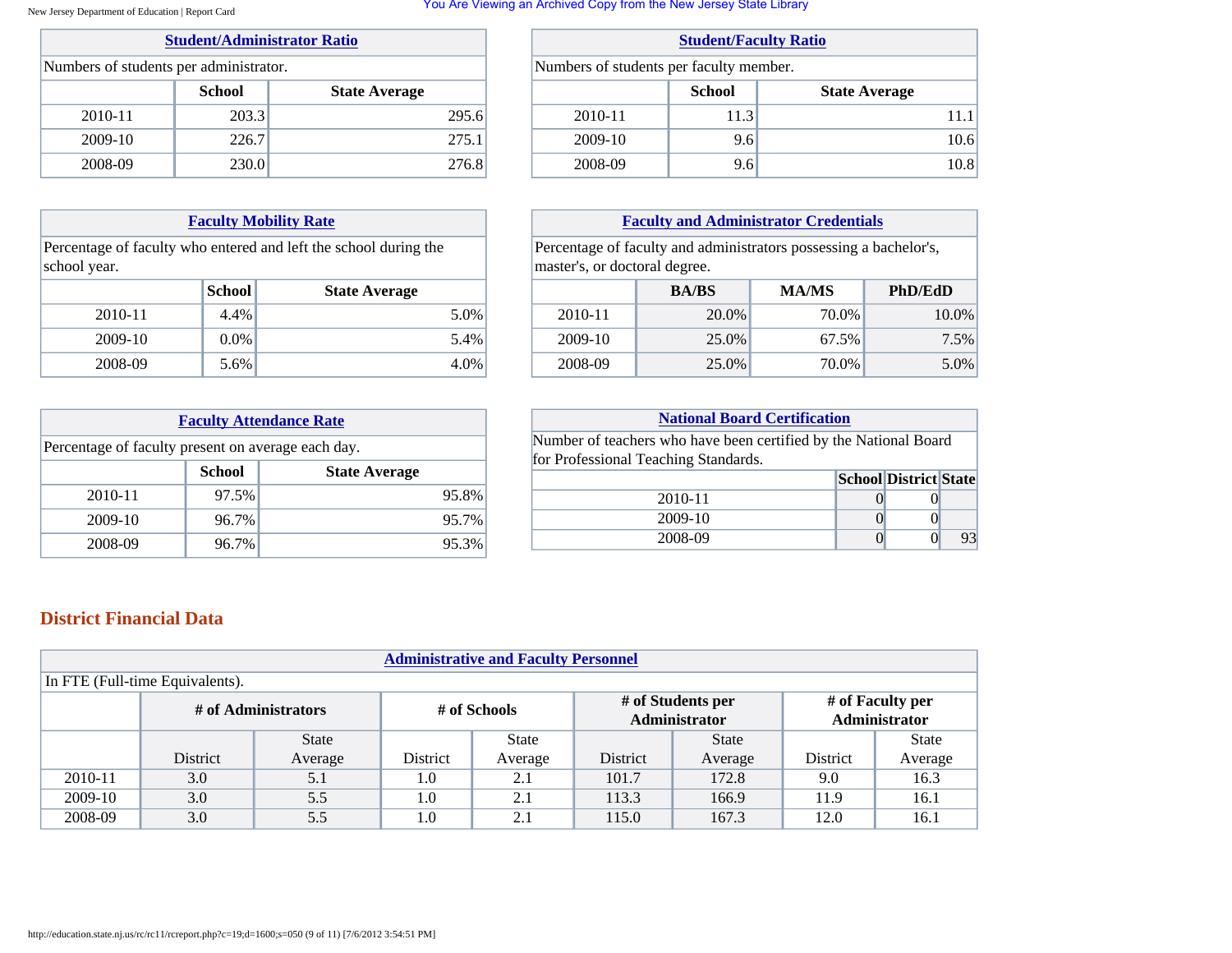| <b>Median Salary and Years of Experience of Administrative and Faculty Personnel</b> |           |           |           |  |  |  |  |
|--------------------------------------------------------------------------------------|-----------|-----------|-----------|--|--|--|--|
|                                                                                      | 2010-11   | 2009-10   | 2008-09   |  |  |  |  |
| <b>Administrators</b>                                                                |           |           |           |  |  |  |  |
| Salary - District                                                                    | \$84,635  | \$120,000 | \$120,000 |  |  |  |  |
| Salary - State                                                                       | \$111,133 | \$108,974 | \$106,564 |  |  |  |  |
| Years of Experience - District                                                       | 24        | 26        | 39        |  |  |  |  |
| Years of Experience - State                                                          | 17        | 18        | 18        |  |  |  |  |
| Faculty                                                                              |           |           |           |  |  |  |  |
| Salary - District                                                                    | \$77,213  | \$73,233  | \$70,786  |  |  |  |  |
| Salary - State                                                                       | \$59,575  | \$57,560  | \$55,350  |  |  |  |  |
| Years of Experience - District                                                       | 22        | 20        | 18        |  |  |  |  |
| Years of Experience - State                                                          | 11        | 10        | 10        |  |  |  |  |

| <b>Teacher Salaries and Benefits</b> |                                                                                                                              |                                                                                |         |                      |  |  |  |
|--------------------------------------|------------------------------------------------------------------------------------------------------------------------------|--------------------------------------------------------------------------------|---------|----------------------|--|--|--|
|                                      | Percents of teacher salaries and benefits of the total comparative expenditures. The percent increase or decrease represents |                                                                                |         |                      |  |  |  |
|                                      |                                                                                                                              | the expenditure change in teacher salaries/benefits from one year to the next. |         |                      |  |  |  |
|                                      |                                                                                                                              | % for Teachers Salaries/Benefits<br>% Change - Increase/Decrease $(+/-)$       |         |                      |  |  |  |
|                                      | <b>District</b>                                                                                                              | State Average                                                                  |         | <b>State Average</b> |  |  |  |
| 2010-11                              | 61\%                                                                                                                         | 59%                                                                            | $-10\%$ | $-3\%$               |  |  |  |
| 2009-10                              | 62%                                                                                                                          | 59%                                                                            | $-0\%$  | 4%                   |  |  |  |
| 2008-09                              | 62%                                                                                                                          | 58%                                                                            | 6%      | 4%                   |  |  |  |

| <b>Administrative Salaries and Benefits</b>                                                                     |          |                                                                                |              |                      |  |  |  |
|-----------------------------------------------------------------------------------------------------------------|----------|--------------------------------------------------------------------------------|--------------|----------------------|--|--|--|
| Percents of administrative salaries and benefits of the total comparative expenditures. The percent increase or |          |                                                                                |              |                      |  |  |  |
| decrease represents the expenditure change in administrative salaries/benefits from one year to the next.       |          |                                                                                |              |                      |  |  |  |
|                                                                                                                 |          | % for Administrative Salaries/Benefits<br>% Change - Increase/Decrease $(+/-)$ |              |                      |  |  |  |
|                                                                                                                 | District | <b>State Average</b>                                                           |              | <b>State Average</b> |  |  |  |
| 2010-11                                                                                                         | 11\%     | 9%                                                                             | 6%           | $-2\%$               |  |  |  |
| 2009-10                                                                                                         | 9%       | 9%                                                                             | $-8\%$<br>2% |                      |  |  |  |
| 2008-09                                                                                                         | 10%      | 9%                                                                             | 9%           | 3%                   |  |  |  |

| <b>Revenues</b>                                  |                                          |         |          |         |          |                        |  |  |  |
|--------------------------------------------------|------------------------------------------|---------|----------|---------|----------|------------------------|--|--|--|
| Percents of total revenues from various sources. |                                          |         |          |         |          |                        |  |  |  |
|                                                  | 2010-2011<br>2008-2009<br>2009-2010      |         |          |         |          |                        |  |  |  |
|                                                  | <b>Budget Type</b><br><b>Budget Type</b> |         |          |         |          |                        |  |  |  |
|                                                  | District                                 | Average | District | Average | District | Budget Type<br>Average |  |  |  |
| Local                                            | 86%                                      | 73%     | 80%      | 69%     | 78%      | 69%                    |  |  |  |
| State                                            | 11%                                      | 23%     | 11%      | 23%     | 12%      | 27%                    |  |  |  |
| Federal                                          | 1%                                       | 3%      | 3%       | 6%      | 2%       | 2%                     |  |  |  |
| Other                                            | 2%                                       | 1%      | 6%       | 2%      | 8%       | 2%                     |  |  |  |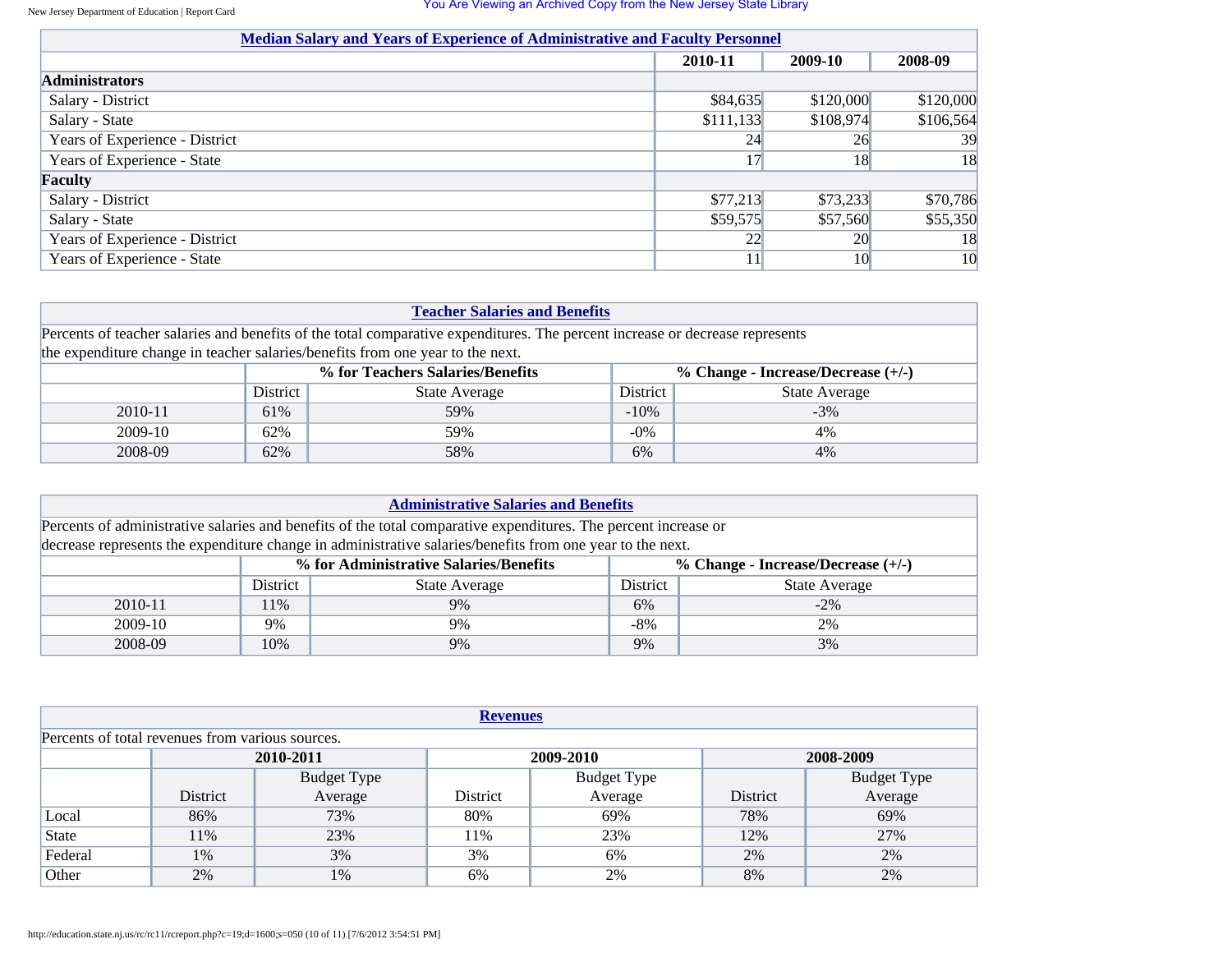### **[Per Pupil Expenditures](javascript:void(0))**

### Two calculations of the average cost per pupil in the district. (See #1 and #2 below).

| (See #1 and #2 below).                           |          |                    |          |                    |          |                    |  |
|--------------------------------------------------|----------|--------------------|----------|--------------------|----------|--------------------|--|
|                                                  |          | 2010-2011          |          | 2009-2010          |          | 2008-2009          |  |
|                                                  | District | <b>Budget Type</b> | District | <b>Budget Type</b> | District | <b>Budget Type</b> |  |
|                                                  | Actual   | Average            | Actual   | Average            | Actual   | Average            |  |
| <b>Classroom - Salaries and Benefits</b>         | \$8,625  | \$7,204            | \$8,599  | \$7,336            | \$8,529  | \$7,027            |  |
| Classroom - General Supplies/Textbooks           | \$162    | \$229              | \$349    | \$261              | \$213    | \$295              |  |
| <b>Classroom - Purchased Services and Other</b>  | \$96     | \$86               | \$69     | \$84               | \$84     | \$83               |  |
| <b>Total Classroom Instruction</b>               | \$8,883  | \$7,520            | \$9,017  | \$7,681            | \$8,826  | \$7,413            |  |
| Support Services - Salaries and Benefits         | \$1,597  | \$1,650            | \$1,467  | \$1,613            | \$1,252  | \$1,466            |  |
| Support Services - other                         | \$328    | \$184              | \$234    | \$195              | \$134    | \$201              |  |
| <b>Total Support Services</b>                    | \$1,925  | \$1,834            | \$1,701  | \$1,808            | \$1,386  | \$1,667            |  |
| Administration - Salaries and Benefits           | \$1,530  | \$1,120            | \$1,286  | \$1,129            | \$1,391  | \$1,086            |  |
| Administration - other                           | \$316    | \$248              | \$383    | \$261              | \$476    | \$266              |  |
| <b>Total Administration Costs</b>                | \$1,846  | \$1,368            | \$1,669  | \$1,390            | \$1,867  | \$1,352            |  |
| Op./Maint. of Plant - Salaries and Benefits      |          | \$624              |          | \$637              |          | \$623              |  |
| Op./Maint. of Plant - other                      | \$1,501  | \$716              | \$1,496  | \$718              | \$1,571  | \$738              |  |
| <b>Total Operations and Maintenance of Plant</b> | \$1,501  | \$1,340            | \$1,496  | \$1,355            | \$1,571  | \$1,361            |  |
| <b>Total Food Services Costs</b>                 |          | \$24               |          | \$23               |          | \$34               |  |
| <b>Total Extracurricular Costs</b>               |          | \$71               | \$74     | \$89               | \$73     | \$88               |  |
| (1)BUDGETARY COST PER PUPIL                      | \$14,156 | \$12,186           | \$13,957 | \$12,391           | \$13,723 | \$11,953           |  |
| (2) TOTAL COST PER PUPIL                         | \$19,813 | \$16,053           | \$19,693 | \$16,376           | \$18,815 | \$15,784           |  |

 $(1)$  The Budgetary Cost per Pupil that represents comparisons with districts of similar budget type. The components that comprise the budgetary cost per pupil are as follows: classroom instructional costs; support services (attendance and social work, health services, guidance office, child study team, library and other educational media); administrative costs (general administration, school administration, business administration, and improvement of instruction); operations/maintenance of plant; food services, and extracurricular costs. The total of these expenditures is divided by the average daily enrollment for a total budgetary cost per pupil.

 $(2)$  Second is the Total Cost Per Pupil which, in addition to all of the costs listed above for the budgetary cost, includes costs for tuition expenditures and payments to preschool providers; transportation; other current expenses (lease purchase interest, residential costs, and judgments against schools); equipment; facilities/acquisition; and restricted expenses less nonpublic services and adult schools. The total of these expenditures is divided by the average daily enrollment, combined with all students sent out of the district as reported on the ASSA (annual state aid collection) to calculate a total cost per pupil.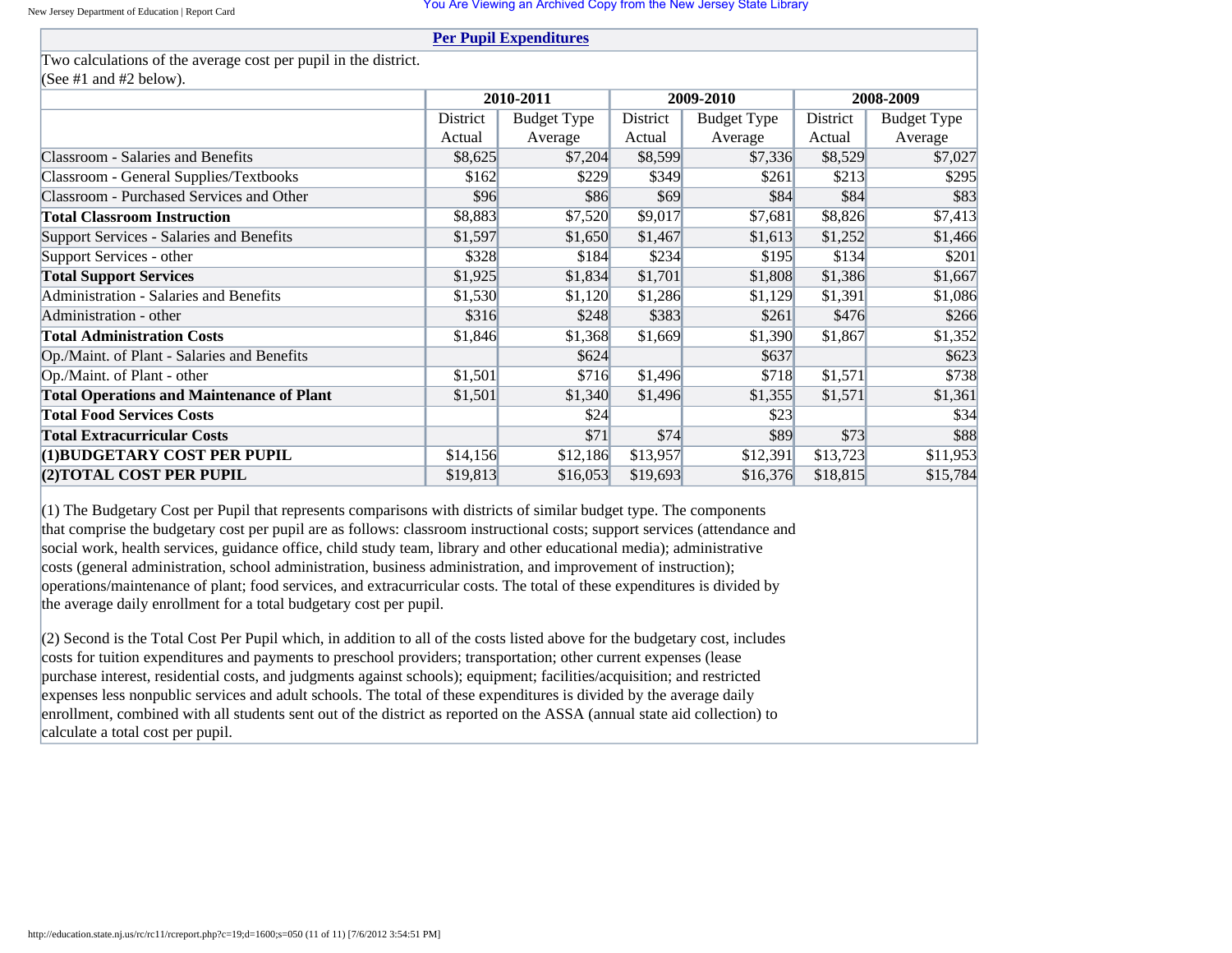## <span id="page-11-0"></span>**2010-11 SCHOOL REPORT CARD** [\(Close Window\)](#page-11-0)

**SCHOOL:**Franklin Twp **COUNTY:** Hunterdon **DISTRICT:** Franklin Twp

| <b>New Jersey Assessment of Skills and Knowledge (NJASK3)</b> |                 | <b>Number</b>   | <b>Proficiency Percentages</b> |        |                                    |
|---------------------------------------------------------------|-----------------|-----------------|--------------------------------|--------|------------------------------------|
| <b>LANGUAGE ARTS LITERACY: 2010-11</b>                        |                 | <b>Tested</b>   |                                |        | <b>Partial Proficient Advanced</b> |
| <b>General Education</b>                                      | School          | 27              | 7.4%                           | 85.2%  | 7.4%                               |
|                                                               | District        | 27              | 7.4%                           | 85.2%  | 7.4%                               |
|                                                               | <b>DFG</b>      | 15175           | 15.5%                          | 69.9%  | 14.6%                              |
|                                                               | <b>State</b>    | 79988           | 30.2%                          | 61.4%  | 8.5%                               |
| <b>Students With</b>                                          | School          | $\ast$          | $\ast$                         | $\ast$ |                                    |
| <b>Disabilities</b>                                           | District        | $\ast$          | $\ast$                         | $\ast$ | $\ast$                             |
|                                                               | <b>DFG</b>      | 3084            | 46.4%                          | 49%    | 4.6%                               |
|                                                               | <b>State</b>    | 15609           | 62.2%                          | 35.3%  | 2.4%                               |
| <b>Limited English</b>                                        | School          | $\ast$          | $\ast$                         | $\ast$ | $\ast$                             |
| <b>Proficient Students</b>                                    | District        | $\ast$          | $\ast$                         | $\ast$ | $\ast$                             |
|                                                               | <b>DFG</b>      | 228             | 51.8%                          | 45.6%  | 2.6%                               |
|                                                               | <b>State</b>    | 4868            | 70.7%                          | 28.3%  | $1\%$                              |
| Male                                                          | School          | 15 <sup>l</sup> | 13.3%                          | 86.7%  | 0%                                 |
|                                                               | District        | 15              | 13.3%                          | 86.7%  | 0%                                 |
|                                                               | <b>DFG</b>      | 9377            | 25.3%                          | 66.3%  | 8.4%                               |
|                                                               | <b>State</b>    | 51053           | 41.6%                          | 53.7%  | 4.8%                               |
| Female                                                        | School          | 21              | 23.8%                          | 66.7%  | 9.5%                               |
|                                                               | District        | 21              | 23.8%                          | 66.7%  | 9.5%                               |
|                                                               | <b>DFG</b>      | 9068            | 16.7%                          | 66%    | 17.3%                              |
|                                                               | <b>State</b>    | 48832           | 31.9%                          | 58.4%  | 9.7%                               |
| White                                                         | School          | 35              | 20%                            | 74.3%  | 5.7%                               |
|                                                               | District        | 35              | 20%                            | 74.3%  | 5.7%                               |
|                                                               | <b>DFG</b>      | 13755           | 19.7%                          | 68.1%  | 12.3%                              |
|                                                               | <b>State</b>    | 50544           | 27.1%                          | 63.9%  | 9%                                 |
| <b>Black</b>                                                  | School          |                 | $. \%$                         | .9/6   | $. \%$                             |
|                                                               | <b>District</b> |                 | $. \%$                         | $. \%$ | $. \%$                             |

http://education.state.nj.us/rc/rc11/details.php?cd=191600;s=050;f=I;area=LAL;test=ASK3 (1 of 4) [7/6/2012 3:55:04 PM]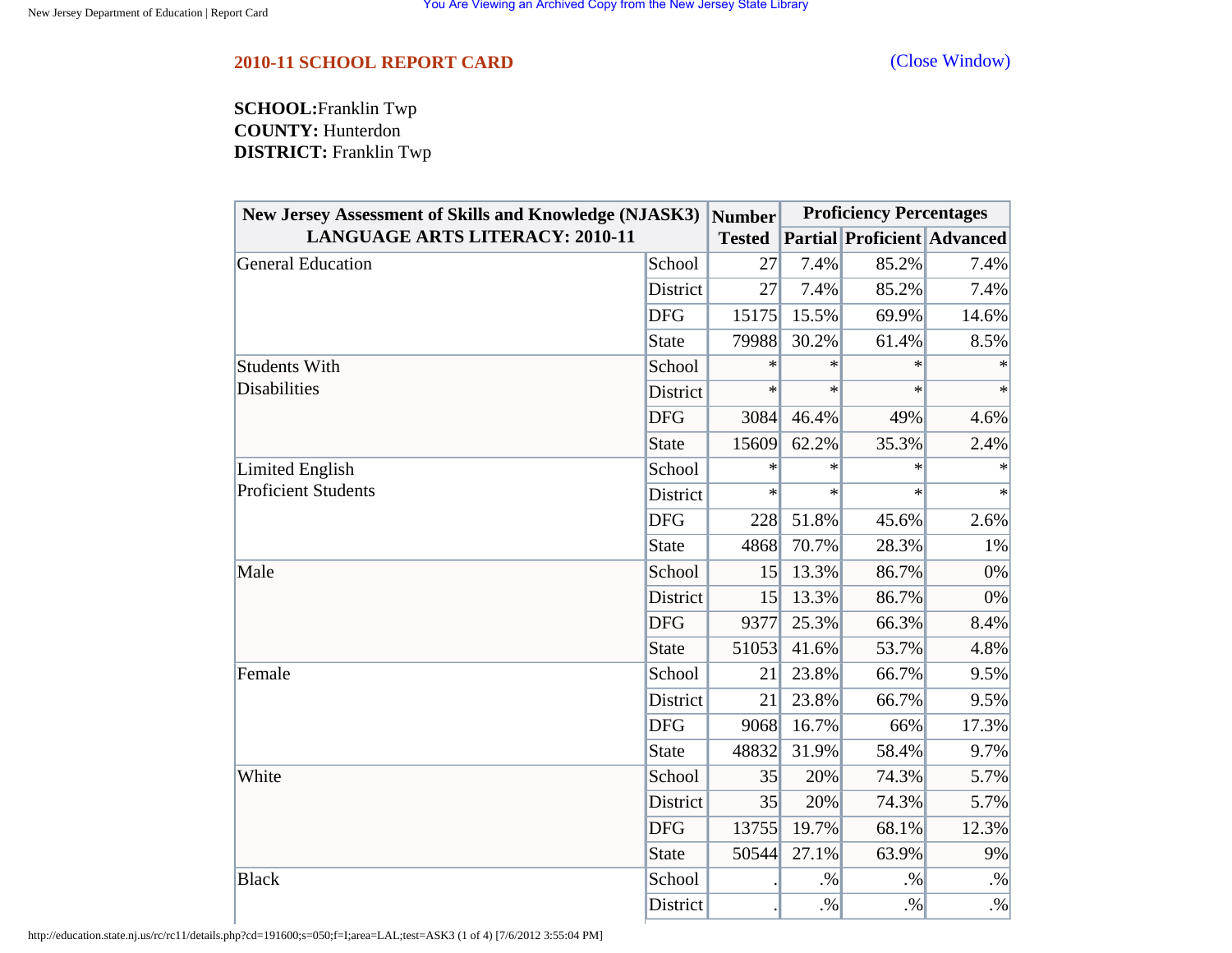|                                                                                                                                                                                                | <b>DFG</b>      |        | 870 42.6% | 52.4%  | 4.9%      |
|------------------------------------------------------------------------------------------------------------------------------------------------------------------------------------------------|-----------------|--------|-----------|--------|-----------|
|                                                                                                                                                                                                | <b>State</b>    | 16011  | 56%       | 41.1%  | 2.8%      |
| Asian                                                                                                                                                                                          | School          |        | .96       | $. \%$ | $. \%$    |
|                                                                                                                                                                                                | <b>District</b> |        | $. \%$    | $. \%$ | $\cdot\%$ |
|                                                                                                                                                                                                | <b>DFG</b>      | 2497   | 14.3%     | 65.3%  | 20.4%     |
|                                                                                                                                                                                                | <b>State</b>    | 9286   | 19.8%     | 64.6%  | 15.5%     |
| Native Hawaiian or                                                                                                                                                                             | School          | $\ast$ | $\ast$    | $\ast$ | $\ast$    |
| <b>Other Pacific Islander</b>                                                                                                                                                                  | District        | $\ast$ | $\ast$    | $\ast$ | $\star$   |
|                                                                                                                                                                                                | <b>DFG</b>      | 16     | 43.8%     | 56.3%  | 0%        |
|                                                                                                                                                                                                | <b>State</b>    | 227    | 31.7%     | 59.9%  | 8.4%      |
| American Indian/                                                                                                                                                                               | School          | $\ast$ | $\ast$    | $\ast$ | $\ast$    |
| <b>Alaskan Native</b>                                                                                                                                                                          | <b>District</b> | $\ast$ | $\ast$    | $\ast$ | $\ast$    |
|                                                                                                                                                                                                | <b>DFG</b>      | 16     | 43.8%     | 56.3%  | 0%        |
|                                                                                                                                                                                                | <b>State</b>    | 104    | 36.5%     | 60.6%  | 2.9%      |
| Hispanic                                                                                                                                                                                       | School          | $\ast$ | $\ast$    | $\ast$ | $\ast$    |
|                                                                                                                                                                                                | <b>District</b> | $\ast$ | $\ast$    | $\ast$ | $\ast$    |
|                                                                                                                                                                                                | <b>DFG</b>      | 1051   | 37%       | 55.9%  | 7%        |
|                                                                                                                                                                                                | <b>State</b>    | 22701  | 52.3%     | 45%    | 2.7%      |
| <b>Other Race</b>                                                                                                                                                                              | School          | $\ast$ | $\ast$    | $\ast$ | $\ast$    |
|                                                                                                                                                                                                | District        | $\ast$ | $\ast$    | $\ast$ | $\ast$    |
|                                                                                                                                                                                                | <b>DFG</b>      | 241    | 19.1%     | 61.8%  | 19.1%     |
|                                                                                                                                                                                                | <b>State</b>    | 1078   | 32%       | 58.7%  | 9.3%      |
| <b>Migrant Students</b>                                                                                                                                                                        | School          |        | $. \%$    | $. \%$ | $. \%$    |
|                                                                                                                                                                                                | District        |        | $. \%$    | $. \%$ | $. \%$    |
|                                                                                                                                                                                                | <b>DFG</b>      |        | $. \%$    | $. \%$ | $. \%$    |
|                                                                                                                                                                                                | <b>State</b>    | 47     | 66%       | 31.9%  | 2.1%      |
| Economically                                                                                                                                                                                   | School          | $\ast$ | $\ast$    | $\ast$ | $\ast$    |
| Disadvantaged                                                                                                                                                                                  | District        | $\ast$ | $\ast$    | $\ast$ | $\ast$    |
|                                                                                                                                                                                                | <b>DFG</b>      | 1041   | 50.4%     | 46.6%  | 3%        |
|                                                                                                                                                                                                | <b>State</b>    | 37158  | 55.3%     | 42.5%  | 2.3%      |
| *To protect the privacy of students, the Department of Education suppresses sufficient information to eliminate the possibility<br>that personally identifiable information will be disclosed. |                 |        |           |        |           |

| New Jersey Assessment of Skills and Knowledge (NJASK3) Number | <b>Proficiency Percentages</b> |                                           |  |  |
|---------------------------------------------------------------|--------------------------------|-------------------------------------------|--|--|
| <b>LANGUAGE ARTS LITERACY: 2009-10</b>                        |                                | <b>Tested Partial Proficient Advanced</b> |  |  |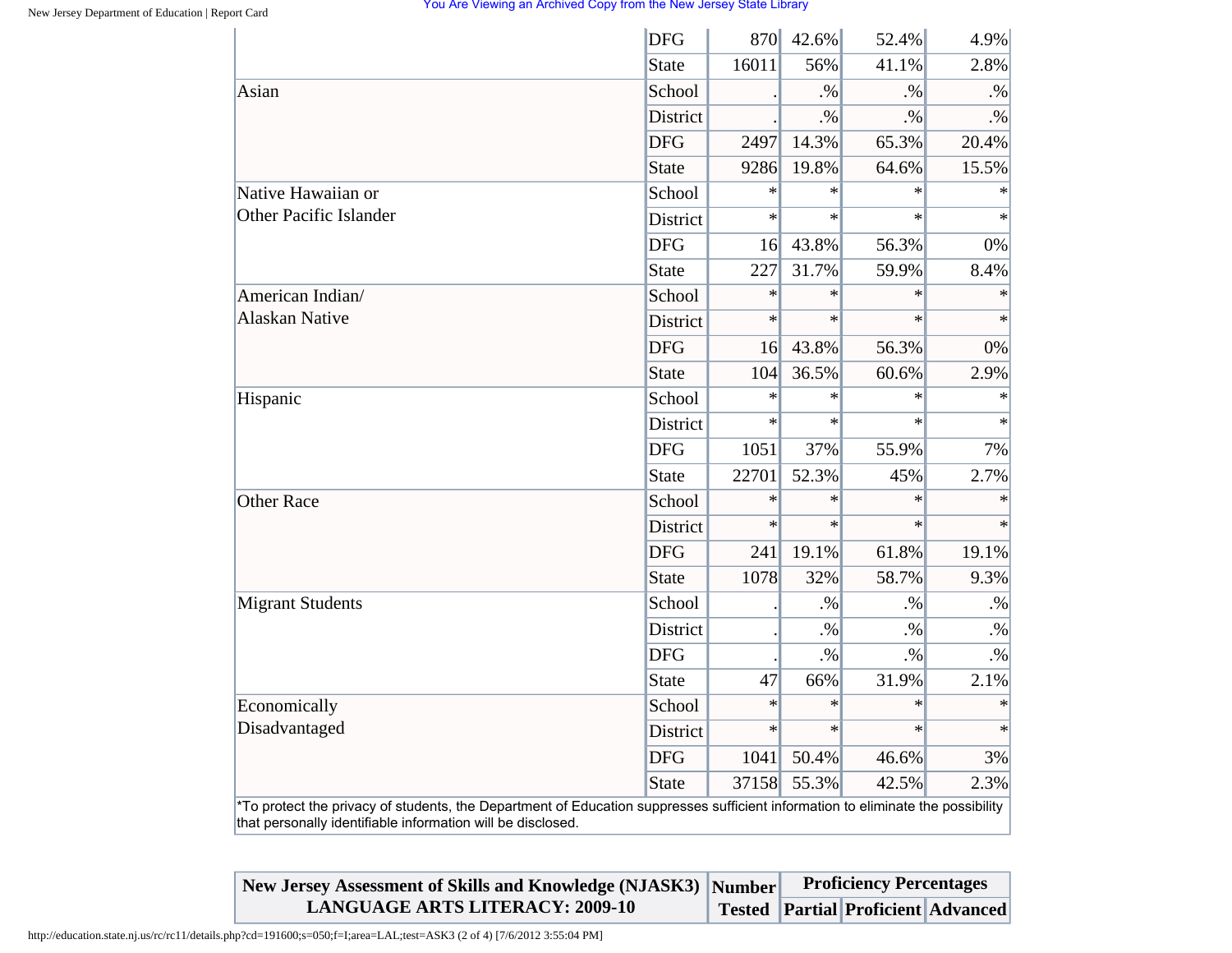| <b>General Education</b>      | School          | 32              | 15.6%     | 53.1%  | 31.3%     |
|-------------------------------|-----------------|-----------------|-----------|--------|-----------|
|                               | <b>District</b> | 32              | 15.6%     | 53.1%  | 31.3%     |
|                               | <b>DFG</b>      | 15513           | 17.7%     | 70%    | 12.2%     |
|                               | State           | 82035           | 33.5%     | 59.9%  | 6.6%      |
| <b>Students With</b>          | School          | $\ast$          | $\ast$    | $\ast$ | $\ast$    |
| Disabilities                  | District        | $\ast$          | $\ast$    | $\ast$ | $\ast$    |
|                               | <b>DFG</b>      | 3007            | 52.9%     | 43.5%  | 3.6%      |
|                               | State           | 15353           | 67%       | 31.3%  | 1.7%      |
| <b>Limited English</b>        | School          | $\ast$          | $\ast$    | $\ast$ | $\ast$    |
| <b>Proficient Students</b>    | District        | $\ast$          | $\ast$    | $\ast$ | $\ast$    |
|                               | <b>DFG</b>      | 212             | 67%       | 30.7%  | 2.4%      |
|                               | State           | 4504            | 74.7%     | 24.7%  | 0.5%      |
| Male                          | School          | 19              | 21.1%     | 47.4%  | 31.6%     |
|                               | District        | 19              | 21.1%     | 47.4%  | 31.6%     |
|                               | <b>DFG</b>      | 9531            | 29.4%     | 63.9%  | 6.7%      |
|                               | State           | 51951           | 45.8%     | 50.7%  | 3.4%      |
| Female                        | School          | 14              | 14.3%     | 57.1%  | 28.6%     |
|                               | District        | 14              | 14.3%     | 57.1%  | 28.6%     |
|                               | <b>DFG</b>      | 9173            | 18.1%     | 67%    | 14.9%     |
|                               | State           | 49419           | 34.2%     | 58%    | 7.8%      |
| White                         | School          | 30              | 16.7%     | 56.7%  | 26.7%     |
|                               | District        | 30 <sup>l</sup> | 16.7%     | 56.7%  | 26.7%     |
|                               | <b>DFG</b>      | 14118           | 22.6%     | 66.9%  | 10.5%     |
|                               | State           | 52409           | 30.5%     | 62.4%  | 7.1%      |
| <b>Black</b>                  | School          |                 | $\cdot\%$ | $. \%$ | $\cdot\%$ |
|                               | District        |                 | $. \%$    | $. \%$ | $. \%$    |
|                               | <b>DFG</b>      | 905             | 45.2%     | 50.5%  | 4.3%      |
|                               | <b>State</b>    | 16862           | 59.6%     | 38.6%  | 1.8%      |
| Asian                         | School          | $\ast$          | $\ast$    | $\ast$ | $\ast$    |
|                               | District        | $\ast$          | $\ast$    | $\ast$ | $\ast$    |
|                               | <b>DFG</b>      | 2523            | 15.4%     | 67.9%  | 16.6%     |
|                               | <b>State</b>    | 9214            | 21.4%     | 66%    | 12.6%     |
| Native Hawaiian or            | School          | $\ast$          | $\ast$    | $\ast$ | $\ast$    |
| <b>Other Pacific Islander</b> | District        | $\ast$          | $\ast$    | $\ast$ | $\ast$    |

http://education.state.nj.us/rc/rc11/details.php?cd=191600;s=050;f=I;area=LAL;test=ASK3 (3 of 4) [7/6/2012 3:55:04 PM]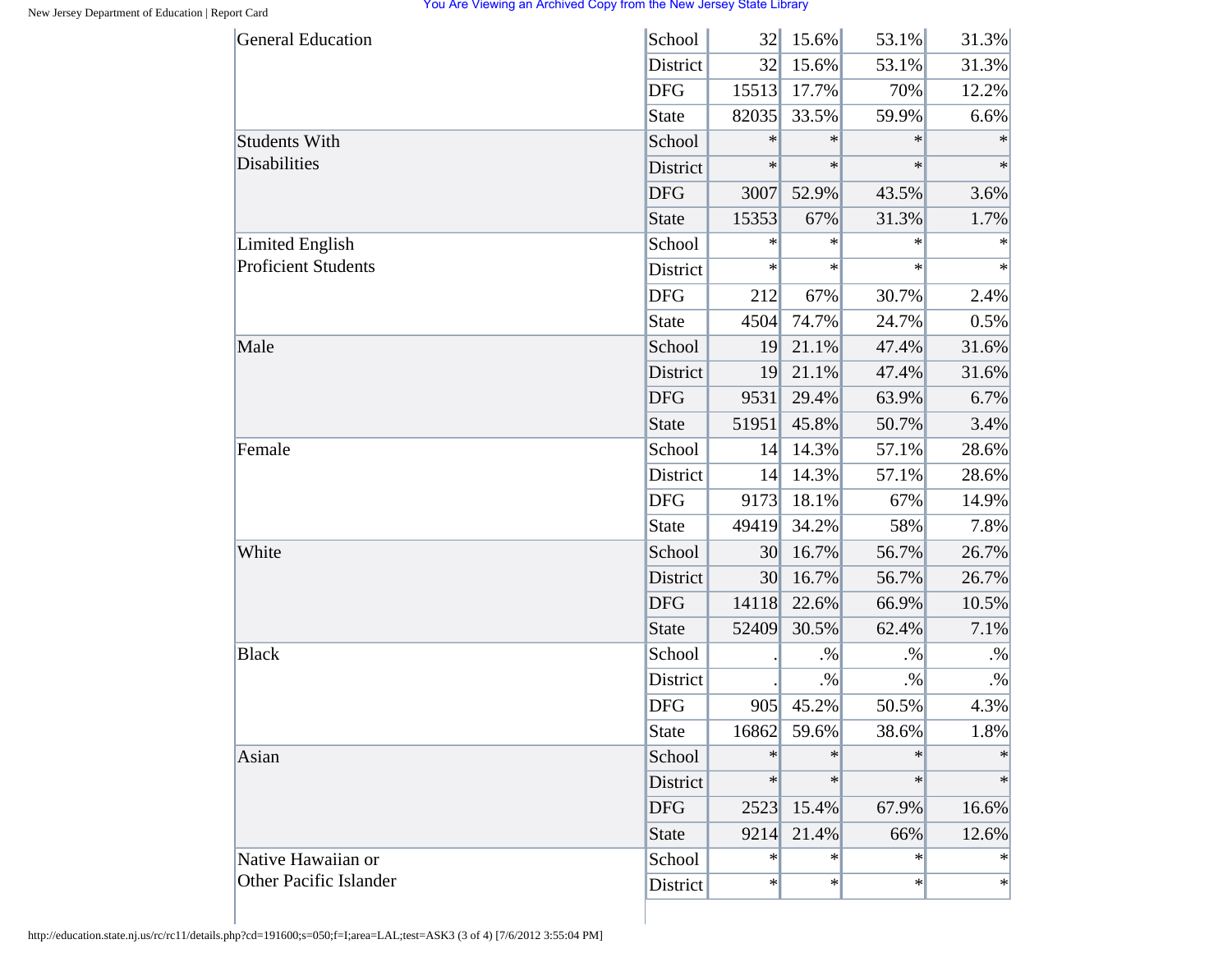|                         | <b>DFG</b>      | 15     | 13.3%  | 73.3%  | 13.3%  |
|-------------------------|-----------------|--------|--------|--------|--------|
|                         | State           | 223    | 32.3%  | 61%    | 6.7%   |
| American Indian/        | School          | $\ast$ | $\ast$ | $*$    | $\ast$ |
| <b>Alaskan Native</b>   | <b>District</b> | $\ast$ | $\ast$ | $\ast$ | $\ast$ |
|                         | <b>DFG</b>      | 15     | 13.3%  | 73.3%  | 13.3%  |
|                         | State           | 115    | 37.4%  | 55.7%  | 7%     |
| Hispanic                | School          | $\ast$ | $\ast$ | $\ast$ | $\ast$ |
|                         | District        | $\ast$ | $\ast$ | $\ast$ | $\ast$ |
|                         | <b>DFG</b>      | 989    | 43.5%  | 51.6%  | 5%     |
|                         | State           | 21938  | 56.3%  | 41.8%  | 1.9%   |
| <b>Other Race</b>       | School          | $\ast$ | $\ast$ | $\ast$ | $\ast$ |
|                         | <b>District</b> | $\ast$ | $\ast$ | $\ast$ | $\ast$ |
|                         | <b>DFG</b>      | 117    | 21.4%  | 65.8%  | 12.8%  |
|                         | State           | 674    | 40.7%  | 52.5%  | 6.8%   |
| <b>Migrant Students</b> | School          |        | $. \%$ | $. \%$ | $. \%$ |
|                         | District        |        | $. \%$ | $. \%$ | $. \%$ |
|                         | <b>DFG</b>      | $\ast$ | $\ast$ | $\ast$ | $\ast$ |
|                         | State           | 40     | 67.5%  | 32.5%  | $0\%$  |
| Economically            | School          | $\ast$ | $\ast$ | $\ast$ | $\ast$ |
| Disadvantaged           | District        | $\ast$ | $\ast$ | $\ast$ | $\ast$ |
|                         | <b>DFG</b>      | 1042   | 53.4%  | 43.8%  | 2.9%   |
|                         | State           | 36396  | 59.7%  | 38.7%  | 1.6%   |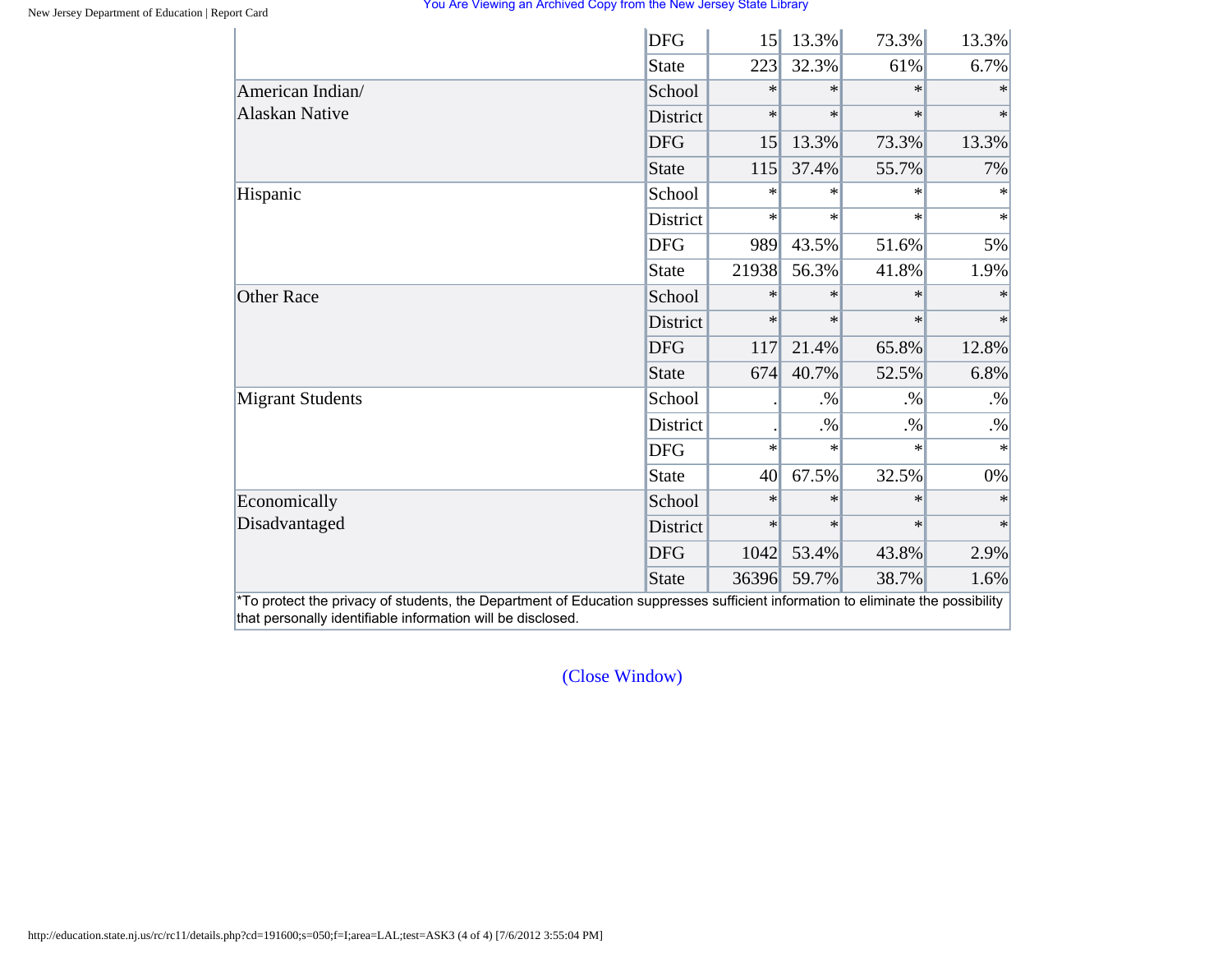## <span id="page-15-0"></span>**2010-11 SCHOOL REPORT CARD** [\(Close Window\)](#page-15-0)

**SCHOOL:**Franklin Twp **COUNTY:** Hunterdon **DISTRICT:** Franklin Twp

| New Jersey Assessment of Skills and Knowledge (NJASK3)  Number |              |               | <b>Proficiency Percentages</b> |                                    |        |
|----------------------------------------------------------------|--------------|---------------|--------------------------------|------------------------------------|--------|
| <b>MATHEMATICS: 2010-11</b>                                    |              | <b>Tested</b> |                                | <b>Partial Proficient Advanced</b> |        |
| <b>General Education</b>                                       | School       | 27            | 0%                             | 51.9%                              | 48.1%  |
|                                                                | District     | 27            | 0%                             | 51.9%                              | 48.1%  |
|                                                                | <b>DFG</b>   | 15176         | 6%                             | 35.3%                              | 58.7%  |
|                                                                | <b>State</b> | 80002         | 16.2%                          | 41.1%                              | 42.7%  |
| <b>Students With</b>                                           | School       | $\ast$        | ∗                              | $\ast$                             | ∗      |
| <b>Disabilities</b>                                            | District     | $\ast$        | $\ast$                         | $\ast$                             | $\ast$ |
|                                                                | <b>DFG</b>   | 3088          | 22.5%                          | 43.1%                              | 34.5%  |
|                                                                | <b>State</b> | 15642         | 36.2%                          | 39.3%                              | 24.4%  |
| Limited English                                                | School       | $\ast$        | $\ast$                         | $\ast$                             | $\ast$ |
| <b>Proficient Students</b>                                     | District     | $\ast$        | $\ast$                         | $\ast$                             | $\ast$ |
|                                                                | <b>DFG</b>   | 280           | 30.4%                          | 42.1%                              | 27.5%  |
|                                                                | <b>State</b> | 5151          | 50.3%                          | 35.7%                              | 14.1%  |
| Male                                                           | School       | 15            | 0%                             | 40%                                | 60%    |
|                                                                | District     | 15            | 0%                             | 40%                                | 60%    |
|                                                                | <b>DFG</b>   | 9410          | 9.3%                           | 35.7%                              | 55%    |
|                                                                | <b>State</b> | 51251         | 21.1%                          | 39.8%                              | 39.1%  |
| Female                                                         | School       | 21            | 4.8%                           | 57.1%                              | 38.1%  |
|                                                                | District     | 21            | 4.8%                           | 57.1%                              | 38.1%  |
|                                                                | <b>DFG</b>   | 9088          | 8.8%                           | 37.8%                              | 53.5%  |
|                                                                | <b>State</b> | 48957         | 20.7%                          | 41.3%                              | 38%    |
| White                                                          | School       | 35            | 2.9%                           | 48.6%                              | 48.6%  |
|                                                                | District     | 35            | 2.9%                           | 48.6%                              | 48.6%  |
|                                                                | <b>DFG</b>   | 13775         | 7.9%                           | 37.6%                              | 54.5%  |
|                                                                | <b>State</b> | 50651         | 12.3%                          | 41%                                | 46.8%  |
| <b>Black</b>                                                   | School       |               | $. \%$                         | $. \%$                             | $. \%$ |
|                                                                | District     |               | $. \%$                         | $. \%$                             | $. \%$ |

http://education.state.nj.us/rc/rc11/details.php?cd=191600;s=050;f=I;area=MATH;test=ASK3 (1 of 4) [7/6/2012 3:55:06 PM]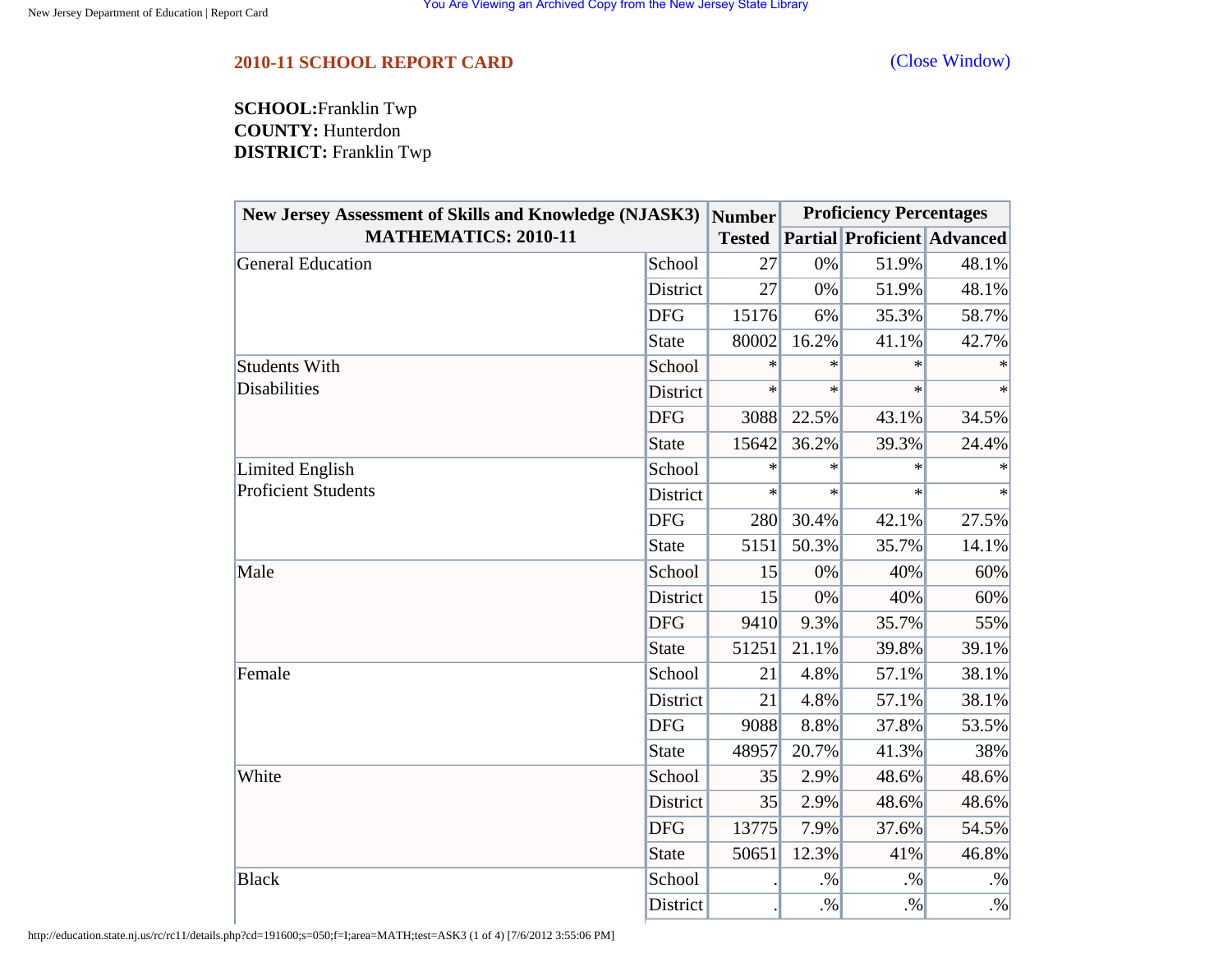|                                                                                                                                                                                                | <b>DFG</b>      | 871    | 28.7%  | 47.6%  | 23.7%  |
|------------------------------------------------------------------------------------------------------------------------------------------------------------------------------------------------|-----------------|--------|--------|--------|--------|
|                                                                                                                                                                                                | <b>State</b>    | 16070  | 39.9%  | 41.1%  | 19%    |
| Asian                                                                                                                                                                                          | School          |        | $. \%$ | $. \%$ | $. \%$ |
|                                                                                                                                                                                                | <b>District</b> |        | $. \%$ | $. \%$ | $. \%$ |
|                                                                                                                                                                                                | <b>DFG</b>      | 2522   | 3.8%   | 23.7%  | 72.4%  |
|                                                                                                                                                                                                | <b>State</b>    | 9408   | 7.2%   | 28.7%  | 64.2%  |
| Native Hawaiian or                                                                                                                                                                             | School          | $\ast$ | $\ast$ | $\ast$ |        |
| Other Pacific Islander                                                                                                                                                                         | District        | $\ast$ | $\ast$ | $\ast$ | $\ast$ |
|                                                                                                                                                                                                | <b>DFG</b>      | 16     | 18.8%  | 50%    | 31.3%  |
|                                                                                                                                                                                                | <b>State</b>    | 228    | 11.8%  | 41.7%  | 46.5%  |
| American Indian/                                                                                                                                                                               | School          | $\ast$ | $\ast$ | $\ast$ |        |
| <b>Alaskan Native</b>                                                                                                                                                                          | District        | $\ast$ | $\ast$ | $\ast$ | $\ast$ |
|                                                                                                                                                                                                | <b>DFG</b>      | 16     | 18.8%  | 50%    | 31.3%  |
|                                                                                                                                                                                                | <b>State</b>    | 107    | 25.2%  | 42.1%  | 32.7%  |
| Hispanic                                                                                                                                                                                       | School          | $\ast$ | $\ast$ | $\ast$ | $\ast$ |
|                                                                                                                                                                                                | <b>District</b> | $\ast$ | $\ast$ | $\ast$ | $\ast$ |
|                                                                                                                                                                                                | <b>DFG</b>      | 1052   | 19.8%  | 47.2%  | 33%    |
|                                                                                                                                                                                                | <b>State</b>    | 22717  | 32.6%  | 44.3%  | 23.2%  |
| <b>Other Race</b>                                                                                                                                                                              | School          | $\ast$ | $\ast$ | $\ast$ | $\ast$ |
|                                                                                                                                                                                                | District        | $\ast$ | $\ast$ | $\ast$ | $\ast$ |
|                                                                                                                                                                                                | <b>DFG</b>      | 247    | 8.9%   | 34.8%  | 56.3%  |
|                                                                                                                                                                                                | <b>State</b>    | 1095   | 18.6%  | 39.2%  | 42.2%  |
| <b>Migrant Students</b>                                                                                                                                                                        | School          |        | $. \%$ | $. \%$ | $. \%$ |
|                                                                                                                                                                                                | District        |        | $. \%$ | $. \%$ | $. \%$ |
|                                                                                                                                                                                                | <b>DFG</b>      |        | $. \%$ | $. \%$ | $. \%$ |
|                                                                                                                                                                                                | <b>State</b>    | 47     | 57.4%  | 34%    | 8.5%   |
| Economically                                                                                                                                                                                   | School          | $\ast$ | $\ast$ | $\ast$ | $\ast$ |
| Disadvantaged                                                                                                                                                                                  | District        | $\ast$ | $\ast$ | $\ast$ | $\ast$ |
|                                                                                                                                                                                                | <b>DFG</b>      | 1047   | 29.5%  | 46.1%  | 24.4%  |
|                                                                                                                                                                                                | <b>State</b>    | 37300  | 35.7%  | 42.8%  | 21.4%  |
| *To protect the privacy of students, the Department of Education suppresses sufficient information to eliminate the possibility<br>that personally identifiable information will be disclosed. |                 |        |        |        |        |

| New Jersey Assessment of Skills and Knowledge (NJASK3) Number | <b>Proficiency Percentages</b> |                                           |  |  |
|---------------------------------------------------------------|--------------------------------|-------------------------------------------|--|--|
| <b>MATHEMATICS: 2009-10</b>                                   |                                | <b>Tested Partial Proficient Advanced</b> |  |  |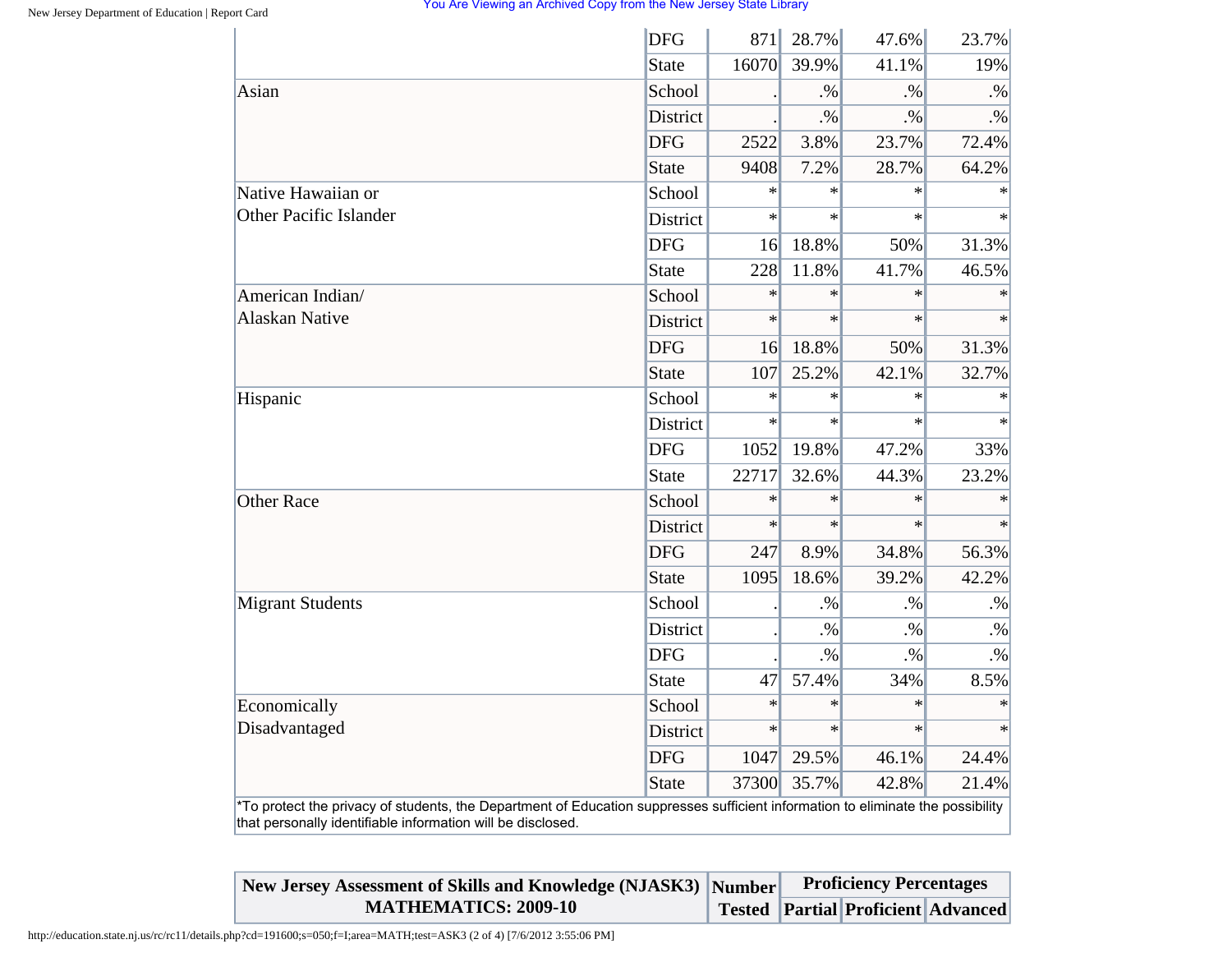| <b>General Education</b>   | School       | 32              | 9.4%   | 18.8%  | 71.9%     |
|----------------------------|--------------|-----------------|--------|--------|-----------|
|                            | District     | 32              | 9.4%   | 18.8%  | 71.9%     |
|                            | <b>DFG</b>   | 15514           | 6.8%   | 37.3%  | 55.9%     |
|                            | <b>State</b> | 82048           | 17.4%  | 41.6%  | 41%       |
| <b>Students With</b>       | School       | $\ast$          | $\ast$ | $\ast$ | $\ast$    |
| Disabilities               | District     | $\ast$          | $\ast$ | $\ast$ | $\ast$    |
|                            | <b>DFG</b>   | 3012            | 23.9%  | 42.5%  | 33.6%     |
|                            | <b>State</b> | 15386           | 36.8%  | 39.7%  | 23.4%     |
| <b>Limited English</b>     | School       | ∗               | $\ast$ | $\ast$ | $\ast$    |
| <b>Proficient Students</b> | District     | $\ast$          | $\ast$ | $\ast$ | $\ast$    |
|                            | <b>DFG</b>   | 258             | 33.3%  | 41.9%  | 24.8%     |
|                            | <b>State</b> | 4788            | 51.1%  | 36.7%  | 12.2%     |
| Male                       | School       | 19              | 5.3%   | 21.1%  | 73.7%     |
|                            | District     | 19              | 5.3%   | 21.1%  | 73.7%     |
|                            | <b>DFG</b>   | 9560            | 9.8%   | 36%    | 54.2%     |
|                            | <b>State</b> | 52137           | 21.7%  | 39.7%  | 38.6%     |
| Female                     | School       | 14              | 21.4%  | 14.3%  | 64.3%     |
|                            | District     | 14              | 21.4%  | 14.3%  | 64.3%     |
|                            | <b>DFG</b>   | 9195            | 10%    | 40.5%  | 49.6%     |
|                            | <b>State</b> | 49561           | 21.8%  | 42.5%  | 35.7%     |
| White                      | School       | 30              | 13.3%  | 16.7%  | 70%       |
|                            | District     | 30 <sup>l</sup> | 13.3%  | 16.7%  | 70%       |
|                            | <b>DFG</b>   | 14131           | 8.6%   | 39.8%  | 51.6%     |
|                            | <b>State</b> | 52480           | 12.8%  | 42.3%  | 44.9%     |
| <b>Black</b>               | School       |                 | $. \%$ | $. \%$ | $\cdot\%$ |
|                            | District     |                 | $. \%$ | $. \%$ | $. \%$    |
|                            | <b>DFG</b>   | 912             | 30.2%  | 45.4%  | 24.5%     |
|                            | <b>State</b> | 16962           | 41.7%  | 40.8%  | 17.5%     |
| Asian                      | School       | $\ast$          | $\ast$ | $\ast$ | ∗         |
|                            | District     | $\ast$          | $\ast$ | $\ast$ | $\ast$    |
|                            | <b>DFG</b>   | 2552            | 4.3%   | 23.2%  | 72.5%     |
|                            | <b>State</b> | 9334            | 7.4%   | 29.1%  | 63.5%     |
| Native Hawaiian or         | School       | $\ast$          | $\ast$ | ∗      | $\ast$    |
| Other Pacific Islander     | District     | $\ast$          | $\ast$ | $\ast$ | $\ast$    |

http://education.state.nj.us/rc/rc11/details.php?cd=191600;s=050;f=I;area=MATH;test=ASK3 (3 of 4) [7/6/2012 3:55:06 PM]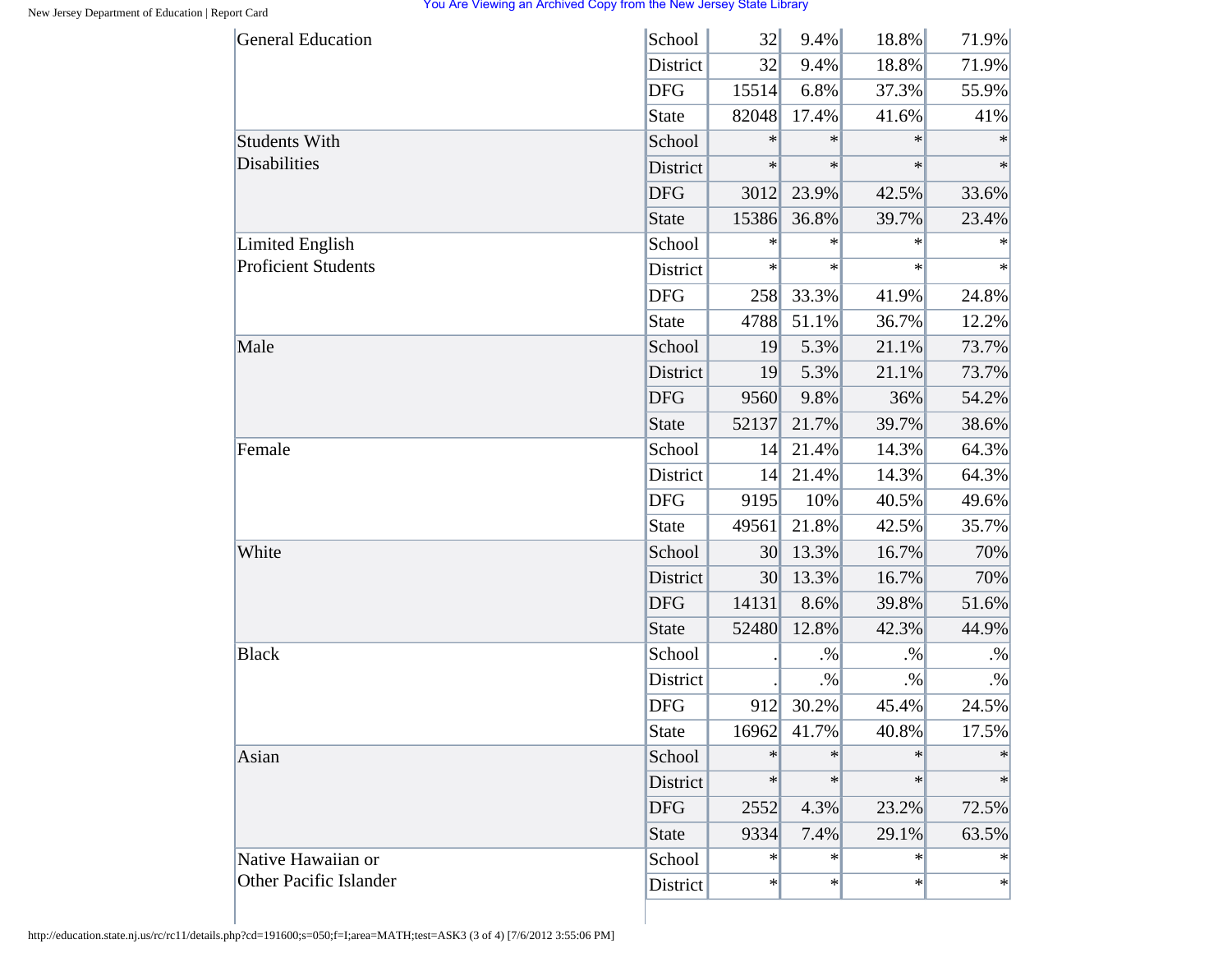|                         | <b>DFG</b>      | 15     | 0%     | 40%    | 60%    |
|-------------------------|-----------------|--------|--------|--------|--------|
|                         | State           | 225    | 11.6%  | 40.4%  | 48%    |
| American Indian/        | School          | $\ast$ | $\ast$ | $\ast$ | $\ast$ |
| <b>Alaskan Native</b>   | <b>District</b> | $\ast$ | $\ast$ | $\ast$ | $\ast$ |
|                         | <b>DFG</b>      | 15     | 0%     | 40%    | 60%    |
|                         | State           | 116    | 21.6%  | 35.3%  | 43.1%  |
| Hispanic                | School          | $\ast$ | $\ast$ | $\ast$ | $\ast$ |
|                         | District        | $\ast$ | $\ast$ | $\ast$ | $\ast$ |
|                         | <b>DFG</b>      | 989    | 24.6%  | 46.8%  | 28.6%  |
|                         | State           | 21965  | 33.5%  | 43.8%  | 22.7%  |
| <b>Other Race</b>       | School          | $\ast$ | $\ast$ | $\ast$ | $\ast$ |
|                         | District        | $\ast$ | $\ast$ | $\ast$ | $\ast$ |
|                         | <b>DFG</b>      | 119    | 8.4%   | 40.3%  | 51.3%  |
|                         | State           | 680    | 26%    | 40.4%  | 33.5%  |
| <b>Migrant Students</b> | School          |        | $. \%$ | $. \%$ | $. \%$ |
|                         | District        |        | $. \%$ | $. \%$ | $. \%$ |
|                         | <b>DFG</b>      | $\ast$ | $\ast$ | $\ast$ | $\ast$ |
|                         | <b>State</b>    | 40     | 42.5%  | 40%    | 17.5%  |
| Economically            | School          | $\ast$ | $\ast$ | $\ast$ | $\ast$ |
| Disadvantaged           | <b>District</b> | $\ast$ | $\ast$ | $\ast$ | $\ast$ |
|                         | <b>DFG</b>      | 1047   | 33.1%  | 47%    | 19.9%  |
|                         | State           | 36555  | 37.3%  | 42.5%  | 20.2%  |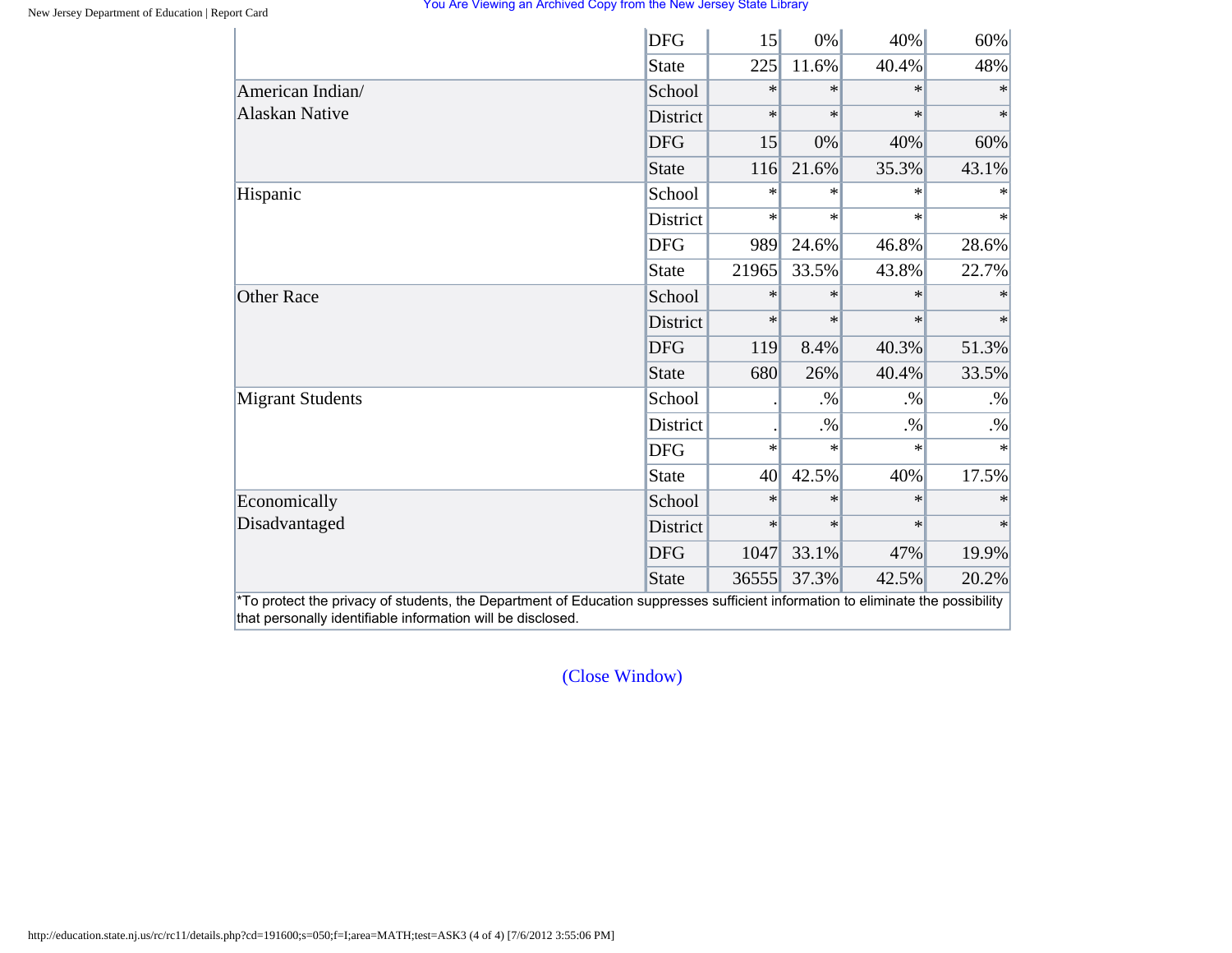## <span id="page-19-0"></span>**2010-11 SCHOOL REPORT CARD** [\(Close Window\)](#page-19-0)

**SCHOOL:**Franklin Twp **COUNTY:** Hunterdon **DISTRICT:** Franklin Twp

| <b>New Jersey Assessment of Skills and Knowledge (NJASK4)</b> |              | <b>Number</b>   | <b>Proficiency Percentages</b> |        |                                    |
|---------------------------------------------------------------|--------------|-----------------|--------------------------------|--------|------------------------------------|
| <b>LANGUAGE ARTS LITERACY: 2010-11</b>                        |              | <b>Tested</b>   |                                |        | <b>Partial Proficient Advanced</b> |
| General Education                                             | School       | 30 <sup>l</sup> | 23.3%                          | 70%    | 6.7%                               |
|                                                               | District     | 30              | 23.3%                          | 70%    | 6.7%                               |
|                                                               | <b>DFG</b>   | 15581           | 13.7%                          | 70.6%  | 15.7%                              |
|                                                               | <b>State</b> | 81837           | 29.9%                          | 61.5%  | 8.6%                               |
| <b>Students With</b>                                          | School       | $\ast$          | $\ast$                         | $\ast$ |                                    |
| <b>Disabilities</b>                                           | District     | $\ast$          | $\ast$                         | $\ast$ | $\ast$                             |
|                                                               | <b>DFG</b>   | 3193            | 48%                            | 47.8%  | 4.1%                               |
|                                                               | <b>State</b> | 16615           | 65.7%                          | 32.3%  | 2%                                 |
| Limited English                                               | School       | $\ast$          | $\ast$                         | $\ast$ | $\ast$                             |
| <b>Proficient Students</b>                                    | District     | $\ast$          | $\ast$                         | $\ast$ | $\ast$                             |
|                                                               | <b>DFG</b>   | 160             | 60%                            | 36.9%  | 3.1%                               |
|                                                               | <b>State</b> | 3231            | 76.3%                          | 23%    | 0.7%                               |
| Male                                                          | School       | 19              | 21.1%                          | 73.7%  | 5.3%                               |
|                                                               | District     | 19              | 21.1%                          | 73.7%  | 5.3%                               |
|                                                               | <b>DFG</b>   | 9595            | 23%                            | 66.3%  | 10.7%                              |
|                                                               | <b>State</b> | 51907           | 40.8%                          | 53.7%  | 5.5%                               |
| Female                                                        | School       | 13              | 38.5%                          | 53.8%  | 7.7%                               |
|                                                               | District     | 13              | 38.5%                          | 53.8%  | 7.7%                               |
|                                                               | <b>DFG</b>   | 9314            | 16.6%                          | 66.8%  | 16.6%                              |
|                                                               | <b>State</b> | 49378           | 33.1%                          | 57.8%  | 9.1%                               |
| White                                                         | School       | 29              | 31%                            | 62.1%  | 6.9%                               |
|                                                               | District     | 29              | 31%                            | 62.1%  | 6.9%                               |
|                                                               | <b>DFG</b>   | 14138           | 18.7%                          | 68.2%  | 13.1%                              |
|                                                               | <b>State</b> | 52135           | 26.1%                          | 64.7%  | 9.2%                               |
| <b>Black</b>                                                  | School       |                 | $. \%$                         | .9/6   | $. \%$                             |
|                                                               | District     |                 | $. \%$                         | $. \%$ | $. \%$                             |

http://education.state.nj.us/rc/rc11/details.php?cd=191600;s=050;f=I;area=LAL;test=ASK4 (1 of 4) [7/6/2012 3:55:08 PM]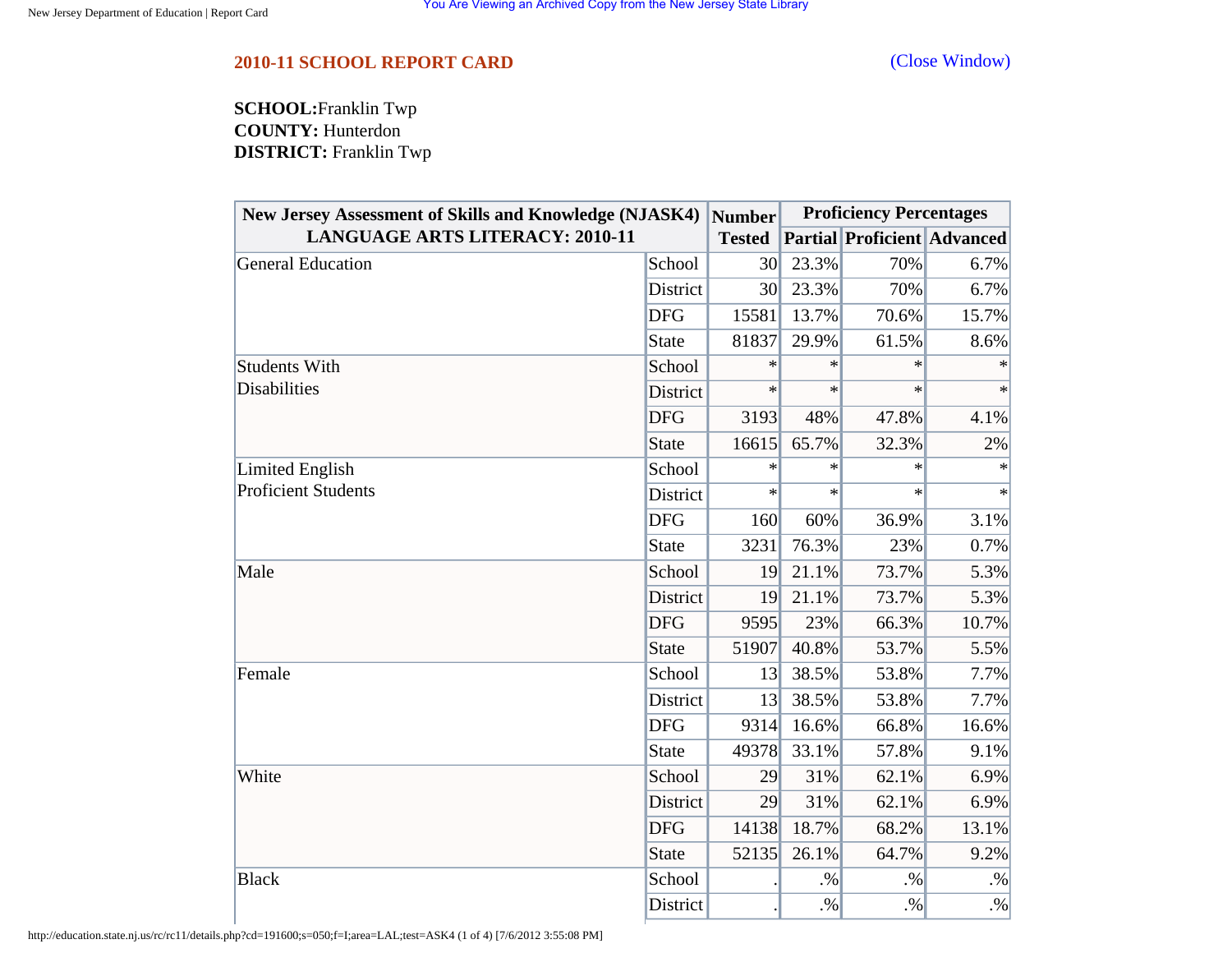|                                                                                                                                                                                                | <b>DFG</b>      | 919    | 43.5%  | 51.8%  | 4.7%    |
|------------------------------------------------------------------------------------------------------------------------------------------------------------------------------------------------|-----------------|--------|--------|--------|---------|
|                                                                                                                                                                                                | <b>State</b>    | 16571  | 60.1%  | 37.9%  | 2%      |
| Asian                                                                                                                                                                                          | School          | $\ast$ | $\ast$ | $\ast$ | $\ast$  |
|                                                                                                                                                                                                | <b>District</b> | $\ast$ | $\ast$ | $\ast$ | $\ast$  |
|                                                                                                                                                                                                | <b>DFG</b>      | 2553   | 11.1%  | 65.2%  | 23.7%   |
|                                                                                                                                                                                                | <b>State</b>    | 9237   | 17.1%  | 65%    | 17.9%   |
| Native Hawaiian or                                                                                                                                                                             | School          | $\ast$ | $\ast$ | $\ast$ | $\ast$  |
| <b>Other Pacific Islander</b>                                                                                                                                                                  | District        | $\ast$ | $\ast$ | $\ast$ | $\star$ |
|                                                                                                                                                                                                | <b>DFG</b>      | 12     | 8.3%   | 83.3%  | 8.3%    |
|                                                                                                                                                                                                | <b>State</b>    | 214    | 26.6%  | 62.1%  | 11.2%   |
| American Indian/                                                                                                                                                                               | School          | $\ast$ | $\ast$ | $\ast$ | $\ast$  |
| <b>Alaskan Native</b>                                                                                                                                                                          | District        | $\ast$ | $\ast$ | $\ast$ | $\ast$  |
|                                                                                                                                                                                                | <b>DFG</b>      | 12     | 8.3%   | 83.3%  | 8.3%    |
|                                                                                                                                                                                                | <b>State</b>    | 104    | 35.6%  | 60.6%  | 3.8%    |
| Hispanic                                                                                                                                                                                       | School          | $\ast$ | $\ast$ | $\ast$ | $\ast$  |
|                                                                                                                                                                                                | District        | $\ast$ | $\ast$ | $\ast$ | $\ast$  |
|                                                                                                                                                                                                | <b>DFG</b>      | 1038   | 36.2%  | 58.8%  | 5%      |
|                                                                                                                                                                                                | <b>State</b>    | 22173  | 53.9%  | 43.9%  | 2.2%    |
| <b>Other Race</b>                                                                                                                                                                              | School          | $\ast$ | $\ast$ | $\ast$ | $\ast$  |
|                                                                                                                                                                                                | <b>District</b> | $\ast$ | $\ast$ | $\ast$ | $\ast$  |
|                                                                                                                                                                                                | <b>DFG</b>      | 210    | 20%    | 69%    | 11%     |
|                                                                                                                                                                                                | <b>State</b>    | 916    | 35.6%  | 56.6%  | 7.9%    |
| <b>Migrant Students</b>                                                                                                                                                                        | School          |        | $. \%$ | $. \%$ | $. \%$  |
|                                                                                                                                                                                                | <b>District</b> |        | $. \%$ | $. \%$ | $. \%$  |
|                                                                                                                                                                                                | <b>DFG</b>      |        | $. \%$ | $. \%$ | .%      |
|                                                                                                                                                                                                | <b>State</b>    | 36     | 61.1%  | 38.9%  | 0%      |
| Economically                                                                                                                                                                                   | School          | $\ast$ | $\ast$ | $\ast$ | $\ast$  |
| Disadvantaged                                                                                                                                                                                  | District        | $\ast$ | $\ast$ | $\ast$ | $\ast$  |
|                                                                                                                                                                                                | <b>DFG</b>      | 1146   | 47.5%  | 48.9%  | 3.7%    |
|                                                                                                                                                                                                | <b>State</b>    | 36654  | 57.8%  | 40.4%  | 1.8%    |
| *To protect the privacy of students, the Department of Education suppresses sufficient information to eliminate the possibility<br>that personally identifiable information will be disclosed. |                 |        |        |        |         |

| New Jersey Assessment of Skills and Knowledge (NJASK4) Number | <b>Proficiency Percentages</b> |  |                                           |  |
|---------------------------------------------------------------|--------------------------------|--|-------------------------------------------|--|
| <b>LANGUAGE ARTS LITERACY: 2009-10</b>                        |                                |  | <b>Tested Partial Proficient Advanced</b> |  |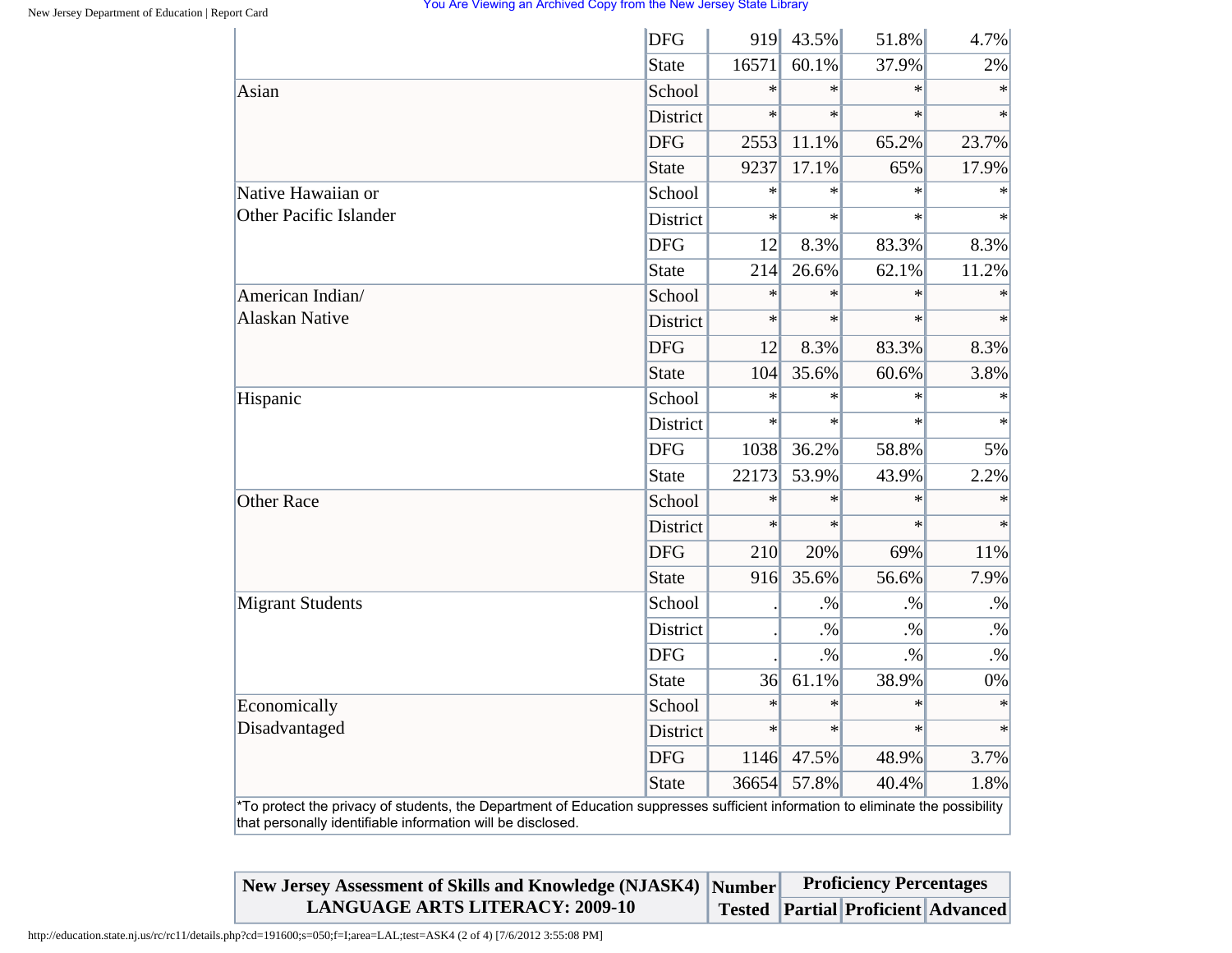| <b>General Education</b>   | School          | 39     | $23.1\%$ | 61.5%  | 15.4%     |
|----------------------------|-----------------|--------|----------|--------|-----------|
|                            | District        | 39     | 23.1%    | 61.5%  | 15.4%     |
|                            | <b>DFG</b>      | 16071  | 16.2%    | 64.5%  | 19.3%     |
|                            | <b>State</b>    | 82821  | 33.1%    | 55.9%  | 11%       |
| <b>Students With</b>       | School          | $\ast$ | $\ast$   | $\ast$ | $\ast$    |
| Disabilities               | District        | $\ast$ | $\ast$   | $\ast$ | $\ast$    |
|                            | <b>DFG</b>      | 3051   | 56%      | 39.7%  | 4.3%      |
|                            | <b>State</b>    | 15922  | 70.2%    | 27.6%  | 2.2%      |
| <b>Limited English</b>     | School          | $\ast$ | $\ast$   | $\ast$ | $\ast$    |
| <b>Proficient Students</b> | District        | $\ast$ | $\ast$   | $\ast$ | $\ast$    |
|                            | <b>DFG</b>      | 152    | 59.9%    | 37.5%  | 2.6%      |
|                            | <b>State</b>    | 3214   | 79.9%    | 19.4%  | 0.7%      |
| Male                       | School          | 23     | 34.8%    | 65.2%  | 0%        |
|                            | District        | 23     | 34.8%    | 65.2%  | 0%        |
|                            | <b>DFG</b>      | 9801   | 27.8%    | 59.6%  | 12.6%     |
|                            | <b>State</b>    | 51824  | 45.3%    | 48%    | 6.7%      |
| Female                     | School          | 23     | 26.1%    | 47.8%  | 26.1%     |
|                            | District        | 23     | 26.1%    | 47.8%  | 26.1%     |
|                            | <b>DFG</b>      | 9451   | 17.6%    | 61.2%  | 21.2%     |
|                            | <b>State</b>    | 49771  | 35%      | 53%    | 12%       |
| White                      | School          | 43     | 27.9%    | 58.1%  | 14%       |
|                            | District        | 43     | 27.9%    | 58.1%  | 14%       |
|                            | <b>DFG</b>      | 14515  | 21.7%    | 62.1%  | 16.2%     |
|                            | <b>State</b>    | 53229  | 29.7%    | 58.5%  | 11.8%     |
| <b>Black</b>               | School          |        | $. \%$   | $. \%$ | $. \%$    |
|                            | District        |        | $. \%$   | $. \%$ | $. \%$    |
|                            | <b>DFG</b>      | 987    | 43.7%    | 48.5%  | 7.8%      |
|                            | <b>State</b>    | 16904  | 61.6%    | 35.2%  | 3.2%      |
| Asian                      | School          |        | $. \%$   | $. \%$ | $\cdot\%$ |
|                            | <b>District</b> |        | $. \%$   | $. \%$ | $. \%$    |
|                            | <b>DFG</b>      | 2566   | 13.6%    | 59.2%  | 27.2%     |
|                            | <b>State</b>    | 9135   | 21%      | 58%    | 21.1%     |
| Native Hawaiian or         | School          |        | $. \%$   | $. \%$ | $. \%$    |
| Other Pacific Islander     | District        |        | $. \%$   | $. \%$ | $. \%$    |

http://education.state.nj.us/rc/rc11/details.php?cd=191600;s=050;f=I;area=LAL;test=ASK4 (3 of 4) [7/6/2012 3:55:08 PM]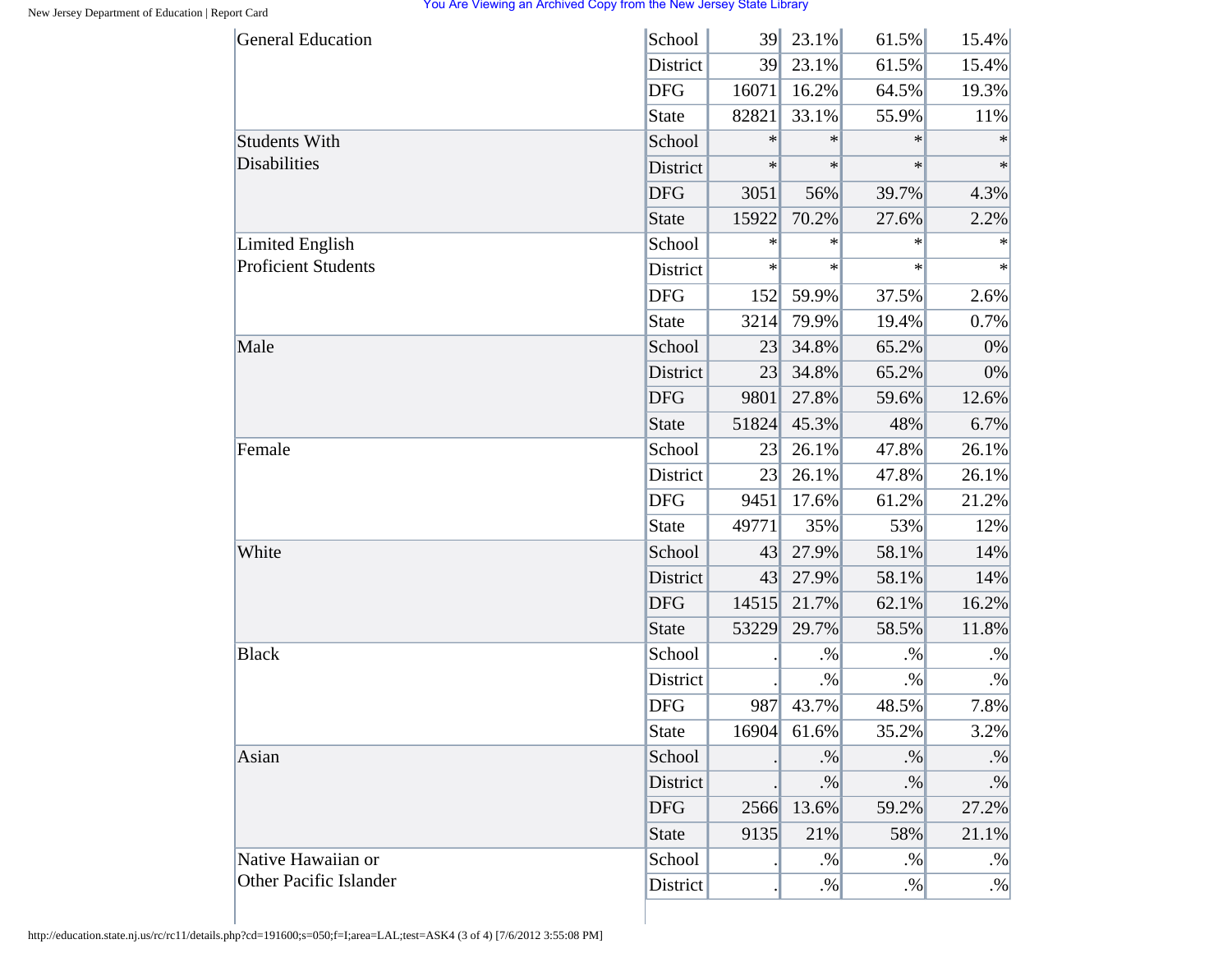|                         | <b>DFG</b>      | 13     | 23.1%  | 69.2%  | 7.7%   |
|-------------------------|-----------------|--------|--------|--------|--------|
|                         | State           | 215    | 28.8%  | 56.3%  | 14.9%  |
| American Indian/        | School          |        | $. \%$ | $. \%$ | $. \%$ |
| <b>Alaskan Native</b>   | <b>District</b> |        | $. \%$ | .9/6   | $. \%$ |
|                         | <b>DFG</b>      | 13     | 23.1%  | 69.2%  | 7.7%   |
|                         | State           | 106    | 43.4%  | 50%    | 6.6%   |
| Hispanic                | School          | $\ast$ | $\ast$ | $\ast$ | $\ast$ |
|                         | District        | $\ast$ | $\ast$ | $\ast$ | $\ast$ |
|                         | <b>DFG</b>      | 1028   | 40%    | 51.9%  | 8.1%   |
|                         | State           | 21379  | 57.9%  | 39.1%  | 2.9%   |
| <b>Other Race</b>       | School          |        | $. \%$ | $. \%$ | $. \%$ |
|                         | <b>District</b> |        | $. \%$ | $. \%$ | $. \%$ |
|                         | <b>DFG</b>      | 123    | 28.5%  | 52%    | 19.5%  |
|                         | State           | 686    | 41.7%  | 49.3%  | 9%     |
| <b>Migrant Students</b> | School          |        | $. \%$ | $. \%$ | $. \%$ |
|                         | District        |        | $. \%$ | $. \%$ | $. \%$ |
|                         | <b>DFG</b>      | $\ast$ | $\ast$ | $\ast$ | $\ast$ |
|                         | State           | 33     | 87.9%  | 12.1%  | $0\%$  |
| Economically            | School          | $\ast$ | $\ast$ | $\ast$ | $\ast$ |
| Disadvantaged           | District        | $\ast$ | $\ast$ | $\ast$ | $\ast$ |
|                         | <b>DFG</b>      | 1111   | 52.7%  | 43.1%  | 4.2%   |
|                         | State           | 35707  | 61.5%  | 36%    | 2.5%   |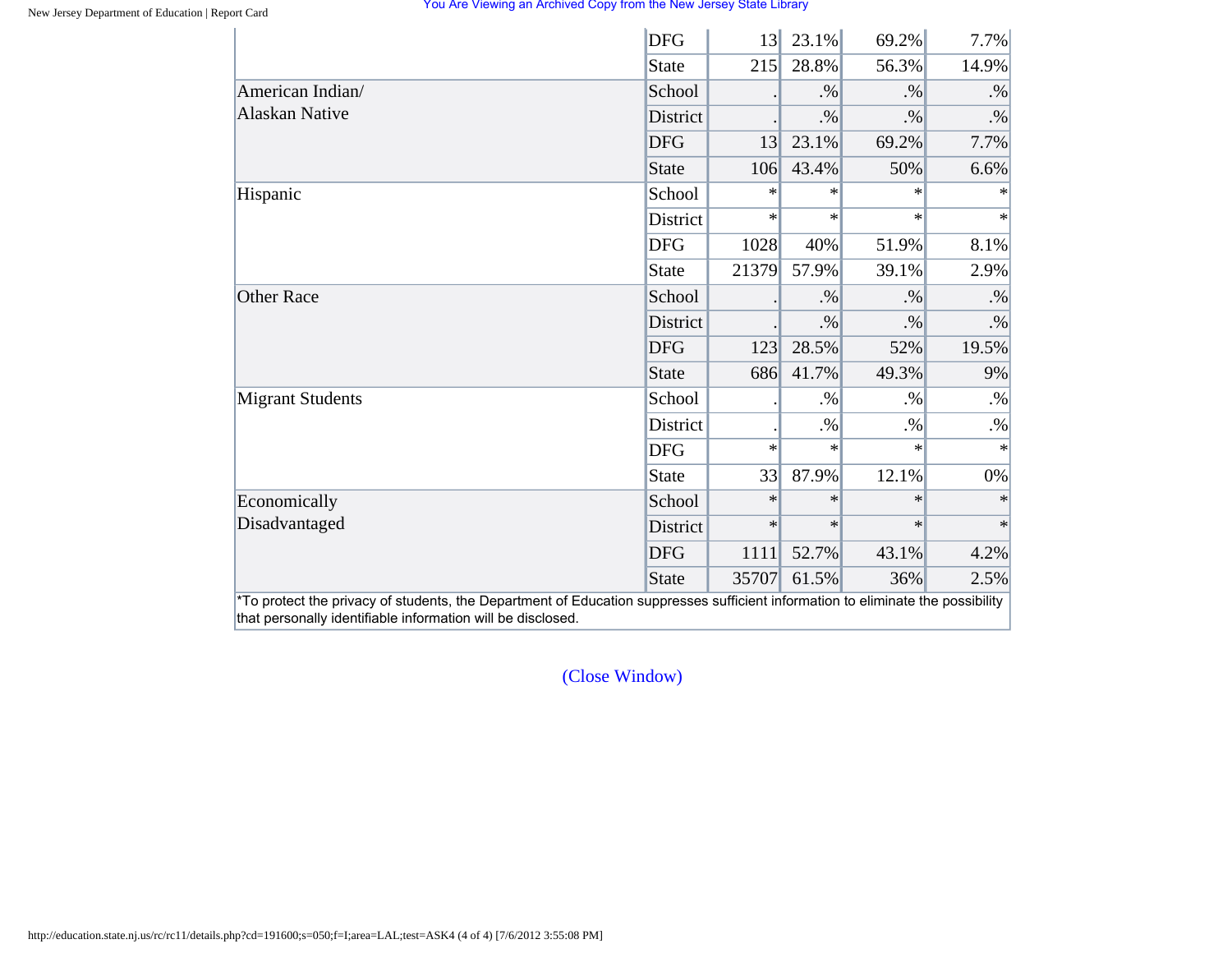<span id="page-23-1"></span><span id="page-23-0"></span>NEW JERSEY SCHOOL REPORT CARD 2010-2011<br>NEW JERSEY SCHOOL REPORT CARD 2010-2011

# **2011 National Assessment Educational Progress (NAEP)**

| State (NJ)<br><b>Nation</b> | <b>Below</b><br><b>Basic</b><br>23.5% | <b>Basic</b> | <b>Proficient</b> |                 |
|-----------------------------|---------------------------------------|--------------|-------------------|-----------------|
|                             |                                       |              |                   | <b>Advanced</b> |
|                             |                                       | 34.8%        | 31.8%             | $9.9\%$         |
|                             | 37.1%                                 | 33.3%        | 23.4%             | 6.2%            |
|                             | 20.3%                                 | 33.5%        | 33.1%             | 13.0%           |
| <b>Nation</b>               | 30.4%                                 | 34.3%        | 26.5%             | 8.8%            |
| State (NJ)                  | 12.5%                                 | 34.1%        | 39.6%             | 13.8%           |
| <b>Nation</b>               | 22.6%                                 | 35.1%        | 32.0%             | 10.3%           |
| State (NJ)                  | 38.8%                                 | 35.8%        | 21.2%             | 4.2%            |
| <b>Nation</b>               | 51.3%                                 | 32.5%        | 14.0%             | 2.2%            |
| State (NJ)                  | 38.3%                                 | 37.1%        | 20.7%             | 3.8%            |
| <b>Nation</b>               | 49.8%                                 | 32.7%        | 15.1%             | 2.5%            |
| State (NJ)                  | 11.3%                                 | 24.8%        | 36.6%             | 27.3%           |
| <b>Nation</b>               | 19.3%                                 | 30.1%        | 32.7%             | 17.8%           |
| State (NJ)                  | ‡                                     |              | ‡                 |                 |
| <b>Nation</b>               | 51.0%                                 | 30.0%        | 14.9%             | 4.2%            |
| State (NJ)                  |                                       |              |                   |                 |
| <b>Nation</b>               | 39.5%                                 | 33.1%        | 22.0%             | 5.4%            |
| State (NJ)                  | ‡                                     | ⇟            | $\ddagger$        |                 |
| <b>Nation</b>               | 28.6%                                 | 34.4%        | 26.6%             | 10.3%           |
| State (NJ)                  | 39.2%                                 | 37.9%        | 19.6%             | 3.3%            |
| <b>Nation</b>               | 48.0%                                 | 37.9%        | 19.6%             | 3.3%            |
| State (NJ)                  | 18.7%                                 | 35.1%        | 34.2%             | 12.1%           |
| <b>Nation</b>               | 29.9%                                 | 35.3%        | 26.7%             | 8.1%            |
| State (NJ)                  | 57.5%                                 | 24.1%        | 13.9%             | 4.5%            |
| <b>Nation</b>               | 69.4%                                 | 19.9%        | $9.0\%$           | 1.8%            |
| State (NJ)                  | $\ddagger$                            | ⇟            | ‡                 | $\ddagger$      |
| <b>Nation</b>               | 69.7%                                 | 23.7%        | 6.0%              | 0.6             |
|                             | State (NJ)                            |              |                   |                 |

‡ Reporting standards not met.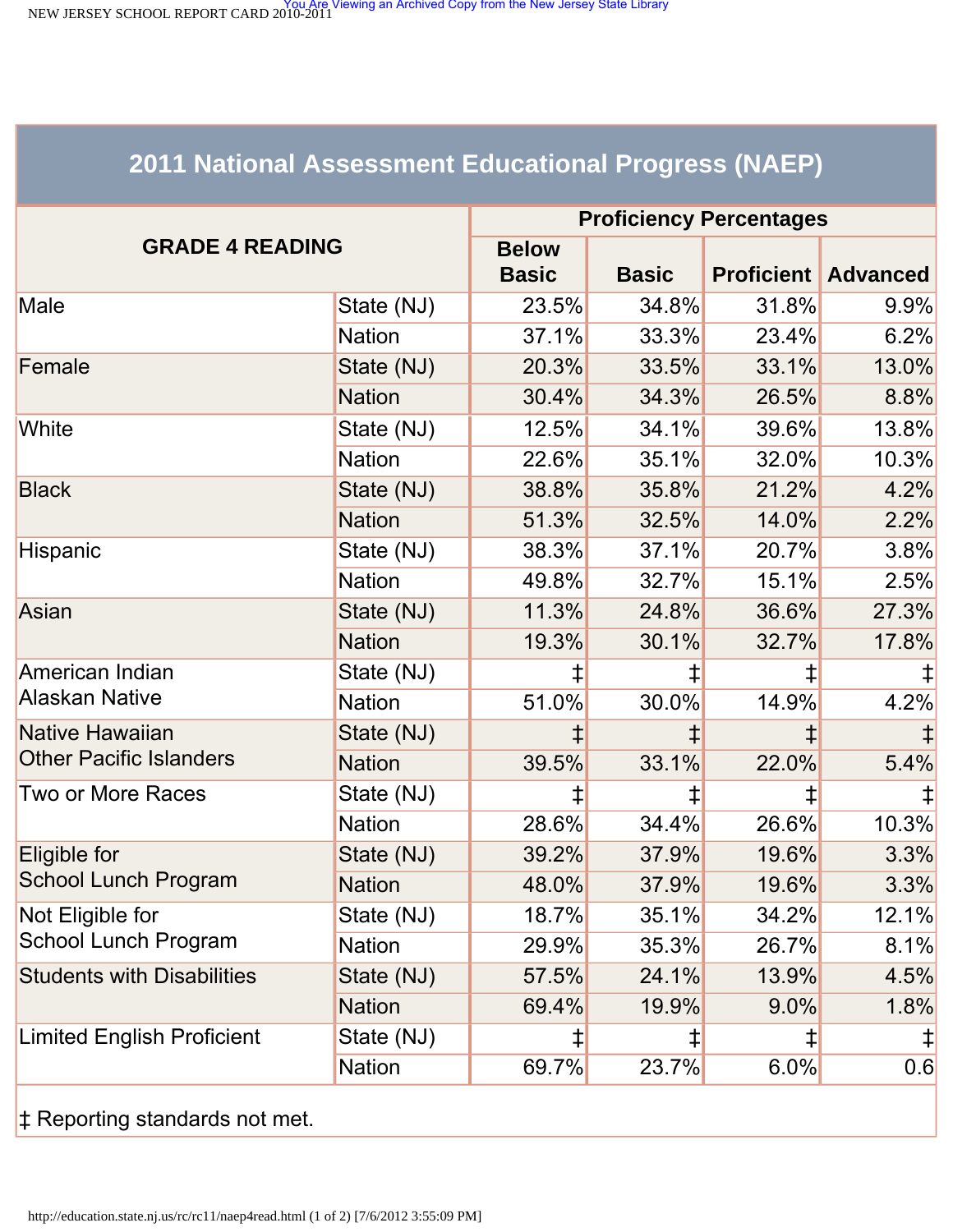# **NAEP Grade 4 Reading Participation Rates**

## **NAEP 2011 Participation Rates for students with disabilities and limited English proficient students.**

Students with disabilities participation rate for New Jersey: 50%

Limited English proficient participation rate for New Jersey: 55%

Students with disabilities participation rate for the nation's public schools: 77%

Limited English proficient participation rate for the nation's public schools: 89%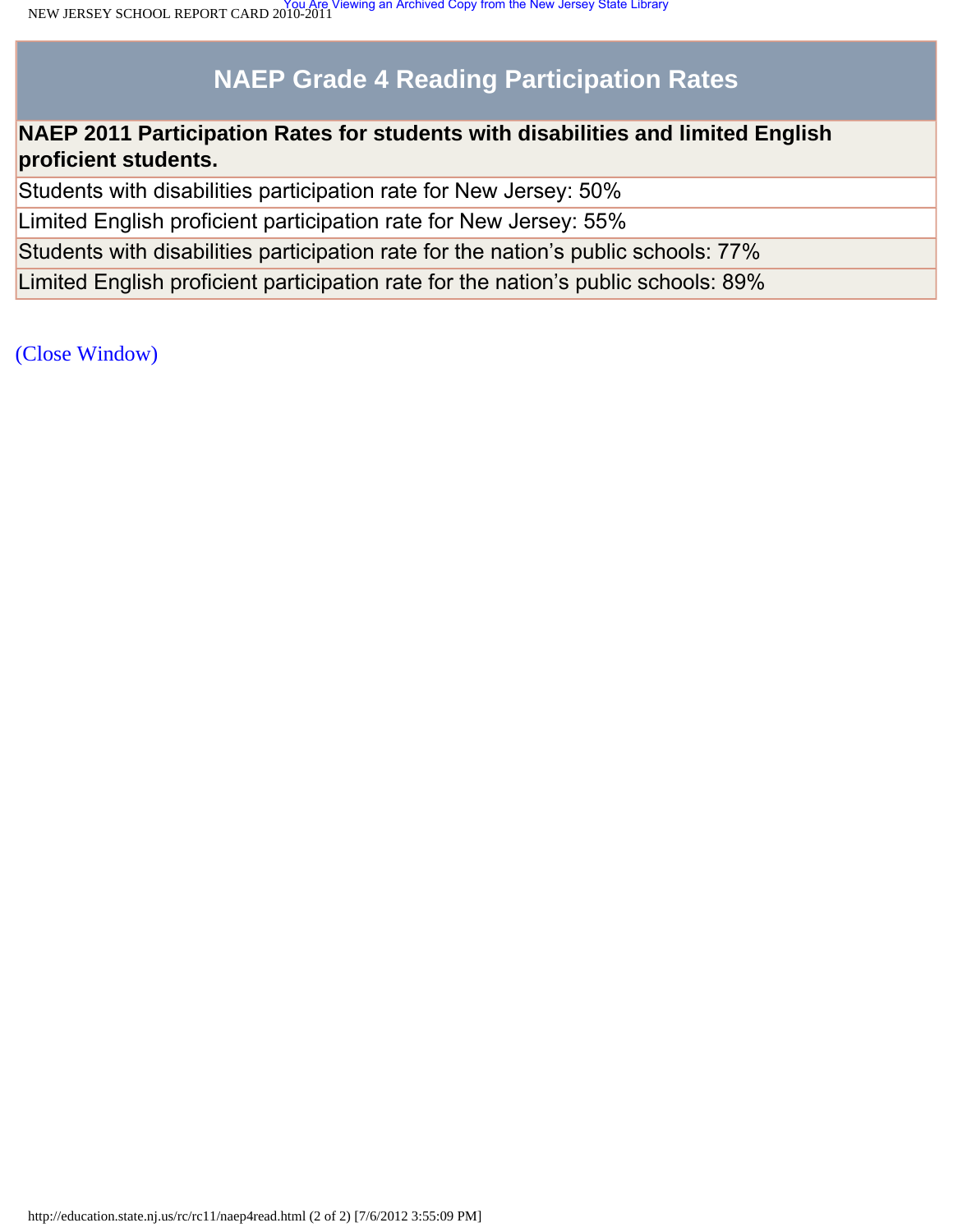## <span id="page-25-0"></span>**2010-11 SCHOOL REPORT CARD** [\(Close Window\)](#page-25-0)

**SCHOOL:**Franklin Twp **COUNTY:** Hunterdon **DISTRICT:** Franklin Twp

| <b>New Jersey Assessment of Skills and Knowledge (NJASK4)</b> |              | Number        | <b>Proficiency Percentages</b> |                                    |        |  |
|---------------------------------------------------------------|--------------|---------------|--------------------------------|------------------------------------|--------|--|
| <b>MATHEMATICS: 2010-11</b>                                   |              | <b>Tested</b> |                                | <b>Partial Proficient Advanced</b> |        |  |
| <b>General Education</b>                                      | School       | 30            | 10%                            | 60%                                | 30%    |  |
|                                                               | District     | 30            | 10%                            | 60%                                | 30%    |  |
|                                                               | <b>DFG</b>   | 15581         | 5.7%                           | 43.1%                              | 51.2%  |  |
|                                                               | <b>State</b> | 81848         | 15.6%                          | 48.2%                              | 36.2%  |  |
| <b>Students With</b>                                          | School       | $\ast$        | $\ast$                         | ∗                                  | ∗      |  |
| <b>Disabilities</b>                                           | District     | $\ast$        | $\ast$                         | $\ast$                             | $\ast$ |  |
| Limited English<br><b>Proficient Students</b>                 | <b>DFG</b>   | 3203          | 23.9%                          | 51.1%                              | 25%    |  |
|                                                               | <b>State</b> | 16649         | 38.2%                          | 44.9%                              | 16.9%  |  |
|                                                               | School       | $\ast$        | $\ast$                         | $\ast$                             | $\ast$ |  |
|                                                               | District     | $\ast$        | $\ast$                         | $\ast$                             | $\ast$ |  |
|                                                               | <b>DFG</b>   | 222           | 35.6%                          | 32.4%                              | 32%    |  |
|                                                               | <b>State</b> | 3524          | 52.5%                          | 37.5%                              | 10%    |  |
| Male                                                          | School       | 19            | 5.3%                           | 63.2%                              | 31.6%  |  |
|                                                               | District     | 19            | 5.3%                           | 63.2%                              | 31.6%  |  |
|                                                               | <b>DFG</b>   | 9637          | 9.1%                           | 42.3%                              | 48.6%  |  |
|                                                               | <b>State</b> | 52111         | 20.6%                          | 45.7%                              | 33.7%  |  |
| Female                                                        | School       | 13            | 23.1%                          | 53.8%                              | 23.1%  |  |
|                                                               | District     | 13            | 23.1%                          | 53.8%                              | 23.1%  |  |
|                                                               | <b>DFG</b>   | 9344          | 9.2%                           | 46.4%                              | 44.5%  |  |
|                                                               | <b>State</b> | 49507         | 20.1%                          | 49.1%                              | 30.8%  |  |
| White                                                         | School       | 29            | 13.8%                          | 58.6%                              | 27.6%  |  |
|                                                               | District     | 29            | 13.8%                          | 58.6%                              | 27.6%  |  |
|                                                               | <b>DFG</b>   | 14162         | 8.1%                           | 45.7%                              | 46.2%  |  |
|                                                               | <b>State</b> | 52226         | 12.2%                          | 48.9%                              | 38.9%  |  |
| <b>Black</b>                                                  | School       |               | $. \%$                         | $. \%$                             | $. \%$ |  |
|                                                               | District     |               | $. \%$                         | $. \%$                             | $. \%$ |  |

http://education.state.nj.us/rc/rc11/details.php?cd=191600;s=050;f=I;area=MATH;test=ASK4 (1 of 4) [7/6/2012 3:55:11 PM]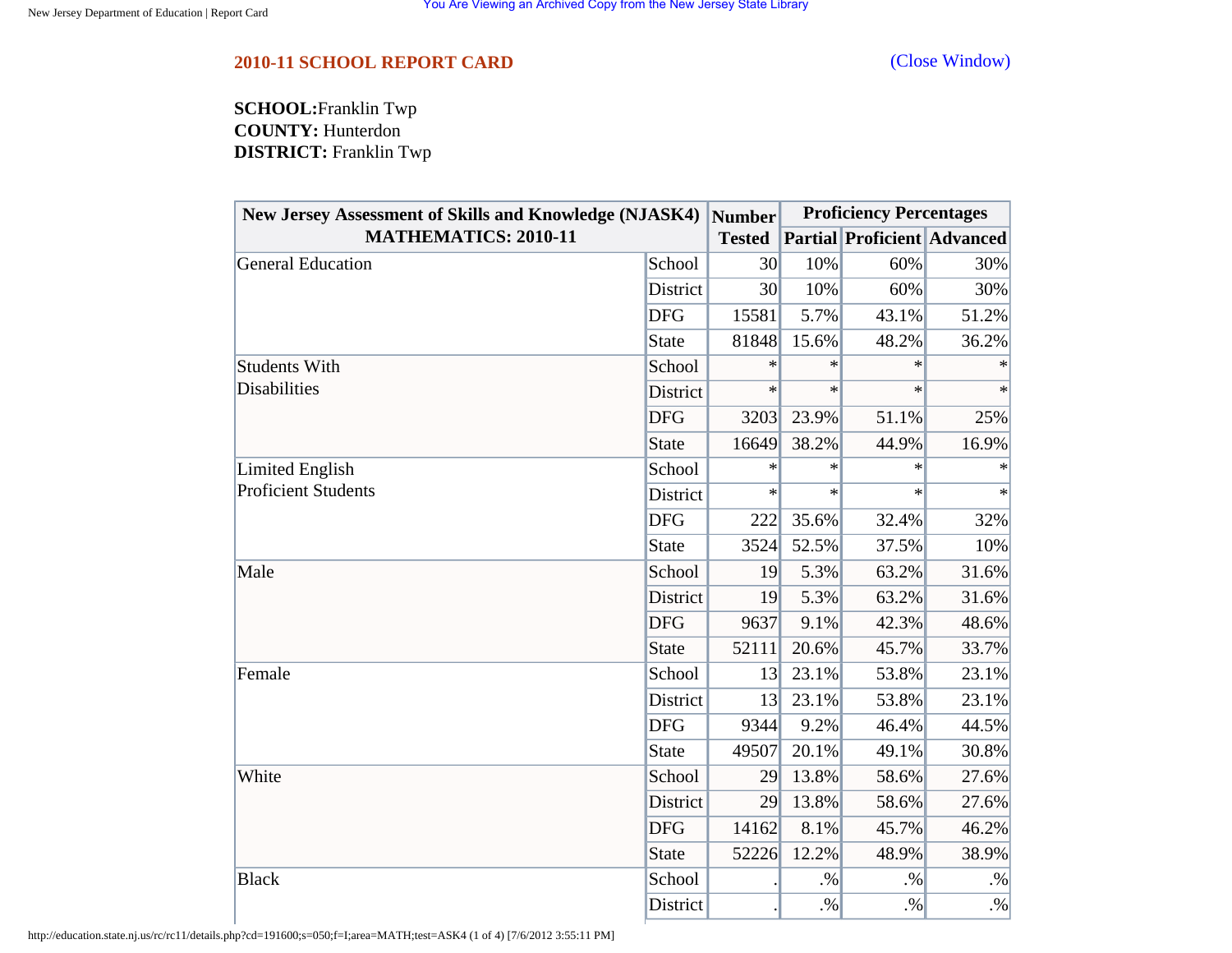|                                                                                                                                                                                                | <b>DFG</b>      | 923    | 25.8%  | 56.7%  | 17.6%  |
|------------------------------------------------------------------------------------------------------------------------------------------------------------------------------------------------|-----------------|--------|--------|--------|--------|
|                                                                                                                                                                                                | <b>State</b>    | 16627  | 39.7%  | 46.1%  | 14.2%  |
| Asian                                                                                                                                                                                          | School          | $\ast$ | $\ast$ | $\ast$ | $\ast$ |
|                                                                                                                                                                                                | <b>District</b> | $\ast$ | $\ast$ | $\ast$ | $\ast$ |
|                                                                                                                                                                                                | <b>DFG</b>      | 2584   | 3.9%   | 28.9%  | 67.2%  |
|                                                                                                                                                                                                | <b>State</b>    | 9383   | 6.7%   | 34.2%  | 59.1%  |
| Native Hawaiian or                                                                                                                                                                             | School          | $\ast$ | $\ast$ | $\ast$ | $\ast$ |
| <b>Other Pacific Islander</b>                                                                                                                                                                  | District        | $\ast$ | $\ast$ | $\ast$ | $\ast$ |
|                                                                                                                                                                                                | <b>DFG</b>      | 12     | 8.3%   | 33.3%  | 58.3%  |
|                                                                                                                                                                                                | <b>State</b>    | 216    | 10.6%  | 46.8%  | 42.6%  |
| American Indian/                                                                                                                                                                               | School          | $\ast$ | $\ast$ | $\ast$ | $\ast$ |
| <b>Alaskan Native</b>                                                                                                                                                                          | District        | $\ast$ | $\ast$ | $\ast$ |        |
|                                                                                                                                                                                                | <b>DFG</b>      | 12     | 8.3%   | 33.3%  | 58.3%  |
|                                                                                                                                                                                                | <b>State</b>    | 105    | 18.1%  | 48.6%  | 33.3%  |
| Hispanic                                                                                                                                                                                       | School          | $\ast$ | $\ast$ | $\ast$ | $\ast$ |
|                                                                                                                                                                                                | District        | $\ast$ | $\ast$ | $\ast$ |        |
|                                                                                                                                                                                                | <b>DFG</b>      | 1041   | 21.5%  | 53.4%  | 25.1%  |
|                                                                                                                                                                                                | <b>State</b>    | 22194  | 31.1%  | 50.1%  | 18.7%  |
| <b>Other Race</b>                                                                                                                                                                              | School          | $\ast$ | $\ast$ | $\ast$ | $\ast$ |
|                                                                                                                                                                                                | District        | $\ast$ | $\ast$ | $\ast$ | $\ast$ |
|                                                                                                                                                                                                | <b>DFG</b>      | 219    | 7.8%   | 48.9%  | 43.4%  |
|                                                                                                                                                                                                | <b>State</b>    | 936    | 22.5%  | 46%    | 31.4%  |
| <b>Migrant Students</b>                                                                                                                                                                        | School          |        | $. \%$ | $. \%$ | $. \%$ |
|                                                                                                                                                                                                | District        |        | $. \%$ | $. \%$ | $. \%$ |
|                                                                                                                                                                                                | <b>DFG</b>      |        | $. \%$ | $. \%$ | $. \%$ |
|                                                                                                                                                                                                | <b>State</b>    | 36     | 38.9%  | 41.7%  | 19.4%  |
| Economically                                                                                                                                                                                   | School          | $\ast$ | $\ast$ | $\ast$ | $\ast$ |
| Disadvantaged                                                                                                                                                                                  | District        | $\ast$ | $\ast$ | $\ast$ | $\ast$ |
|                                                                                                                                                                                                | <b>DFG</b>      | 1153   | 26.6%  | 54%    | 19.3%  |
|                                                                                                                                                                                                | <b>State</b>    | 36787  | 35%    | 48.1%  | 16.9%  |
| *To protect the privacy of students, the Department of Education suppresses sufficient information to eliminate the possibility<br>that personally identifiable information will be disclosed. |                 |        |        |        |        |

| New Jersey Assessment of Skills and Knowledge (NJASK4) Number |  | <b>Proficiency Percentages</b> |                                           |  |
|---------------------------------------------------------------|--|--------------------------------|-------------------------------------------|--|
| <b>MATHEMATICS: 2009-10</b>                                   |  |                                | <b>Tested Partial Proficient Advanced</b> |  |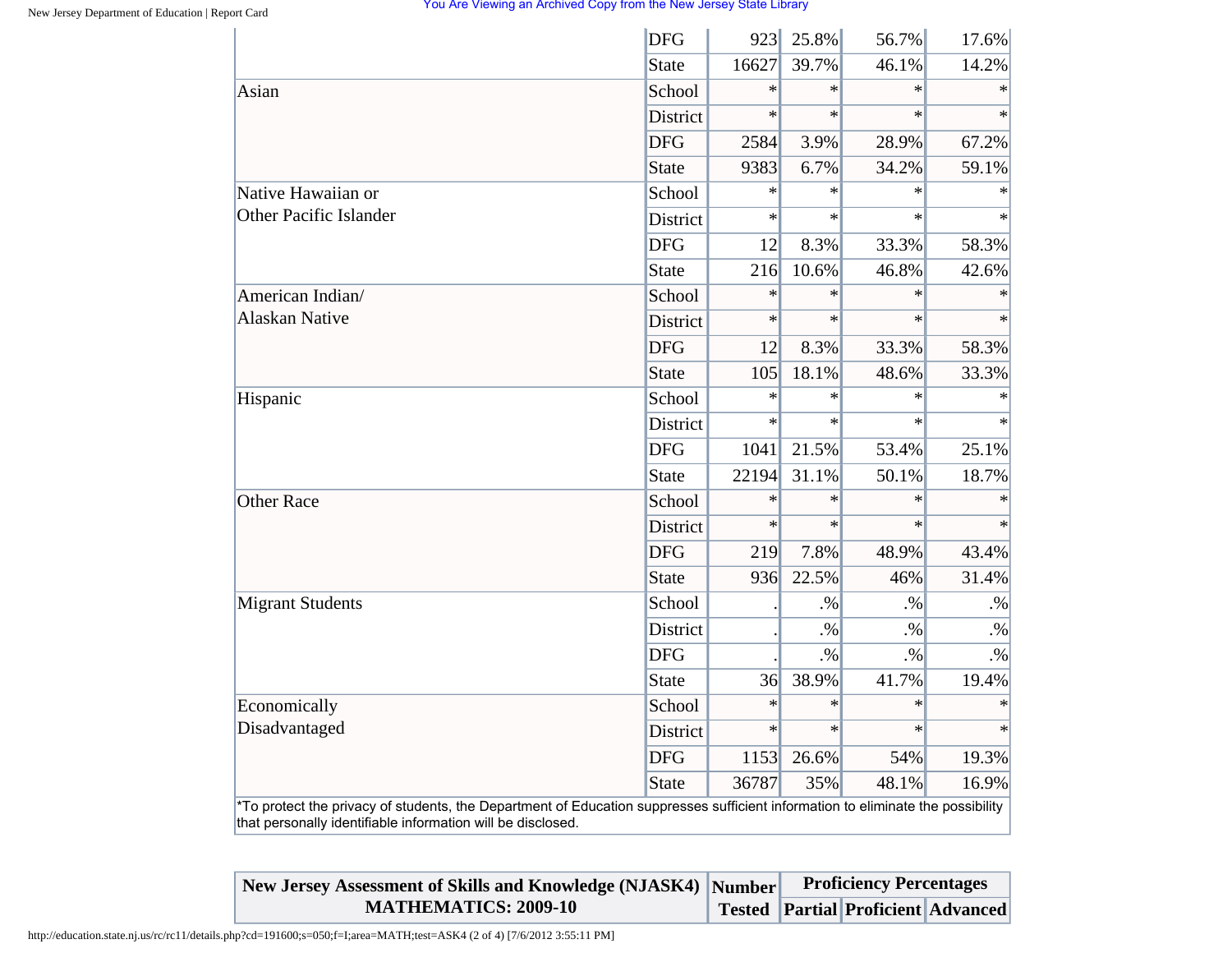| <b>General Education</b>      | School       | 39     | 10.3%       | 41%    | 48.7%  |
|-------------------------------|--------------|--------|-------------|--------|--------|
|                               | District     | 39     | 10.3%       | 41%    | 48.7%  |
|                               | <b>DFG</b>   | 16075  | 7%          | 38.5%  | 54.6%  |
|                               | <b>State</b> | 82852  | 17.5%       | 43.4%  | 39.2%  |
| <b>Students With</b>          | School       | $\ast$ | $\ast$      | $\ast$ | $\ast$ |
| Disabilities                  | District     | $\ast$ | $\ast$      | $\ast$ | $\ast$ |
|                               | <b>DFG</b>   | 3058   | 30.7%       | 43.3%  | 26.1%  |
|                               | <b>State</b> | 15955  | 43.8%       | 38.5%  | 17.7%  |
| <b>Limited English</b>        | School       | $\ast$ | $\ast$      | $\ast$ | $\ast$ |
| <b>Proficient Students</b>    | District     | $\ast$ | $\ast$      | $\ast$ | $\ast$ |
|                               | <b>DFG</b>   | 203    | 34%         | 35.5%  | 30.5%  |
|                               | State        | 3534   | 55.8%       | 33.1%  | 11.1%  |
| Male                          | School       | 23     | 21.7%       | 30.4%  | 47.8%  |
|                               | District     | 23     | 21.7%       | 30.4%  | 47.8%  |
|                               | <b>DFG</b>   | 9833   | 10.6%       | 37%    | 52.4%  |
|                               | <b>State</b> | 52034  | 22.4%       | 40.9%  | 36.7%  |
| Female                        | School       | 23     | 13%         | 43.5%  | 43.5%  |
|                               | District     | 23     | 13%         | 43.5%  | 43.5%  |
|                               | <b>DFG</b>   | 9478   | 11.3%       | 41.4%  | 47.2%  |
|                               | <b>State</b> | 49937  | 23.2%       | 43.7%  | 33.1%  |
| White                         | School       | 43     | 16.3%       | 37.2%  | 46.5%  |
|                               | District     | 43     | 16.3%       | 37.2%  | 46.5%  |
|                               | <b>DFG</b>   | 14536  | 9.4%        | 41%    | 49.6%  |
|                               | <b>State</b> | 53321  | 14%         | 43.6%  | 42.4%  |
| <b>Black</b>                  | School       |        | $. \%$      | $. \%$ | $. \%$ |
|                               | District     |        | $. \%$      | $. \%$ | $. \%$ |
|                               | <b>DFG</b>   | 987    | 31.6%       | 47.9%  | 20.5%  |
|                               | <b>State</b> |        | 16996 44.4% | 40.6%  | 15%    |
| Asian                         | School       |        | $. \%$      | $. \%$ | $. \%$ |
|                               | District     |        | $. \%$      | $. \%$ | $. \%$ |
|                               | <b>DFG</b>   | 2595   | 5.2%        | 24.4%  | 70.5%  |
|                               | <b>State</b> | 9281   | 7.9%        | 30.7%  | 61.4%  |
| Native Hawaiian or            | School       |        | $. \%$      | $. \%$ | $. \%$ |
| <b>Other Pacific Islander</b> | District     |        | $. \%$      | $. \%$ | $. \%$ |
|                               |              |        |             |        |        |

http://education.state.nj.us/rc/rc11/details.php?cd=191600;s=050;f=I;area=MATH;test=ASK4 (3 of 4) [7/6/2012 3:55:11 PM]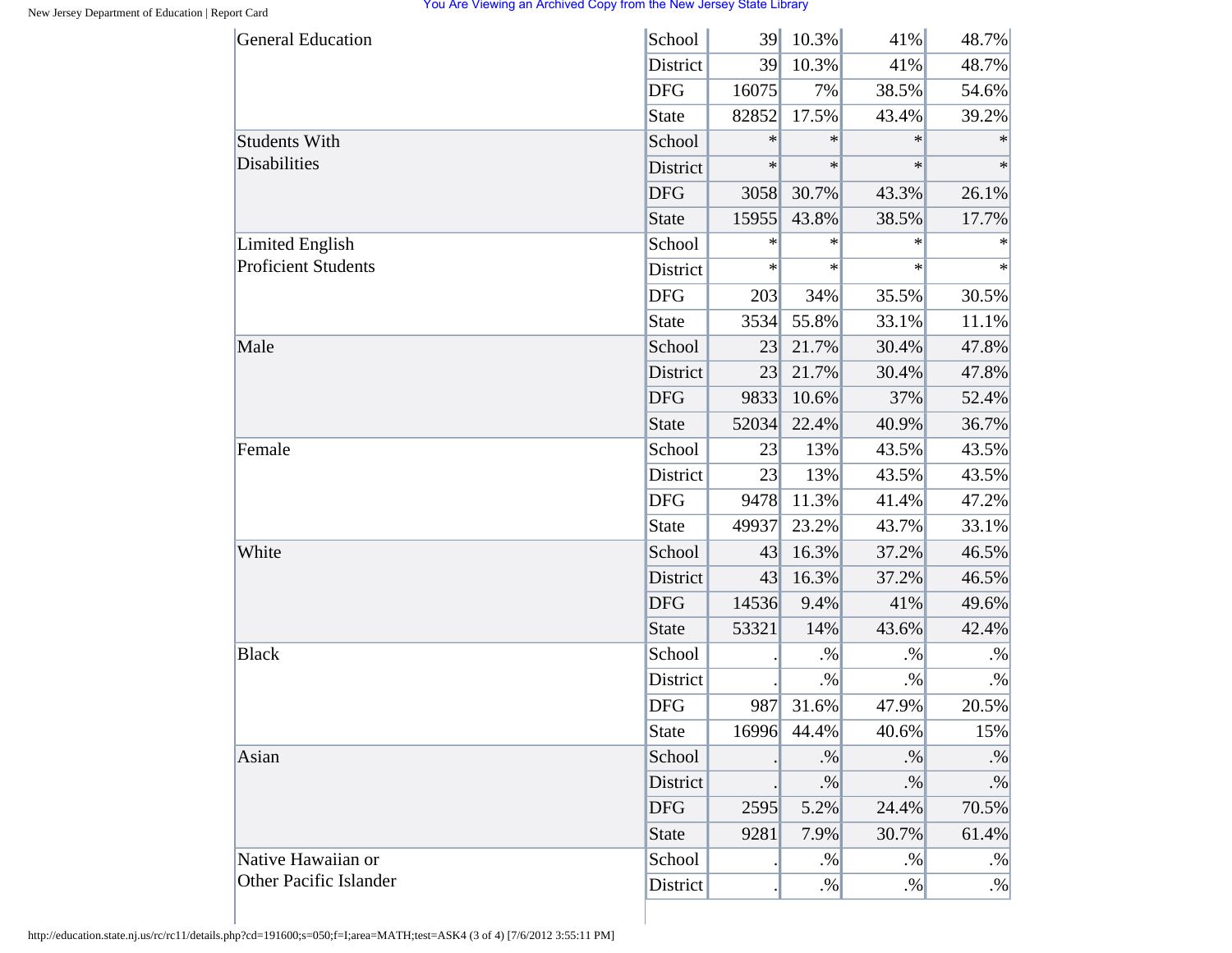|                         | <b>DFG</b>      | 13     | 7.7%   | 38.5%  | 53.8%  |
|-------------------------|-----------------|--------|--------|--------|--------|
|                         | State           | 218    | 14.2%  | 42.7%  | 43.1%  |
| American Indian/        | School          |        | $. \%$ | $. \%$ | $. \%$ |
| <b>Alaskan Native</b>   | <b>District</b> |        | $. \%$ | $. \%$ | $. \%$ |
|                         | <b>DFG</b>      | 13     | 7.7%   | 38.5%  | 53.8%  |
|                         | State           | 107    | 27.1%  | 45.8%  | 27.1%  |
| Hispanic                | School          | $\ast$ | $\ast$ | $\ast$ | $\ast$ |
|                         | District        | $\ast$ | $\ast$ | $\ast$ | $\ast$ |
|                         | <b>DFG</b>      | 1033   | 26.9%  | 44.1%  | 28.9%  |
|                         | State           | 21408  | 33.9%  | 45.4%  | 20.8%  |
| <b>Other Race</b>       | School          |        | $. \%$ | $. \%$ | $. \%$ |
|                         | District        |        | $. \%$ | $. \%$ | $. \%$ |
|                         | <b>DFG</b>      | 127    | 19.7%  | 31.5%  | 48.8%  |
|                         | State           | 701    | 28.5%  | 39.8%  | 31.7%  |
| <b>Migrant Students</b> | School          |        | $. \%$ | $. \%$ | $. \%$ |
|                         | District        |        | $. \%$ | $. \%$ | $. \%$ |
|                         | <b>DFG</b>      | $\ast$ | $\ast$ | $\ast$ | $\ast$ |
|                         | State           | 33     | 54.5%  | 39.4%  | 6.1%   |
| Economically            | School          | $\ast$ | $\ast$ | $\ast$ |        |
| Disadvantaged           | District        | $\ast$ | $\ast$ | $\ast$ | $\ast$ |
|                         | <b>DFG</b>      | 1117   | 33.5%  | 45%    | 21.5%  |
|                         | <b>State</b>    | 35871  | 38.4%  | 43.3%  | 18.4%  |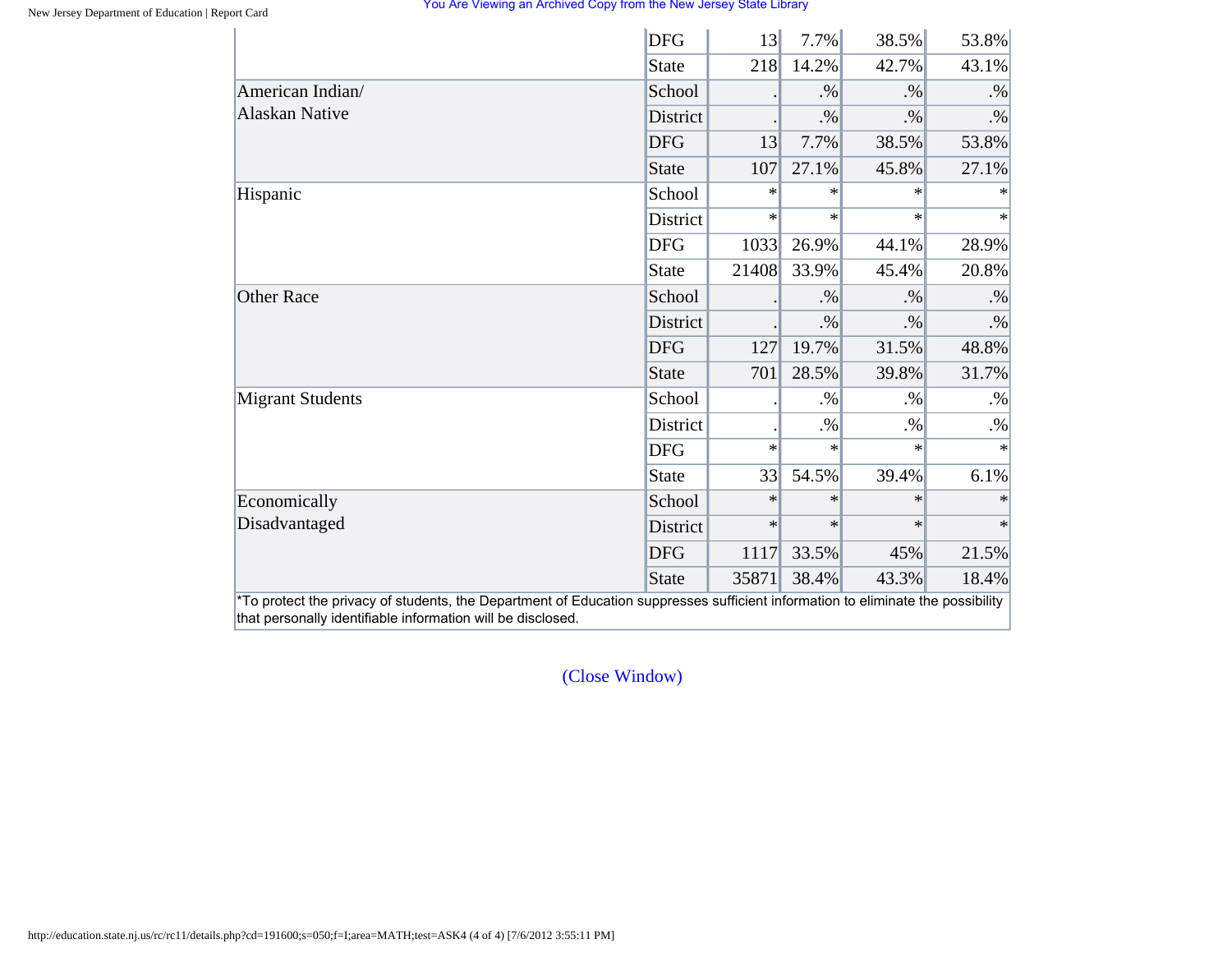<span id="page-29-1"></span><span id="page-29-0"></span>NEW JERSEY SCHOOL REPORT CARD 2010-2011<br>NEW JERSEY SCHOOL REPORT CARD 2010-2011

# **2011 National Assessment Educational Progress (NAEP)**

|                                   | <b>Proficiency Percentages</b> |              |              |            |                            |  |
|-----------------------------------|--------------------------------|--------------|--------------|------------|----------------------------|--|
| <b>GRADE 4 MATHEMATICS</b>        |                                | <b>Below</b> |              |            |                            |  |
|                                   |                                | <b>Basic</b> | <b>Basic</b> |            | <b>Proficient Advanced</b> |  |
| Male                              | State (NJ)                     | 11.4%        | 35.9%        | 41.7%      | 11.1%                      |  |
|                                   | <b>Nation</b>                  | 18.6%        | 41.3%        | 33.3%      | 6.8%                       |  |
| Female                            | State (NJ)                     | 10.6%        | 40.8%        | 40.1%      | 8.6%                       |  |
|                                   | <b>Nation</b>                  | 18.1%        | 43.3%        | 32.9%      | 5.6%                       |  |
| White                             | State (NJ)                     | $4.6\%$      | 31.4%        | 51.7%      | 12.3%                      |  |
|                                   | <b>Nation</b>                  | 9.4%         | 38.9%        | 42.8%      | 8.9%                       |  |
| <b>Black</b>                      | State (NJ)                     | 22.9%        | 53.6%        | 21.9%      | 1.7%                       |  |
|                                   | <b>Nation</b>                  | 34.3%        | 48.5%        | 16.2%      | 1.0%                       |  |
| Hispanic                          | State (NJ)                     | 21.0%        | 50.8%        | 25.8%      | 2.4%                       |  |
|                                   | <b>Nation</b>                  | 28.0%        | 48.4%        | 21.8%      | 1.8%                       |  |
| Asian                             | State (NJ)                     | 4.4%         | 20.8%        | 45.9%      | 28.9%                      |  |
|                                   | <b>Nation</b>                  | 7.9%         | 27.8%        | 43.8%      | 20.5%                      |  |
| American Indian                   | State (NJ)                     | ⇟            | ⇟            | ⇟          |                            |  |
| <b>Alaskan Native</b>             | <b>Nation</b>                  | 32.0%        | 44.2%        | 21.5%      | 2.3%                       |  |
| Native Hawaiian                   | State (NJ)                     |              |              | $\ddagger$ |                            |  |
| <b>Other Pacific Islanders</b>    | <b>Nation</b>                  | 24.3%        | 42.5%        | 26.0%      | 7.2%                       |  |
| Two or More Races                 | State (NJ)                     | ⇟            | ‡,           | ‡          |                            |  |
|                                   | <b>Nation</b>                  | 14.5%        | 42.6%        | 33.9%      | 9.0%                       |  |
| Eligible for                      | State (NJ)                     | 21.8%        | 51.4%        | 24.6%      | 2.2%                       |  |
| School Lunch Program              | <b>Nation</b>                  | 27.5%        | 48.5%        | 22.2%      | 1.8%                       |  |
| Not Eligible for                  | State (NJ)                     | 4.9%         | 30.9%        | $50.0\%$   | 14.2%                      |  |
| <b>School Lunch Program</b>       | <b>Nation</b>                  | 7.7%         | 35.4         | 45.4%      | 11.6%                      |  |
| <b>Students with Disabilities</b> | State (NJ)                     | 38.2%        | 38.4%        | 20.5%      | 2.8%                       |  |
|                                   | <b>Nation</b>                  | 46.0%        | 37.5%        | 14.7%      | 1.8%                       |  |
| <b>Limited English Proficient</b> | State (NJ)                     | 45.0%        | 46.6%        | 8.0%       | #                          |  |
|                                   | <b>Nation</b>                  | 41.5%        | 44.6%        | 13.0%      | 0.9%                       |  |
| $#$ Rounds to zero.               |                                |              |              |            |                            |  |

‡ Reporting standards not met.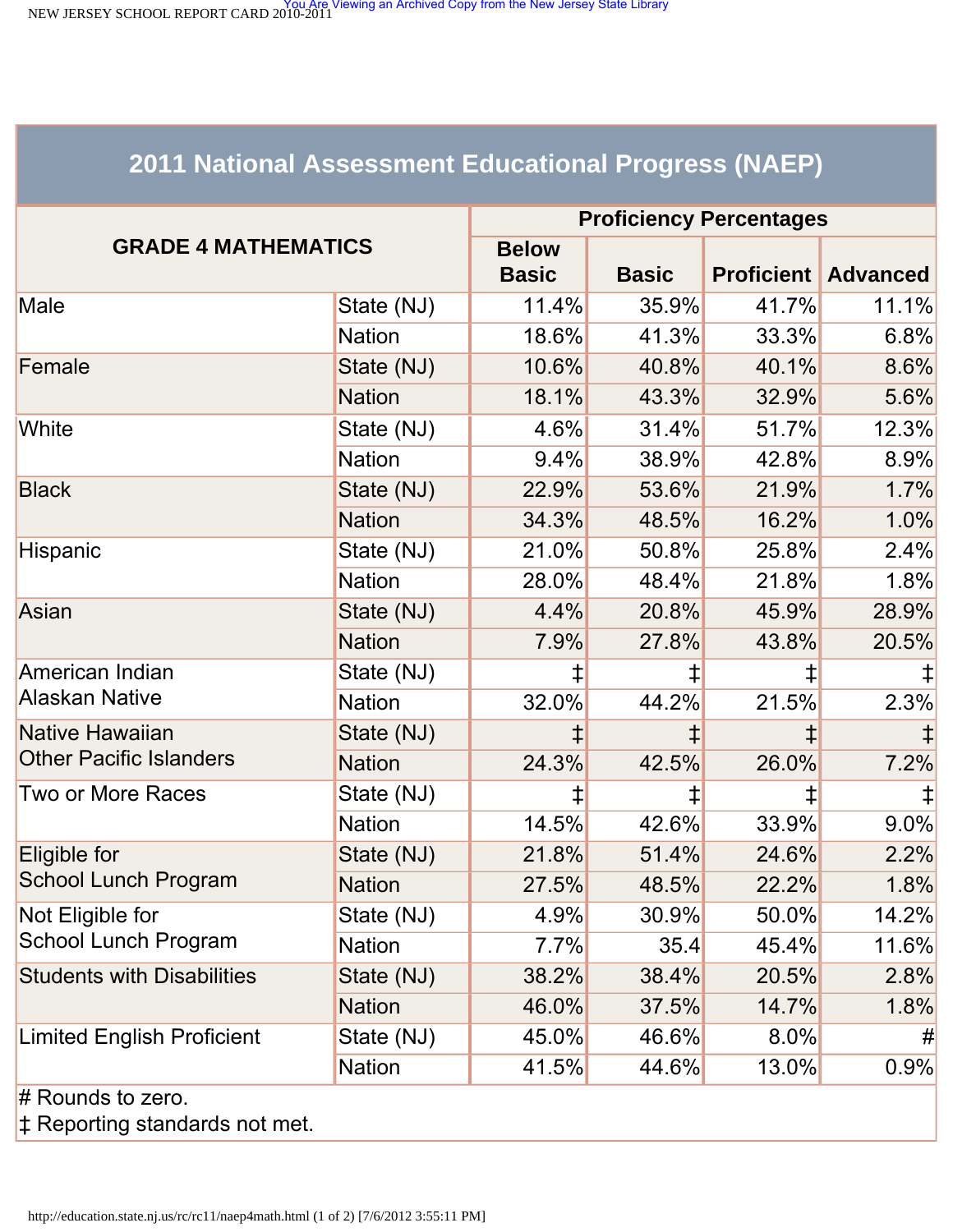# **NAEP Grade 4 Mathematics Participation Rates**

## **NAEP 2011 Participation Rates for students with disabilities and limited English proficient students.**

Students with disabilities participation rate for New Jersey: 81%

Limited English proficient participation rate for New Jersey: 89%

Students with disabilities participation rate for the nation's public schools: 85%

Limited English proficient participation rate for the nation's public schools: 96%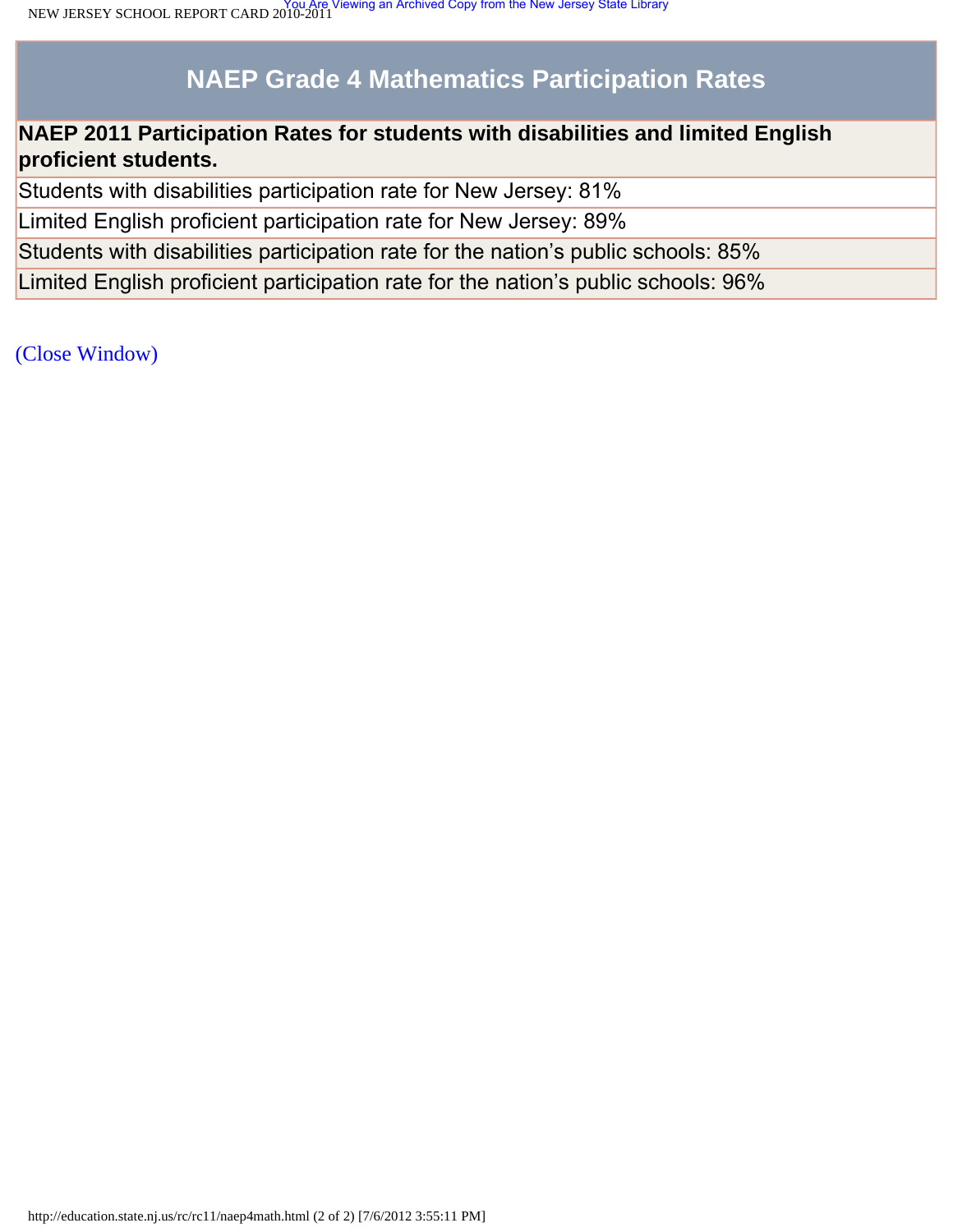## <span id="page-31-0"></span>**2010-11 SCHOOL REPORT CARD** [\(Close Window\)](#page-31-0)

**SCHOOL:**Franklin Twp **COUNTY:** Hunterdon **DISTRICT:** Franklin Twp

| <b>New Jersey Assessment of Skills and Knowledge (NJASK4)</b> |              | Number        | <b>Proficiency Percentages</b> |                                    |        |  |
|---------------------------------------------------------------|--------------|---------------|--------------------------------|------------------------------------|--------|--|
| <b>SCIENCE: 2010-11</b>                                       |              | <b>Tested</b> |                                | <b>Partial Proficient Advanced</b> |        |  |
| General Education                                             | School       | 29            | 0%                             | 31%                                | 69%    |  |
|                                                               | District     | 29            | 0%                             | 31%                                | 69%    |  |
|                                                               | <b>DFG</b>   | 15575         | 1.3%                           | 28.3%                              | 70.4%  |  |
|                                                               | <b>State</b> | 81780         | 6.2%                           | 41%                                | 52.9%  |  |
| <b>Students With</b>                                          | School       | ∗             | ∗                              | $\ast$                             | ∗      |  |
| <b>Disabilities</b>                                           | District     | $\ast$        | $\ast$                         | $\ast$                             | $\ast$ |  |
|                                                               | <b>DFG</b>   | 3206          | 10%                            | 48.6%                              | 41.4%  |  |
|                                                               | <b>State</b> | 16659         | 21.7%                          | 48.3%                              | 30%    |  |
| Limited English                                               | School       | $\ast$        | $\ast$                         | $\ast$                             | $\ast$ |  |
| <b>Proficient Students</b>                                    | District     | $\ast$        | $\ast$                         | $\ast$                             | $\ast$ |  |
|                                                               | <b>DFG</b>   | 221           | 28.5%                          | 47.5%                              | 24%    |  |
|                                                               | <b>State</b> | 3521          | 42.2%                          | 45.8%                              | 12%    |  |
| Male                                                          | School       | 19            | 0%                             | 21.1%                              | 78.9%  |  |
|                                                               | District     | 19            | 0%                             | 21.1%                              | 78.9%  |  |
|                                                               | <b>DFG</b>   | 9636          | 3.1%                           | 30.1%                              | 66.8%  |  |
|                                                               | <b>State</b> | 52080         | 10.1%                          | 40.3%                              | 49.5%  |  |
| Female                                                        | School       | 12            | 0%                             | 41.7%                              | 58.3%  |  |
|                                                               | District     | 12            | 0%                             | 41.7%                              | 58.3%  |  |
|                                                               | <b>DFG</b>   | 9341          | 2.8%                           | 33.8%                              | 63.3%  |  |
|                                                               | <b>State</b> | 49476         | 9.4%                           | 44.4%                              | 46.1%  |  |
| White                                                         | School       | 28            | 0%                             | 32.1%                              | 67.9%  |  |
|                                                               | District     | 28            | 0%                             | 32.1%                              | 67.9%  |  |
|                                                               | <b>DFG</b>   | 14159         | 2.4%                           | 31.5%                              | 66.1%  |  |
|                                                               | <b>State</b> | 52194         | 3.8%                           | 36.7%                              | 59.6%  |  |
| <b>Black</b>                                                  | School       |               | $. \%$                         | $. \%$                             | $. \%$ |  |
|                                                               | District     |               | $. \%$                         | $. \%$                             | $. \%$ |  |

http://education.state.nj.us/rc/rc11/details.php?cd=191600;s=050;f=I;area=SC;test=ASK4 (1 of 4) [7/6/2012 3:55:13 PM]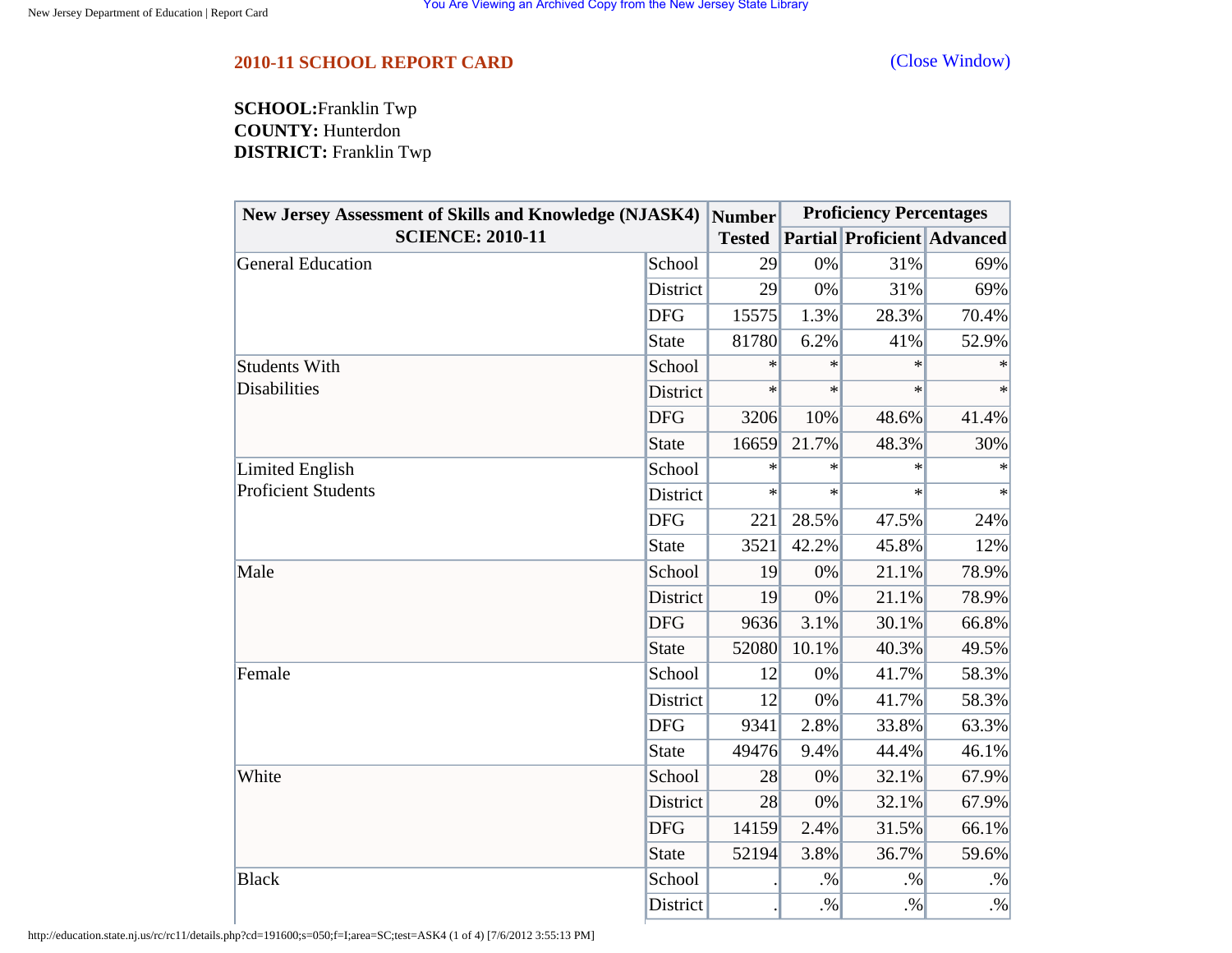|                                                                                                                                                                                                | <b>DFG</b>      | 923    | 8.6%   | 51.4%  | 40.1%     |
|------------------------------------------------------------------------------------------------------------------------------------------------------------------------------------------------|-----------------|--------|--------|--------|-----------|
|                                                                                                                                                                                                | <b>State</b>    | 16619  | 21.2%  | 54.2%  | 24.6%     |
| Asian                                                                                                                                                                                          | School          | $\ast$ | $\ast$ | $\ast$ | $\ast$    |
|                                                                                                                                                                                                | <b>District</b> | $\ast$ | $\ast$ | $\ast$ | $\ast$    |
|                                                                                                                                                                                                | <b>DFG</b>      | 2582   | 1.9%   | 20.8%  | 77.3%     |
|                                                                                                                                                                                                | <b>State</b>    | 9376   | 3.7%   | 27.1%  | 69.1%     |
| Native Hawaiian or                                                                                                                                                                             | School          | $\ast$ | $\ast$ | $\ast$ | $\ast$    |
| <b>Other Pacific Islander</b>                                                                                                                                                                  | <b>District</b> | $\ast$ | $\ast$ | $\ast$ | $\ast$    |
|                                                                                                                                                                                                | <b>DFG</b>      | 12     | 0%     | 25%    | 75%       |
|                                                                                                                                                                                                | <b>State</b>    | 216    | 6.5%   | 38.4%  | 55.1%     |
| American Indian/                                                                                                                                                                               | School          | $\ast$ | $\ast$ | $\ast$ | $\ast$    |
| <b>Alaskan Native</b>                                                                                                                                                                          | <b>District</b> | $\ast$ | $\ast$ | $\ast$ |           |
|                                                                                                                                                                                                | <b>DFG</b>      | 12     | 0%     | 25%    | 75%       |
|                                                                                                                                                                                                | <b>State</b>    | 105    | 12.4%  | 40%    | 47.6%     |
| Hispanic                                                                                                                                                                                       | School          | $\ast$ | $\ast$ | $\ast$ | $\ast$    |
|                                                                                                                                                                                                | <b>District</b> | $\ast$ | $\ast$ | $\ast$ |           |
|                                                                                                                                                                                                | <b>DFG</b>      | 1042   | 8.7%   | 48.1%  | 43.2%     |
|                                                                                                                                                                                                | <b>State</b>    | 22182  | 18.1%  | 53.2%  | 28.7%     |
| <b>Other Race</b>                                                                                                                                                                              | School          | $\ast$ | $\ast$ | $\ast$ | $\ast$    |
|                                                                                                                                                                                                | District        | $\ast$ | $\ast$ | $\ast$ | $\ast$    |
|                                                                                                                                                                                                | <b>DFG</b>      | 219    | 3.2%   | 37.9%  | 58.9%     |
|                                                                                                                                                                                                | <b>State</b>    | 932    | 7.4%   | 42.8%  | 49.8%     |
| <b>Migrant Students</b>                                                                                                                                                                        | School          |        | $. \%$ | $. \%$ | $. \%$    |
|                                                                                                                                                                                                | District        |        | $. \%$ | $. \%$ | $. \%$    |
|                                                                                                                                                                                                | <b>DFG</b>      |        | $. \%$ | $. \%$ | $\cdot\%$ |
|                                                                                                                                                                                                | <b>State</b>    | 36     | 30.6%  | 58.3%  | 11.1%     |
| Economically                                                                                                                                                                                   | School          | $\ast$ | $\ast$ | $\ast$ | $\ast$    |
| Disadvantaged                                                                                                                                                                                  | District        | $\ast$ | $\ast$ | $\ast$ | $\ast$    |
|                                                                                                                                                                                                | <b>DFG</b>      | 1153   | 9.8%   | 54.9%  | 35.3%     |
|                                                                                                                                                                                                | <b>State</b>    | 36756  | 19.4%  | 54.2%  | 26.4%     |
| *To protect the privacy of students, the Department of Education suppresses sufficient information to eliminate the possibility<br>that personally identifiable information will be disclosed. |                 |        |        |        |           |

| New Jersey Assessment of Skills and Knowledge (NJASK4) Number Proficiency Percentages |  |                                           |  |
|---------------------------------------------------------------------------------------|--|-------------------------------------------|--|
| <b>SCIENCE: 2009-10</b>                                                               |  | <b>Tested Partial Proficient Advanced</b> |  |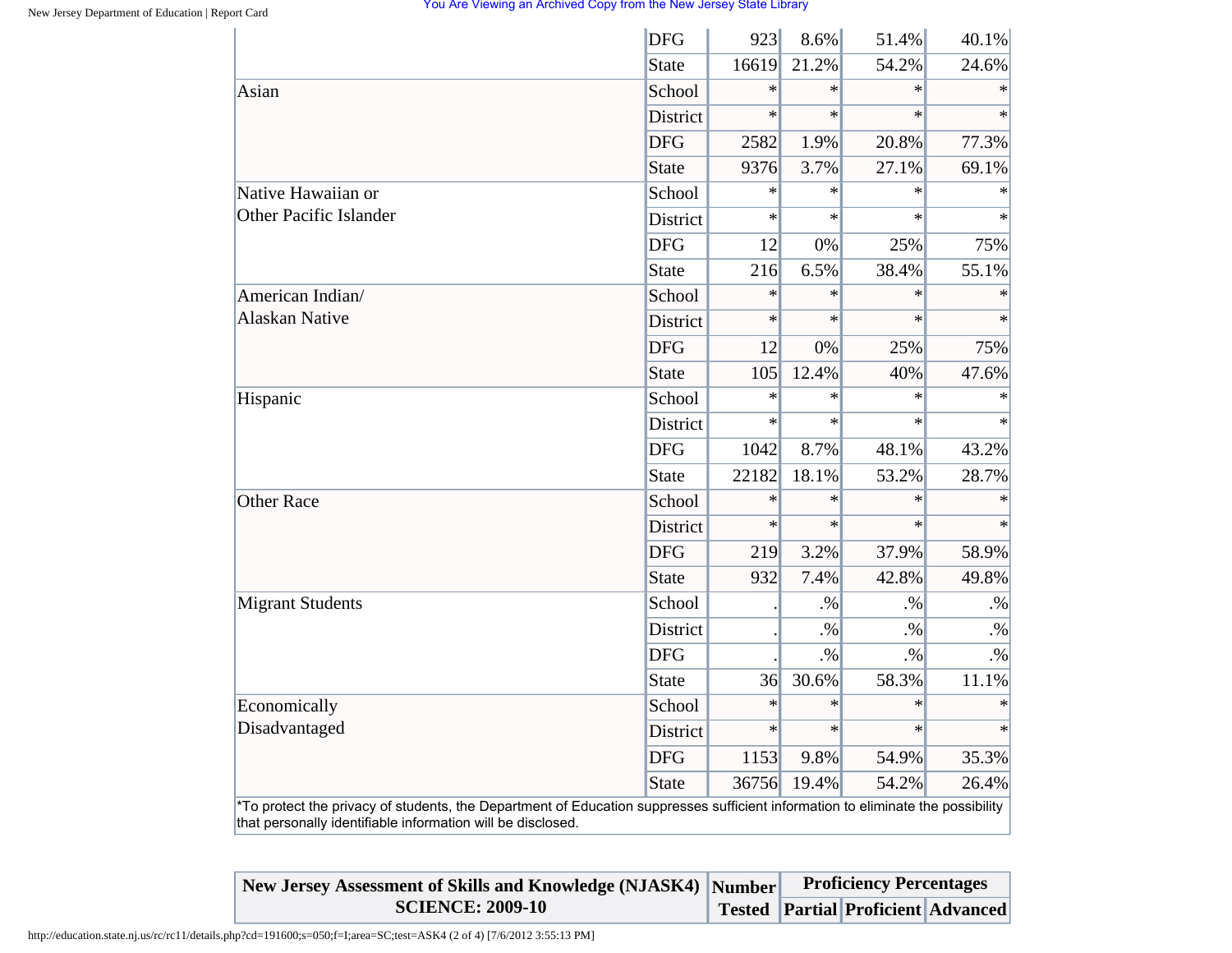| <b>General Education</b>                             | School       | 39     | $0\%$  | 20.5%  | 79.5%     |
|------------------------------------------------------|--------------|--------|--------|--------|-----------|
|                                                      | District     | 39     | 0%     | 20.5%  | 79.5%     |
|                                                      | <b>DFG</b>   | 16067  | 0.7%   | 33.3%  | 66%       |
|                                                      | <b>State</b> | 82809  | 4%     | 47.1%  | 49%       |
| <b>Students With</b>                                 | School       | $\ast$ | $\ast$ | $\ast$ | $\ast$    |
| Disabilities                                         | District     | $\ast$ | $\ast$ | $\ast$ | $\ast$    |
|                                                      | <b>DFG</b>   | 3069   | 6.2%   | 57.1%  | 36.8%     |
|                                                      | <b>State</b> | 15972  | 14.7%  | 58.6%  | 26.6%     |
| <b>Limited English</b><br><b>Proficient Students</b> | School       | ∗      | $\ast$ | $\ast$ | $\ast$    |
|                                                      | District     | $\ast$ | $\ast$ | $\ast$ | $\ast$    |
|                                                      | <b>DFG</b>   | 203    | 12.8%  | 59.6%  | 27.6%     |
|                                                      | <b>State</b> | 3532   | 30.1%  | 58.8%  | 11.1%     |
| Male                                                 | School       | 23     | 0%     | 30.4%  | 69.6%     |
|                                                      | District     | 23     | 0%     | 30.4%  | 69.6%     |
|                                                      | <b>DFG</b>   | 9835   | 1.7%   | 34.1%  | 64.2%     |
|                                                      | <b>State</b> | 52025  | 6.6%   | 46.7%  | 46.6%     |
| Female                                               | School       | 23     | 0%     | 21.7%  | 78.3%     |
|                                                      | District     | 23     | 0%     | 21.7%  | 78.3%     |
|                                                      | <b>DFG</b>   | 9480   | 1.6%   | 40.6%  | 57.7%     |
|                                                      | <b>State</b> | 49917  | 6.3%   | 51.8%  | 41.9%     |
| White                                                | School       | 43     | 0%     | 23.3%  | 76.7%     |
|                                                      | District     | 43     | 0%     | 23.3%  | 76.7%     |
|                                                      | <b>DFG</b>   | 14537  | 1.3%   | 36.7%  | 62%       |
|                                                      | <b>State</b> | 53314  | 2.3%   | 42.2%  | 55.5%     |
| <b>Black</b>                                         | School       |        | $. \%$ | $. \%$ | $. \%$    |
|                                                      | District     |        | $. \%$ | $. \%$ | $. \%$    |
|                                                      | <b>DFG</b>   | 990    | 5.3%   | 59.7%  | 35.1%     |
|                                                      | <b>State</b> | 16998  | 14.9%  | 64.4%  | 20.7%     |
| Asian                                                | School       |        | $. \%$ | $. \%$ | $\cdot\%$ |
|                                                      | District     |        | $. \%$ | $. \%$ | $. \%$    |
|                                                      | <b>DFG</b>   | 2595   | 1%     | 25.9%  | 73.1%     |
|                                                      | <b>State</b> | 9280   | 2.7%   | 33%    | 64.3%     |
| Native Hawaiian or                                   | School       |        | $. \%$ | $. \%$ | $. \%$    |
| Other Pacific Islander                               | District     |        | $. \%$ | $. \%$ | $. \%$    |

http://education.state.nj.us/rc/rc11/details.php?cd=191600;s=050;f=I;area=SC;test=ASK4 (3 of 4) [7/6/2012 3:55:13 PM]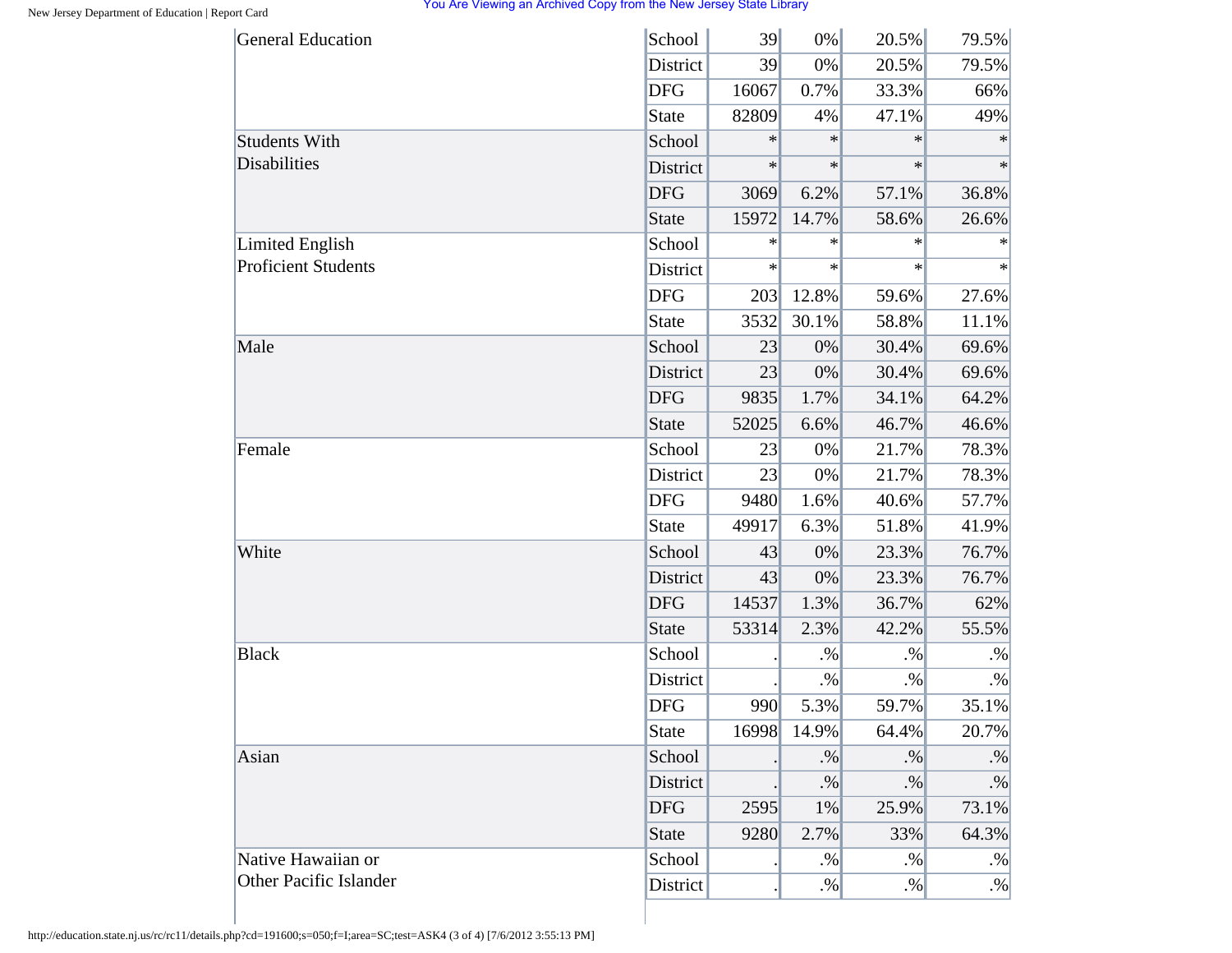|                                           | <b>DFG</b>      | 13     | $0\%$  | 38.5%  | 61.5%  |
|-------------------------------------------|-----------------|--------|--------|--------|--------|
|                                           | State           | 218    | 3.2%   | 43.6%  | 53.2%  |
| American Indian/<br><b>Alaskan Native</b> | School          |        | $. \%$ | $. \%$ | $. \%$ |
|                                           | <b>District</b> |        | $. \%$ | $. \%$ | $. \%$ |
|                                           | <b>DFG</b>      | 13     | 0%     | 38.5%  | 61.5%  |
|                                           | State           | 108    | 5.6%   | 55.6%  | 38.9%  |
| Hispanic                                  | School          | $\ast$ | $\ast$ | $\ast$ | $\ast$ |
|                                           | District        | $\ast$ | $\ast$ | $\ast$ | $\ast$ |
|                                           | <b>DFG</b>      | 1033   | 4.5%   | 53.1%  | 42.4%  |
|                                           | State           | 21386  | 11.8%  | 61.9%  | 26.4%  |
| <b>Other Race</b>                         | School          |        | $. \%$ | $. \%$ | $. \%$ |
|                                           | <b>District</b> |        | $. \%$ | $. \%$ | $. \%$ |
|                                           | <b>DFG</b>      | 126    | 4.8%   | 39.7%  | 55.6%  |
|                                           | State           | 700    | 7.9%   | 51.1%  | 41%    |
| <b>Migrant Students</b>                   | School          |        | $. \%$ | $. \%$ | $. \%$ |
|                                           | District        |        | $. \%$ | $. \%$ | $. \%$ |
|                                           | <b>DFG</b>      | $\ast$ | $\ast$ | $\ast$ | $\ast$ |
|                                           | State           | 33     | 36.4%  | 48.5%  | 15.2%  |
| Economically                              | School          | $\ast$ | $\ast$ | $\ast$ |        |
| Disadvantaged                             | District        | $\ast$ | $\ast$ | $\ast$ | $\ast$ |
|                                           | <b>DFG</b>      | 1118   | 6.2%   | 61.9%  | 31.9%  |
|                                           | State           | 35853  | 13.3%  | 63.4%  | 23.4%  |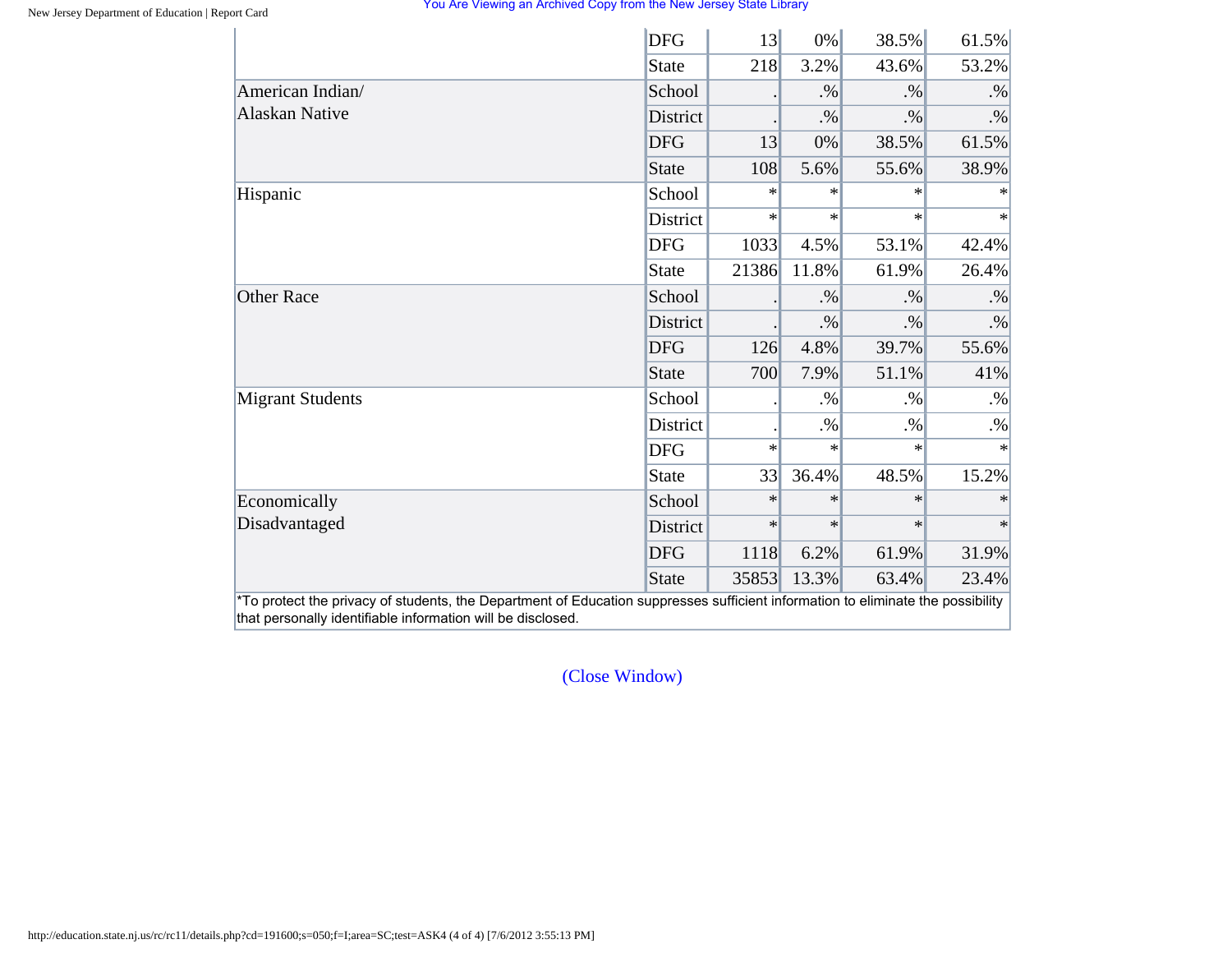## <span id="page-35-0"></span>**2010-11 SCHOOL REPORT CARD** [\(Close Window\)](#page-35-0)

**SCHOOL:**Franklin Twp **COUNTY:** Hunterdon **DISTRICT:** Franklin Twp

| <b>New Jersey Assessment of Skills and Knowledge (NJASK5)</b><br><b>LANGUAGE ARTS LITERACY: 2010-11</b> |                 | Number<br><b>Tested</b> | <b>Proficiency Percentages</b> |        |                                    |
|---------------------------------------------------------------------------------------------------------|-----------------|-------------------------|--------------------------------|--------|------------------------------------|
|                                                                                                         |                 |                         |                                |        | <b>Partial Proficient Advanced</b> |
| <b>General Education</b>                                                                                | School          | 29                      | 27.6%                          | 62.1%  | 10.3%                              |
|                                                                                                         | District        | 29                      | 27.6%                          | 62.1%  | 10.3%                              |
|                                                                                                         | <b>DFG</b>      | 16125                   | 12.6%                          | 73.1%  | 14.3%                              |
|                                                                                                         | <b>State</b>    | 83145                   | 31.6%                          | 61.1%  | 7.3%                               |
| <b>Students With</b><br><b>Disabilities</b>                                                             | School          | $\ast$                  | $\ast$                         | $\ast$ |                                    |
|                                                                                                         | <b>District</b> | $\ast$                  | $\ast$                         | $\ast$ | $\ast$                             |
|                                                                                                         | <b>DFG</b>      | 3086                    | 54.9%                          | 42.8%  | 2.3%                               |
|                                                                                                         | <b>State</b>    | 16293                   | 69.6%                          | 29.2%  | 1.1%                               |
| Limited English                                                                                         | School          | $\ast$                  | $\ast$                         | $\ast$ | $\ast$                             |
| <b>Proficient Students</b>                                                                              | District        | $\ast$                  | $\ast$                         | $\ast$ | $\ast$                             |
|                                                                                                         | <b>DFG</b>      | 117                     | 59%                            | 39.3%  | 1.7%                               |
|                                                                                                         | <b>State</b>    | 2631                    | 82.1%                          | 17.6%  | 0.3%                               |
| Male                                                                                                    | School          | 19                      | 36.8%                          | 57.9%  | 5.3%                               |
|                                                                                                         | District        | 19                      | 36.8%                          | 57.9%  | 5.3%                               |
|                                                                                                         | <b>DFG</b>      | 9795                    | 22.3%                          | 68.5%  | 9.1%                               |
|                                                                                                         | <b>State</b>    | 51969                   | 42.4%                          | 53.1%  | 4.6%                               |
| Female                                                                                                  | School          | 19                      | 31.6%                          | 57.9%  | 10.5%                              |
|                                                                                                         | District        | 19                      | 31.6%                          | 57.9%  | 10.5%                              |
|                                                                                                         | <b>DFG</b>      | 9519                    | 16.8%                          | 67.6%  | 15.6%                              |
|                                                                                                         | <b>State</b>    | 49801                   | 35.1%                          | 57%    | 7.8%                               |
| White                                                                                                   | School          | 35                      | 31.4%                          | 60%    | 8.6%                               |
|                                                                                                         | District        | 35                      | 31.4%                          | 60%    | 8.6%                               |
|                                                                                                         | <b>DFG</b>      | 14430                   | 18.3%                          | 70.2%  | 11.4%                              |
|                                                                                                         | <b>State</b>    | 52905                   | 27.4%                          | 65%    | 7.6%                               |
| <b>Black</b>                                                                                            | School          |                         | $. \%$                         | $. \%$ | $. \%$                             |
|                                                                                                         | District        |                         | $. \%$                         | $. \%$ | $. \%$                             |

http://education.state.nj.us/rc/rc11/details.php?cd=191600;s=050;f=I;area=LAL;test=ASK5 (1 of 4) [7/6/2012 3:55:15 PM]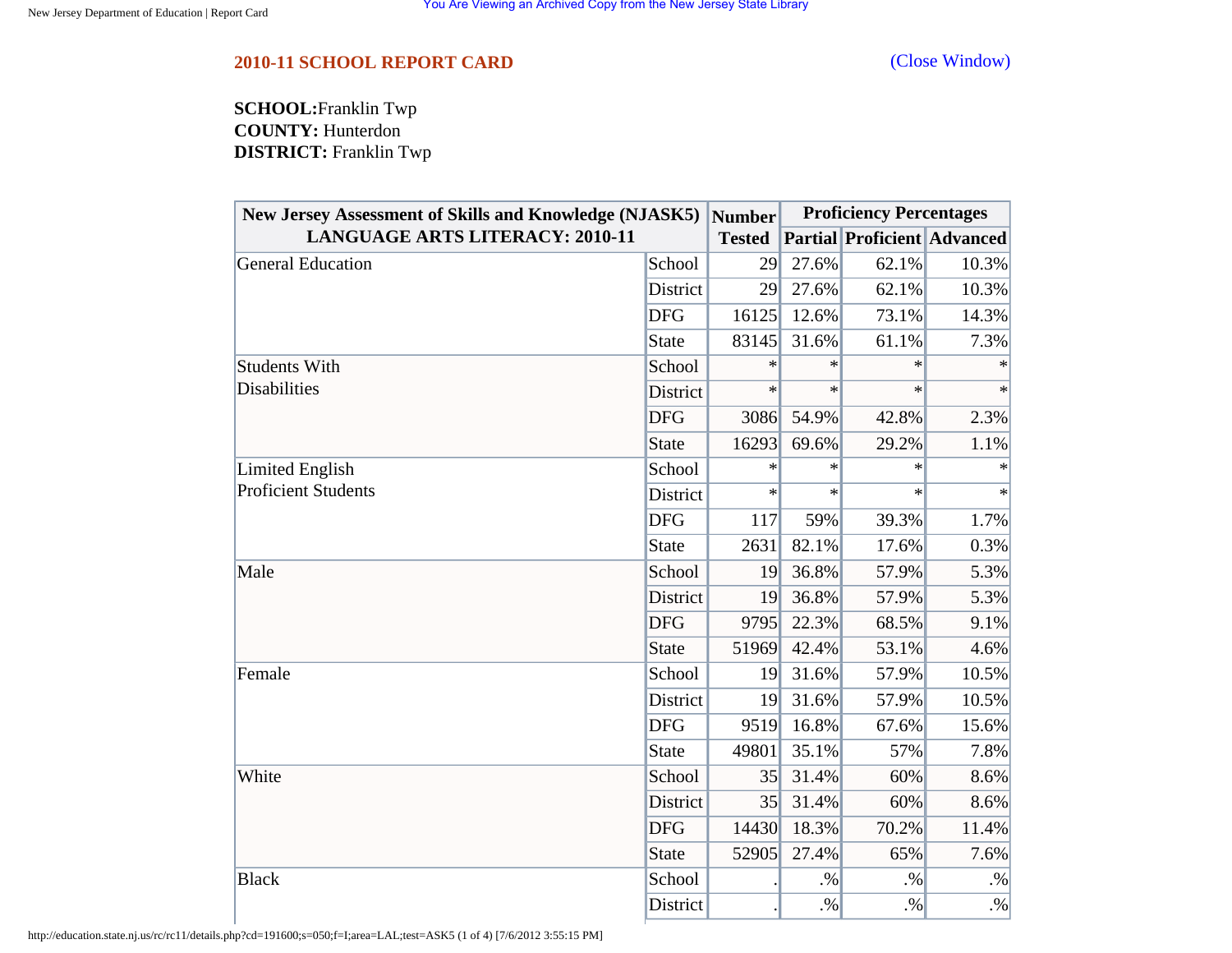|                                                                                                                                                                                                | <b>DFG</b>   | 995    | 42%    | 54.1%     | 3.9%      |
|------------------------------------------------------------------------------------------------------------------------------------------------------------------------------------------------|--------------|--------|--------|-----------|-----------|
|                                                                                                                                                                                                | <b>State</b> | 16771  | 62.2%  | 36.3%     | 1.4%      |
| Asian                                                                                                                                                                                          | School       |        | .96    | $\cdot\%$ | $. \%$    |
|                                                                                                                                                                                                | District     |        | $. \%$ | $. \%$    | $. \%$    |
|                                                                                                                                                                                                | <b>DFG</b>   | 2603   | 10.8%  | 65.9%     | 23.3%     |
|                                                                                                                                                                                                | <b>State</b> | 9171   | 18.3%  | 64.9%     | 16.9%     |
| Native Hawaiian or                                                                                                                                                                             | School       |        | $. \%$ | $. \%$    | $. \%$    |
| <b>Other Pacific Islander</b>                                                                                                                                                                  | District     |        | $. \%$ | $. \%$    | $. \%$    |
|                                                                                                                                                                                                | <b>DFG</b>   | 14     | 35.7%  | 64.3%     | 0%        |
|                                                                                                                                                                                                | <b>State</b> | 190    | 31.1%  | 61.1%     | 7.9%      |
| American Indian/                                                                                                                                                                               | School       |        | $. \%$ | $. \%$    | $. \%$    |
| <b>Alaskan Native</b>                                                                                                                                                                          | District     |        | $. \%$ | $. \%$    | $. \%$    |
|                                                                                                                                                                                                | <b>DFG</b>   | 14     | 35.7%  | 64.3%     | 0%        |
|                                                                                                                                                                                                | <b>State</b> | 102    | 45.1%  | 51%       | 3.9%      |
| Hispanic                                                                                                                                                                                       | School       | $\ast$ | $\ast$ | $\ast$    | $\ast$    |
|                                                                                                                                                                                                | District     | $\ast$ | $\ast$ | $\ast$    | $\ast$    |
|                                                                                                                                                                                                | <b>DFG</b>   | 1055   | 36.7%  | 58.4%     | 4.9%      |
|                                                                                                                                                                                                | <b>State</b> | 21744  | 57.3%  | 41%       | 1.7%      |
| <b>Other Race</b>                                                                                                                                                                              | School       |        | $. \%$ | $. \%$    | $. \%$    |
|                                                                                                                                                                                                | District     |        | $. \%$ | $. \%$    | $. \%$    |
|                                                                                                                                                                                                | <b>DFG</b>   | 194    | 23.7%  | 61.3%     | 14.9%     |
|                                                                                                                                                                                                | <b>State</b> | 953    | 39.8%  | 53.9%     | 6.3%      |
| <b>Migrant Students</b>                                                                                                                                                                        | School       |        | $. \%$ | $. \%$    | $. \%$    |
|                                                                                                                                                                                                | District     |        | $. \%$ | $. \%$    | $. \%$    |
|                                                                                                                                                                                                | <b>DFG</b>   | $\ast$ | $\ast$ | $\ast$    | $\ast$    |
|                                                                                                                                                                                                | <b>State</b> | 40     | 67.5%  | 30%       | 2.5%      |
| Economically                                                                                                                                                                                   | School       |        | $. \%$ | $. \%$    | $. \%$    |
| Disadvantaged                                                                                                                                                                                  | District     |        | $. \%$ | $. \%$    | $\cdot\%$ |
|                                                                                                                                                                                                | <b>DFG</b>   | 1143   | 48.8%  | 49.1%     | 2.1%      |
|                                                                                                                                                                                                | <b>State</b> | 36053  | 60.9%  | 37.8%     | 1.2%      |
| *To protect the privacy of students, the Department of Education suppresses sufficient information to eliminate the possibility<br>that personally identifiable information will be disclosed. |              |        |        |           |           |

| New Jersey Assessment of Skills and Knowledge (NJASK5) Number | <b>Proficiency Percentages</b> |  |                                           |  |
|---------------------------------------------------------------|--------------------------------|--|-------------------------------------------|--|
| <b>LANGUAGE ARTS LITERACY: 2009-10</b>                        |                                |  | <b>Tested Partial Proficient Advanced</b> |  |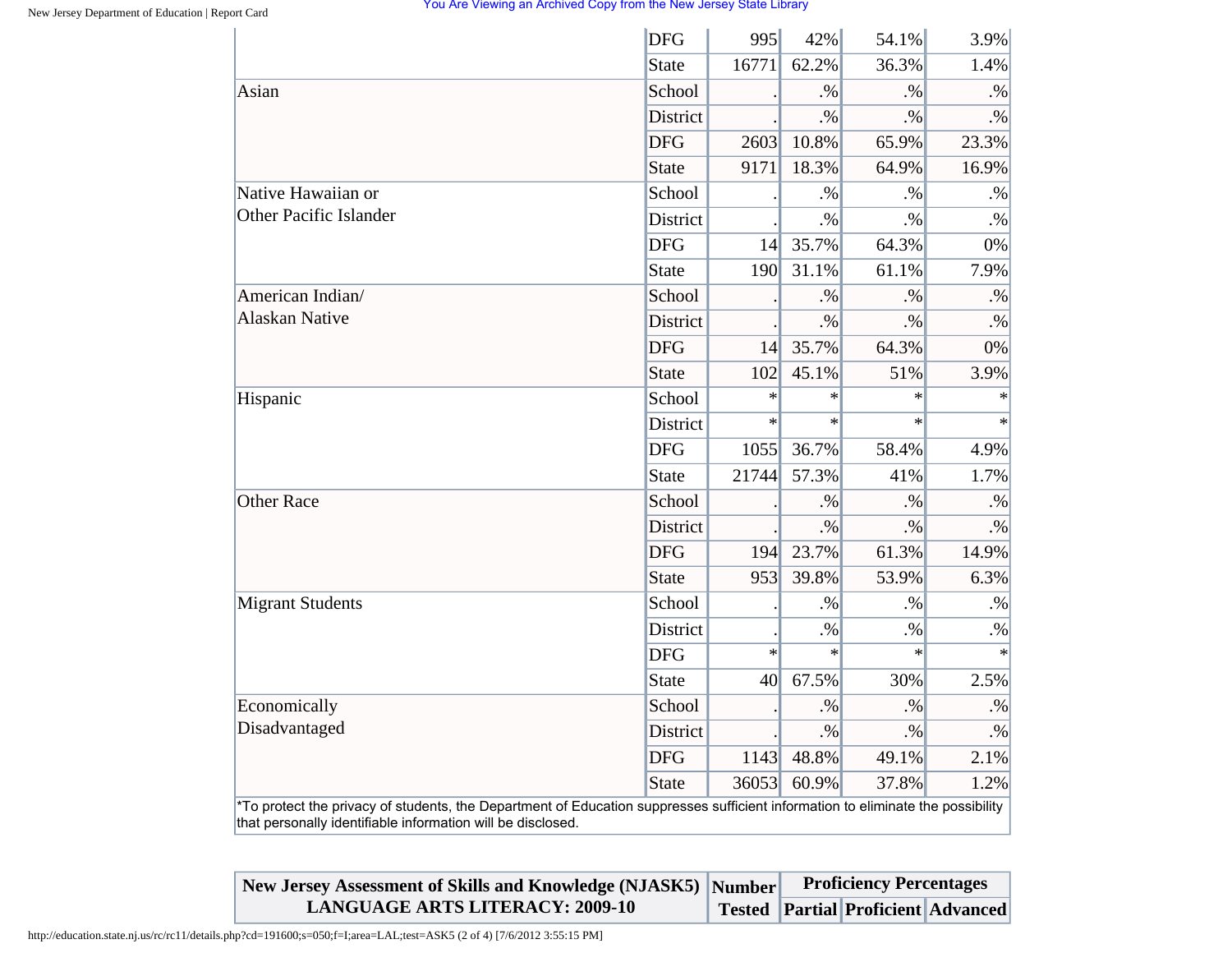| <b>General Education</b>   | School     | 30     | 10%    | 80%    | 10%       |
|----------------------------|------------|--------|--------|--------|-----------|
|                            | District   | 30     | 10%    | 80%    | 10%       |
|                            | <b>DFG</b> | 16382  | 13.4%  | 68.4%  | 18.2%     |
|                            | State      | 84036  | 29.1%  | 60.6%  | 10.3%     |
| <b>Students With</b>       | School     | $\ast$ | $\ast$ | $\ast$ | $\ast$    |
| <b>Disabilities</b>        | District   | $\ast$ | $\ast$ | $\ast$ | $\ast$    |
|                            | <b>DFG</b> | 2952   | 54.6%  | 42%    | 3.4%      |
|                            | State      | 16102  | 70.7%  | 27.5%  | 1.8%      |
| <b>Limited English</b>     | School     | ∗      | $\ast$ | $\ast$ | $\ast$    |
| <b>Proficient Students</b> | District   | $\ast$ | $\ast$ | $\ast$ | $\ast$    |
|                            | <b>DFG</b> | 111    | 55.9%  | 43.2%  | 0.9%      |
|                            | State      | 2500   | 79.2%  | 20.2%  | 0.6%      |
| Male                       | School     | 15     | 20%    | 80%    | 0%        |
|                            | District   | 15     | 20%    | 80%    | 0%        |
|                            | <b>DFG</b> | 9971   | 24.3%  | 64.2%  | 11.5%     |
|                            | State      | 52161  | 42%    | 51.7%  | 6.3%      |
| Female                     | School     | 19     | 5.3%   | 78.9%  | 15.8%     |
|                            | District   | 19     | 5.3%   | 78.9%  | 15.8%     |
|                            | <b>DFG</b> | 9454   | 15.1%  | 64.4%  | 20.5%     |
|                            | State      | 50185  | 31.2%  | 57.5%  | 11.3%     |
| White                      | School     | 33     | 12.1%  | 78.8%  | 9.1%      |
|                            | District   | 33     | 12.1%  | 78.8%  | 9.1%      |
|                            | <b>DFG</b> | 14817  | 18.7%  | 66.4%  | 14.9%     |
|                            | State      | 54585  | 26.8%  | 62.4%  | 10.8%     |
| <b>Black</b>               | School     |        | $. \%$ | $. \%$ | $. \%$    |
|                            | District   |        | $. \%$ | $. \%$ | $\cdot\%$ |
|                            | <b>DFG</b> | 1039   | 41.9%  | 52.1%  | 6.1%      |
|                            | State      | 17371  | 58%    | 39.6%  | 2.4%      |
| Asian                      | School     | $\ast$ | $\ast$ | $\ast$ | $\ast$    |
|                            | District   | $\ast$ | $\ast$ | $\ast$ | $\ast$    |
|                            | <b>DFG</b> | 2443   | 10.4%  | 61%    | 28.6%     |
|                            | State      | 8660   | 17.4%  | 59.7%  | 22.9%     |
| Native Hawaiian or         | School     | $\ast$ | $\ast$ | $\ast$ | $\ast$    |
| Other Pacific Islander     | District   | $\ast$ | $\ast$ | $\ast$ | $\ast$    |
|                            |            |        |        |        |           |

http://education.state.nj.us/rc/rc11/details.php?cd=191600;s=050;f=I;area=LAL;test=ASK5 (3 of 4) [7/6/2012 3:55:15 PM]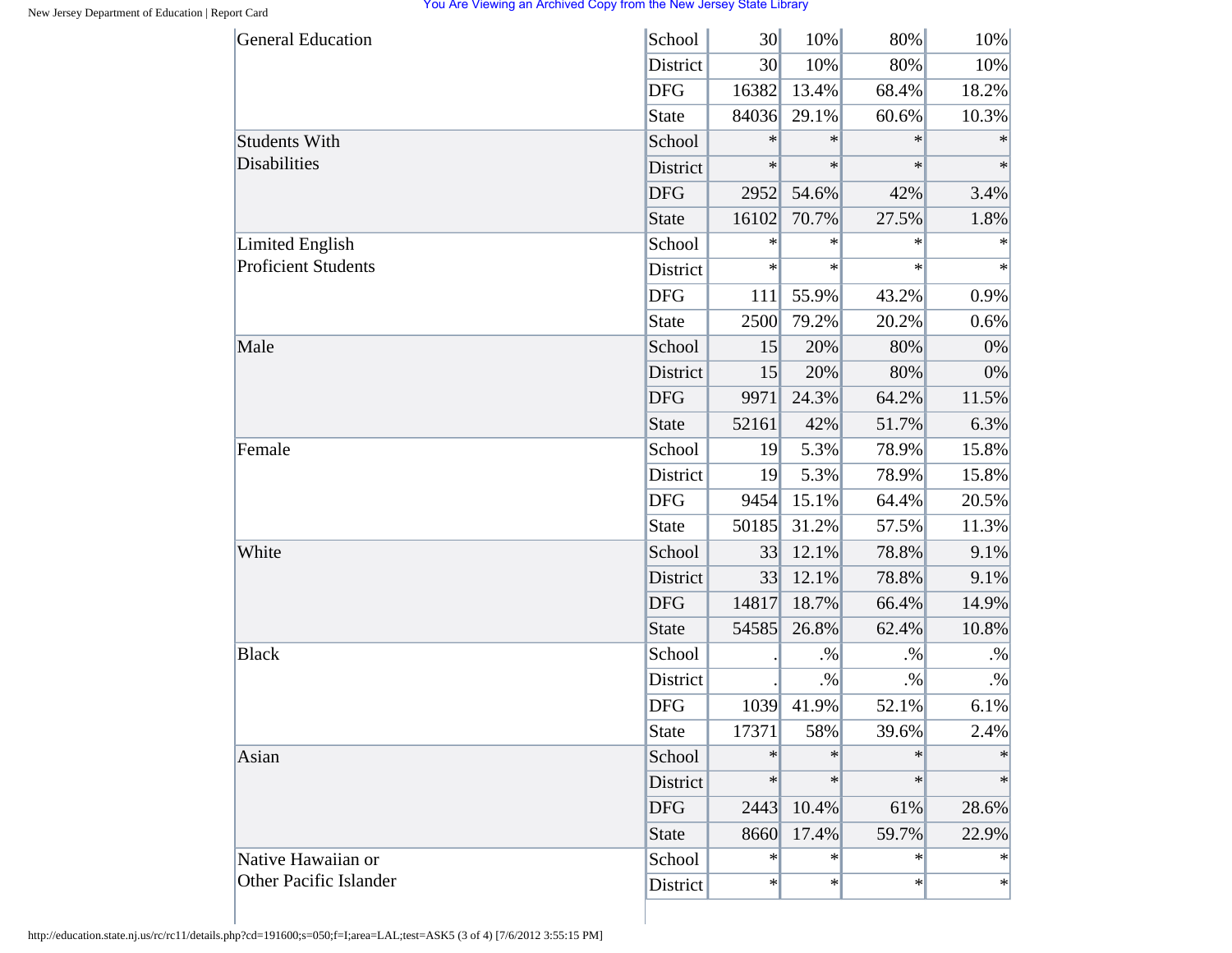|                         | <b>DFG</b>      | <b>18</b> | 44.4%  | 33.3%  | 22.2%  |
|-------------------------|-----------------|-----------|--------|--------|--------|
|                         | State           | 214       | 27.1%  | 64%    | 8.9%   |
| American Indian/        | School          | $\ast$    | $\ast$ | $*$    | $\ast$ |
| <b>Alaskan Native</b>   | <b>District</b> | $\ast$    | $\ast$ | $\ast$ | $\ast$ |
|                         | <b>DFG</b>      | 18        | 44.4%  | 33.3%  | 22.2%  |
|                         | State           | 103       | 48.5%  | 43.7%  | 7.8%   |
| Hispanic                | School          |           | $. \%$ | $. \%$ | $. \%$ |
|                         | <b>District</b> |           | $. \%$ | $. \%$ | $. \%$ |
|                         | <b>DFG</b>      | 964       | 36.4%  | 54.8%  | 8.8%   |
|                         | State           | 20825     | 52.9%  | 44.3%  | 2.8%   |
| <b>Other Race</b>       | School          | $\ast$    | $\ast$ | $\ast$ | $*$    |
|                         | <b>District</b> | $\ast$    | $\ast$ | $\ast$ | $\ast$ |
|                         | <b>DFG</b>      | 120       | 23.3%  | 60.8%  | 15.8%  |
|                         | State           | 657       | 42.3%  | 49.3%  | 8.4%   |
| <b>Migrant Students</b> | School          |           | $. \%$ | $. \%$ | $. \%$ |
|                         | District        |           | $. \%$ | $. \%$ | $. \%$ |
|                         | <b>DFG</b>      | $\ast$    | $\ast$ | $\ast$ | $\ast$ |
|                         | State           | $\ast$    | $*96$  | $*96$  | $*9/0$ |
| Economically            | School          |           | $. \%$ | $. \%$ | $. \%$ |
| Disadvantaged           | District        |           | $. \%$ | $. \%$ | $. \%$ |
|                         | <b>DFG</b>      | 998       | 46.7%  | 48.8%  | 4.5%   |
|                         | State           | 35154     | 57%    | 40.8%  | 2.1%   |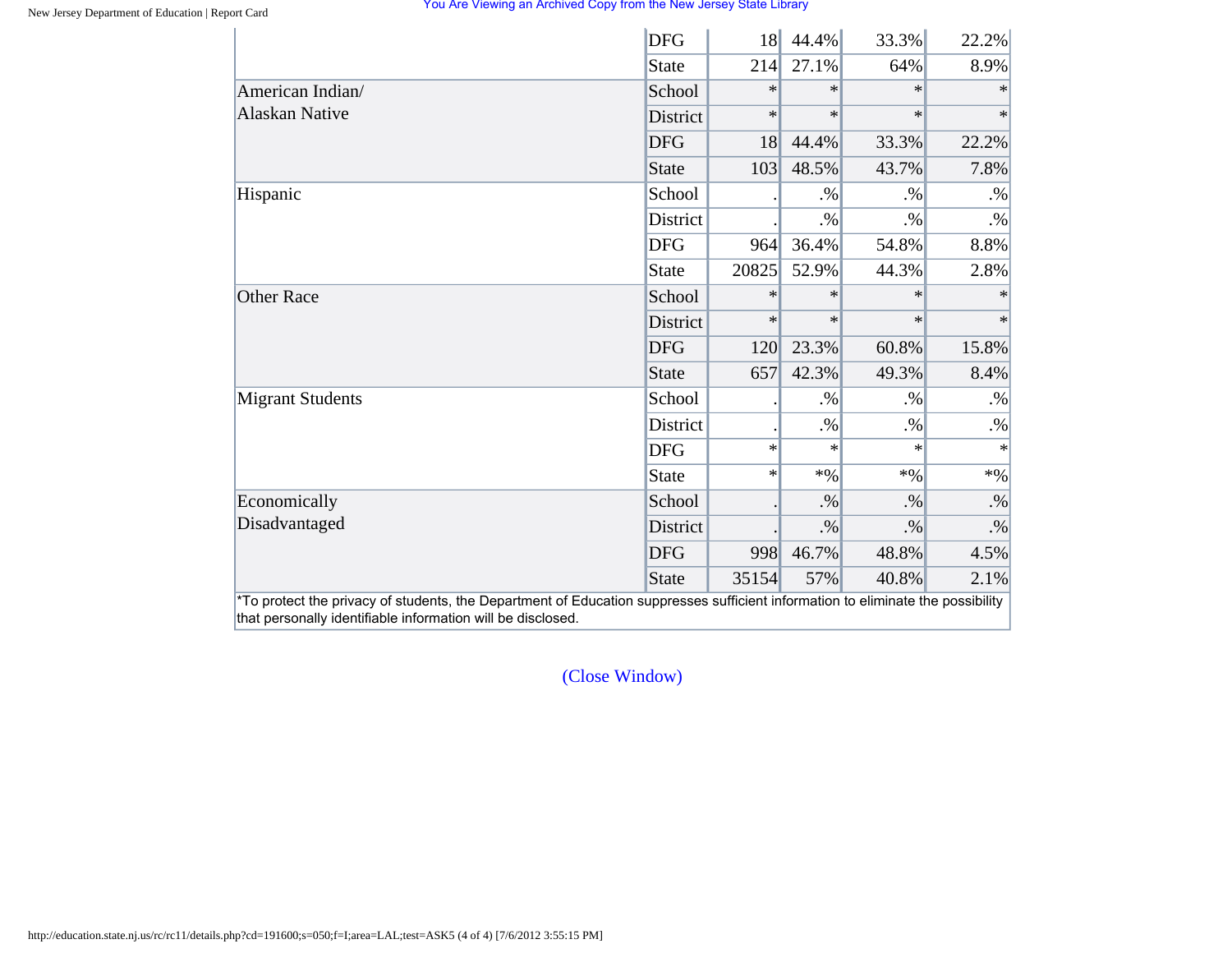<span id="page-39-0"></span>**SCHOOL:**Franklin Twp **COUNTY:** Hunterdon **DISTRICT:** Franklin Twp

| <b>New Jersey Assessment of Skills and Knowledge (NJASK5)</b> |              | Number        | <b>Proficiency Percentages</b> |                                    |        |  |
|---------------------------------------------------------------|--------------|---------------|--------------------------------|------------------------------------|--------|--|
| <b>MATHEMATICS: 2010-11</b>                                   |              | <b>Tested</b> |                                | <b>Partial Proficient Advanced</b> |        |  |
| <b>General Education</b>                                      | School       | 29            | 6.9%                           | 34.5%                              | 58.6%  |  |
|                                                               | District     | 29            | 6.9%                           | 34.5%                              | 58.6%  |  |
|                                                               | <b>DFG</b>   | 16127         | 3.7%                           | 33.3%                              | 63%    |  |
|                                                               | <b>State</b> | 83167         | 13.3%                          | 41.8%                              | 44.9%  |  |
| <b>Students With</b>                                          | School       | $\ast$        | $\ast$                         | ∗                                  | ∗      |  |
| <b>Disabilities</b>                                           | District     | $\ast$        | $\ast$                         | $\ast$                             | $\ast$ |  |
|                                                               | <b>DFG</b>   | 3096          | 29%                            | 44.7%                              | 26.3%  |  |
| Limited English<br><b>Proficient Students</b>                 | <b>State</b> | 16326         | 43.7%                          | 39.1%                              | 17.2%  |  |
|                                                               | School       | $\ast$        | $\ast$                         | $\ast$                             | $\ast$ |  |
|                                                               | District     | $\ast$        | $\ast$                         | $\ast$                             | $\ast$ |  |
|                                                               | <b>DFG</b>   | 161           | 28.6%                          | 32.3%                              | 39.1%  |  |
|                                                               | <b>State</b> | 2889          | 52.7%                          | 34.9%                              | 12.4%  |  |
| Male                                                          | School       | 19            | 21.1%                          | 26.3%                              | 52.6%  |  |
|                                                               | District     | 19            | 21.1%                          | 26.3%                              | 52.6%  |  |
|                                                               | <b>DFG</b>   | 9832          | 8.1%                           | 32.5%                              | 59.4%  |  |
| Female<br>White                                               | <b>State</b> | 52150         | 19.6%                          | 39.3%                              | 41%    |  |
|                                                               | School       | 19            | 5.3%                           | 42.1%                              | 52.6%  |  |
|                                                               | District     | 19            | 5.3%                           | 42.1%                              | 52.6%  |  |
|                                                               | <b>DFG</b>   | 9538          | 7.7%                           | 37.7%                              | 54.5%  |  |
|                                                               | <b>State</b> | 49926         | 18.7%                          | 43.2%                              | 38.2%  |  |
|                                                               | School       | 35            | 11.4%                          | 34.3%                              | 54.3%  |  |
|                                                               | District     | 35            | 11.4%                          | 34.3%                              | 54.3%  |  |
|                                                               | <b>DFG</b>   | 14451         | 6.9%                           | 36.5%                              | 56.6%  |  |
|                                                               | <b>State</b> | 52998         | 11.5%                          | 41%                                | 47.5%  |  |
| <b>Black</b>                                                  | School       |               | $. \%$                         | $. \%$                             | $. \%$ |  |
|                                                               | District     |               | $. \%$                         | $. \%$                             | $. \%$ |  |

http://education.state.nj.us/rc/rc11/details.php?cd=191600;s=050;f=I;area=MATH;test=ASK5 (1 of 4) [7/6/2012 3:55:17 PM]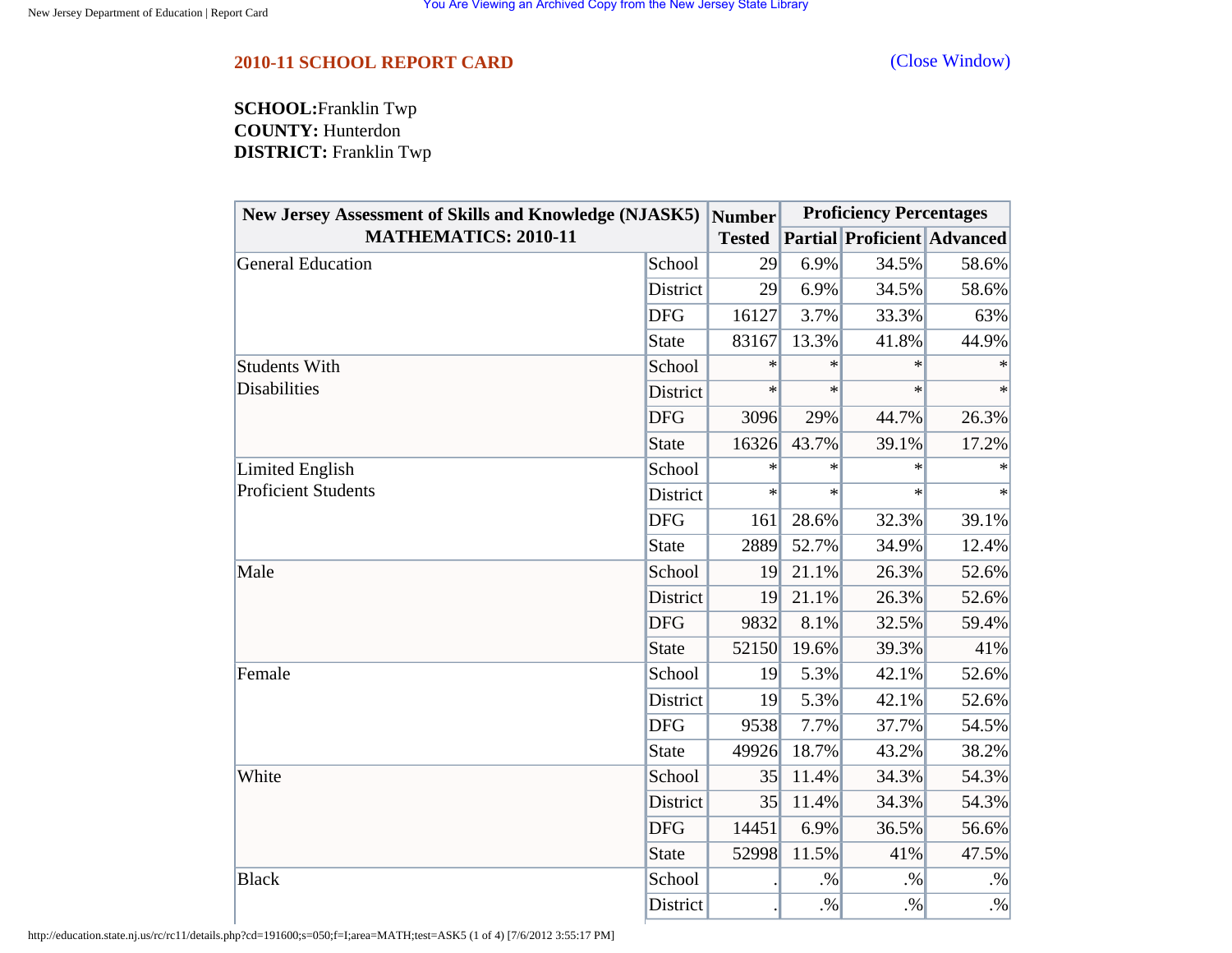| <b>State</b><br>Asian<br><b>DFG</b><br><b>State</b><br>Native Hawaiian or<br><b>Other Pacific Islander</b><br><b>DFG</b><br><b>State</b><br>American Indian/<br><b>Alaskan Native</b><br><b>District</b><br><b>DFG</b><br><b>State</b><br>Hispanic | School<br><b>District</b><br>School<br><b>District</b><br>School | 16811<br>2628<br>9310<br> 14 <br>192 | 38.8%<br>.96<br>$\cdot\%$<br>2.5%<br>5.3%<br>$. \%$<br>$. \%$<br>14.3% | 43.5%<br>.9/6<br>$. \%$<br>17.8%<br>25.3%<br>$. \%$ | 17.7%<br>$. \%$<br>$. \%$<br>79.6%<br>69.4% |
|----------------------------------------------------------------------------------------------------------------------------------------------------------------------------------------------------------------------------------------------------|------------------------------------------------------------------|--------------------------------------|------------------------------------------------------------------------|-----------------------------------------------------|---------------------------------------------|
|                                                                                                                                                                                                                                                    |                                                                  |                                      |                                                                        |                                                     |                                             |
|                                                                                                                                                                                                                                                    |                                                                  |                                      |                                                                        |                                                     |                                             |
|                                                                                                                                                                                                                                                    |                                                                  |                                      |                                                                        |                                                     |                                             |
|                                                                                                                                                                                                                                                    |                                                                  |                                      |                                                                        |                                                     |                                             |
|                                                                                                                                                                                                                                                    |                                                                  |                                      |                                                                        |                                                     |                                             |
|                                                                                                                                                                                                                                                    |                                                                  |                                      |                                                                        |                                                     | $. \%$                                      |
|                                                                                                                                                                                                                                                    |                                                                  |                                      |                                                                        | $. \%$                                              | $. \%$                                      |
|                                                                                                                                                                                                                                                    |                                                                  |                                      |                                                                        | 35.7%                                               | 50%                                         |
|                                                                                                                                                                                                                                                    |                                                                  |                                      | 12%                                                                    | 41.7%                                               | 46.4%                                       |
|                                                                                                                                                                                                                                                    |                                                                  |                                      | $. \%$                                                                 | $. \%$                                              | $. \%$                                      |
|                                                                                                                                                                                                                                                    |                                                                  |                                      | $. \%$                                                                 | $. \%$                                              | $. \%$                                      |
|                                                                                                                                                                                                                                                    |                                                                  | 14                                   | 14.3%                                                                  | 35.7%                                               | 50%                                         |
|                                                                                                                                                                                                                                                    |                                                                  | 105                                  | 23.8%                                                                  | 42.9%                                               | 33.3%                                       |
|                                                                                                                                                                                                                                                    | School                                                           | $\ast$                               | $\ast$                                                                 | $\ast$                                              | $\ast$                                      |
|                                                                                                                                                                                                                                                    | <b>District</b>                                                  | $\star$                              | $\ast$                                                                 | $\ast$                                              | $\ast$                                      |
| <b>DFG</b>                                                                                                                                                                                                                                         |                                                                  | 1057                                 | 19.1%                                                                  | 44.9%                                               | 36%                                         |
| <b>State</b>                                                                                                                                                                                                                                       |                                                                  | 21769                                | 28.7%                                                                  | 46.8%                                               | 24.6%                                       |
| <b>Other Race</b>                                                                                                                                                                                                                                  | School                                                           |                                      | $. \%$                                                                 | $. \%$                                              | $. \%$                                      |
|                                                                                                                                                                                                                                                    | <b>District</b>                                                  |                                      | $. \%$                                                                 | $. \%$                                              | $. \%$                                      |
| <b>DFG</b>                                                                                                                                                                                                                                         |                                                                  | 199                                  | 12.6%                                                                  | 37.2%                                               | 50.3%                                       |
| <b>State</b>                                                                                                                                                                                                                                       |                                                                  | 961                                  | 19.9%                                                                  | 42%                                                 | 38.1%                                       |
| <b>Migrant Students</b>                                                                                                                                                                                                                            | School                                                           |                                      | $. \%$                                                                 | $. \%$                                              | $\cdot\%$                                   |
|                                                                                                                                                                                                                                                    | District                                                         |                                      | $. \%$                                                                 | $. \%$                                              | $. \%$                                      |
| <b>DFG</b>                                                                                                                                                                                                                                         |                                                                  | $\ast$                               | $\ast$                                                                 | $\ast$                                              |                                             |
| <b>State</b>                                                                                                                                                                                                                                       |                                                                  | 40                                   | 35%                                                                    | 47.5%                                               | 17.5%                                       |
| Economically                                                                                                                                                                                                                                       | School                                                           |                                      | $. \%$                                                                 | $. \%$                                              | $. \%$                                      |
| Disadvantaged                                                                                                                                                                                                                                      | <b>District</b>                                                  |                                      | $. \%$                                                                 | $. \%$                                              | $\cdot\%$                                   |
| <b>DFG</b>                                                                                                                                                                                                                                         |                                                                  | 1147                                 | 25.5%                                                                  | 48%                                                 | 26.4%                                       |
| <b>State</b>                                                                                                                                                                                                                                       |                                                                  | 36175                                | 33.3%                                                                  | 45.3%                                               | 21.5%                                       |

| New Jersey Assessment of Skills and Knowledge (NJASK5) Number | <b>Proficiency Percentages</b> |  |                                          |  |
|---------------------------------------------------------------|--------------------------------|--|------------------------------------------|--|
| <b>MATHEMATICS: 2009-10</b>                                   |                                |  | Tested   Partial   Proficient   Advanced |  |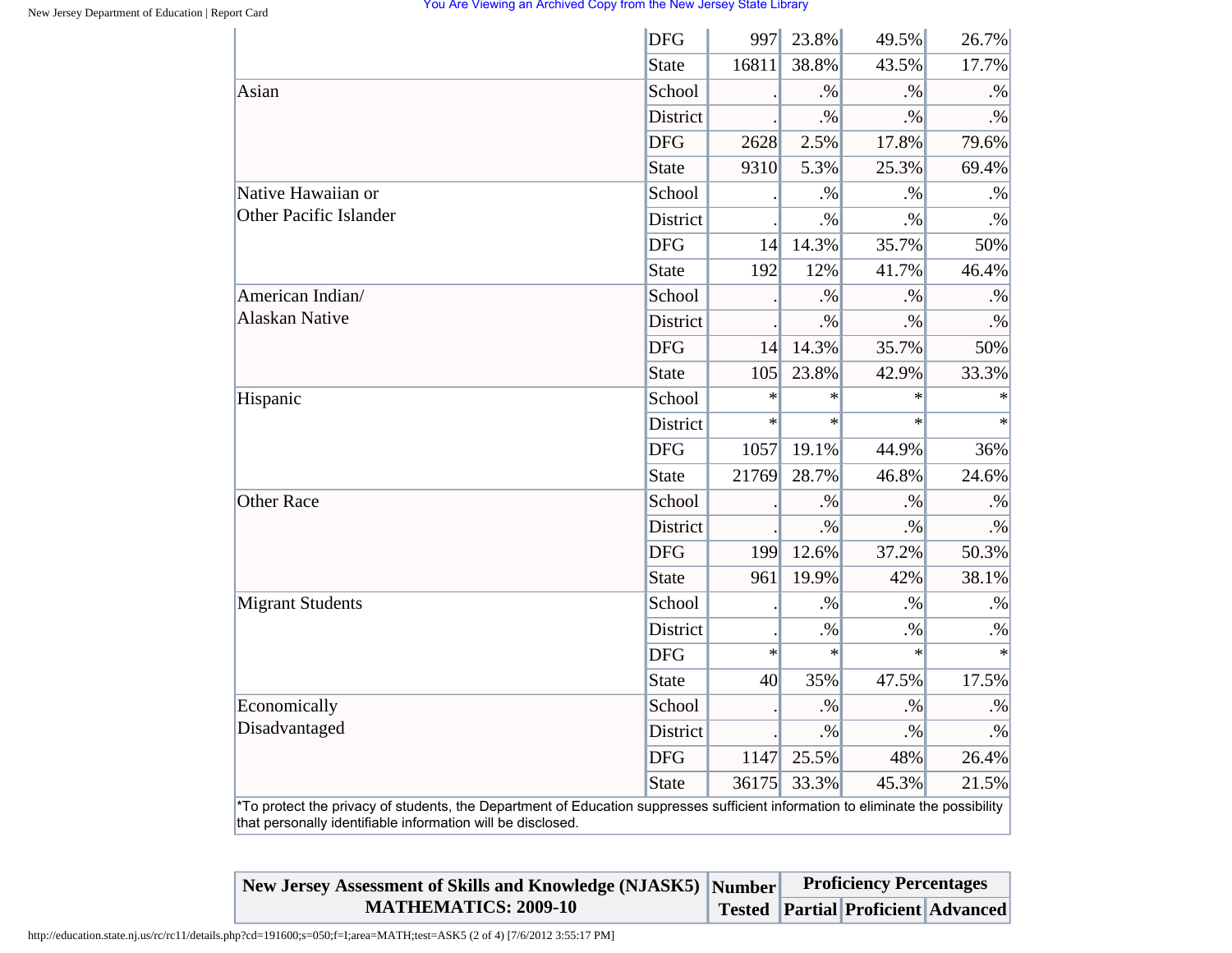| <b>General Education</b>   | School       | 29     | 0%          | 41.4%  | 58.6%  |
|----------------------------|--------------|--------|-------------|--------|--------|
|                            | District     | 29     | 0%          | 41.4%  | 58.6%  |
|                            | <b>DFG</b>   | 16382  | 4.3%        | 36.4%  | 59.3%  |
|                            | <b>State</b> | 84051  | 14.9%       | 43.3%  | 41.9%  |
| <b>Students With</b>       | School       | $\ast$ | $\ast$      | $\ast$ | $\ast$ |
| Disabilities               | District     | $\ast$ | $\ast$      | $\ast$ | $\ast$ |
|                            | <b>DFG</b>   | 2953   | 32.6%       | 43.9%  | 23.5%  |
|                            | <b>State</b> | 16138  | 47.8%       | 37.3%  | 14.9%  |
| <b>Limited English</b>     | School       | $\ast$ | $\ast$      | $\ast$ | $\ast$ |
| <b>Proficient Students</b> | District     | $\ast$ | $\ast$      | $\ast$ | $\ast$ |
|                            | <b>DFG</b>   | 156    | 32.7%       | 31.4%  | 35.9%  |
|                            | <b>State</b> | 2772   | 56.7%       | 32.5%  | 10.7%  |
| Male                       | School       | 14     | 0%          | 42.9%  | 57.1%  |
|                            | District     | 14     | 0%          | 42.9%  | 57.1%  |
|                            | <b>DFG</b>   | 9992   | 8.8%        | 34.8%  | 56.4%  |
|                            | <b>State</b> | 52333  | 21.2%       | 40.3%  | 38.5%  |
| Female                     | School       | 19     | 0%          | 42.1%  | 57.9%  |
|                            | District     | 19     | 0%          | 42.1%  | 57.9%  |
|                            | <b>DFG</b>   | 9478   | 8.7%        | 40.3%  | 51%    |
|                            | <b>State</b> | 50326  | 20.8%       | 43.9%  | 35.2%  |
| White                      | School       | 32     | 0%          | 43.8%  | 56.3%  |
|                            | District     | 32     | 0%          | 43.8%  | 56.3%  |
|                            | <b>DFG</b>   | 14833  | 7.6%        | 39.1%  | 53.3%  |
|                            | <b>State</b> | 54663  | 12.7%       | 43%    | 44.3%  |
| <b>Black</b>               | School       |        | $\cdot\%$   | $. \%$ | $. \%$ |
|                            | District     |        | $. \%$      | $. \%$ | $. \%$ |
|                            | <b>DFG</b>   | 1042   | 26.2%       | 49%    | 24.8%  |
|                            | <b>State</b> |        | 17436 41.3% | 42.9%  | 15.8%  |
| Asian                      | School       | $\ast$ | $\ast$      | $\ast$ | ∗      |
|                            | District     | $\ast$ | $\ast$      | $\ast$ | $\ast$ |
|                            | <b>DFG</b>   | 2462   | 3.2%        | 19.5%  | 77.4%  |
|                            | <b>State</b> | 8789   | 6.4%        | 25.5%  | 68.1%  |
| Native Hawaiian or         | School       | $\ast$ | $\ast$      | $\ast$ | $\ast$ |
| Other Pacific Islander     | District     | $\ast$ | $\ast$      | $\ast$ | $\ast$ |

http://education.state.nj.us/rc/rc11/details.php?cd=191600;s=050;f=I;area=MATH;test=ASK5 (3 of 4) [7/6/2012 3:55:17 PM]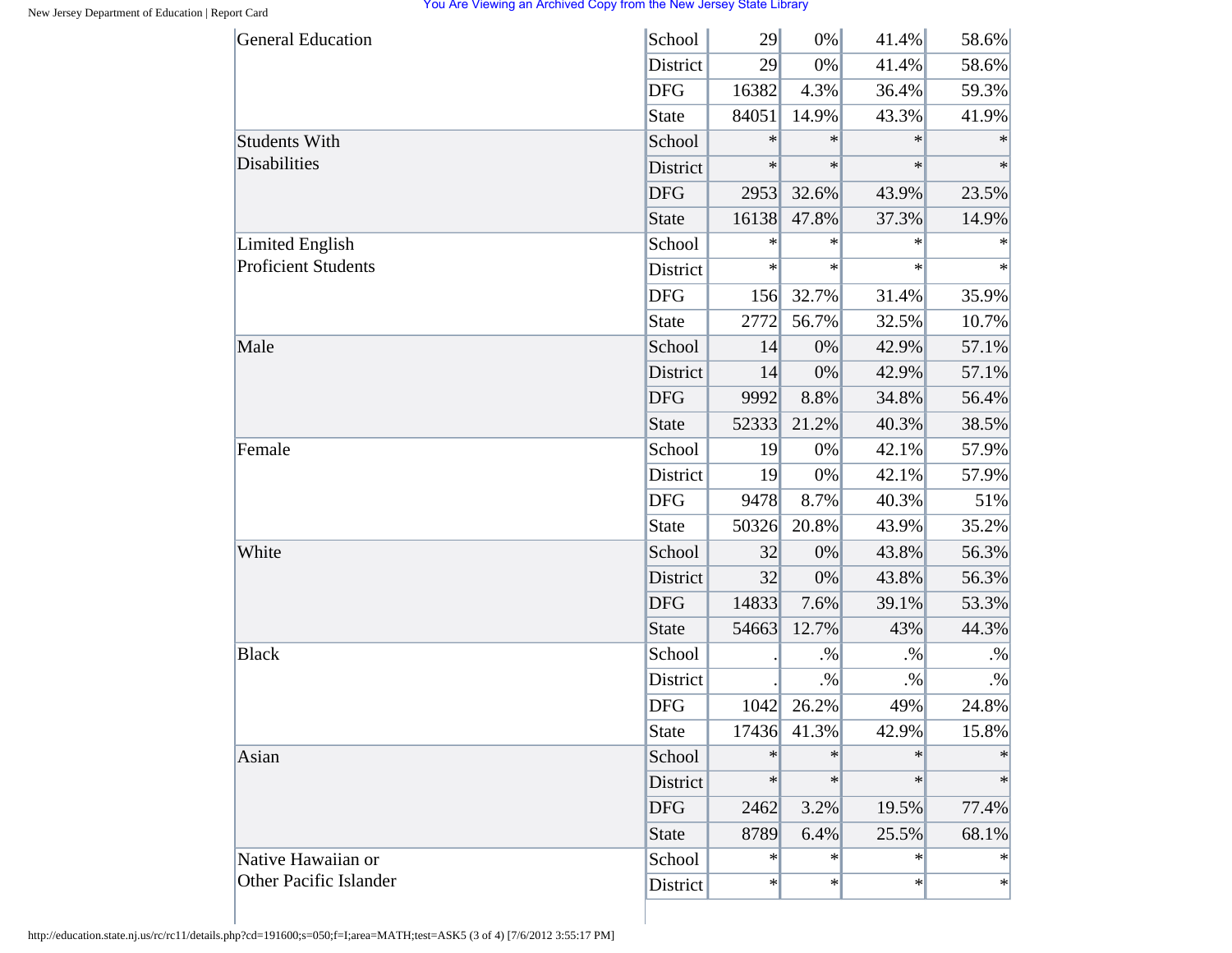|                         | <b>DFG</b>      | <b>18</b> | 22.2%  | 33.3%  | 44.4%  |
|-------------------------|-----------------|-----------|--------|--------|--------|
|                         | State           | 219       | 14.6%  | 40.2%  | 45.2%  |
| American Indian/        | School          | $\ast$    | $\ast$ | $\ast$ | $\ast$ |
| <b>Alaskan Native</b>   | <b>District</b> | $\ast$    | $\ast$ | $\ast$ | $\ast$ |
|                         | <b>DFG</b>      | 18        | 22.2%  | 33.3%  | 44.4%  |
|                         | State           | 105       | 27.6%  | 41.9%  | 30.5%  |
| Hispanic                | School          |           | $. \%$ | $. \%$ | $. \%$ |
|                         | <b>District</b> |           | $. \%$ | $. \%$ | $. \%$ |
|                         | <b>DFG</b>      | 971       | 21.2%  | 47.6%  | 31.2%  |
|                         | State           | 20860     | 32%    | 46.1%  | 22%    |
| <b>Other Race</b>       | School          | $\ast$    | $\ast$ | $\ast$ | $\ast$ |
|                         | <b>District</b> | $\ast$    | $\ast$ | $\ast$ | $\ast$ |
|                         | <b>DFG</b>      | 120       | 11.7%  | 27.5%  | 60.8%  |
|                         | State           | 660       | 26.4%  | 40.2%  | 33.5%  |
| <b>Migrant Students</b> | School          |           | $. \%$ | $. \%$ | $. \%$ |
|                         | District        |           | $. \%$ | $. \%$ | $. \%$ |
|                         | <b>DFG</b>      | $\ast$    | $\ast$ | $\ast$ | $\ast$ |
|                         | State           | 32        | 59.4%  | 34.4%  | 6.3%   |
| Economically            | School          |           | $. \%$ | $. \%$ | $. \%$ |
| Disadvantaged           | District        |           | $. \%$ | $. \%$ | $. \%$ |
|                         | <b>DFG</b>      | 1003      | 28.3%  | 47.1%  | 24.6%  |
|                         | State           | 35303     | 36.2%  | 44.7%  | 19.1%  |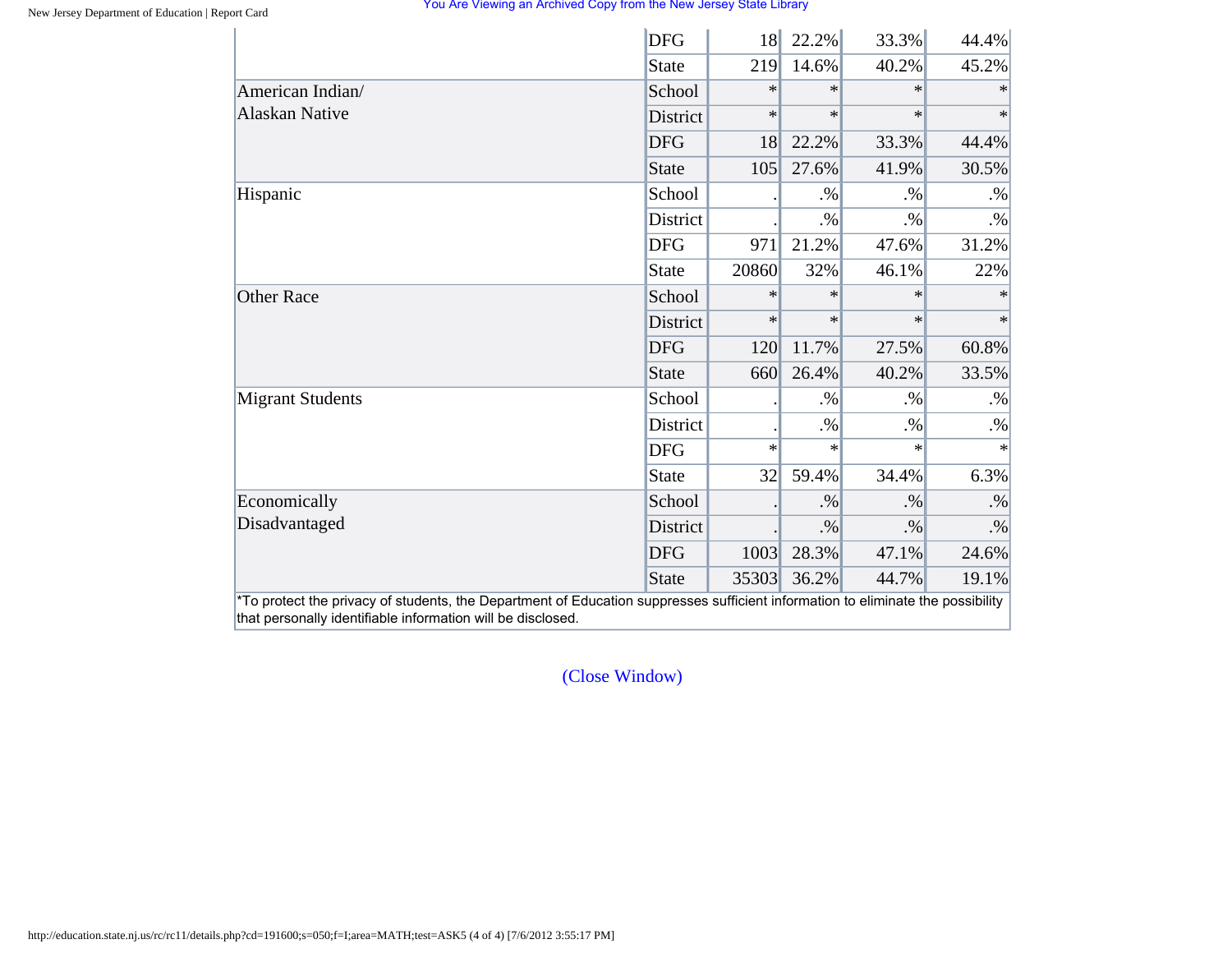<span id="page-43-0"></span>**SCHOOL:**Franklin Twp **COUNTY:** Hunterdon **DISTRICT:** Franklin Twp

| New Jersey Assessment of Skills and Knowledge (NJASK6) |              | <b>Number</b>   | <b>Proficiency Percentages</b> |                                    |        |  |
|--------------------------------------------------------|--------------|-----------------|--------------------------------|------------------------------------|--------|--|
| <b>LANGUAGE ARTS LITERACY: 2010-11</b>                 |              | <b>Tested</b>   |                                | <b>Partial Proficient Advanced</b> |        |  |
| General Education                                      | School       | 30 <sup>l</sup> | 6.7%                           | 80%                                | 13.3%  |  |
|                                                        | District     | 30              | 6.7%                           | 80%                                | 13.3%  |  |
|                                                        | <b>DFG</b>   | 16669           | 10.7%                          | 73.8%                              | 15.4%  |  |
|                                                        | <b>State</b> | 84596           | 24.9%                          | 66.4%                              | 8.7%   |  |
| <b>Students With</b>                                   | School       | $\ast$          | $\ast$                         | $\ast$                             |        |  |
| <b>Disabilities</b>                                    | District     | $\ast$          | $\ast$                         | $\ast$                             | $\ast$ |  |
|                                                        | <b>DFG</b>   | 2802            | 54.5%                          | 43.9%                              | 1.6%   |  |
|                                                        | <b>State</b> | 15821           | 70.4%                          | 28.6%                              | 1%     |  |
| Limited English                                        | School       | $\ast$          | $\ast$                         | $\ast$                             | $\ast$ |  |
| <b>Proficient Students</b>                             | District     | $\ast$          | $\ast$                         | $\ast$                             | $\ast$ |  |
|                                                        | <b>DFG</b>   | 96              | 63.5%                          | 36.5%                              | 0%     |  |
|                                                        | <b>State</b> | 2360            | 77.9%                          | 21.8%                              | 0.3%   |  |
| Male                                                   | School       | 16              | 6.3%                           | 87.5%                              | 6.3%   |  |
|                                                        | District     | 16              | 6.3%                           | 87.5%                              | 6.3%   |  |
|                                                        | <b>DFG</b>   | 10003           | 20.7%                          | 69.2%                              | 10.1%  |  |
|                                                        | <b>State</b> | 52226           | 37.6%                          | 57.1%                              | 5.3%   |  |
| Female                                                 | School       | 18              | 16.7%                          | 66.7%                              | 16.7%  |  |
|                                                        | District     | 18              | 16.7%                          | 66.7%                              | 16.7%  |  |
|                                                        | <b>DFG</b>   | 9544            | 13.5%                          | 69.6%                              | 16.9%  |  |
|                                                        | <b>State</b> | 50308           | 28.2%                          | 62.4%                              | 9.4%   |  |
| White                                                  | School       | 32              | 9.4%                           | 78.1%                              | 12.5%  |  |
|                                                        | District     | 32              | 9.4%                           | 78.1%                              | 12.5%  |  |
|                                                        | <b>DFG</b>   | 14819           | 16%                            | 71.8%                              | 12.2%  |  |
|                                                        | <b>State</b> | 54291           | 22.8%                          | 68.3%                              | 8.9%   |  |
| <b>Black</b>                                           | School       |                 | $. \%$                         | .9/6                               | $. \%$ |  |
|                                                        | District     |                 | $. \%$                         | $. \%$                             | $. \%$ |  |

http://education.state.nj.us/rc/rc11/details.php?cd=191600;s=050;f=I;area=LAL;test=ASK6 (1 of 4) [7/6/2012 3:55:19 PM]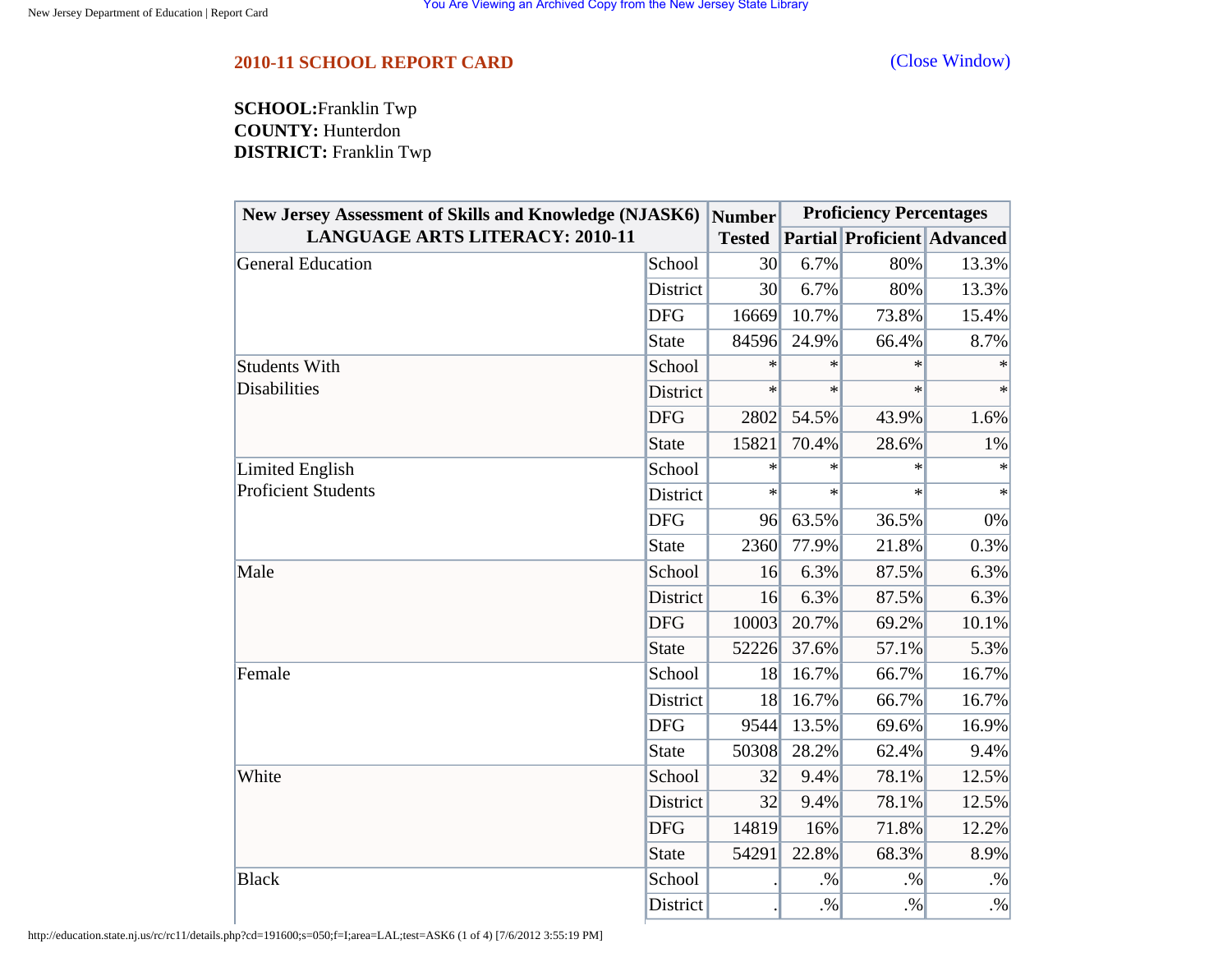|                                                                                                                                                                                                | <b>DFG</b>   | 1065   | 39.6%  | 55.9%  | 4.5%      |
|------------------------------------------------------------------------------------------------------------------------------------------------------------------------------------------------|--------------|--------|--------|--------|-----------|
|                                                                                                                                                                                                | <b>State</b> | 17128  | 55%    | 43.1%  | 1.9%      |
| Asian                                                                                                                                                                                          | School       | $\ast$ | $\ast$ | $\ast$ | $\ast$    |
|                                                                                                                                                                                                | District     | $\ast$ | $\ast$ | $\ast$ | $\ast$    |
|                                                                                                                                                                                                | <b>DFG</b>   | 2426   | 8.8%   | 63.4%  | 27.7%     |
|                                                                                                                                                                                                | <b>State</b> | 8680   | 15.4%  | 63.7%  | 20.9%     |
| Native Hawaiian or                                                                                                                                                                             | School       | $\ast$ | $\ast$ | $\ast$ | $\ast$    |
| <b>Other Pacific Islander</b>                                                                                                                                                                  | District     | $\ast$ | $\ast$ | $\ast$ | $\ast$    |
|                                                                                                                                                                                                | <b>DFG</b>   | 18     | 27.8%  | 55.6%  | 16.7%     |
|                                                                                                                                                                                                | <b>State</b> | 206    | 27.7%  | 64.6%  | 7.8%      |
| American Indian/                                                                                                                                                                               | School       | $\ast$ | $\ast$ | $\ast$ | $\ast$    |
| <b>Alaskan Native</b>                                                                                                                                                                          | District     | $\ast$ | $\ast$ | $\ast$ |           |
|                                                                                                                                                                                                | <b>DFG</b>   | 18     | 27.8%  | 55.6%  | 16.7%     |
|                                                                                                                                                                                                | <b>State</b> | 114    | 38.6%  | 55.3%  | 6.1%      |
| Hispanic                                                                                                                                                                                       | School       |        | $. \%$ | $. \%$ | $\cdot\%$ |
|                                                                                                                                                                                                | District     |        | $. \%$ | $. \%$ | $. \%$    |
|                                                                                                                                                                                                | <b>DFG</b>   | 1016   | 30.5%  | 63.4%  | 6.1%      |
|                                                                                                                                                                                                | <b>State</b> | 21290  | 48.5%  | 49.2%  | 2.2%      |
| <b>Other Race</b>                                                                                                                                                                              | School       | $\ast$ | $\ast$ | $\ast$ | $\ast$    |
|                                                                                                                                                                                                | District     | $\ast$ | $\ast$ | $\ast$ | $\ast$    |
|                                                                                                                                                                                                | <b>DFG</b>   | 182    | 18.7%  | 69.2%  | 12.1%     |
|                                                                                                                                                                                                | <b>State</b> | 902    | 33.7%  | 59.6%  | 6.7%      |
| <b>Migrant Students</b>                                                                                                                                                                        | School       |        | $. \%$ | $. \%$ | $. \%$    |
|                                                                                                                                                                                                | District     |        | $. \%$ | $. \%$ | $. \%$    |
|                                                                                                                                                                                                | <b>DFG</b>   | $\ast$ | $\ast$ | $\ast$ | $\star$   |
|                                                                                                                                                                                                | <b>State</b> | 33     | 54.5%  | 45.5%  | 0%        |
| Economically                                                                                                                                                                                   | School       |        | $. \%$ | $. \%$ | $. \%$    |
| Disadvantaged                                                                                                                                                                                  | District     |        | $. \%$ | $. \%$ | $\cdot\%$ |
|                                                                                                                                                                                                | <b>DFG</b>   | 1183   | 41.8%  | 54.8%  | 3.5%      |
|                                                                                                                                                                                                | <b>State</b> | 35239  | 52.6%  | 45.6%  | 1.7%      |
| *To protect the privacy of students, the Department of Education suppresses sufficient information to eliminate the possibility<br>that personally identifiable information will be disclosed. |              |        |        |        |           |

| New Jersey Assessment of Skills and Knowledge (NJASK6) Number | <b>Proficiency Percentages</b> |                                           |  |  |
|---------------------------------------------------------------|--------------------------------|-------------------------------------------|--|--|
| <b>LANGUAGE ARTS LITERACY: 2009-10</b>                        |                                | <b>Tested Partial Proficient Advanced</b> |  |  |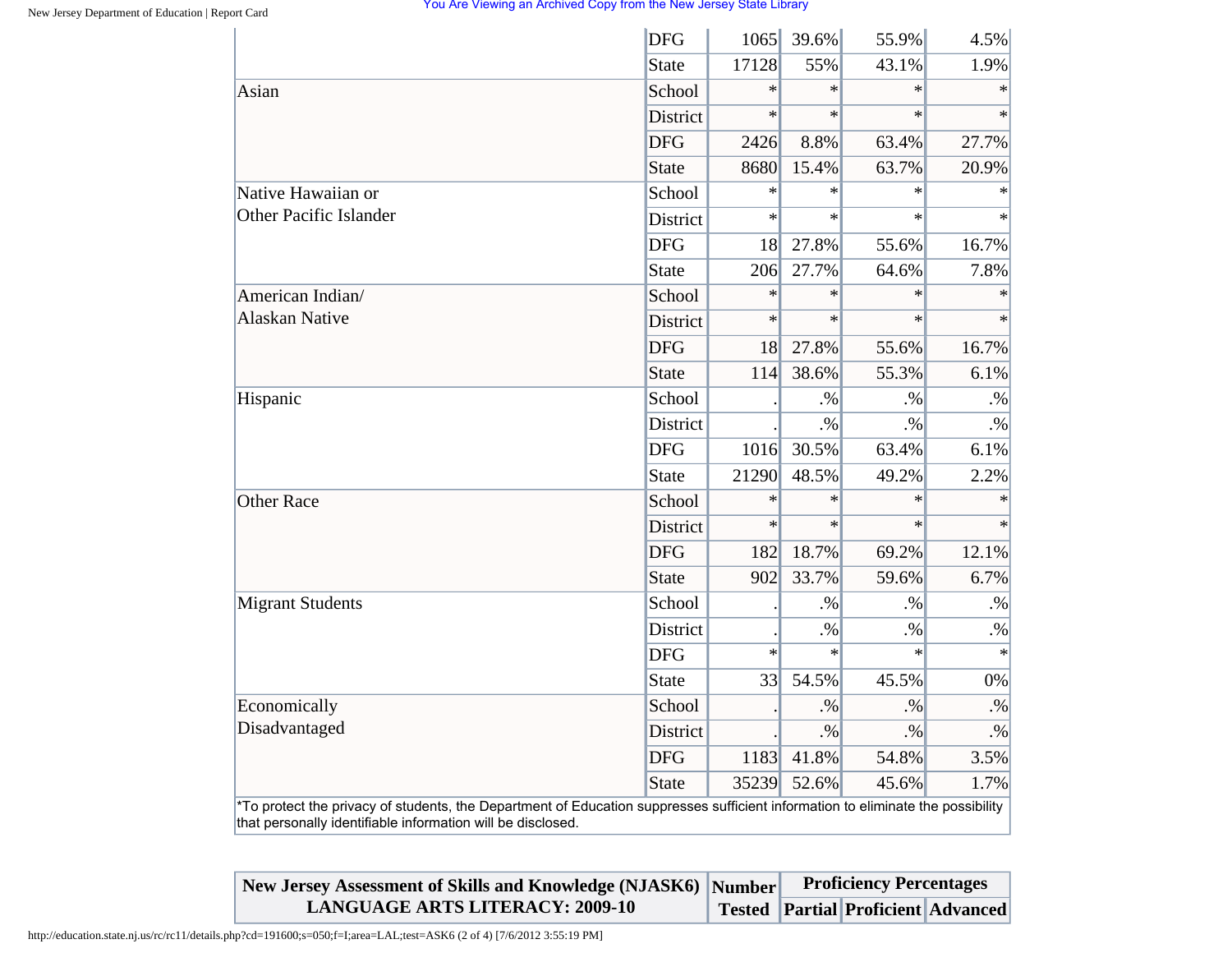| <b>General Education</b>      | School       | 33     | 15.2%  | 69.7%  | 15.2%  |
|-------------------------------|--------------|--------|--------|--------|--------|
|                               | District     | 33     | 15.2%  | 69.7%  | 15.2%  |
|                               | <b>DFG</b>   | 16724  | 10.6%  | 72.9%  | 16.5%  |
|                               | State        | 84659  | 26.3%  | 64.7%  | 9%     |
| <b>Students With</b>          | School       | $\ast$ | $\ast$ | $\ast$ | $\ast$ |
| Disabilities                  | District     | $\ast$ | $\ast$ | $\ast$ | $\ast$ |
|                               | <b>DFG</b>   | 2740   | 55.7%  | 42.4%  | 1.8%   |
|                               | <b>State</b> | 15484  | 72.7%  | 26.3%  | 0.9%   |
| <b>Limited English</b>        | School       | $\ast$ | $\ast$ | $\ast$ | $\ast$ |
| <b>Proficient Students</b>    | District     | $\ast$ | $\ast$ | $\ast$ | $\ast$ |
|                               | <b>DFG</b>   | 154    | 67.5%  | 31.2%  | 1.3%   |
|                               | <b>State</b> | 2353   | 83.2%  | 16.5%  | 0.3%   |
| Male                          | School       | 20     | 15%    | 75%    | 10%    |
|                               | District     | 20     | 15%    | 75%    | 10%    |
|                               | <b>DFG</b>   | 10012  | 20.3%  | 68.7%  | 11.1%  |
|                               | <b>State</b> | 52432  | 38.3%  | 55.9%  | 5.8%   |
| Female                        | School       | 18     | 22.2%  | 61.1%  | 16.7%  |
|                               | District     | 18     | 22.2%  | 61.1%  | 16.7%  |
|                               | <b>DFG</b>   | 9593   | 14.2%  | 68%    | 17.8%  |
|                               | <b>State</b> | 49774  | 30.3%  | 60.1%  | 9.6%   |
| White                         | School       | 38     | 18.4%  | 68.4%  | 13.2%  |
|                               | District     | 38     | 18.4%  | 68.4%  | 13.2%  |
|                               | <b>DFG</b>   | 15031  | 16%    | 70.8%  | 13.2%  |
|                               | <b>State</b> | 55415  | 23.6%  | 66.9%  | 9.5%   |
| <b>Black</b>                  | School       |        | $. \%$ | $. \%$ | $. \%$ |
|                               | District     |        | $. \%$ | $. \%$ | $. \%$ |
|                               | <b>DFG</b>   | 1029   | 39.1%  | 57%    | 3.9%   |
|                               | <b>State</b> | 16925  | 58.2%  | 40.2%  | 1.6%   |
| Asian                         | School       |        | $. \%$ | $. \%$ | $. \%$ |
|                               | District     |        | $. \%$ | $. \%$ | $. \%$ |
|                               | <b>DFG</b>   | 2466   | 10.7%  | 61.1%  | 28.2%  |
|                               | <b>State</b> | 8687   | 15.9%  | 63.9%  | 20.3%  |
| Native Hawaiian or            | School       |        | $. \%$ | $. \%$ | $. \%$ |
| <b>Other Pacific Islander</b> | District     |        | $. \%$ | $. \%$ | $. \%$ |

http://education.state.nj.us/rc/rc11/details.php?cd=191600;s=050;f=I;area=LAL;test=ASK6 (3 of 4) [7/6/2012 3:55:19 PM]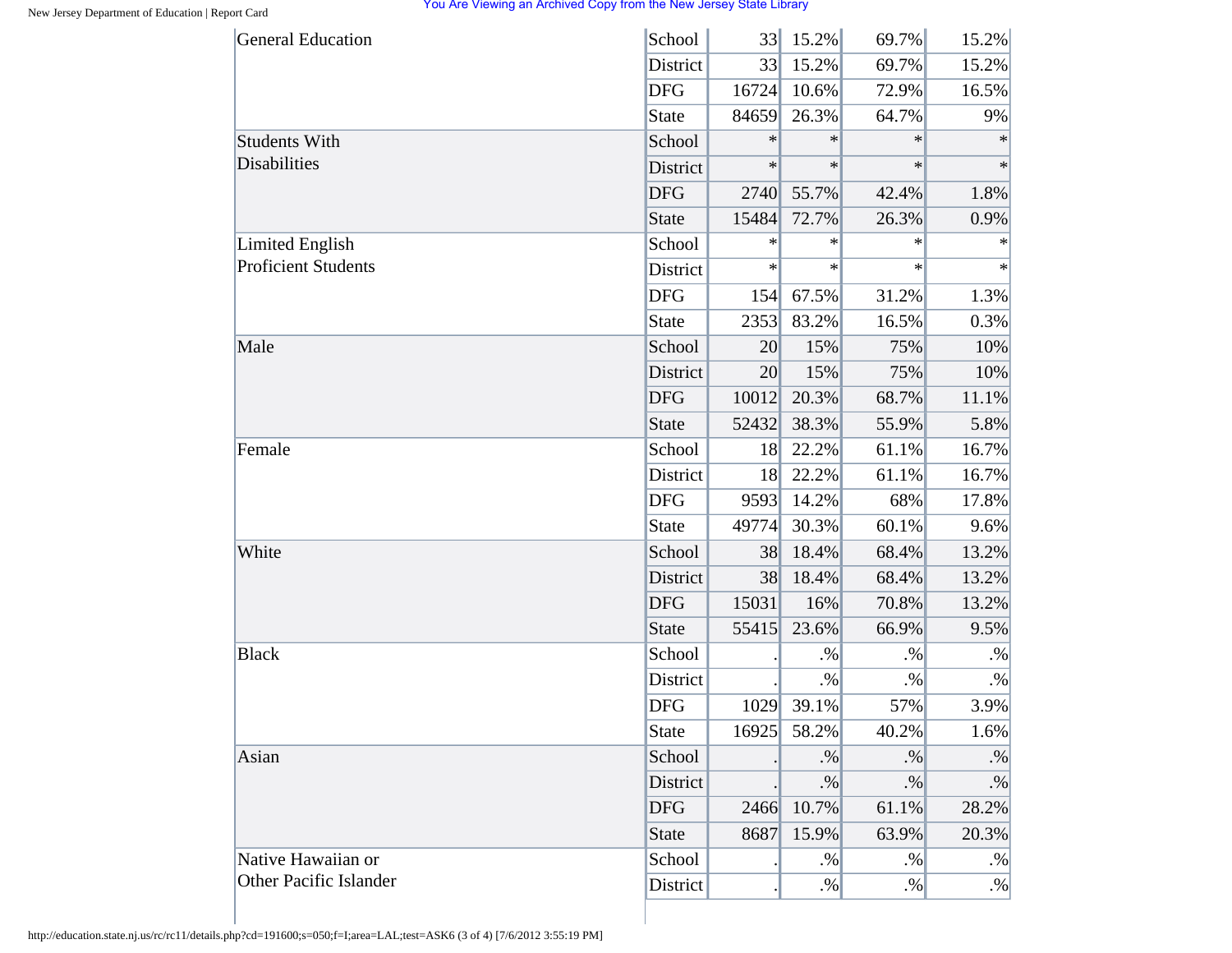|                         | <b>DFG</b>   | $\ast$ | $\ast$ | $\ast$ | $\ast$    |
|-------------------------|--------------|--------|--------|--------|-----------|
|                         | <b>State</b> | 232    | 22.8%  | 65.5%  | 11.6%     |
| American Indian/        | School       |        | $. \%$ | $. \%$ | $. \%$    |
| <b>Alaskan Native</b>   | District     |        | $. \%$ | $. \%$ | $. \%$    |
|                         | <b>DFG</b>   | $\ast$ | $\ast$ | $\ast$ | $\ast$    |
|                         | State        | 97     | 43.3%  | 51.5%  | 5.2%      |
| Hispanic                | School       |        | $. \%$ | $. \%$ | $. \%$    |
|                         | District     |        | $. \%$ | $. \%$ | $. \%$    |
|                         | <b>DFG</b>   | 944    | 31.9%  | 61.5%  | 6.6%      |
|                         | <b>State</b> | 20249  | 52.1%  | 45.9%  | 2%        |
| <b>Other Race</b>       | School       |        | $. \%$ | $. \%$ | $. \%$    |
|                         | District     |        | $. \%$ | $. \%$ | $\cdot\%$ |
|                         | <b>DFG</b>   | 99     | 15.2%  | 61.6%  | 23.2%     |
|                         | <b>State</b> | 676    | 41.7%  | 50.3%  | 8%        |
| <b>Migrant Students</b> | School       |        | $. \%$ | $. \%$ | $. \%$    |
|                         | District     |        | $. \%$ | $. \%$ | $. \%$    |
|                         | <b>DFG</b>   | $\ast$ | $\ast$ | $\ast$ | $\ast$    |
|                         | <b>State</b> | 17     | 76.5%  | 23.5%  | 0%        |
| Economically            | School       |        | $. \%$ | $. \%$ | $\cdot\%$ |
| Disadvantaged           | District     |        | $. \%$ | $. \%$ | $. \%$    |
|                         | <b>DFG</b>   | 1126   | 44%    | 52%    | 3.9%      |
|                         | <b>State</b> | 34103  | 56.5%  | 42%    | 1.6%      |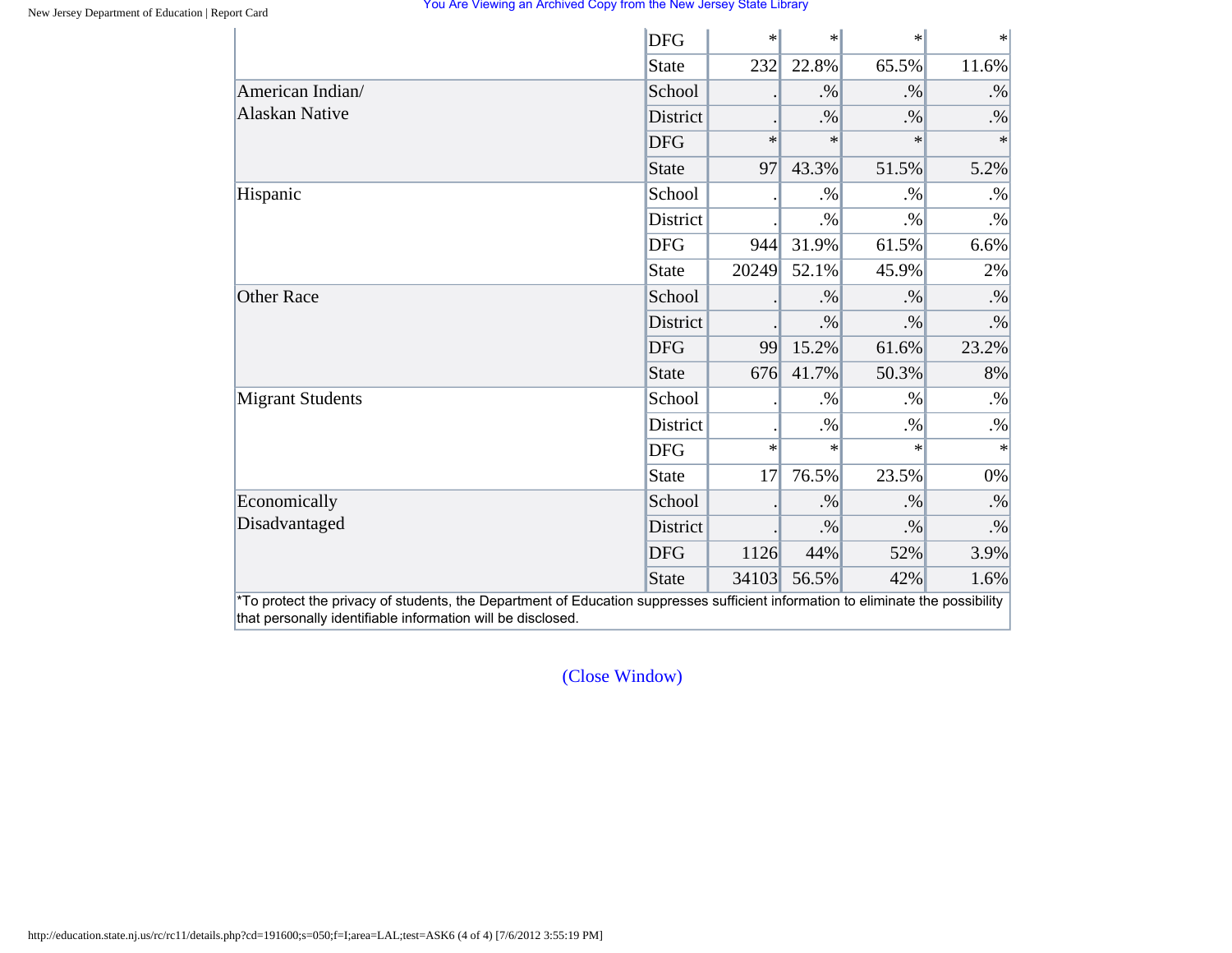<span id="page-47-0"></span>**SCHOOL:**Franklin Twp **COUNTY:** Hunterdon **DISTRICT:** Franklin Twp

| New Jersey Assessment of Skills and Knowledge (NJASK6)  Number<br><b>MATHEMATICS: 2010-11</b> |                 |                 | <b>Proficiency Percentages</b> |                                    |        |  |
|-----------------------------------------------------------------------------------------------|-----------------|-----------------|--------------------------------|------------------------------------|--------|--|
|                                                                                               |                 | <b>Tested</b>   |                                | <b>Partial Proficient Advanced</b> |        |  |
| <b>General Education</b>                                                                      | School          | 30 <sup>l</sup> | 6.7%                           | 50%                                | 43.3%  |  |
|                                                                                               | District        | 30              | 6.7%                           | 50%                                | 43.3%  |  |
|                                                                                               | <b>DFG</b>      | 16669           | 4.9%                           | 47.8%                              | 47.2%  |  |
|                                                                                               | <b>State</b>    | 84610           | 15.5%                          | 52.6%                              | 31.9%  |  |
| <b>Students With</b>                                                                          | School          | $\ast$          | $\ast$                         | $\ast$                             |        |  |
| <b>Disabilities</b>                                                                           | <b>District</b> | $\ast$          | $\ast$                         | $\ast$                             | $\ast$ |  |
|                                                                                               | <b>DFG</b>      | 2797            | 38.9%                          | 49.1%                              | 12%    |  |
|                                                                                               | <b>State</b>    | 15845           | 53.1%                          | 38.7%                              | 8.2%   |  |
| Limited English                                                                               | School          | $\ast$          | $\ast$                         | $\ast$                             | $\ast$ |  |
| <b>Proficient Students</b>                                                                    | District        | $\ast$          | $\ast$                         | $\ast$                             | $\ast$ |  |
|                                                                                               | <b>DFG</b>      | 150             | 34.7%                          | 42%                                | 23.3%  |  |
|                                                                                               | <b>State</b>    | 2629            | 62%                            | 30.1%                              | 7.8%   |  |
| Male                                                                                          | School          | 16              | 12.5%                          | 50%                                | 37.5%  |  |
|                                                                                               | District        | 16              | 12.5%                          | 50%                                | 37.5%  |  |
|                                                                                               | <b>DFG</b>      | 10024           | 10.2%                          | 45.8%                              | 44%    |  |
|                                                                                               | <b>State</b>    | 52397           | 22.9%                          | 48.5%                              | 28.6%  |  |
| Female                                                                                        | School          | 18              | 16.7%                          | 44.4%                              | 38.9%  |  |
|                                                                                               | District        | 18              | 16.7%                          | 44.4%                              | 38.9%  |  |
|                                                                                               | <b>DFG</b>      | 9565            | 9.7%                           | 50.2%                              | 40%    |  |
|                                                                                               | <b>State</b>    | 50430           | 21.8%                          | 51.4%                              | 26.8%  |  |
| White                                                                                         | School          | 32              | 12.5%                          | 50%                                | 37.5%  |  |
|                                                                                               | District        | 32              | 12.5%                          | 50%                                | 37.5%  |  |
|                                                                                               | <b>DFG</b>      | 14825           | 8.8%                           | 50.3%                              | 40.9%  |  |
|                                                                                               | <b>State</b>    | 54353           | 13.8%                          | 52.6%                              | 33.7%  |  |
| <b>Black</b>                                                                                  | School          |                 | $. \%$                         | $. \%$                             | $. \%$ |  |
|                                                                                               | District        |                 | $. \%$                         | $. \%$                             | $. \%$ |  |

http://education.state.nj.us/rc/rc11/details.php?cd=191600;s=050;f=I;area=MATH;test=ASK6 (1 of 4) [7/6/2012 3:55:20 PM]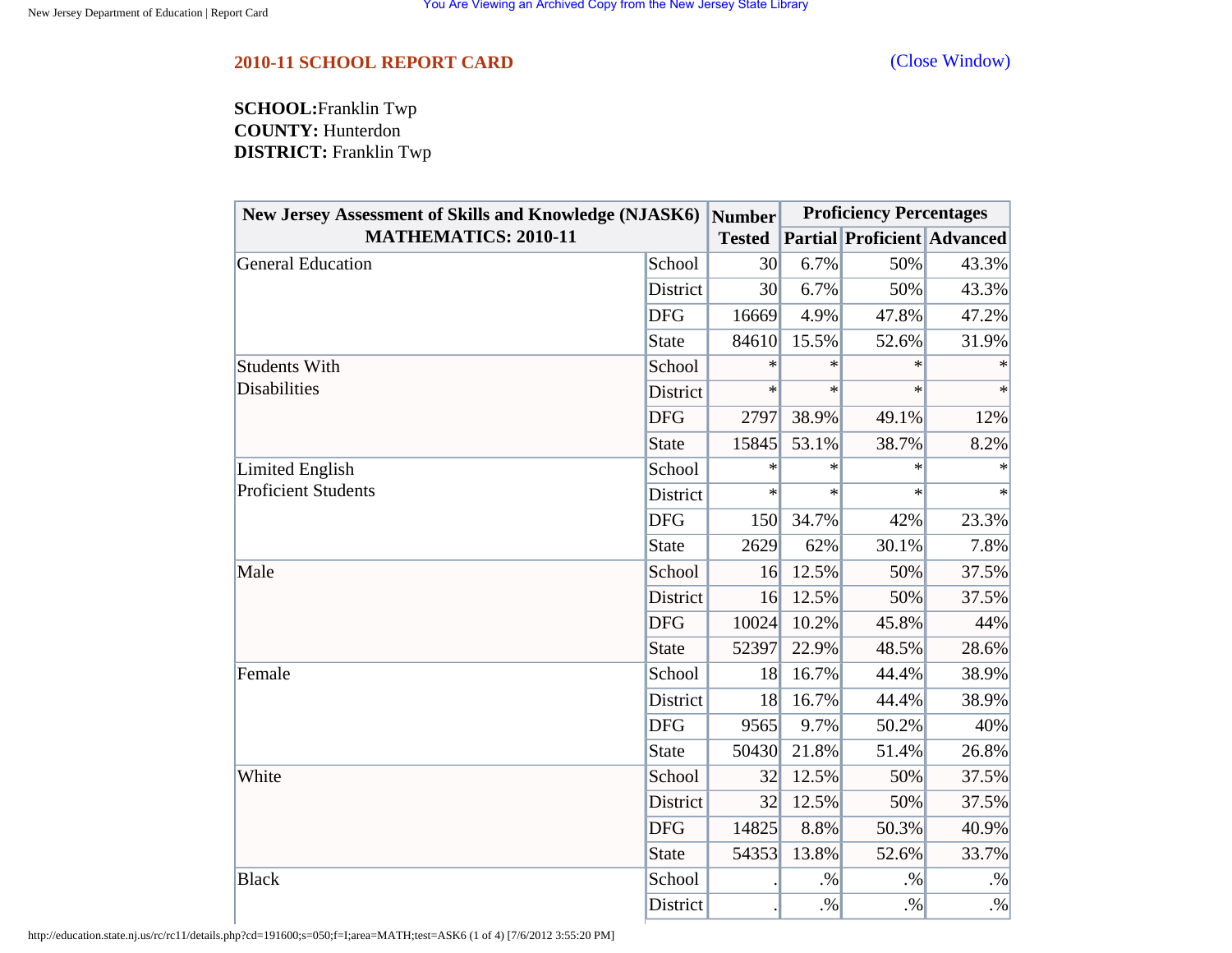| Asian<br>Native Hawaiian or<br><b>Other Pacific Islander</b> | <b>State</b><br>School<br>District<br><b>DFG</b><br><b>State</b><br>School | 17206<br>$\ast$<br>$\ast$<br>2460<br>8818 | 44.2%<br>$\ast$<br>$\ast$<br>4.1%<br>7.2% | 46.4%<br>$\ast$<br>$\ast$<br>27.6% | 9.4%<br>$\ast$<br>$\ast$ |
|--------------------------------------------------------------|----------------------------------------------------------------------------|-------------------------------------------|-------------------------------------------|------------------------------------|--------------------------|
|                                                              |                                                                            |                                           |                                           |                                    |                          |
|                                                              |                                                                            |                                           |                                           |                                    |                          |
|                                                              |                                                                            |                                           |                                           |                                    |                          |
|                                                              |                                                                            |                                           |                                           |                                    | 68.3%                    |
|                                                              |                                                                            |                                           |                                           | 34.4%                              | 58.4%                    |
|                                                              |                                                                            | $\ast$                                    | $\ast$                                    | $\ast$                             | $\ast$                   |
|                                                              | District                                                                   | $\ast$                                    | $\ast$                                    | $\ast$                             | $\ast$                   |
|                                                              | <b>DFG</b>                                                                 | 18                                        | 16.7%                                     | 61.1%                              | 22.2%                    |
|                                                              | <b>State</b>                                                               | 209                                       | 12.9%                                     | 51.7%                              | 35.4%                    |
| American Indian/                                             | School                                                                     | $\ast$                                    | $\ast$                                    | $\ast$                             |                          |
| <b>Alaskan Native</b>                                        | District                                                                   | $\ast$                                    | $\ast$                                    | $\ast$                             | $\ast$                   |
|                                                              | <b>DFG</b>                                                                 | <b>18</b>                                 | 16.7%                                     | 61.1%                              | 22.2%                    |
|                                                              | <b>State</b>                                                               | 115                                       | 28.7%                                     | 49.6%                              | 21.7%                    |
| Hispanic                                                     | School                                                                     |                                           | $. \%$                                    | $. \%$                             | $\cdot\%$                |
|                                                              | District                                                                   |                                           | $. \%$                                    | $. \%$                             | $. \%$                   |
|                                                              | <b>DFG</b>                                                                 | 1017                                      | 21.6%                                     | 56.2%                              | 22.1%                    |
|                                                              | <b>State</b>                                                               | 21299                                     | 32.8%                                     | 52.5%                              | 14.6%                    |
| <b>Other Race</b>                                            | School                                                                     | $\ast$                                    | $\ast$                                    | $\ast$                             | $\ast$                   |
|                                                              | District                                                                   | $\ast$                                    | $\ast$                                    | $\ast$                             | $\ast$                   |
|                                                              | <b>DFG</b>                                                                 | 185                                       | 14.1%                                     | 44.3%                              | 41.6%                    |
|                                                              | <b>State</b>                                                               | 913                                       | 26.6%                                     | 47.1%                              | 26.3%                    |
| <b>Migrant Students</b>                                      | School                                                                     |                                           | $. \%$                                    | $. \%$                             | $. \%$                   |
|                                                              | District                                                                   |                                           | $. \%$                                    | $\cdot\%$                          | $\cdot\%$                |
|                                                              | <b>DFG</b>                                                                 | $\ast$                                    | $\ast$                                    | $\ast$                             | $\ast$                   |
|                                                              | <b>State</b>                                                               | 33                                        | 39.4%                                     | 57.6%                              | 3%                       |
| Economically                                                 | School                                                                     |                                           | $. \%$                                    | $. \%$                             | $. \%$                   |
| Disadvantaged                                                | <b>District</b>                                                            |                                           | $. \%$                                    | $. \%$                             | $. \%$                   |
|                                                              | <b>DFG</b>                                                                 | 1191                                      | 28.6%                                     | 55.1%                              | 16.3%                    |
|                                                              | <b>State</b>                                                               | 35375                                     | 37.5%                                     | 49.9%                              | 12.6%                    |

| New Jersey Assessment of Skills and Knowledge (NJASK6) Number | <b>Proficiency Percentages</b> |                                    |  |
|---------------------------------------------------------------|--------------------------------|------------------------------------|--|
| <b>MATHEMATICS: 2009-10</b>                                   |                                | Tested Partial Proficient Advanced |  |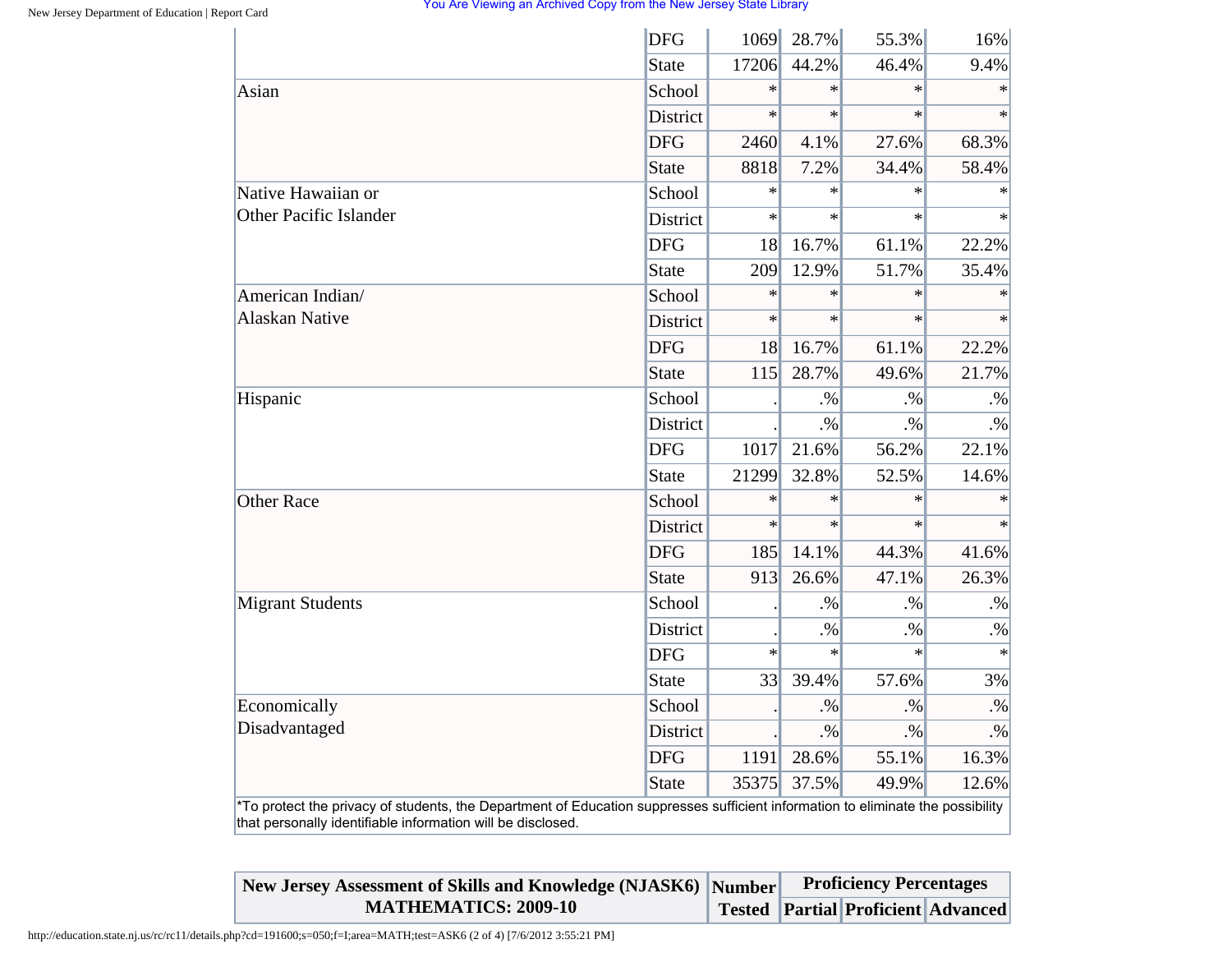| <b>General Education</b>   | School          | 33              | $6.1\%$ | 42.4%  | 51.5%     |
|----------------------------|-----------------|-----------------|---------|--------|-----------|
|                            | District        | 33              | 6.1%    | 42.4%  | 51.5%     |
|                            | <b>DFG</b>      | 16726           | 8.1%    | 49.9%  | 42%       |
|                            | <b>State</b>    | 84687           | 20.9%   | 51.8%  | 27.3%     |
| <b>Students With</b>       | School          | $\ast$          | $\ast$  | $\ast$ | $\ast$    |
| Disabilities               | District        | $\ast$          | $\ast$  | $\ast$ | $\ast$    |
|                            | <b>DFG</b>      | 2743            | 46.6%   | 44.4%  | 9%        |
|                            | <b>State</b>    | 15499           | 60.7%   | 33.4%  | 5.9%      |
| <b>Limited English</b>     | School          | $\ast$          | $\ast$  | $\ast$ | $\ast$    |
| <b>Proficient Students</b> | District        | $\ast$          | $\ast$  | $\ast$ | $\ast$    |
|                            | <b>DFG</b>      | 185             | 38.9%   | 36.2%  | 24.9%     |
|                            | <b>State</b>    | 2590            | 67.4%   | 27%    | 5.6%      |
| Male                       | School          | 20 <sup>°</sup> | 5%      | 50%    | 45%       |
|                            | District        | 20 <sup>°</sup> | 5%      | 50%    | 45%       |
|                            | <b>DFG</b>      | 10030           | 13.4%   | 47.4%  | 39.1%     |
|                            | <b>State</b>    | 52606           | 28.5%   | 46.5%  | 25%       |
| Female                     | School          | 18              | 16.7%   | 38.9%  | 44.4%     |
|                            | District        | 18              | 16.7%   | 38.9%  | 44.4%     |
|                            | <b>DFG</b>      | 9609            | 14%     | 50.7%  | 35.3%     |
|                            | <b>State</b>    | 49874           | 27.3%   | 50.6%  | 22.1%     |
| White                      | School          | 38              | 10.5%   | 44.7%  | 44.7%     |
|                            | District        | 38              | 10.5%   | 44.7%  | 44.7%     |
|                            | <b>DFG</b>      | 15040           | 12.6%   | 51.6%  | 35.8%     |
|                            | <b>State</b>    | 55472           | 18.5%   | 53.1%  | 28.5%     |
| <b>Black</b>               | School          |                 | $. \%$  | $. \%$ | $. \%$    |
|                            | District        |                 | $. \%$  | $. \%$ | $. \%$    |
|                            | <b>DFG</b>      | 1029            | 38.6%   | 48.8%  | 12.6%     |
|                            | <b>State</b>    | 16968           | 53.5%   | 39.2%  | 7.3%      |
| Asian                      | School          |                 | $. \%$  | $. \%$ | $\cdot\%$ |
|                            | <b>District</b> |                 | $. \%$  | $. \%$ | $. \%$    |
|                            | <b>DFG</b>      | 2490            | 5.2%    | 31.7%  | 63.1%     |
|                            | <b>State</b>    | 8821            | 9.8%    | 37.2%  | 53%       |
| Native Hawaiian or         | School          |                 | $. \%$  | $. \%$ | $. \%$    |
| Other Pacific Islander     | District        |                 | $. \%$  | $. \%$ | $. \%$    |

http://education.state.nj.us/rc/rc11/details.php?cd=191600;s=050;f=I;area=MATH;test=ASK6 (3 of 4) [7/6/2012 3:55:21 PM]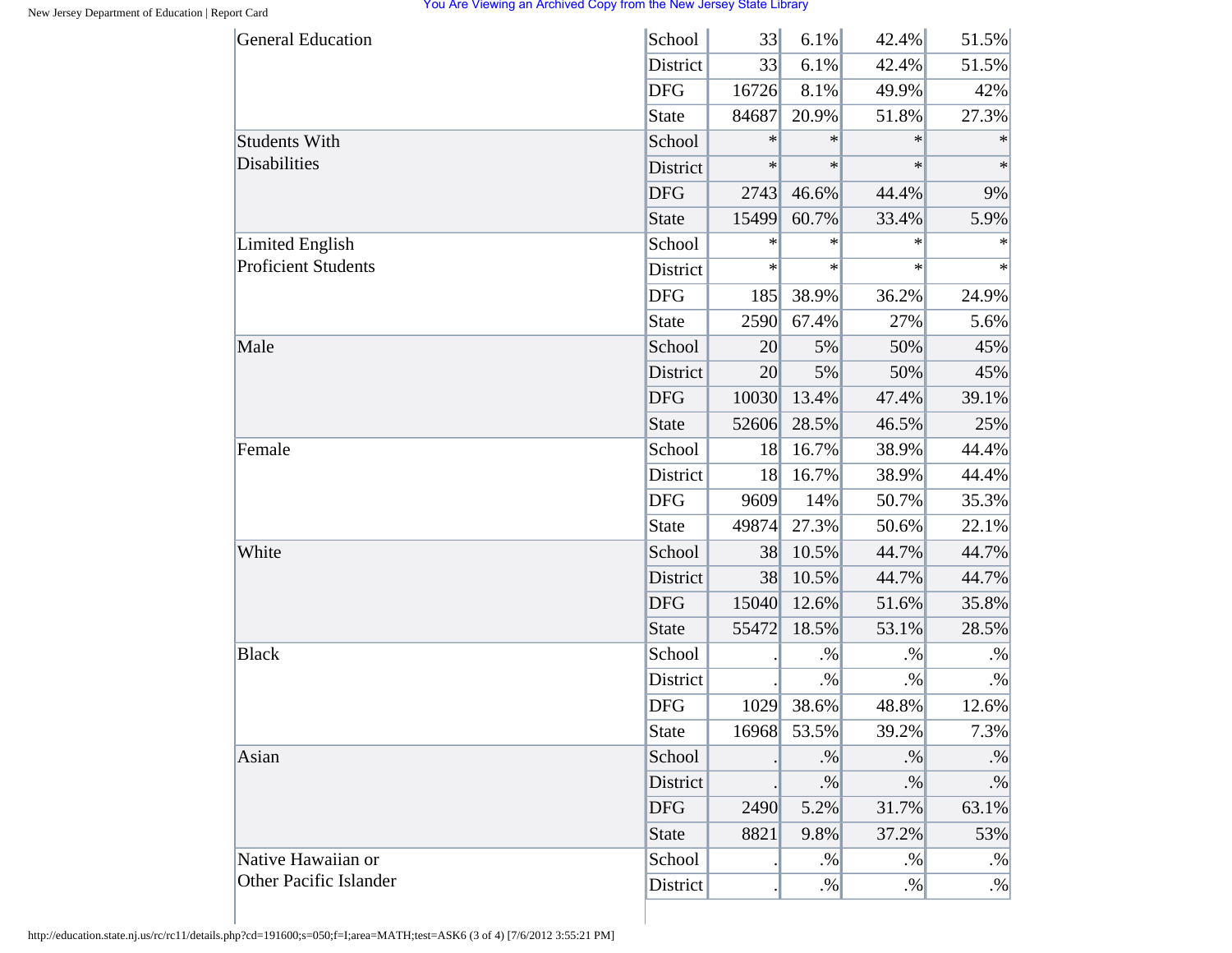|                         | <b>DFG</b>   | $\ast$ | $\ast$ | $\ast$ | $\ast$    |
|-------------------------|--------------|--------|--------|--------|-----------|
|                         | <b>State</b> | 233    | 14.6%  | 53.2%  | 32.2%     |
| American Indian/        | School       |        | $. \%$ | $. \%$ | $. \%$    |
| <b>Alaskan Native</b>   | District     |        | $. \%$ | $. \%$ | $. \%$    |
|                         | <b>DFG</b>   | $\ast$ | $\ast$ | $\ast$ | $\ast$    |
|                         | State        | 101    | 34.7%  | 47.5%  | 17.8%     |
| Hispanic                | School       |        | $. \%$ | $. \%$ | $. \%$    |
|                         | District     |        | $. \%$ | $. \%$ | $. \%$    |
|                         | <b>DFG</b>   | 946    | 26.1%  | 56.2%  | 17.7%     |
|                         | <b>State</b> | 20276  | 40.1%  | 48.8%  | 11%       |
| <b>Other Race</b>       | School       |        | $. \%$ | $. \%$ | $. \%$    |
|                         | District     |        | $. \%$ | $. \%$ | $\cdot\%$ |
|                         | <b>DFG</b>   | 100    | 14%    | 34%    | 52%       |
|                         | <b>State</b> | 687    | 40.5%  | 39.6%  | 19.9%     |
| <b>Migrant Students</b> | School       |        | $. \%$ | $. \%$ | $. \%$    |
|                         | District     |        | $. \%$ | $. \%$ | $. \%$    |
|                         | <b>DFG</b>   | $\ast$ | $\ast$ | $\ast$ | $\ast$    |
|                         | <b>State</b> | 17     | 52.9%  | 35.3%  | 11.8%     |
| Economically            | School       |        | $. \%$ | $. \%$ | $. \%$    |
| Disadvantaged           | District     |        | $. \%$ | $. \%$ | $. \%$    |
|                         | <b>DFG</b>   | 1128   | 37.1%  | 49.4%  | 13.5%     |
|                         | <b>State</b> | 34226  | 45.7%  | 44.6%  | 9.7%      |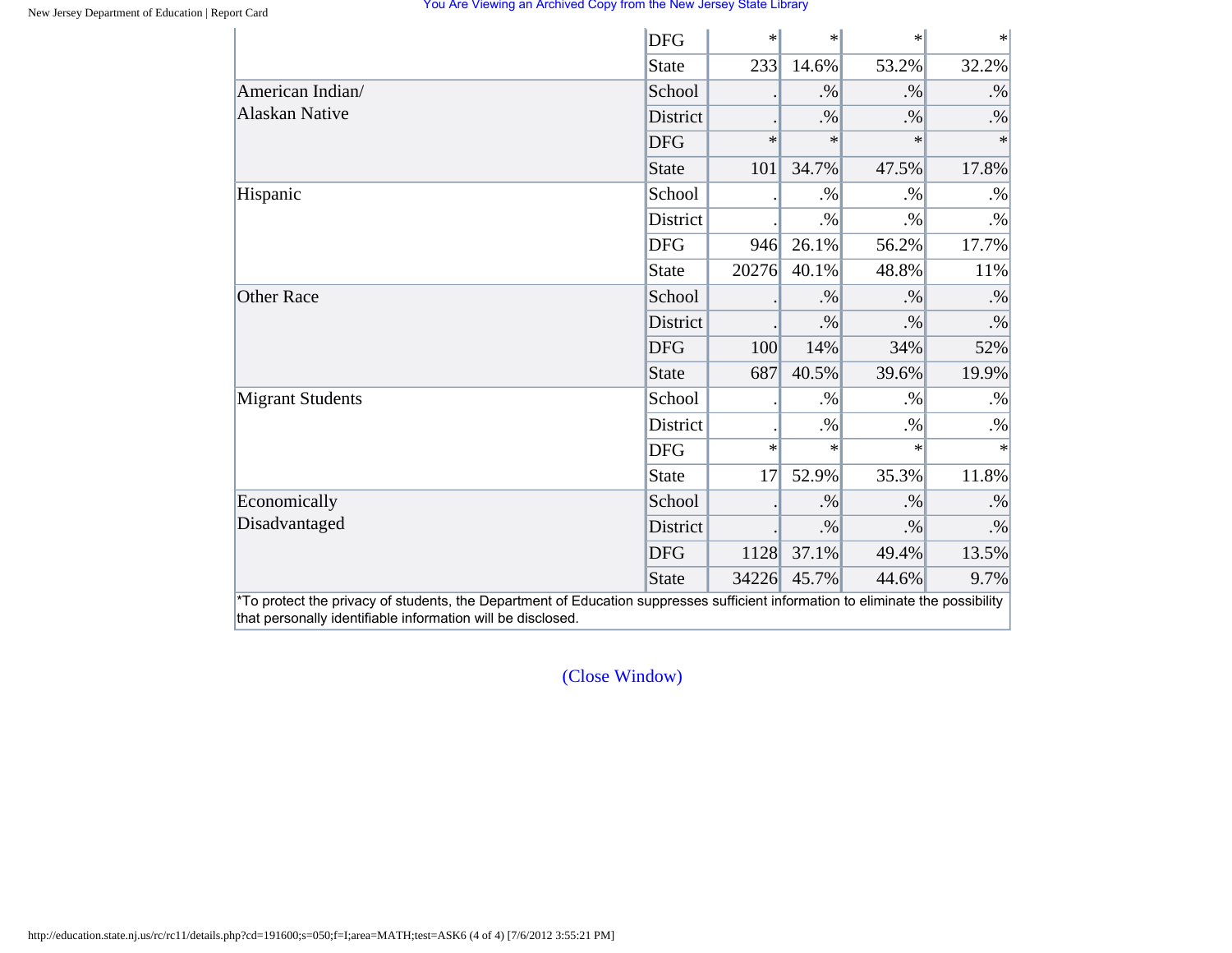<span id="page-51-0"></span>**SCHOOL:**Franklin Twp **COUNTY:** Hunterdon **DISTRICT:** Franklin Twp

| New Jersey Assessment of Skills and Knowledge (NJASK7)<br><b>LANGUAGE ARTS LITERACY: 2010-11</b> |              | <b>Number</b> | <b>Proficiency Percentages</b> |                                    |        |  |
|--------------------------------------------------------------------------------------------------|--------------|---------------|--------------------------------|------------------------------------|--------|--|
|                                                                                                  |              | <b>Tested</b> |                                | <b>Partial Proficient Advanced</b> |        |  |
| General Education                                                                                | School       | 30            | 10%                            | 80%                                | 10%    |  |
|                                                                                                  | District     | 30            | 10%                            | 80%                                | 10%    |  |
|                                                                                                  | <b>DFG</b>   | 17028         | 10.7%                          | 63.3%                              | 26%    |  |
|                                                                                                  | <b>State</b> | 84931         | 27.9%                          | 57.4%                              | 14.7%  |  |
| <b>Students With</b>                                                                             | School       | $\ast$        | $\ast$                         | $\ast$                             |        |  |
| <b>Disabilities</b>                                                                              | District     | $\ast$        | $\ast$                         | $\ast$                             | $\ast$ |  |
|                                                                                                  | <b>DFG</b>   | 2763          | 57.9%                          | 39.1%                              | 3.1%   |  |
|                                                                                                  | <b>State</b> | 15502         | 75.2%                          | 23.4%                              | 1.4%   |  |
| Limited English                                                                                  | School       | $\ast$        | $\ast$                         | $\ast$                             | $\ast$ |  |
| <b>Proficient Students</b>                                                                       | District     | $\ast$        | $\ast$                         | $\ast$                             | $\ast$ |  |
|                                                                                                  | <b>DFG</b>   | 118           | 66.9%                          | 30.5%                              | 2.5%   |  |
|                                                                                                  | <b>State</b> | 2406          | 87.6%                          | 11.6%                              | 0.7%   |  |
| Male                                                                                             | School       | 18            | 27.8%                          | 66.7%                              | 5.6%   |  |
|                                                                                                  | District     | <b>18</b>     | 27.8%                          | 66.7%                              | 5.6%   |  |
|                                                                                                  | <b>DFG</b>   | 10173         | 21.1%                          | 60.4%                              | 18.5%  |  |
|                                                                                                  | <b>State</b> | 52752         | 40.8%                          | 49.5%                              | 9.7%   |  |
| Female                                                                                           | School       | 17            | 5.9%                           | 82.4%                              | 11.8%  |  |
|                                                                                                  | District     | 17            | 5.9%                           | 82.4%                              | 11.8%  |  |
|                                                                                                  | <b>DFG</b>   | 9716          | 13.8%                          | 59.1%                              | 27.2%  |  |
|                                                                                                  | <b>State</b> | 49820         | 31.5%                          | 53.3%                              | 15.3%  |  |
| White                                                                                            | School       | 34            | 17.6%                          | 73.5%                              | 8.8%   |  |
|                                                                                                  | District     | 34            | 17.6%                          | 73.5%                              | 8.8%   |  |
|                                                                                                  | <b>DFG</b>   | 15114         | 15.9%                          | 62.3%                              | 21.8%  |  |
|                                                                                                  | <b>State</b> | 55196         | 24.4%                          | 59.8%                              | 15.9%  |  |
| <b>Black</b>                                                                                     | School       |               | $. \%$                         | .9/6                               | $. \%$ |  |
|                                                                                                  | District     |               | $. \%$                         | $. \%$                             | $. \%$ |  |

http://education.state.nj.us/rc/rc11/details.php?cd=191600;s=050;f=I;area=LAL;test=ASK7 (1 of 4) [7/6/2012 3:55:22 PM]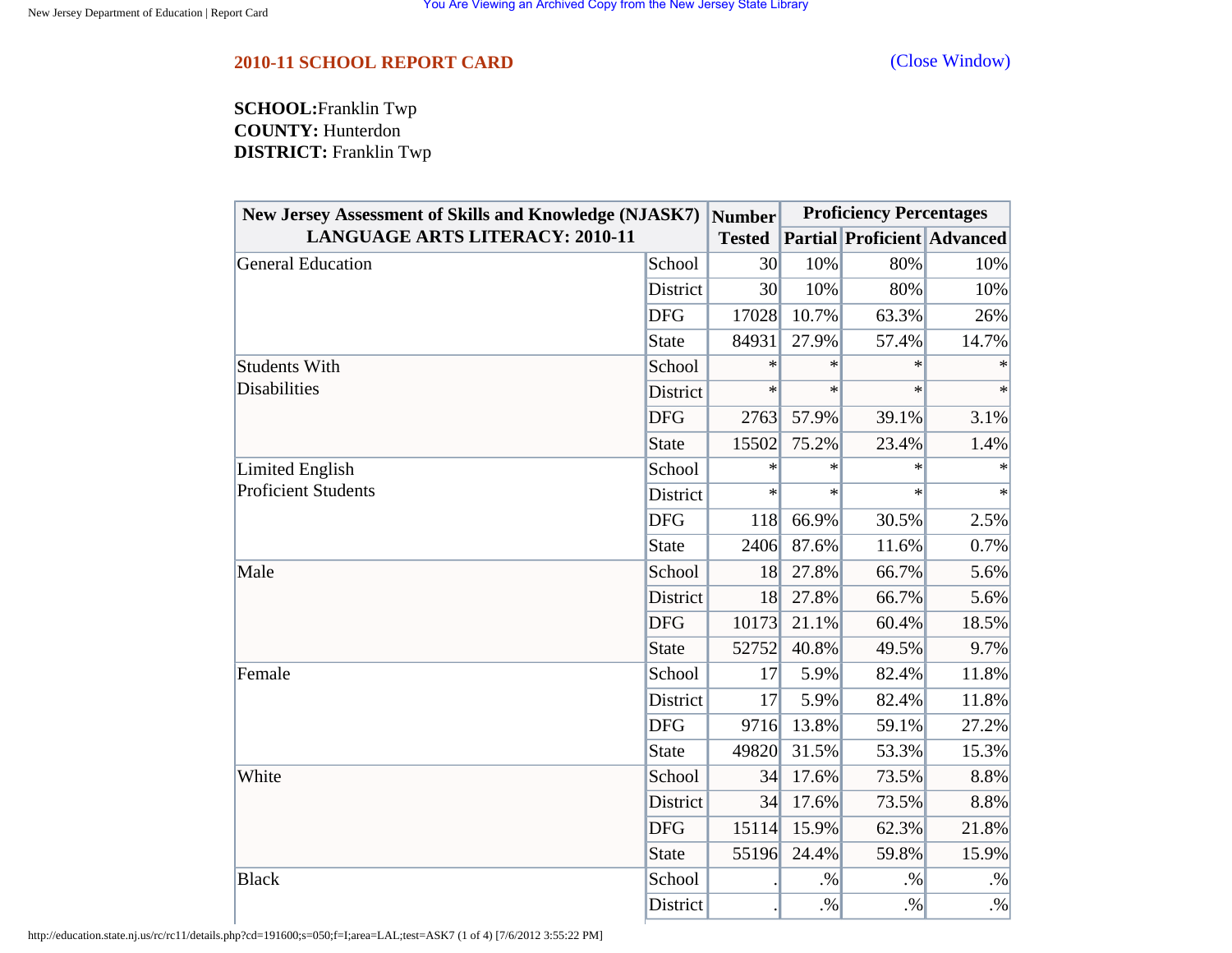|                               | <b>DFG</b> | 1050   | 42.9%     | 50.5%  | 6.7%      |
|-------------------------------|------------|--------|-----------|--------|-----------|
|                               | State      | 16675  | 61.3%     | 36%    | 2.7%      |
| Asian                         | School     |        | .96       | $. \%$ | $. \%$    |
|                               | District   |        | $\cdot\%$ | $. \%$ | $. \%$    |
|                               | <b>DFG</b> | 2514   | 9.7%      | 50.6%  | 39.7%     |
|                               | State      | 8739   | 16.9%     | 53.3%  | 29.8%     |
| Native Hawaiian or            | School     |        | $. \%$    | $. \%$ | $. \%$    |
| <b>Other Pacific Islander</b> | District   |        | $. \%$    | $. \%$ | $. \%$    |
|                               | <b>DFG</b> | 11     | 27.3%     | 54.5%  | 18.2%     |
|                               | State      | 212    | 25.5%     | 56.1%  | 18.4%     |
| American Indian/              | School     |        | $. \%$    | $. \%$ | $. \%$    |
| <b>Alaskan Native</b>         | District   |        | $. \%$    | $. \%$ | $. \%$    |
|                               | <b>DFG</b> | 11     | 27.3%     | 54.5%  | 18.2%     |
|                               | State      | 109    | 48.6%     | 46.8%  | 4.6%      |
| Hispanic                      | School     |        | $. \%$    | $. \%$ | $\cdot\%$ |
|                               | District   |        | $. \%$    | $. \%$ | $. \%$    |
|                               | <b>DFG</b> | 1005   | 33.3%     | 56.1%  | 10.5%     |
|                               | State      | 20765  | 56%       | 40.4%  | 3.6%      |
| <b>Other Race</b>             | School     | $\ast$ | $\ast$    | $\ast$ | $\ast$    |
|                               | District   | $\ast$ | $\ast$    | $\ast$ | $\ast$    |
|                               | <b>DFG</b> | 174    | 23.6%     | 52.9%  | 23.6%     |
|                               | State      | 985    | 40.7%     | 47.3%  | 12%       |
| <b>Migrant Students</b>       | School     |        | $. \%$    | .96    | $\cdot\%$ |
|                               | District   |        | $. \%$    | $. \%$ | $. \%$    |
|                               | <b>DFG</b> | $\ast$ | $\ast$    | $\ast$ | $\ast$    |
|                               | State      | 38     | 71.1%     | 28.9%  | 0%        |
| Economically                  | School     | $\ast$ | $\ast$    | $\ast$ | $\ast$    |
| Disadvantaged                 | District   | $\ast$ | $\ast$    | $\ast$ | $\ast$    |
|                               | <b>DFG</b> | 1183   | 48.3%     | 45.7%  | 6%        |
|                               | State      | 34117  | 59.3%     | 37.8%  | 2.9%      |

**New Jersey Assessment of Skills and Knowledge (NJASK7) Number LANGUAGE ARTS LITERACY: 2009-10 Tested Partial Proficient Advanced Proficiency Percentages**

http://education.state.nj.us/rc/rc11/details.php?cd=191600;s=050;f=I;area=LAL;test=ASK7 (2 of 4) [7/6/2012 3:55:22 PM]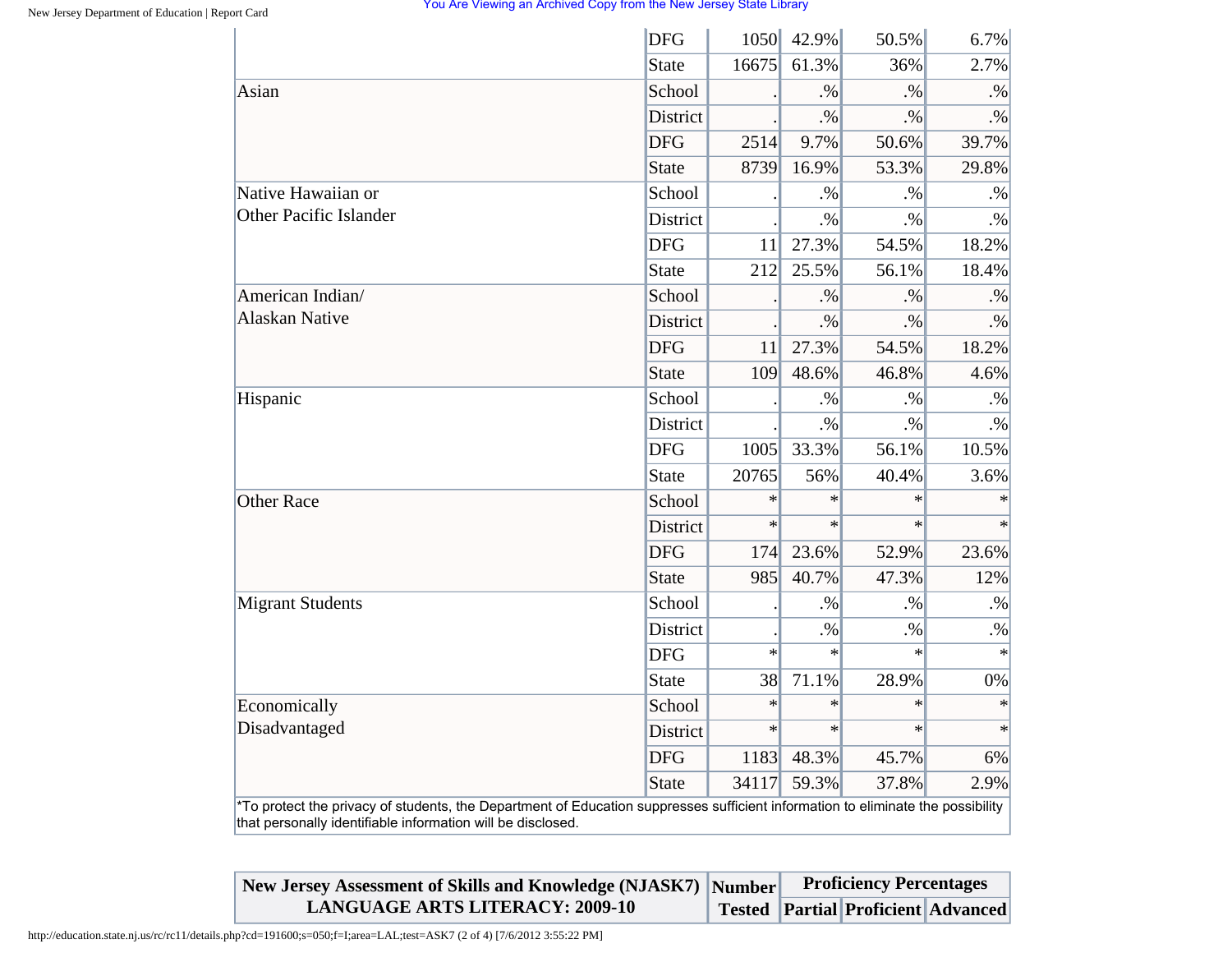| <b>General Education</b>      | School       | 41     | 12.2%  | 58.5%  | 29.3%  |
|-------------------------------|--------------|--------|--------|--------|--------|
|                               | District     | 41     | 12.2%  | 58.5%  | 29.3%  |
|                               | <b>DFG</b>   | 17129  | 7.3%   | 57.2%  | 35.5%  |
|                               | <b>State</b> | 84990  | 21.9%  | 57.3%  | 20.8%  |
| <b>Students With</b>          | School       | $\ast$ | $\ast$ | $\ast$ | $\ast$ |
| Disabilities                  | District     | $\ast$ | $\ast$ | $\ast$ | $\ast$ |
|                               | <b>DFG</b>   | 2687   | 51.5%  | 43.8%  | 4.8%   |
|                               | <b>State</b> | 15399  | 70.7%  | 27.1%  | 2.2%   |
| <b>Limited English</b>        | School       | $\ast$ | $\ast$ | $\ast$ | $\ast$ |
| <b>Proficient Students</b>    | District     | $\ast$ | $\ast$ | $\ast$ | $\ast$ |
|                               | <b>DFG</b>   | 107    | 57.9%  | 41.1%  | 0.9%   |
|                               | <b>State</b> | 2295   | 83.8%  | 15.6%  | 0.7%   |
| Male                          | School       | 22     | 4.5%   | 77.3%  | 18.2%  |
|                               | District     | 22     | 4.5%   | 77.3%  | 18.2%  |
|                               | <b>DFG</b>   | 10155  | 16.3%  | 57.4%  | 26.3%  |
|                               | <b>State</b> | 52392  | 34%    | 51.3%  | 14.6%  |
| Female                        | School       | 24     | 20.8%  | 45.8%  | 33.3%  |
|                               | District     | 24     | 20.8%  | 45.8%  | 33.3%  |
|                               | <b>DFG</b>   | 9760   | 10.6%  | 53.1%  | 36.3%  |
|                               | <b>State</b> | 50051  | 26.7%  | 52.6%  | 20.7%  |
| White                         | School       | 42     | 9.5%   | 61.9%  | 28.6%  |
|                               | District     | 42     | 9.5%   | 61.9%  | 28.6%  |
|                               | <b>DFG</b>   | 15280  | 12.5%  | 57.4%  | 30.1%  |
|                               | <b>State</b> | 55835  | 20.1%  | 58%    | 21.8%  |
| <b>Black</b>                  | School       | $\ast$ | $\ast$ | $\ast$ | ∗      |
|                               | District     | $\ast$ | $\ast$ | $\ast$ | $\ast$ |
|                               | <b>DFG</b>   | 1108   | 32%    | 53.6%  | 14.4%  |
|                               | <b>State</b> | 16908  | 52.5%  | 42%    | 5.5%   |
| Asian                         | School       | $\ast$ | $\ast$ | $\ast$ | $\ast$ |
|                               | District     | $\ast$ | $\ast$ | $\ast$ | $\ast$ |
|                               | <b>DFG</b>   | 2423   | 6%     | 42.3%  | 51.7%  |
|                               | <b>State</b> | 8563   | 12.8%  | 47.4%  | 39.8%  |
| Native Hawaiian or            | School       | $\ast$ | $\ast$ | $\ast$ | $\ast$ |
| <b>Other Pacific Islander</b> | District     | $\ast$ | $\ast$ | $\ast$ | $\ast$ |

http://education.state.nj.us/rc/rc11/details.php?cd=191600;s=050;f=I;area=LAL;test=ASK7 (3 of 4) [7/6/2012 3:55:22 PM]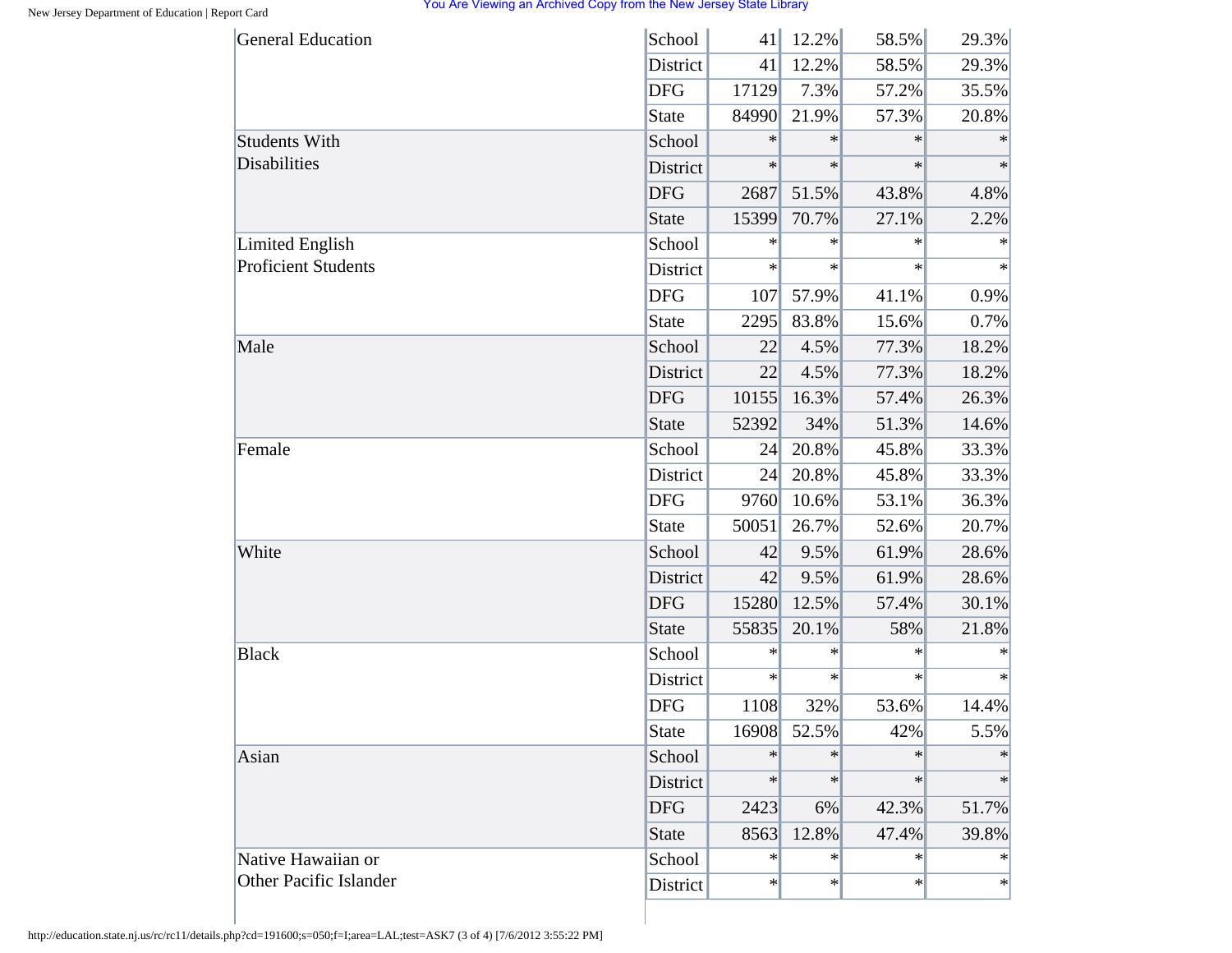|                         | <b>DFG</b>      | 17     | 17.6%  | 58.8%  | 23.5%     |
|-------------------------|-----------------|--------|--------|--------|-----------|
|                         | State           | 189    | 19.6%  | 49.7%  | 30.7%     |
| American Indian/        | School          | $\ast$ | $\ast$ | $\ast$ | $\ast$    |
| <b>Alaskan Native</b>   | <b>District</b> | $\ast$ | $\ast$ | $\ast$ | $\ast$    |
|                         | <b>DFG</b>      | 17     | 17.6%  | 58.8%  | 23.5%     |
|                         | State           | 122    | 36.9%  | 48.4%  | 14.8%     |
| Hispanic                | School          | $\ast$ | $\ast$ | $\ast$ | $\ast$    |
|                         | <b>District</b> | $\ast$ | $\ast$ | $\ast$ | $\ast$    |
|                         | <b>DFG</b>      | 976    | 27.4%  | 56.3%  | 16.4%     |
|                         | State           | 20229  | 47.8%  | 45.6%  | 6.6%      |
| <b>Other Race</b>       | School          | $\ast$ | $\ast$ | $\ast$ | $\ast$    |
|                         | District        | $\ast$ | $\ast$ | $\ast$ | $\ast$    |
|                         | <b>DFG</b>      | 97     | 14.4%  | 47.4%  | 38.1%     |
|                         | State           | 670    | 41.2%  | 44.6%  | 14.2%     |
| <b>Migrant Students</b> | School          |        | $. \%$ | $. \%$ | $. \%$    |
|                         | District        |        | $. \%$ | $. \%$ | $. \%$    |
|                         | <b>DFG</b>      |        | $. \%$ | $. \%$ | $. \%$    |
|                         | <b>State</b>    | 27     | 63%    | 37%    | 0%        |
| Economically            | School          |        | $. \%$ | $. \%$ | $\cdot\%$ |
| Disadvantaged           | District        |        | $. \%$ | $. \%$ | $. \%$    |
|                         | <b>DFG</b>      | 1064   | 38.9%  | 51.6%  | 9.5%      |
|                         | State           | 32926  | 51.9%  | 42.9%  | 5.2%      |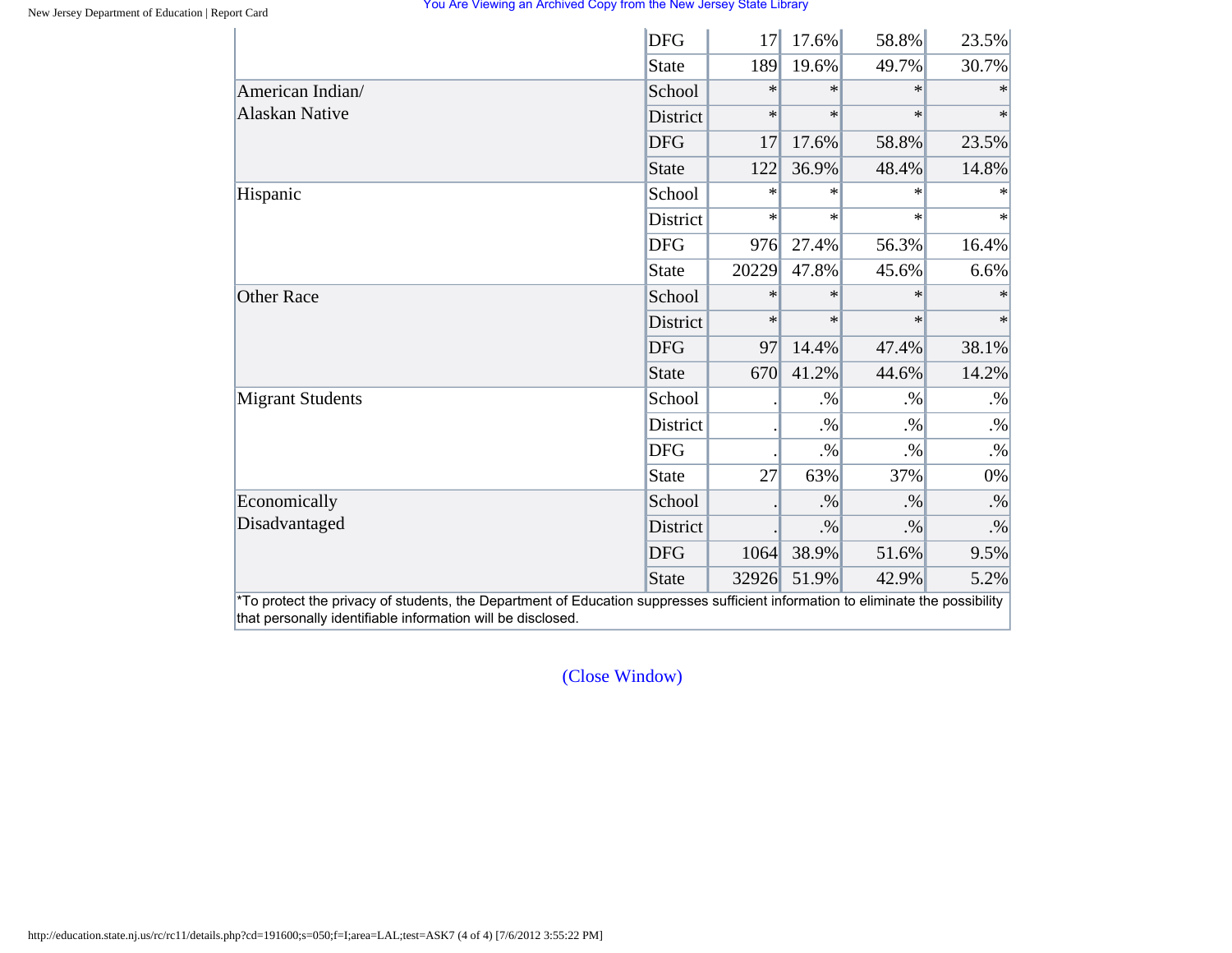<span id="page-55-0"></span>**SCHOOL:**Franklin Twp **COUNTY:** Hunterdon **DISTRICT:** Franklin Twp

| New Jersey Assessment of Skills and Knowledge (NJASK7)<br><b>MATHEMATICS: 2010-11</b> |              | <b>Number</b>   | <b>Proficiency Percentages</b> |                                    |        |  |
|---------------------------------------------------------------------------------------|--------------|-----------------|--------------------------------|------------------------------------|--------|--|
|                                                                                       |              | <b>Tested</b>   |                                | <b>Partial Proficient Advanced</b> |        |  |
| <b>General Education</b>                                                              | School       | 30 <sup>l</sup> | 13.3%                          | 33.3%                              | 53.3%  |  |
|                                                                                       | District     | 30              | 13.3%                          | 33.3%                              | 53.3%  |  |
|                                                                                       | <b>DFG</b>   | 17011           | 10.8%                          | 45.3%                              | 43.9%  |  |
|                                                                                       | <b>State</b> | 84918           | 26.2%                          | 45.3%                              | 28.5%  |  |
| <b>Students With</b>                                                                  | School       | $\ast$          | $\ast$                         | $\ast$                             |        |  |
| <b>Disabilities</b>                                                                   | District     | $\ast$          | $\ast$                         | $\ast$                             | $\ast$ |  |
|                                                                                       | <b>DFG</b>   | 2757            | 55.7%                          | 35.1%                              | 9.2%   |  |
|                                                                                       | <b>State</b> | 15508           | 70.3%                          | 24.4%                              | 5.3%   |  |
| Limited English                                                                       | School       | $\ast$          | $\ast$                         | $\ast$                             | $\ast$ |  |
| <b>Proficient Students</b>                                                            | District     | $\ast$          | $\ast$                         | $\ast$                             | $\ast$ |  |
|                                                                                       | <b>DFG</b>   | 161             | 42.2%                          | 31.1%                              | 26.7%  |  |
|                                                                                       | <b>State</b> | 2629            | 74.7%                          | 20.4%                              | 4.8%   |  |
| Male                                                                                  | School       | 18              | 16.7%                          | 27.8%                              | 55.6%  |  |
|                                                                                       | District     | 18              | 16.7%                          | 27.8%                              | 55.6%  |  |
|                                                                                       | <b>DFG</b>   | 10180           | 16.7%                          | 41.6%                              | 41.7%  |  |
|                                                                                       | <b>State</b> | 52865           | 33.9%                          | 40%                                | 26.1%  |  |
| Female                                                                                | School       | 17              | 17.6%                          | 47.1%                              | 35.3%  |  |
|                                                                                       | District     | 17              | 17.6%                          | 47.1%                              | 35.3%  |  |
|                                                                                       | <b>DFG</b>   | 9725            | 17.7%                          | 46%                                | 36.3%  |  |
|                                                                                       | <b>State</b> | 49916           | 34%                            | 43.3%                              | 22.6%  |  |
| White                                                                                 | School       | 34              | 17.6%                          | 38.2%                              | 44.1%  |  |
|                                                                                       | District     | 34              | 17.6%                          | 38.2%                              | 44.1%  |  |
|                                                                                       | <b>DFG</b>   | 15095           | 16.2%                          | 46.1%                              | 37.7%  |  |
|                                                                                       | <b>State</b> | 55229           | 23.9%                          | 46.2%                              | 29.9%  |  |
| <b>Black</b>                                                                          | School       |                 | $. \%$                         | .9/6                               | $. \%$ |  |
|                                                                                       | District     |                 | $. \%$                         | $. \%$                             | $. \%$ |  |

http://education.state.nj.us/rc/rc11/details.php?cd=191600;s=050;f=I;area=MATH;test=ASK7 (1 of 4) [7/6/2012 3:55:24 PM]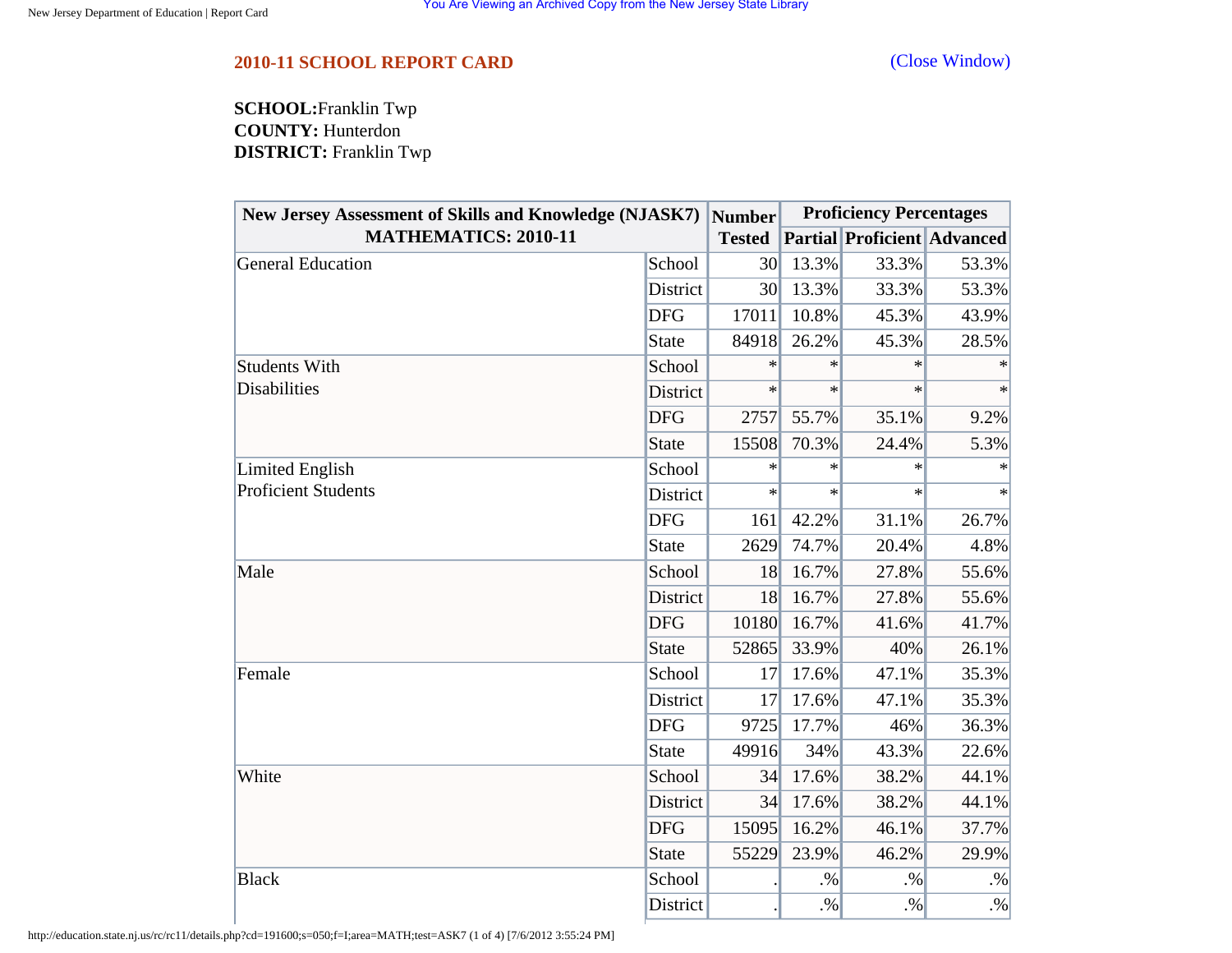|                         | <b>DFG</b>      | 1053   | 42.3%  | 45%    | 12.7%     |
|-------------------------|-----------------|--------|--------|--------|-----------|
|                         | State           | 16708  | 59.9%  | 32.7%  | 7.5%      |
| Asian                   | School          |        | $. \%$ | .9/6   | $. \%$    |
|                         | District        |        | $. \%$ | $. \%$ | $. \%$    |
|                         | <b>DFG</b>      | 2542   | 6.6%   | 27%    | 66.4%     |
|                         | State           | 8864   | 11.3%  | 33%    | 55.7%     |
| Native Hawaiian or      | School          |        | $. \%$ | $. \%$ | $. \%$    |
| Other Pacific Islander  | District        |        | $. \%$ | $. \%$ | $. \%$    |
|                         | <b>DFG</b>      | 11     | 36.4%  | 45.5%  | 18.2%     |
|                         | State           | 215    | 18.6%  | 53.5%  | 27.9%     |
| American Indian/        | School          |        | $. \%$ | $. \%$ | $. \%$    |
| <b>Alaskan Native</b>   | District        |        | $. \%$ | $. \%$ | $. \%$    |
|                         | <b>DFG</b>      | 11     | 36.4%  | 45.5%  | 18.2%     |
|                         | State           | 109    | 42.2%  | 40.4%  | 17.4%     |
| Hispanic                | School          |        | $. \%$ | $. \%$ | $. \%$    |
|                         | District        |        | $. \%$ | $. \%$ | $. \%$    |
|                         | <b>DFG</b>      | 1006   | 32.3%  | 50.7%  | 17%       |
|                         | <b>State</b>    | 20774  | 49.5%  | 40.3%  | 10.3%     |
| <b>Other Race</b>       | School          | $\ast$ | $\ast$ | $\ast$ | $\ast$    |
|                         | <b>District</b> | $\ast$ | $\ast$ | $\ast$ | $\ast$    |
|                         | <b>DFG</b>      | 179    | 21.8%  | 38%    | 40.2%     |
|                         | State           | 996    | 40.7%  | 38%    | 21.4%     |
| <b>Migrant Students</b> | School          |        | $. \%$ | $. \%$ | $\cdot\%$ |
|                         | District        |        | $. \%$ | $. \%$ | $\cdot\%$ |
|                         | <b>DFG</b>      | $\ast$ | $\ast$ | $\ast$ | $\ast$    |
|                         | <b>State</b>    | 38     | 55.3%  | 44.7%  | 0%        |
| Economically            | School          | $\ast$ | $\ast$ | $\ast$ | $\ast$    |
| Disadvantaged           | <b>District</b> | $\ast$ | $\ast$ | $\ast$ | $\ast$    |
|                         | <b>DFG</b>      | 1187   | 44.1%  | 42.5%  | 13.4%     |
|                         | State           | 34225  | 53.4%  | 37.2%  | 9.4%      |

| New Jersey Assessment of Skills and Knowledge (NJASK7) Number | <b>Proficiency Percentages</b> |                                          |  |  |
|---------------------------------------------------------------|--------------------------------|------------------------------------------|--|--|
| <b>MATHEMATICS: 2009-10</b>                                   |                                | Tested   Partial   Proficient   Advanced |  |  |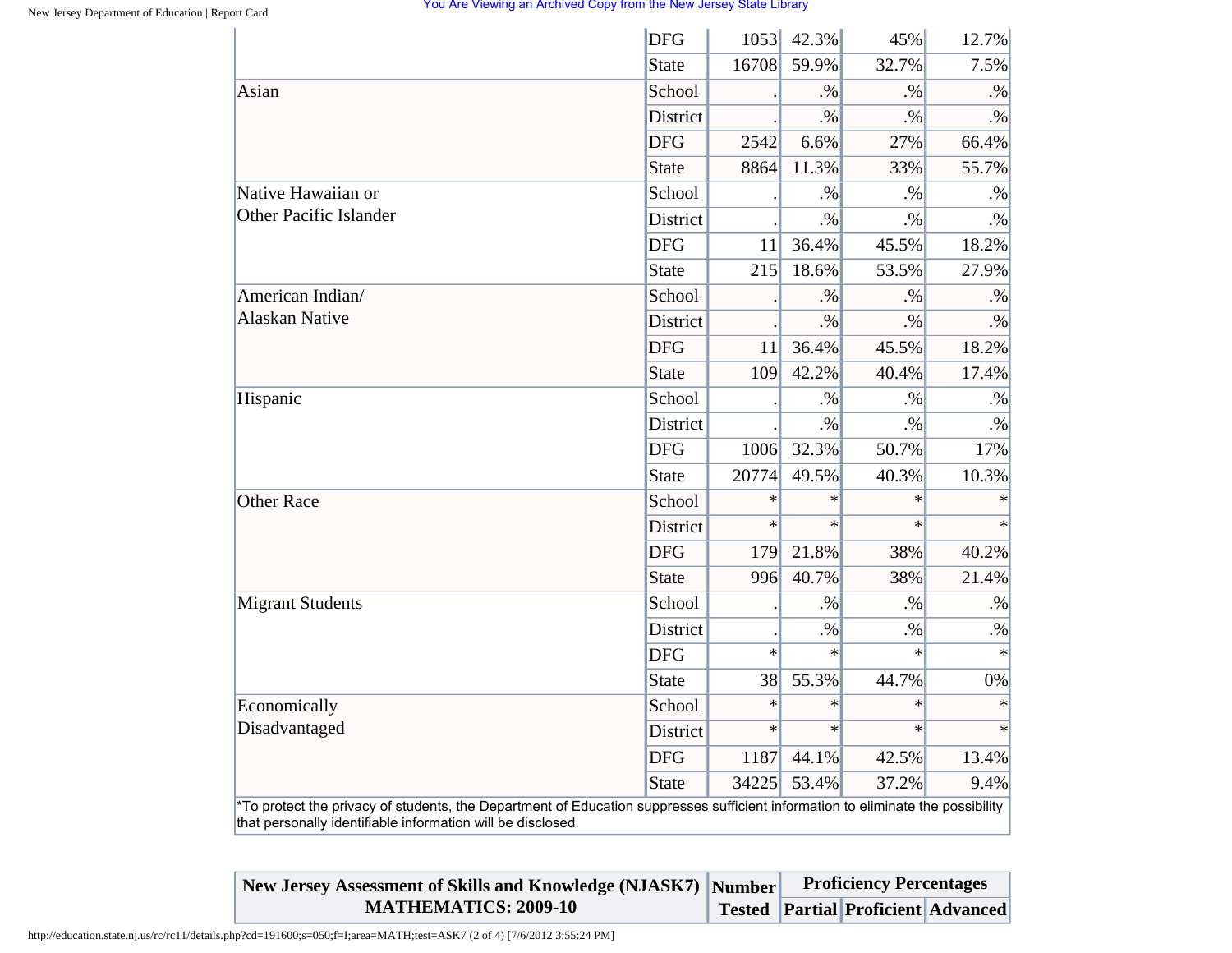| <b>General Education</b>      | School       | 41     | 9.8%   | 39%    | 51.2%  |
|-------------------------------|--------------|--------|--------|--------|--------|
|                               | District     | 41     | 9.8%   | 39%    | 51.2%  |
|                               | <b>DFG</b>   | 17132  | 11.4%  | 44.2%  | 44.4%  |
|                               | State        | 84991  | 27.4%  | 43.9%  | 28.6%  |
| <b>Students With</b>          | School       | $\ast$ | $\ast$ | $\ast$ | $\ast$ |
| <b>Disabilities</b>           | District     | $\ast$ | $\ast$ | $\ast$ | $\ast$ |
|                               | <b>DFG</b>   | 2688   | 57.3%  | 33%    | 9.7%   |
|                               | <b>State</b> | 15394  | 73%    | 22%    | 5%     |
| <b>Limited English</b>        | School       | $\ast$ | $\ast$ | $\ast$ | $\ast$ |
| <b>Proficient Students</b>    | District     | $\ast$ | $\ast$ | $\ast$ | $\ast$ |
|                               | <b>DFG</b>   | 136    | 43.4%  | 30.1%  | 26.5%  |
|                               | State        | 2533   | 78.5%  | 17%    | 4.5%   |
| Male                          | School       | 22     | 13.6%  | 45.5%  | 40.9%  |
|                               | District     | 22     | 13.6%  | 45.5%  | 40.9%  |
|                               | <b>DFG</b>   | 10172  | 17.6%  | 41.7%  | 40.7%  |
|                               | <b>State</b> | 52518  | 35.2%  | 39.2%  | 25.6%  |
| Female                        | School       | 24     | 16.7%  | 25%    | 58.3%  |
|                               | District     | 24     | 16.7%  | 25%    | 58.3%  |
|                               | <b>DFG</b>   | 9775   | 17.9%  | 43.6%  | 38.5%  |
|                               | <b>State</b> | 50157  | 35.5%  | 41%    | 23.5%  |
| White                         | School       | 42     | 11.9%  | 33.3%  | 54.8%  |
|                               | District     | 42     | 11.9%  | 33.3%  | 54.8%  |
|                               | <b>DFG</b>   | 15289  | 16.9%  | 45.1%  | 37.9%  |
|                               | <b>State</b> | 55882  | 24.9%  | 45%    | 30.1%  |
| <b>Black</b>                  | School       | $\ast$ | $\ast$ | $\ast$ | $\ast$ |
|                               | District     | $\ast$ | $\ast$ | $\ast$ | $\ast$ |
|                               | <b>DFG</b>   | 1109   | 41.9%  | 42.3%  | 15.8%  |
|                               | <b>State</b> | 16954  | 61.9%  | 30.9%  | 7.2%   |
| Asian                         | School       | $\ast$ | $\ast$ | $\ast$ | $\ast$ |
|                               | District     | $\ast$ | $\ast$ | $\ast$ | $\ast$ |
|                               | <b>DFG</b>   | 2438   | 5.7%   | 25.1%  | 69.2%  |
|                               | <b>State</b> | 8684   | 12.6%  | 32.1%  | 55.3%  |
| Native Hawaiian or            | School       | $\ast$ | $\ast$ | $\ast$ | $\ast$ |
| <b>Other Pacific Islander</b> | District     | $\ast$ | $\ast$ | $\ast$ | $\ast$ |
|                               |              |        |        |        |        |

http://education.state.nj.us/rc/rc11/details.php?cd=191600;s=050;f=I;area=MATH;test=ASK7 (3 of 4) [7/6/2012 3:55:24 PM]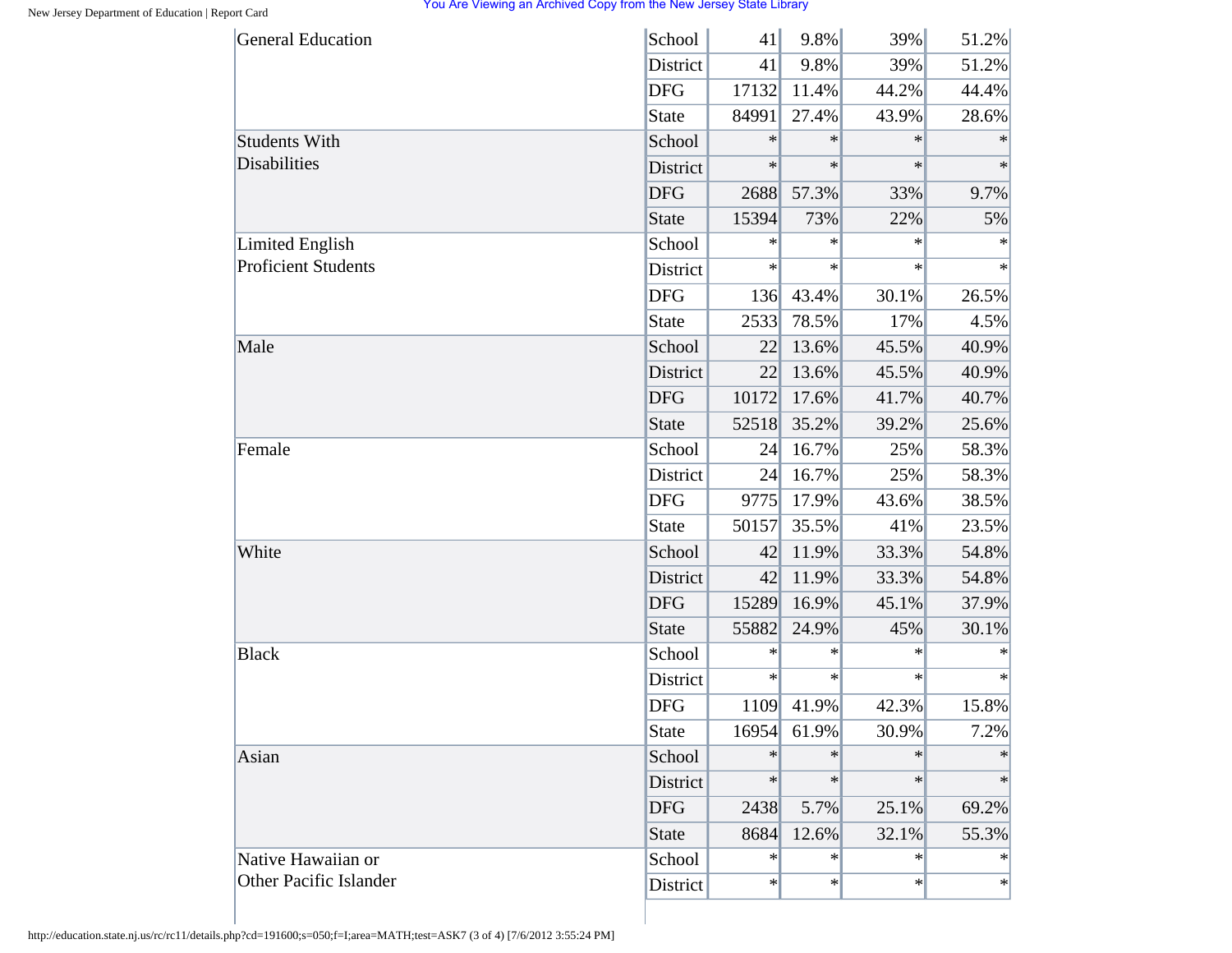|                         | <b>DFG</b>   | 17     | 11.8%  | 58.8%  | 29.4%  |
|-------------------------|--------------|--------|--------|--------|--------|
|                         | <b>State</b> | 191    | 22%    | 40.8%  | 37.2%  |
| American Indian/        | School       | $\ast$ | $\ast$ | $\ast$ | $\ast$ |
| <b>Alaskan Native</b>   | District     | $\ast$ | $\ast$ | $\ast$ | $\ast$ |
|                         | <b>DFG</b>   | 17     | 11.8%  | 58.8%  | 29.4%  |
|                         | <b>State</b> | 122    | 36.9%  | 44.3%  | 18.9%  |
| Hispanic                | School       | $\ast$ | $\ast$ | $\ast$ | $\ast$ |
|                         | District     | $\ast$ | $\ast$ | $\ast$ | $\ast$ |
|                         | <b>DFG</b>   | 978    | 33.6%  | 46.4%  | 19.9%  |
|                         | <b>State</b> | 20241  | 51.5%  | 37.7%  | 10.8%  |
| <b>Other Race</b>       | School       | $\ast$ | $\ast$ | $\ast$ |        |
|                         | District     | $\ast$ | $\ast$ | $\ast$ | $\ast$ |
|                         | <b>DFG</b>   | 103    | 19.4%  | 36.9%  | 43.7%  |
|                         | <b>State</b> | 678    | 51.3%  | 30.8%  | 17.8%  |
| <b>Migrant Students</b> | School       |        | $. \%$ | $. \%$ | $. \%$ |
|                         | District     |        | $. \%$ | $. \%$ | $. \%$ |
|                         | <b>DFG</b>   |        | $. \%$ | $. \%$ | $. \%$ |
|                         | <b>State</b> | 27     | 63%    | 33.3%  | 3.7%   |
| Economically            | School       |        | $. \%$ | $. \%$ | $. \%$ |
| Disadvantaged           | District     |        | $. \%$ | $. \%$ | $. \%$ |
|                         | <b>DFG</b>   | 1063   | 44.9%  | 40.7%  | 14.4%  |
|                         | <b>State</b> | 33039  | 56.3%  | 34.4%  | 9.3%   |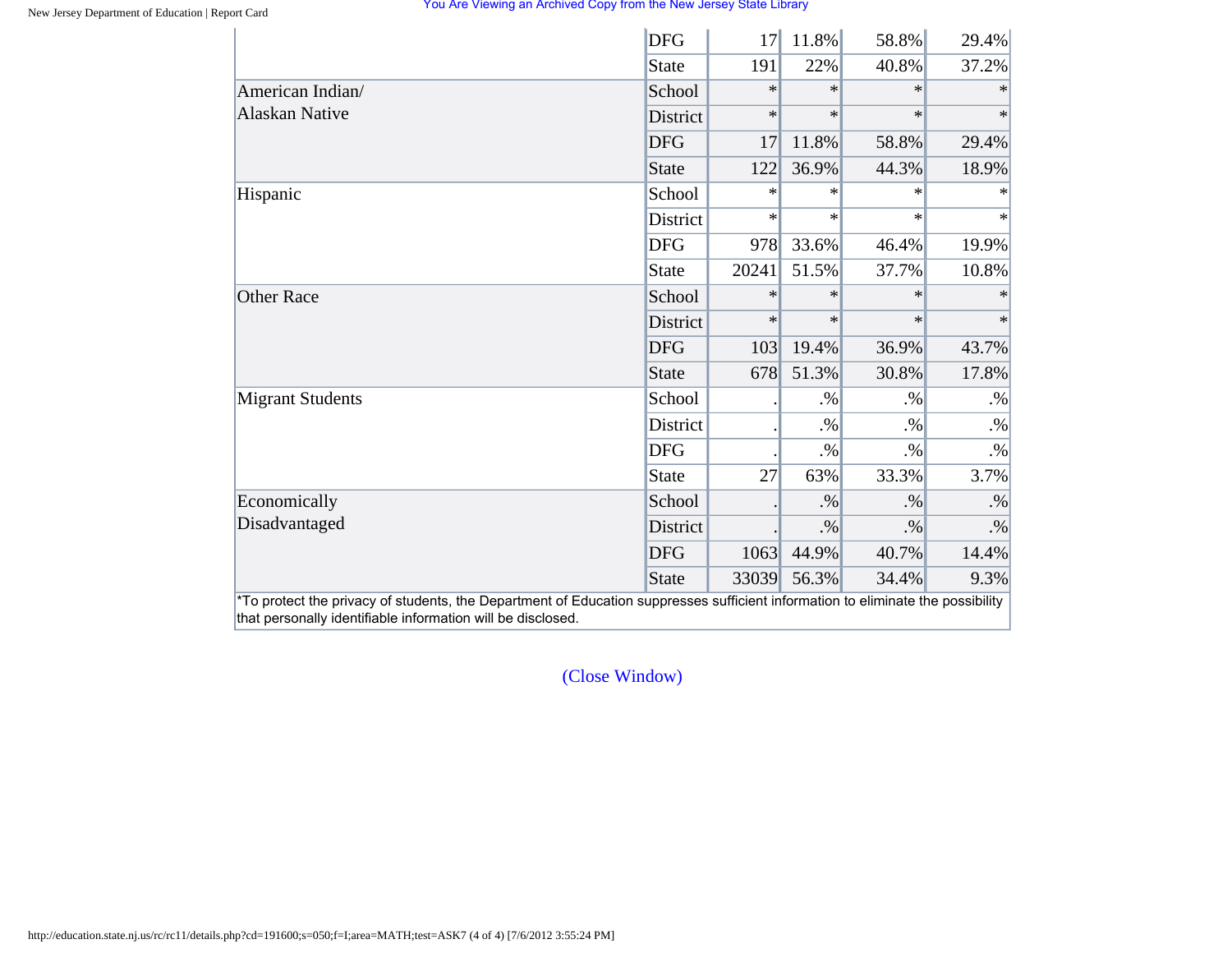<span id="page-59-0"></span>**SCHOOL:**Franklin Twp **COUNTY:** Hunterdon **DISTRICT:** Franklin Twp

| <b>New Jersey Assessment of Skills and Knowledge (NJASK8)</b> |              | <b>Number</b> | <b>Proficiency Percentages</b> |                                    |        |
|---------------------------------------------------------------|--------------|---------------|--------------------------------|------------------------------------|--------|
| <b>LANGUAGE ARTS LITERACY: 2010-11</b>                        |              | <b>Tested</b> |                                | <b>Partial Proficient Advanced</b> |        |
| General Education                                             | School       | 32            | 0%                             | 62.5%                              | 37.5%  |
|                                                               | District     | 32            | 0%                             | 62.5%                              | 37.5%  |
|                                                               | <b>DFG</b>   | 17173         | 1.9%                           | 59%                                | 39%    |
|                                                               | <b>State</b> | 84485         | 9.8%                           | 67.3%                              | 22.9%  |
| <b>Students With</b>                                          | School       | $\ast$        | $\ast$                         | $\ast$                             |        |
| <b>Disabilities</b>                                           | District     | $\ast$        | $\ast$                         | $\ast$                             | $\ast$ |
|                                                               | <b>DFG</b>   | 2715          | 29.4%                          | 65.2%                              | 5.4%   |
|                                                               | <b>State</b> | 15533         | 51.3%                          | 46.4%                              | 2.3%   |
| Limited English                                               | School       | $\ast$        | $\ast$                         | $\ast$                             | $\ast$ |
| <b>Proficient Students</b>                                    | District     | $\ast$        | $\ast$                         | $\ast$                             | $\ast$ |
|                                                               | <b>DFG</b>   | 118           | 41.5%                          | 55.9%                              | 2.5%   |
|                                                               | <b>State</b> | 2449          | 66.9%                          | 32.4%                              | 0.7%   |
| Male                                                          | School       | 17            | 0%                             | 82.4%                              | 17.6%  |
|                                                               | District     | 17            | 0%                             | 82.4%                              | 17.6%  |
|                                                               | <b>DFG</b>   | 10177         | 7.5%                           | 64.5%                              | 28%    |
|                                                               | <b>State</b> | 52211         | 20.6%                          | 64.1%                              | 15.2%  |
| Female                                                        | School       | 21            | 4.8%                           | 52.4%                              | 42.9%  |
|                                                               | District     | 21            | 4.8%                           | 52.4%                              | 42.9%  |
|                                                               | <b>DFG</b>   | 9813          | 4.2%                           | 55%                                | 40.8%  |
|                                                               | <b>State</b> | 50022         | 13.9%                          | 62.5%                              | 23.6%  |
| White                                                         | School       | 34            | 2.9%                           | 61.8%                              | 35.3%  |
|                                                               | District     | 34            | 2.9%                           | 61.8%                              | 35.3%  |
|                                                               | <b>DFG</b>   | 15238         | 5%                             | 61.7%                              | 33.3%  |
|                                                               | <b>State</b> | 55467         | 9%                             | 66.7%                              | 24.3%  |
| <b>Black</b>                                                  | School       | $\ast$        | $\ast$                         | $\ast$                             | $\ast$ |
|                                                               | District     | $\ast$        | $\ast$                         | $\ast$                             | $\ast$ |

http://education.state.nj.us/rc/rc11/details.php?cd=191600;s=050;f=I;area=LAL;test=ASK8 (1 of 4) [7/6/2012 3:55:29 PM]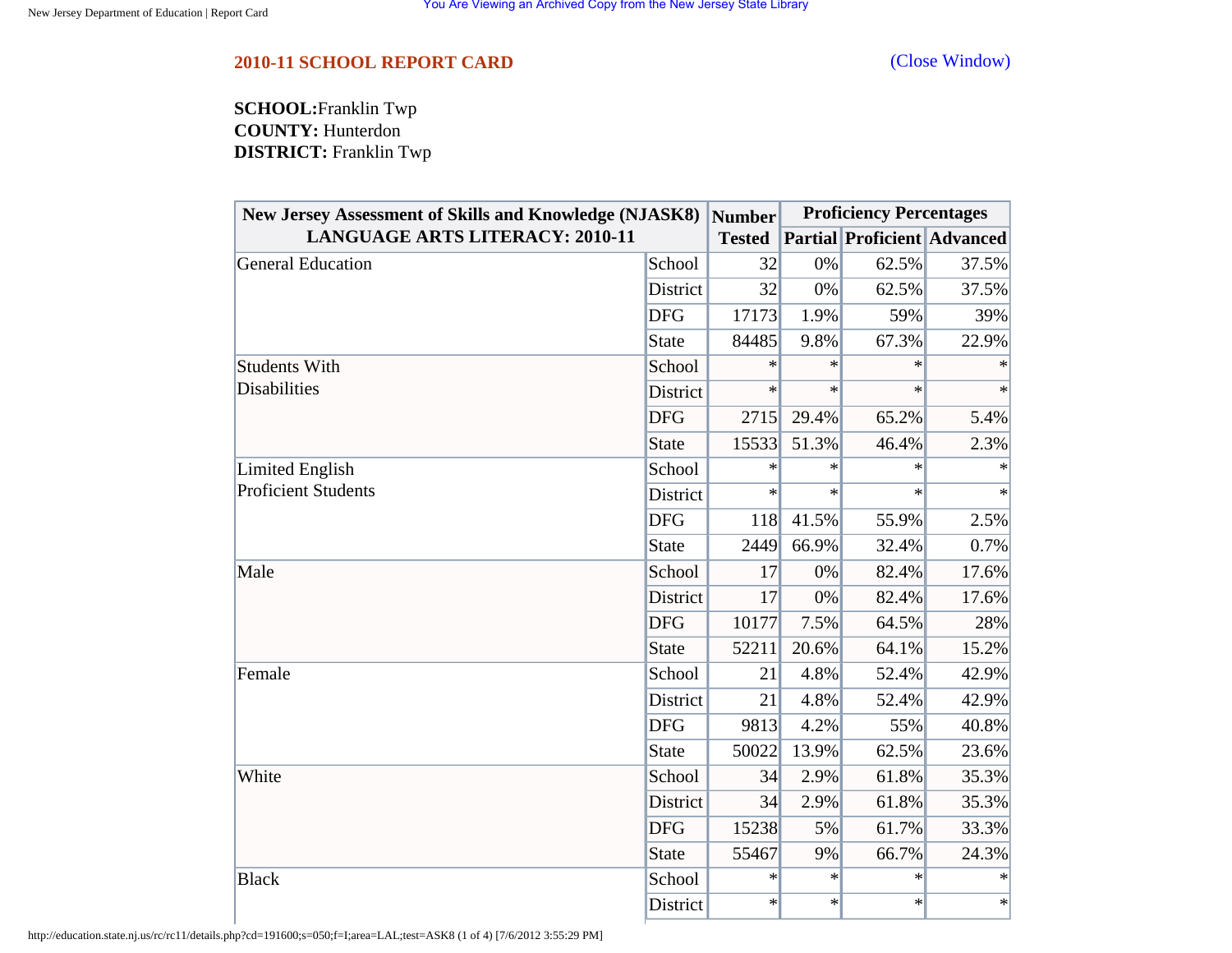|                                                                                                                                                                                                | <b>DFG</b>      | 1147   | 16.8%  | 68.9%  | 14.3%     |
|------------------------------------------------------------------------------------------------------------------------------------------------------------------------------------------------|-----------------|--------|--------|--------|-----------|
|                                                                                                                                                                                                | <b>State</b>    | 16517  | 35.7%  | 58.6%  | 5.7%      |
| Asian                                                                                                                                                                                          | School          | $\ast$ | $\ast$ | $\ast$ | $\ast$    |
|                                                                                                                                                                                                | <b>District</b> | $\ast$ | $\ast$ | $\ast$ | $\ast$    |
|                                                                                                                                                                                                | <b>DFG</b>      | 2432   | 2.9%   | 40.8%  | 56.3%     |
|                                                                                                                                                                                                | <b>State</b>    | 8682   | 7.1%   | 50.4%  | 42.4%     |
| Native Hawaiian or                                                                                                                                                                             | School          | $\ast$ | $\ast$ | $\ast$ | $\ast$    |
| <b>Other Pacific Islander</b>                                                                                                                                                                  | District        | $\ast$ | $\ast$ | $\ast$ | $\star$   |
|                                                                                                                                                                                                | <b>DFG</b>      | 21     | 19%    | 57.1%  | 23.8%     |
|                                                                                                                                                                                                | <b>State</b>    | 186    | 18.8%  | 53.8%  | 27.4%     |
| American Indian/                                                                                                                                                                               | School          | $\ast$ | $\ast$ | $\ast$ | $\ast$    |
| <b>Alaskan Native</b>                                                                                                                                                                          | District        | $\ast$ | $\ast$ | $\ast$ |           |
|                                                                                                                                                                                                | <b>DFG</b>      | 21     | 19%    | 57.1%  | 23.8%     |
|                                                                                                                                                                                                | <b>State</b>    | 125    | 24.8%  | 63.2%  | 12%       |
| Hispanic                                                                                                                                                                                       | School          | $\ast$ | $\ast$ | $\ast$ | $\ast$    |
|                                                                                                                                                                                                | District        | $\ast$ | $\ast$ | $\ast$ |           |
|                                                                                                                                                                                                | <b>DFG</b>      | 996    | 13.4%  | 68.2%  | 18.5%     |
|                                                                                                                                                                                                | <b>State</b>    | 20481  | 29.6%  | 63.5%  | 6.9%      |
| <b>Other Race</b>                                                                                                                                                                              | School          | $\ast$ | $\ast$ | $\ast$ | $\ast$    |
|                                                                                                                                                                                                | District        | $\ast$ | $\ast$ | $\ast$ | $\ast$    |
|                                                                                                                                                                                                | <b>DFG</b>      | 143    | 10.5%  | 54.5%  | 35%       |
|                                                                                                                                                                                                | <b>State</b>    | 889    | 18.9%  | 63.9%  | 17.2%     |
| <b>Migrant Students</b>                                                                                                                                                                        | School          |        | $. \%$ | $. \%$ | $. \%$    |
|                                                                                                                                                                                                | District        |        | $. \%$ | $. \%$ | $\cdot\%$ |
|                                                                                                                                                                                                | <b>DFG</b>      | $\ast$ | $\ast$ | $\ast$ | $\ast$    |
|                                                                                                                                                                                                | <b>State</b>    | 36     | 41.7%  | 55.6%  | 2.8%      |
| Economically                                                                                                                                                                                   | School          |        | $. \%$ | $. \%$ | $. \%$    |
| Disadvantaged                                                                                                                                                                                  | District        |        | $. \%$ | $. \%$ | $\cdot\%$ |
|                                                                                                                                                                                                | <b>DFG</b>      | 1126   | 20.1%  | 70.8%  | 9.1%      |
|                                                                                                                                                                                                | <b>State</b>    | 32766  | 33.5%  | 61.1%  | 5.4%      |
| *To protect the privacy of students, the Department of Education suppresses sufficient information to eliminate the possibility<br>that personally identifiable information will be disclosed. |                 |        |        |        |           |

| New Jersey Assessment of Skills and Knowledge (NJASK8) Number | <b>Proficiency Percentages</b> |  |                                          |  |
|---------------------------------------------------------------|--------------------------------|--|------------------------------------------|--|
| <b>LANGUAGE ARTS LITERACY: 2009-10</b>                        |                                |  | Tested   Partial   Proficient   Advanced |  |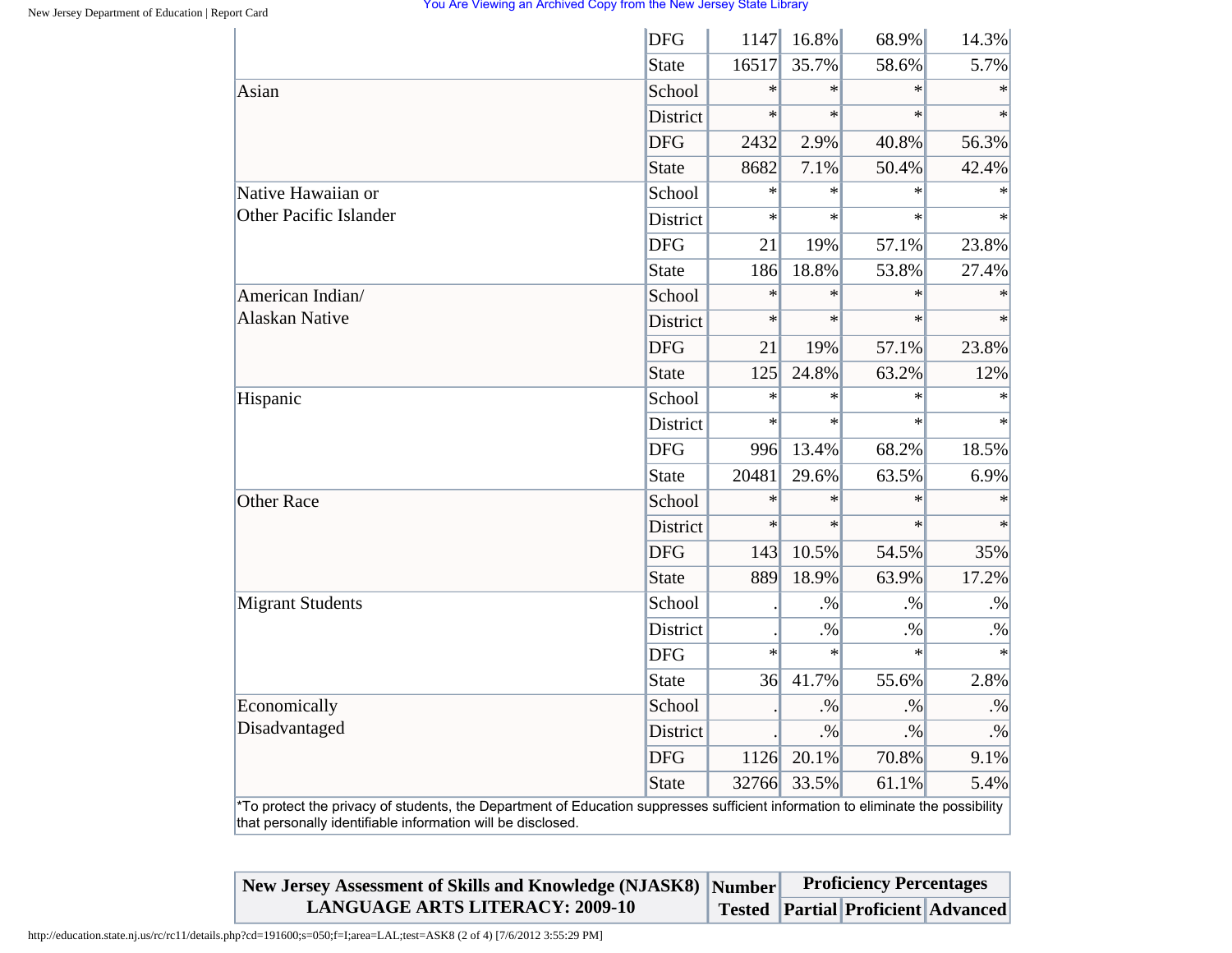| School<br>35       | 0%                 | 65.7%                            | 34.3%                                |
|--------------------|--------------------|----------------------------------|--------------------------------------|
| District<br>35     | 0%                 | 65.7%                            | 34.3%                                |
| 17505              | 1.8%               | 61.5%                            | 36.7%                                |
| 84301              | 9.4%               | 68.6%                            | 22%                                  |
| $\ast$<br>School   | $\ast$             | $\ast$                           | $\ast$                               |
| $\ast$<br>District | $\ast$             | $\ast$                           | $\ast$                               |
| 2723               | 29.2%              | 66.1%                            | 4.7%                                 |
| 15503              | 50.9%              | 46.9%                            | 2.2%                                 |
| School<br>$\ast$   | $\ast$             | $\ast$                           | $\ast$                               |
| $\ast$<br>District | $\ast$             | $\ast$                           | $\ast$                               |
| 124                | 48.4%              | 49.2%                            | 2.4%                                 |
| 2515               | 69.9%              | 29.5%                            | 0.6%                                 |
| School<br>20       | 5%                 | 70%                              | 25%                                  |
| District<br>20     | 5%                 | 70%                              | 25%                                  |
| 10304              | 7.8%               | 66.5%                            | 25.8%                                |
| 51941              | 20.7%              | 64.9%                            | 14.4%                                |
| School<br>21       | 0%                 | 66.7%                            | 33.3%                                |
| District<br>21     | 0%                 | 66.7%                            | 33.3%                                |
| 10032              | 3.6%               | 57.6%                            | 38.8%                                |
| 50152              | 13.3%              | 63.9%                            | 22.8%                                |
| School<br>35       | 0%                 | 68.6%                            | 31.4%                                |
| District<br>35     | 0%                 | 68.6%                            | 31.4%                                |
| 15598              | 4.7%               | 63.9%                            | 31.3%                                |
| 56509              | 8.9%               | 67.7%                            | 23.4%                                |
| School<br>$\ast$   | $\ast$             | $\ast$                           | ∗                                    |
| $\ast$<br>District | $\ast$             | $\ast$                           | ∗                                    |
| 1127               | 15.8%              | 69.1%                            | 15.1%                                |
| 16729              | 34.2%              | 60.1%                            | 5.8%                                 |
| School<br>$\ast$   | $\ast$             | $\ast$                           | $\ast$                               |
| $\ast$<br>District | $\ast$             | $\ast$                           | $\ast$                               |
|                    | 3.5%               | 45.3%                            | 51.2%                                |
|                    | 6.6%               | 53.7%                            | 39.7%                                |
|                    |                    |                                  | $\ast$                               |
|                    |                    |                                  | $\ast$                               |
| <b>State</b>       | School<br>District | 2503<br>8445<br>$\ast$<br>$\ast$ | $\ast$<br>$\ast$<br>$\ast$<br>$\ast$ |

http://education.state.nj.us/rc/rc11/details.php?cd=191600;s=050;f=I;area=LAL;test=ASK8 (3 of 4) [7/6/2012 3:55:29 PM]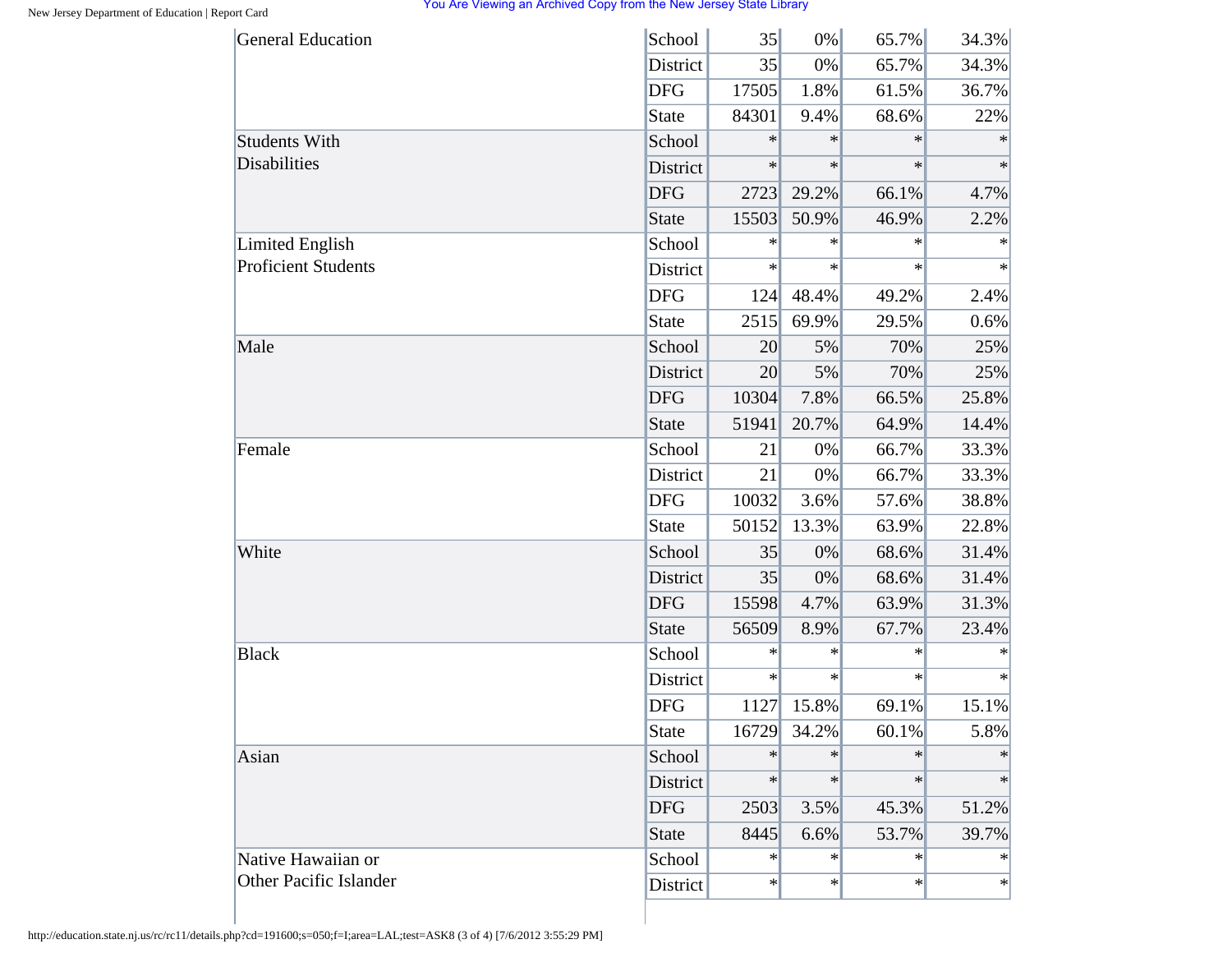|                         | <b>DFG</b>      | 16     | 6.3%   | 56.3%  | 37.5%  |
|-------------------------|-----------------|--------|--------|--------|--------|
|                         | State           | 196    | 8.2%   | 70.4%  | 21.4%  |
| American Indian/        | School          | $\ast$ | $\ast$ | $\ast$ |        |
| <b>Alaskan Native</b>   | <b>District</b> | $\ast$ | $\ast$ | $\ast$ | $\ast$ |
|                         | <b>DFG</b>      | 16     | 6.3%   | 56.3%  | 37.5%  |
|                         | State           | 112    | 18.8%  | 68.8%  | 12.5%  |
| Hispanic                | School          | $\ast$ | $\ast$ | $\ast$ | $\ast$ |
|                         | District        | $\ast$ | $\ast$ | $\ast$ | $\ast$ |
|                         | <b>DFG</b>      | 988    | 15.6%  | 67.2%  | 17.2%  |
|                         | State           | 19564  | 30.4%  | 63.2%  | 6.4%   |
| <b>Other Race</b>       | School          | $\ast$ | $\ast$ | $\ast$ | $\ast$ |
|                         | District        | $\ast$ | $\ast$ | $\ast$ | $\ast$ |
|                         | <b>DFG</b>      | 97     | 8.2%   | 64.9%  | 26.8%  |
|                         | State           | 613    | 27.4%  | 59.1%  | 13.5%  |
| <b>Migrant Students</b> | School          |        | $. \%$ | $. \%$ | $. \%$ |
|                         | District        |        | $. \%$ | $. \%$ | $. \%$ |
|                         | <b>DFG</b>      | $\ast$ | $\ast$ | $\ast$ | $\ast$ |
|                         | State           | 22     | 50%    | 45.5%  | 4.5%   |
| Economically            | School          | $\ast$ | $\ast$ | $\ast$ | $\ast$ |
| Disadvantaged           | District        | $\ast$ | $\ast$ | $\ast$ | $*$    |
|                         | <b>DFG</b>      | 1013   | 17.7%  | 71.4%  | 11%    |
|                         | State           | 31239  | 33.5%  | 61.2%  | 5.3%   |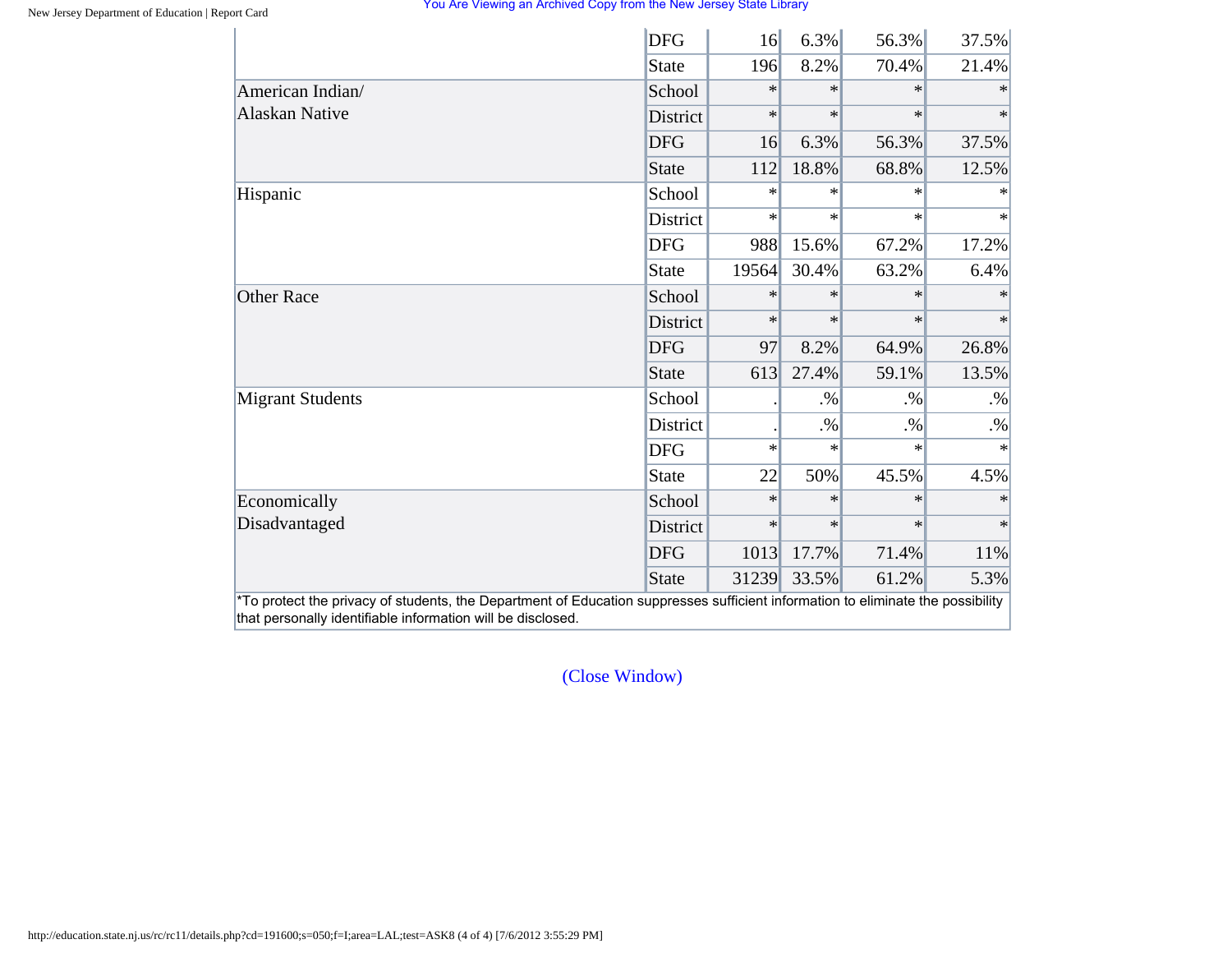<span id="page-63-0"></span>NEW JERSEY SCHOOL REPORT CARD 2010-2011<br>NEW JERSEY SCHOOL REPORT CARD 2010-2011

# **2011 National Assessment Educational Progress (NAEP)**

|                                   | <b>Proficiency Percentages</b> |              |       |                            |            |  |  |
|-----------------------------------|--------------------------------|--------------|-------|----------------------------|------------|--|--|
| <b>GRADE 8 READING</b>            | <b>Below</b><br><b>Basic</b>   | <b>Basic</b> |       | <b>Proficient Advanced</b> |            |  |  |
| Male                              | State (NJ)                     | 19.0%        | 42.4% | 34.0%                      | 4.6%       |  |  |
|                                   | <b>Nation</b>                  | 29.6%        | 43.4% | 25.0%                      | 1.9%       |  |  |
| Female                            | State (NJ)                     | 12.6%        | 36.4% | 43.2%                      | 7.8%       |  |  |
|                                   | <b>Nation</b>                  | 21.0%        | 42.6% | 32.3%                      | 4.1%       |  |  |
| White                             | State (NJ)                     | 7.8%         | 36.6% | 47.6%                      | $8.0\%$    |  |  |
|                                   | <b>Nation</b>                  | 16.4%        | 42.8% | 36.7%                      | 4.1%       |  |  |
| <b>Black</b>                      | State (NJ)                     | 33.5%        | 45.5% | 20.1%                      | 0.9%       |  |  |
|                                   | <b>Nation</b>                  | 42.0%        | 43.8% | 13.6%                      | 0.6        |  |  |
| Hispanic                          | State (NJ)                     | 29.4%        | 48.9% | 20.5%                      | 1.2%       |  |  |
|                                   | <b>Nation</b>                  | 36.8%        | 45.1% | 17.2%                      | 0.9%       |  |  |
| Asian                             | State (NJ)                     | 8.4%         | 25.4% | 52.2%                      | 14.0%      |  |  |
|                                   | <b>Nation</b>                  | 16.3%        | 35.5% | 40.1%                      | 8.2%       |  |  |
| American Indian                   | State (NJ)                     | $\ddagger$   |       | $\ddagger$                 |            |  |  |
| <b>Alaskan Native</b>             | <b>Nation</b>                  | 36.2%        | 41.5% | 20.4%                      | 1.9%       |  |  |
| Native Hawaiian                   | State (NJ)                     |              |       |                            |            |  |  |
| <b>Other Pacific Islanders</b>    | <b>Nation</b>                  | 39.0%        | 39.6% | 19.7%                      | 1.6%       |  |  |
| Two or More Races                 | State (NJ)                     | $\ddagger$   | ‡     | $\ddagger$                 |            |  |  |
|                                   | <b>Nation</b>                  | 22.9%        | 41.5% | 31.5%                      | 4.1%       |  |  |
| Eligible for                      | State (NJ)                     | 33.1%        | 46.5% | 19.0%                      | 1.3%       |  |  |
| School Lunch Program              | <b>Nation</b>                  | 37.0%        | 44.9% | 17.2%                      | 0.9%       |  |  |
| Not Eligible for                  | State (NJ)                     | 8.7%         | 36.4% | 46.8%                      | 8.2%       |  |  |
| <b>School Lunch Program</b>       | <b>Nation</b>                  | 14.7%        | 41.3% | 39.0%                      | 4.9%       |  |  |
| <b>Students with Disabilities</b> | State (NJ)                     | 47.6%        | 39.0% | 11.9%                      | 1.5%       |  |  |
|                                   | <b>Nation</b>                  | 65.6%        | 28.0% | 6.1%                       | #          |  |  |
| <b>Limited English Proficient</b> | State (NJ)                     | ⇟            | ‡     | ‡                          | $\ddagger$ |  |  |
|                                   | <b>Nation</b>                  | 71.3%        | 25.6% | 3.0%                       | #          |  |  |
| $#$ Rounds to zero.               |                                |              |       |                            |            |  |  |

‡ Reporting standards not met.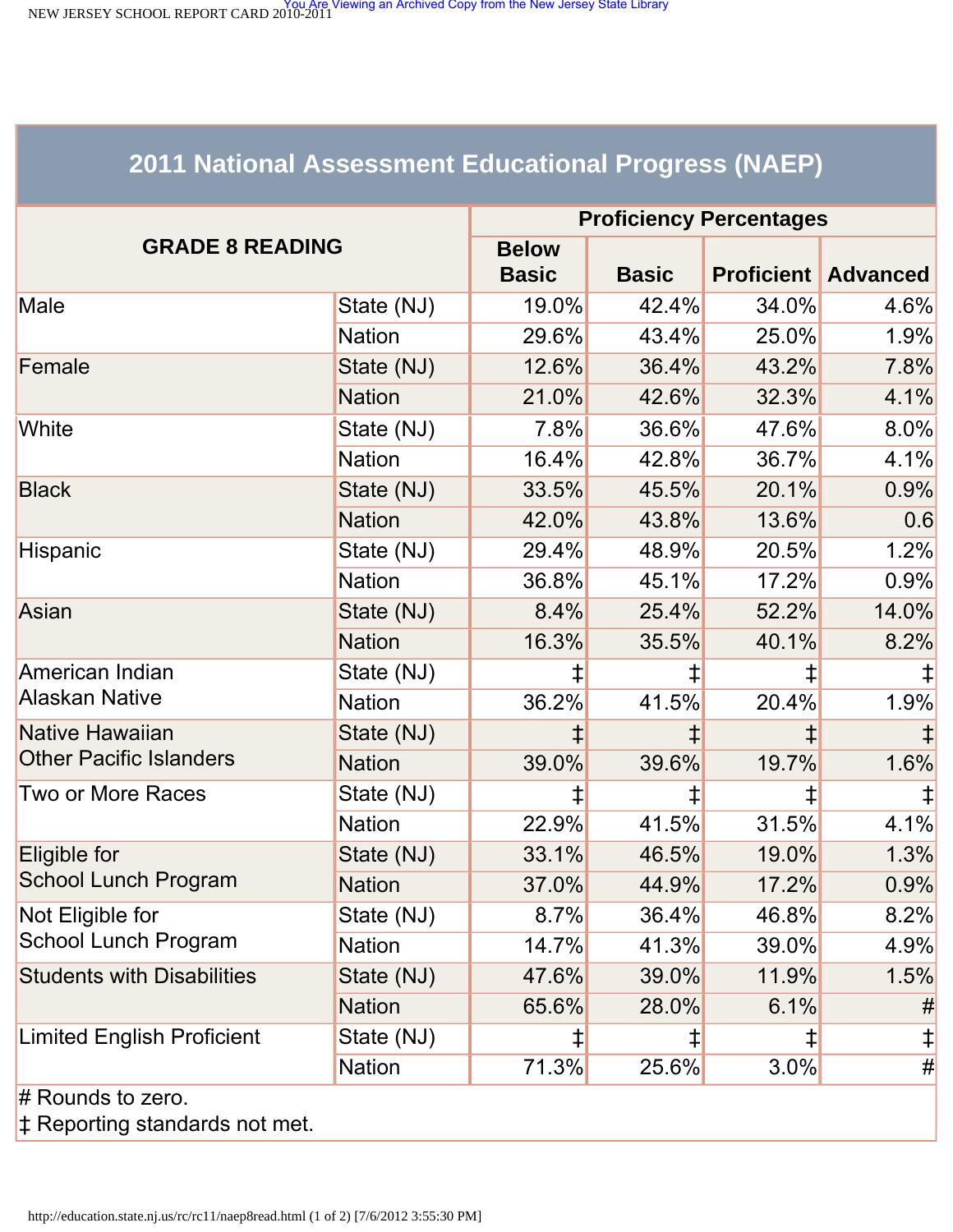# **NAEP Grade 8 Reading Participation Rates**

# **NAEP 2011 Participation Rates for students with disabilities and limited English proficient students.**

Students with disabilities participation rate for New Jersey: 64%

Limited English proficient participation rate for New Jersey: # (Suppressed)

Students with disabilities participation rate for the nation's public schools: 76%

Limited English proficient participation rate for the nation's public schools: 86%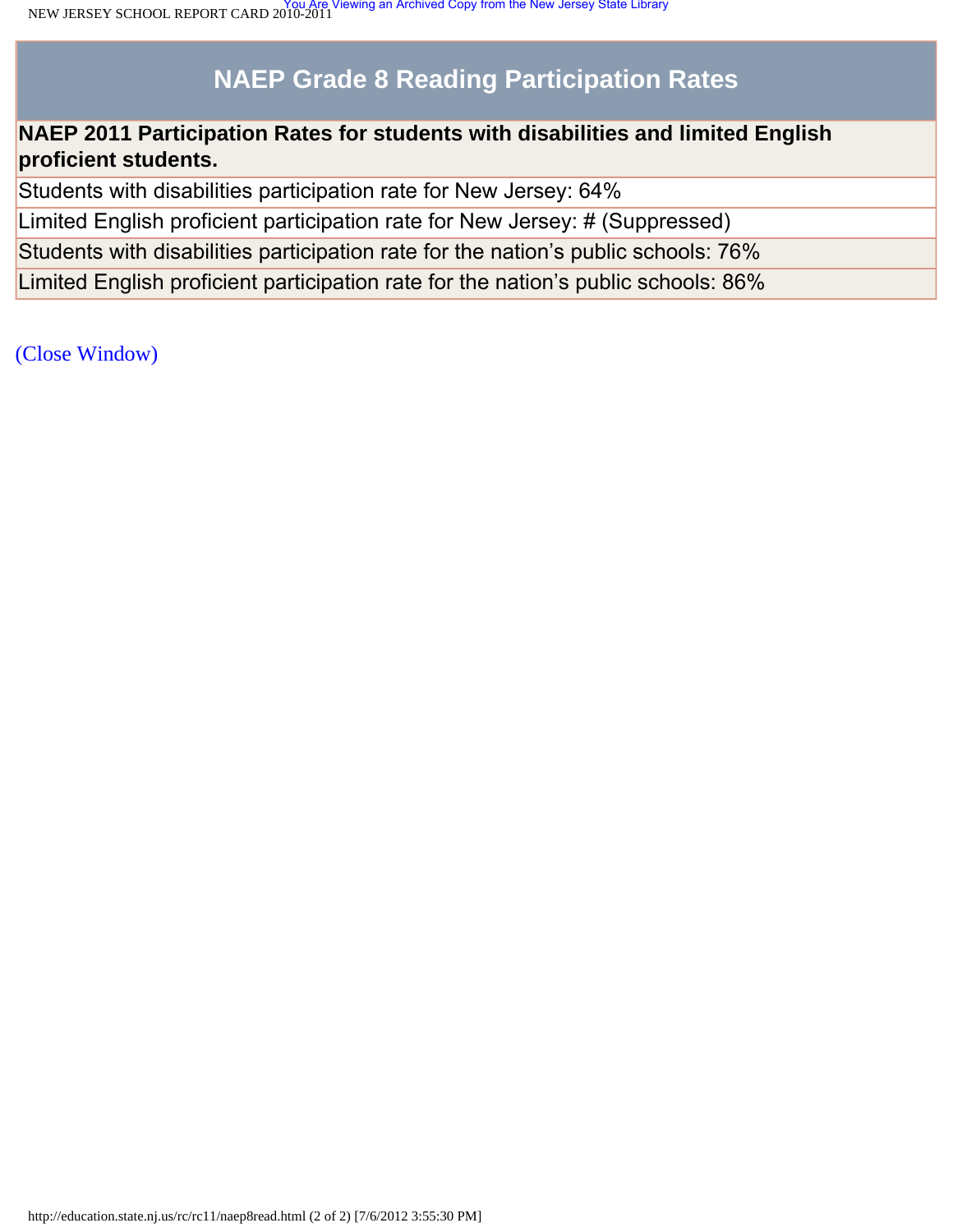<span id="page-65-0"></span>**SCHOOL:**Franklin Twp **COUNTY:** Hunterdon **DISTRICT:** Franklin Twp

| <b>New Jersey Assessment of Skills and Knowledge (NJASK8)</b> |              | <b>Number</b> | <b>Proficiency Percentages</b> |                                    |        |  |
|---------------------------------------------------------------|--------------|---------------|--------------------------------|------------------------------------|--------|--|
| <b>MATHEMATICS: 2010-11</b>                                   |              | <b>Tested</b> |                                | <b>Partial Proficient Advanced</b> |        |  |
| <b>General Education</b>                                      | School       | 32            | 3.1%                           | 21.9%                              | 75%    |  |
|                                                               | District     | 32            | 3.1%                           | 21.9%                              | 75%    |  |
|                                                               | <b>DFG</b>   | 17164         | 7.3%                           | 40%                                | 52.7%  |  |
|                                                               | <b>State</b> | 84406         | 19.5%                          | 44.7%                              | 35.8%  |  |
| <b>Students With</b>                                          | School       | $\ast$        | $\ast$                         | ∗                                  | ∗      |  |
| <b>Disabilities</b>                                           | District     | $\ast$        | $\ast$                         | $\ast$                             | $\ast$ |  |
|                                                               | <b>DFG</b>   | 2713          | 49.9%                          | 36.9%                              | 13.2%  |  |
|                                                               | <b>State</b> | 15493         | 67.9%                          | 25.7%                              | 6.5%   |  |
| Limited English                                               | School       | $\ast$        | $\ast$                         | $\ast$                             | $\ast$ |  |
| <b>Proficient Students</b>                                    | District     | $\ast$        | $\ast$                         | $\ast$                             | $\ast$ |  |
|                                                               | <b>DFG</b>   | 159           | 38.4%                          | 37.7%                              | 23.9%  |  |
|                                                               | <b>State</b> | 2643          | 69.8%                          | 23.6%                              | 6.5%   |  |
| Male                                                          | School       | 17            | 5.9%                           | 29.4%                              | 64.7%  |  |
|                                                               | District     | 17            | 5.9%                           | 29.4%                              | 64.7%  |  |
|                                                               | <b>DFG</b>   | 10183         | 13.1%                          | 36.6%                              | 50.3%  |  |
|                                                               | <b>State</b> | 52255         | 28%                            | 39.1%                              | 32.9%  |  |
| Female                                                        | School       | 21            | 14.3%                          | 14.3%                              | 71.4%  |  |
|                                                               | District     | 21            | 14.3%                          | 14.3%                              | 71.4%  |  |
|                                                               | <b>DFG</b>   | 9835          | 13.6%                          | 42.6%                              | 43.8%  |  |
|                                                               | <b>State</b> | 50049         | 28%                            | 43.7%                              | 28.3%  |  |
| White                                                         | School       | 34            | 5.9%                           | 20.6%                              | 73.5%  |  |
|                                                               | District     | 34            | 5.9%                           | 20.6%                              | 73.5%  |  |
|                                                               | <b>DFG</b>   | 15227         | 12.2%                          | 41.6%                              | 46.2%  |  |
|                                                               | <b>State</b> | 55459         | 18.4%                          | 44.3%                              | 37.3%  |  |
| <b>Black</b>                                                  | School       | ∗             | $\ast$                         | $\ast$                             | $\ast$ |  |
|                                                               | District     | $\ast$        | $\ast$                         | $\ast$                             | $\ast$ |  |

http://education.state.nj.us/rc/rc11/details.php?cd=191600;s=050;f=I;area=MATH;test=ASK8 (1 of 4) [7/6/2012 3:55:32 PM]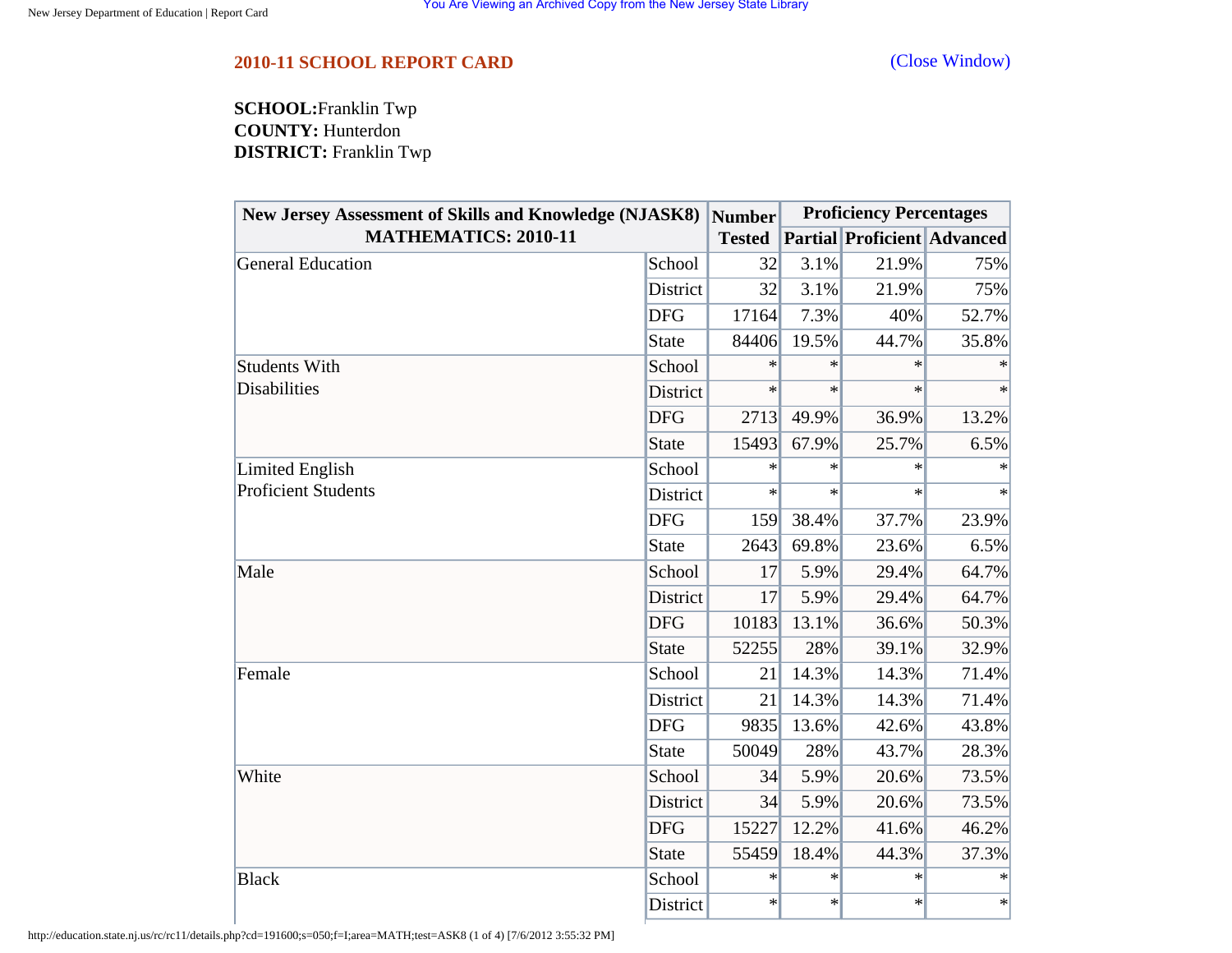|                         | <b>DFG</b>      | 1152   | 35.9%     | 45.5%     | 18.7%     |
|-------------------------|-----------------|--------|-----------|-----------|-----------|
|                         | <b>State</b>    | 16518  | 52.7%     | 37.1%     | 10.2%     |
| Asian                   | School          | $\ast$ | $\ast$    | $\ast$    | $\ast$    |
|                         | <b>District</b> | $\ast$ | $\ast$    | $\ast$    | $\ast$    |
|                         | <b>DFG</b>      | 2458   | 3.7%      | 21.7%     | 74.7%     |
|                         | <b>State</b>    | 8775   | 8.7%      | 29.1%     | 62.2%     |
| Native Hawaiian or      | School          | $\ast$ | $\ast$    | $\ast$    | $\ast$    |
| Other Pacific Islander  | District        | $\ast$ | $\ast$    | $\ast$    | $\ast$    |
|                         | <b>DFG</b>      | 21     | 14.3%     | 66.7%     | 19%       |
|                         | <b>State</b>    | 185    | 24.9%     | 32.4%     | 42.7%     |
| American Indian/        | School          | $\ast$ | $\ast$    | $\ast$    |           |
| <b>Alaskan Native</b>   | District        | $\ast$ | $\ast$    | $\ast$    | $\ast$    |
|                         | <b>DFG</b>      | 21     | 14.3%     | 66.7%     | 19%       |
|                         | <b>State</b>    | 126    | 32.5%     | 46.8%     | 20.6%     |
| Hispanic                | School          | $\ast$ | $\ast$    | $\ast$    | $\ast$    |
|                         | <b>District</b> | $\ast$ | $\ast$    | $\ast$    | $\ast$    |
|                         | <b>DFG</b>      | 997    | 27.2%     | 46.5%     | 26.3%     |
|                         | <b>State</b>    | 20456  | 42.3%     | 42.1%     | 15.6%     |
| <b>Other Race</b>       | School          | $\ast$ | $\ast$    | $\ast$    | $\ast$    |
|                         | <b>District</b> | $\ast$ | $\ast$    | $\ast$    | $\ast$    |
|                         | <b>DFG</b>      | 151    | 18.5%     | 29.8%     | 51.7%     |
|                         | <b>State</b>    | 901    | 33.1%     | 39.3%     | 27.6%     |
| <b>Migrant Students</b> | School          |        | $. \%$    | $. \%$    | $. \%$    |
|                         | District        |        | $\cdot\%$ | $\cdot\%$ | $. \%$    |
|                         | <b>DFG</b>      | $\ast$ | $\ast$    | $\ast$    | $\ast$    |
|                         | <b>State</b>    | 35     | 48.6%     | 42.9%     | 8.6%      |
| Economically            | School          |        | $. \%$    | $. \%$    | $. \%$    |
| Disadvantaged           | District        |        | $. \%$    | $\cdot\%$ | $\cdot\%$ |
|                         | <b>DFG</b>      | 1133   | 38.5%     | 44.7%     | 16.8%     |
|                         | <b>State</b>    | 32785  | 46.5%     | 39.7%     | 13.8%     |

| New Jersey Assessment of Skills and Knowledge (NJASK8) Number |  | <b>Proficiency Percentages</b>           |  |
|---------------------------------------------------------------|--|------------------------------------------|--|
| <b>MATHEMATICS: 2009-10</b>                                   |  | Tested   Partial   Proficient   Advanced |  |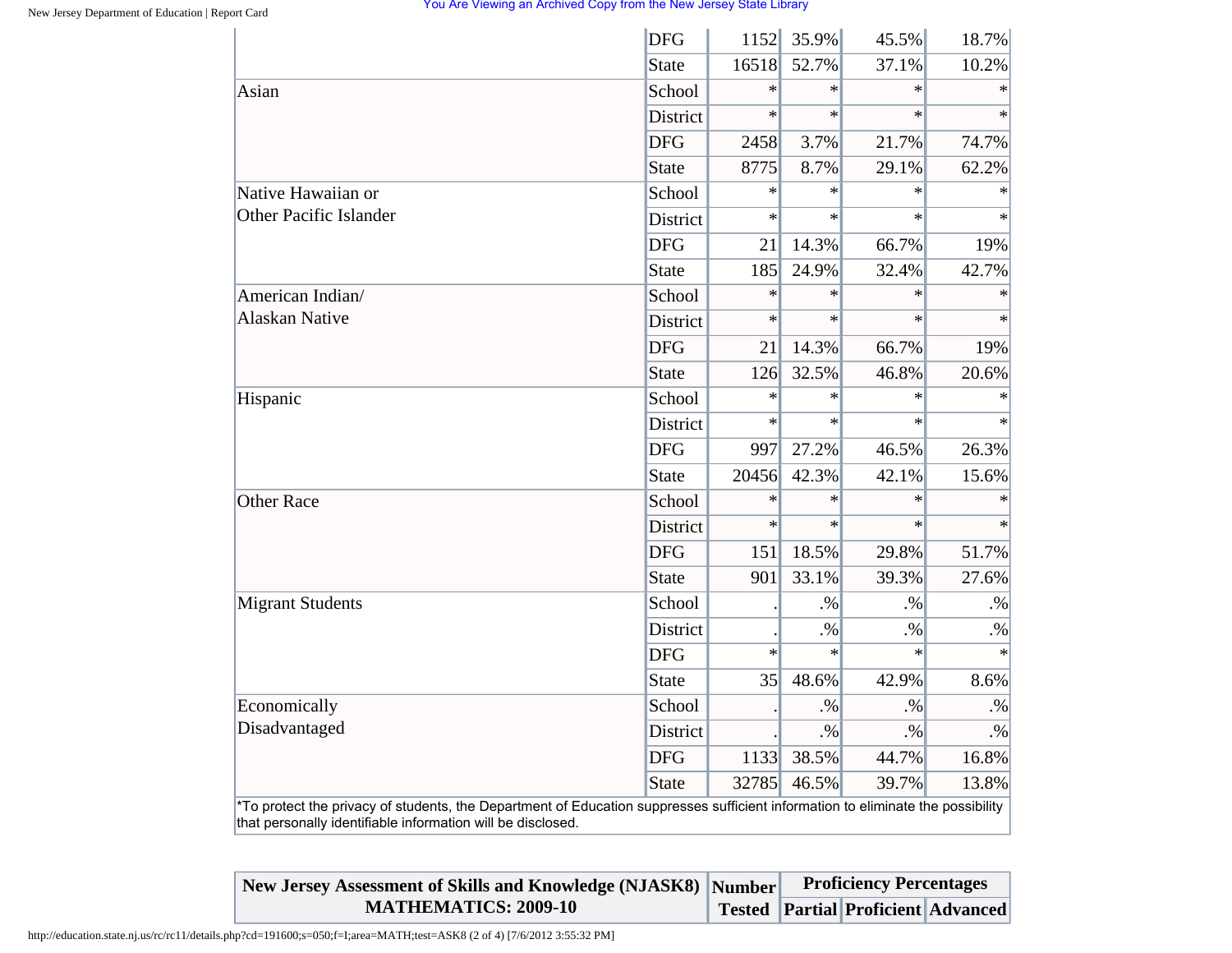| 35     | 5.7%   | 54.3%  | 40%    |
|--------|--------|--------|--------|
| 35     | 5.7%   | 54.3%  | 40%    |
| 17493  | 9.6%   | 40.8%  | 49.5%  |
| 84134  | 22.6%  | 43.1%  | 34.3%  |
| $\ast$ | $\ast$ | $\ast$ | $\ast$ |
| $\ast$ | $\ast$ | $\ast$ | $\ast$ |
| 2718   | 56.2%  | 34%    | 9.8%   |
| 15442  | 70.4%  | 23.7%  | 5.9%   |
| $\ast$ | $\ast$ | $\ast$ | $\ast$ |
| $\ast$ | $\ast$ | $\ast$ | $\ast$ |
| 152    | 39.5%  | 32.9%  | 27.6%  |
| 2736   | 71.1%  | 22.6%  | 6.4%   |
| 20     | 10%    | 45%    | 45%    |
| 20     | 10%    | 45%    | 45%    |
| 10309  | 15.7%  | 36.6%  | 47.8%  |
| 51944  | 30.8%  | 37.4%  | 31.8%  |
| 21     | 14.3%  | 61.9%  | 23.8%  |
| 21     | 14.3%  | 61.9%  | 23.8%  |
| 10036  | 16.5%  | 43.2%  | 40.3%  |
| 50143  | 31.2%  | 42%    | 26.7%  |
| 35     | 11.4%  | 51.4%  | 37.1%  |
| 35     | 11.4%  | 51.4%  | 37.1%  |
| 15589  | 14.9%  | 41.8%  | 43.4%  |
| 56454  | 21.2%  | 43%    | 35.9%  |
| $\ast$ | $\ast$ | $\ast$ | ∗      |
| $\ast$ | $\ast$ | $\ast$ | $\ast$ |
| 1125   | 41.2%  | 44.4%  | 14.5%  |
| 16697  | 56.8%  | 34.2%  | 9%     |
| $\ast$ | $\ast$ | $\ast$ | $\ast$ |
| $\ast$ | $\ast$ | $\ast$ | $\ast$ |
| 2520   | 6.1%   | 23.5%  | 70.4%  |
| 8559   | 10.8%  | 29.1%  | 60.1%  |
| $\ast$ | $\ast$ | $\ast$ | $\ast$ |
| $\ast$ |        | $\ast$ | $\ast$ |
|        |        |        | $\ast$ |

http://education.state.nj.us/rc/rc11/details.php?cd=191600;s=050;f=I;area=MATH;test=ASK8 (3 of 4) [7/6/2012 3:55:32 PM]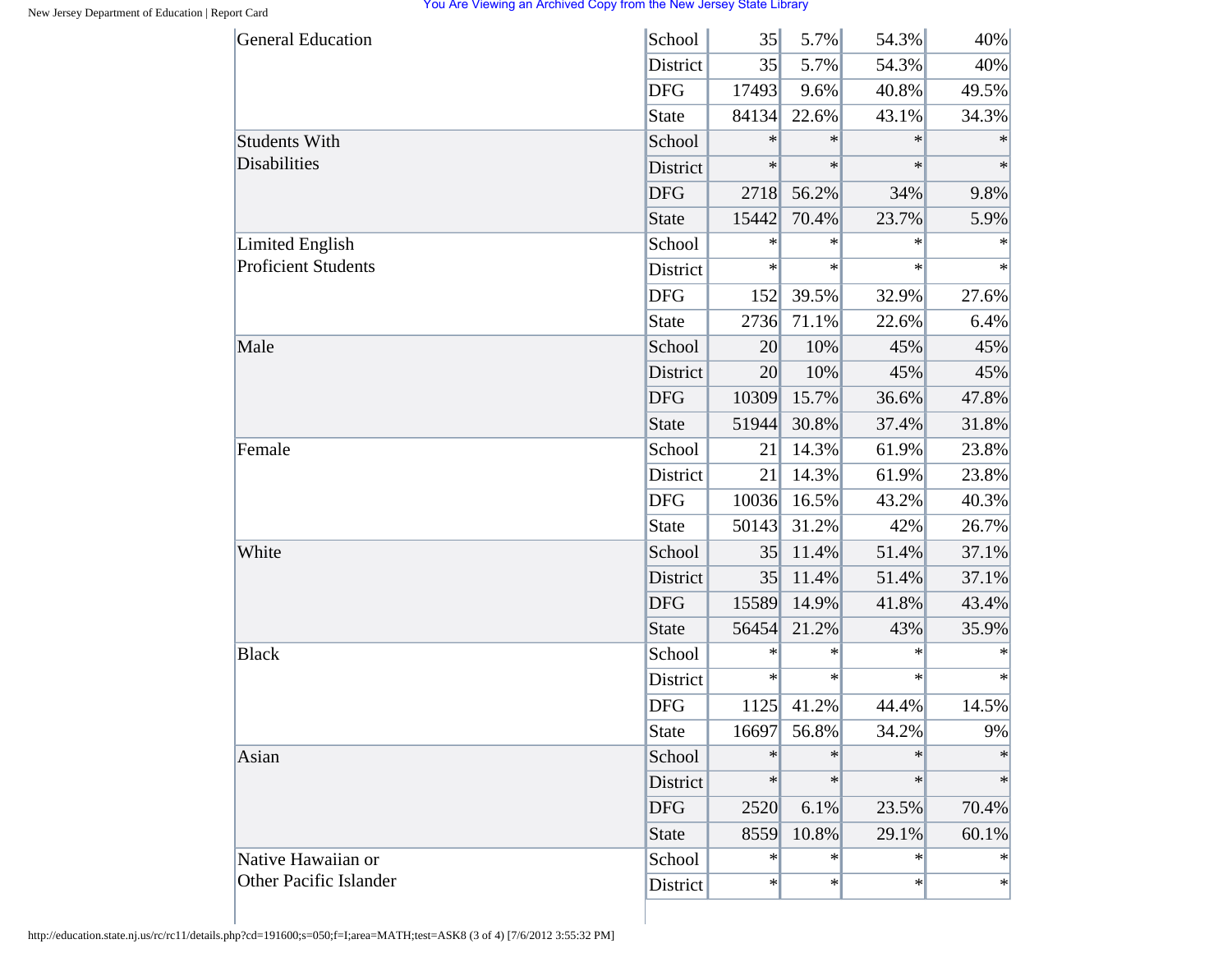|                         | <b>DFG</b>      | 16     | 25%    | 37.5%  | 37.5%  |
|-------------------------|-----------------|--------|--------|--------|--------|
|                         | State           | 193    | 21.8%  | 42.5%  | 35.8%  |
| American Indian/        | School          | $\ast$ | $\ast$ | $\ast$ |        |
| <b>Alaskan Native</b>   | <b>District</b> | $\ast$ | $\ast$ | $\ast$ | $\ast$ |
|                         | <b>DFG</b>      | 16     | 25%    | 37.5%  | 37.5%  |
|                         | State           | 113    | 34.5%  | 41.6%  | 23.9%  |
| Hispanic                | School          | $\ast$ | $\ast$ | $\ast$ | $\ast$ |
|                         | District        | $\ast$ | $\ast$ | $\ast$ | $\ast$ |
|                         | <b>DFG</b>      | 990    | 32.2%  | 45.9%  | 21.9%  |
|                         | State           | 19518  | 46%    | 39.5%  | 14.5%  |
| <b>Other Race</b>       | School          | $\ast$ | $\ast$ | $\ast$ |        |
|                         | <b>District</b> | $\ast$ | $\ast$ | $\ast$ | $\ast$ |
|                         | <b>DFG</b>      | 99     | 19.2%  | 39.4%  | 41.4%  |
|                         | State           | 627    | 43.5%  | 36.8%  | 19.6%  |
| <b>Migrant Students</b> | School          |        | $. \%$ | $. \%$ | $. \%$ |
|                         | District        |        | $. \%$ | $. \%$ | $. \%$ |
|                         | <b>DFG</b>      | $\ast$ | $\ast$ | $\ast$ | $\ast$ |
|                         | State           | 22     | 50%    | 50%    | 0%     |
| Economically            | School          | $\ast$ | $\ast$ | $\ast$ | $\ast$ |
| Disadvantaged           | District        | $\ast$ | $\ast$ | $\ast$ | $\ast$ |
|                         | <b>DFG</b>      | 1013   | 41.9%  | 43.8%  | 14.3%  |
|                         | State           | 31231  | 50.6%  | 36.8%  | 12.6%  |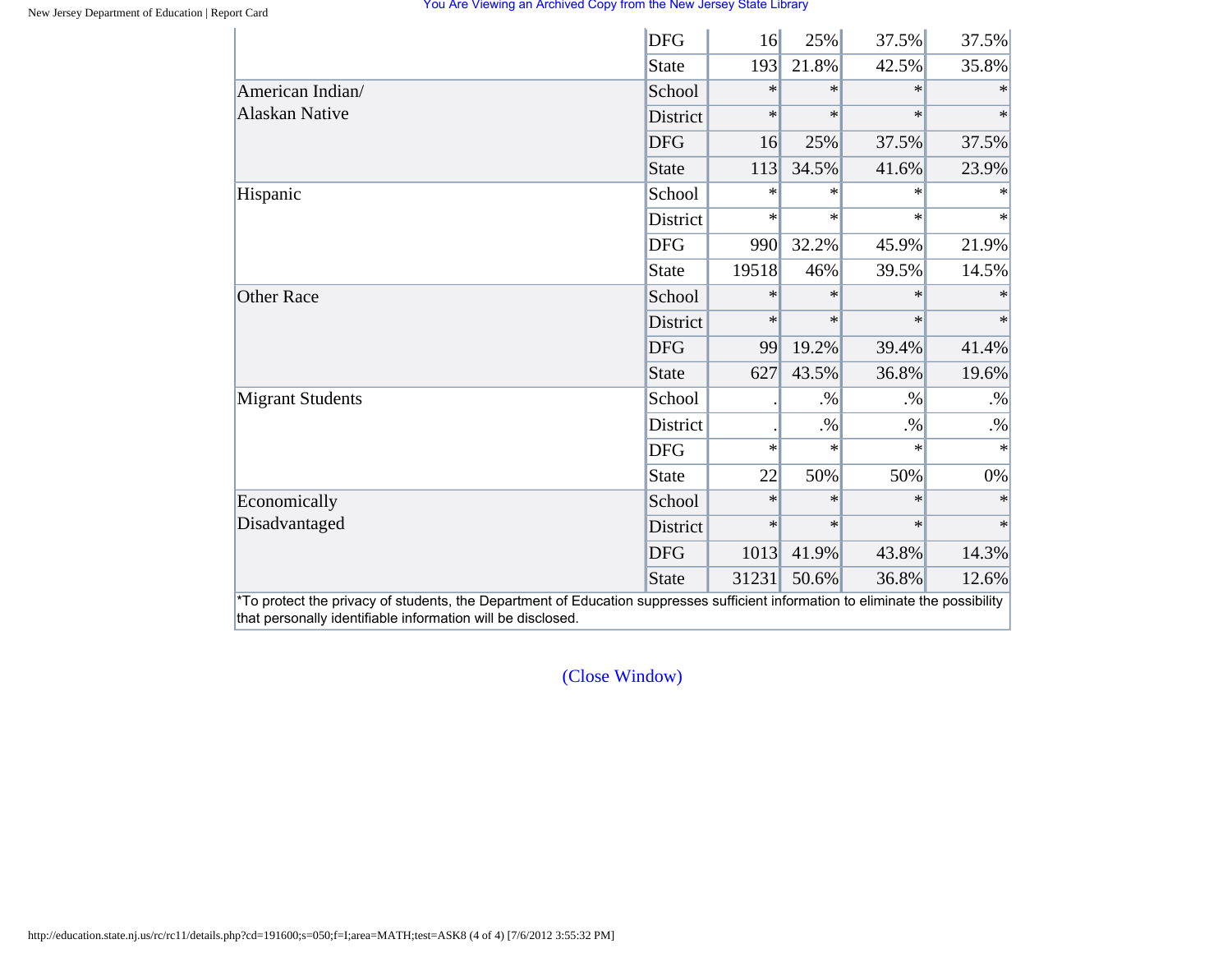<span id="page-69-0"></span>NEW JERSEY SCHOOL REPORT CARD 2010-2011<br>NEW JERSEY SCHOOL REPORT CARD 2010-2011

# **2011 National Assessment Educational Progress (NAEP)**

| <b>GRADE 8 MATHEMATICS</b>                      |               | <b>Proficiency Percentages</b> |              |       |                            |  |
|-------------------------------------------------|---------------|--------------------------------|--------------|-------|----------------------------|--|
|                                                 |               | <b>Below</b>                   |              |       |                            |  |
|                                                 |               | <b>Basic</b>                   | <b>Basic</b> |       | <b>Proficient Advanced</b> |  |
| Male                                            | State (NJ)    | 18.8%                          | 33.1%        | 33.3% | 14.8%                      |  |
|                                                 | <b>Nation</b> | 27.8%                          | 37.8%        | 25.8% | 8.6%                       |  |
| Female                                          | State (NJ)    | 16.8%                          | 37.6%        | 33.2% | 12.3%                      |  |
|                                                 | <b>Nation</b> | 27.6%                          | 39.8%        | 25.7% | 7.0%                       |  |
| White                                           | State (NJ)    | $8.8\%$                        | 32.6%        | 41.6% | 17.0%                      |  |
|                                                 | <b>Nation</b> | 17.2%                          | 39.5%        | 32.9% | 10.4%                      |  |
| <b>Black</b>                                    | State (NJ)    | 36.6%                          | 42.5%        | 17.7% | 3.2%                       |  |
|                                                 | <b>Nation</b> | 49.7%                          | 37.4%        | 11.5% | 1.4%                       |  |
| Hispanic                                        | State (NJ)    | 33.0%                          | 43.1%        | 20.8% | 3.2%                       |  |
|                                                 | <b>Nation</b> | 40.0%                          | 40.2%        | 17.2% | 2.5%                       |  |
| Asian                                           | State (NJ)    | 5.6%                           | 20.8%        | 37.2% | 36.4%                      |  |
|                                                 | <b>Nation</b> | 12.4%                          | 30.0%        | 34.0% | 23.6%                      |  |
| American Indian                                 | State (NJ)    | ⇟                              | ŧ            | ‡     |                            |  |
| <b>Alaskan Native</b>                           | <b>Nation</b> | 44.5%                          | 38.0%        | 13.9% | 3.5%                       |  |
| <b>Native Hawaiian</b>                          | State (NJ)    |                                |              | ‡     |                            |  |
| <b>Other Pacific Islanders</b>                  | <b>Nation</b> | 44.5%                          | 36.8%        | 15.4% | 3.2%                       |  |
| <b>Two or More Races</b>                        | State (NJ)    | ⇟                              | ŧ            | ‡     |                            |  |
|                                                 | <b>Nation</b> | 24.5%                          | 38.2%        | 27.2% | 10.1%                      |  |
| Eligible for                                    | State (NJ)    | 34.2%                          | 41.7%        | 20.0% | 4.1%                       |  |
| <b>School Lunch Program</b>                     | <b>Nation</b> | 40.6%                          | 40.6%        | 16.3% | 2.5%                       |  |
| Not Eligible for<br><b>School Lunch Program</b> | State (NJ)    | 10.8%                          | 32.5%        | 39.0% | 17.7%                      |  |
|                                                 | <b>Nation</b> | 15.7%                          | 37.1%        | 34.4% | 12.8%                      |  |
| <b>Students with Disabilities</b>               | State (NJ)    | 55.8%                          | 29.5%        | 11.4% | 3.3%                       |  |
|                                                 | <b>Nation</b> | 67.1%                          | 25.4%        | 6.2%  | 1.3%                       |  |
| <b>Limited English Proficient</b>               | State (NJ)    | 66.7%                          | 21.3%        | 8.3%  | 3.6%                       |  |
|                                                 | <b>Nation</b> | 71.6%                          | 23.6%        | 4.3%  | 0.5%                       |  |
| $#$ Rounds to zero.                             |               |                                |              |       |                            |  |

‡ Reporting standards not met.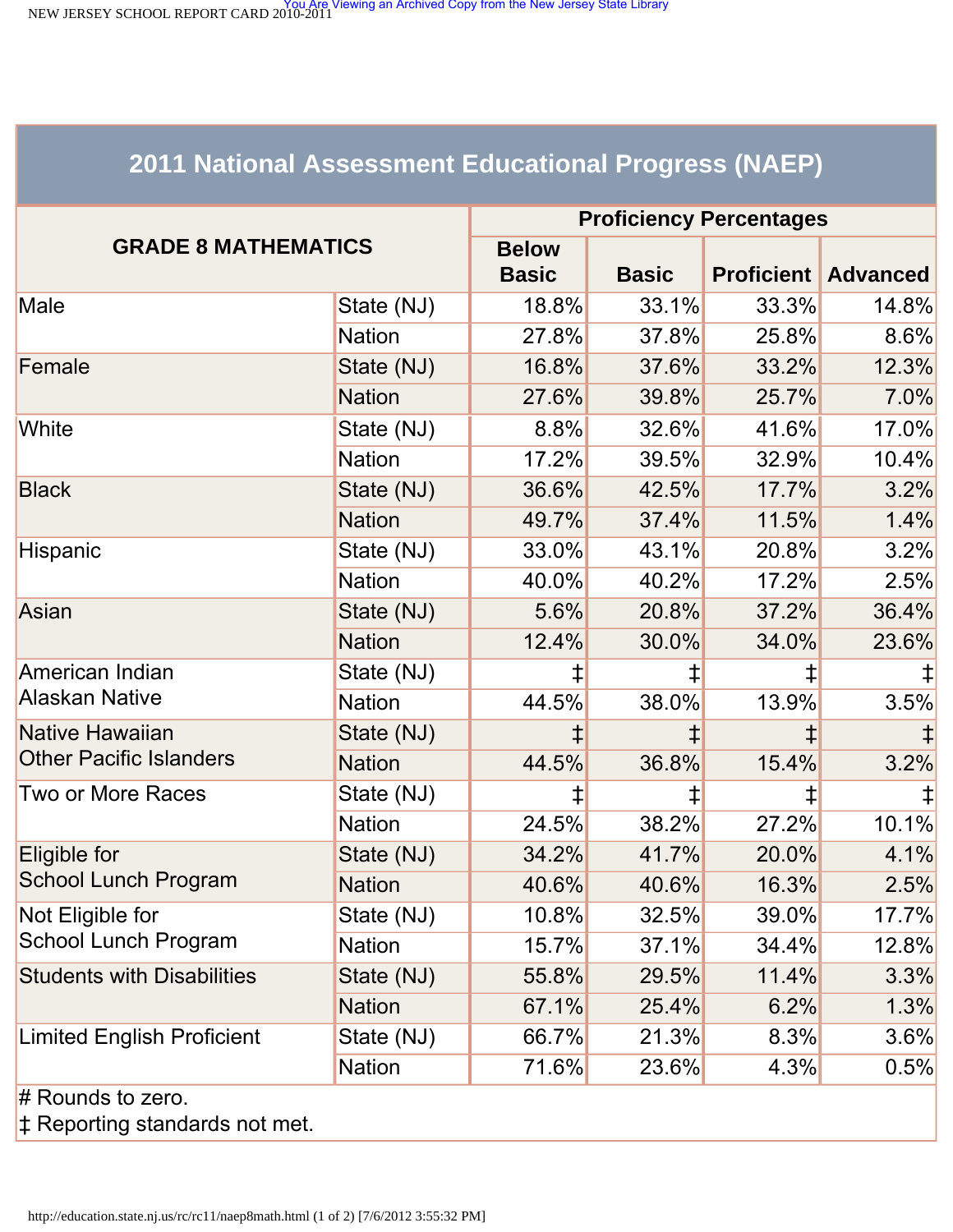# **NAEP Grade 8 Mathematics Participation Rates**

# **NAEP 2011 Participation Rates for students with disabilities and limited English proficient students.**

Students with disabilities participation rate for New Jersey: 75%

Limited English proficient participation rate for New Jersey: 96%

Students with disabilities participation rate for the nation's public schools: 80%

Limited English proficient participation rate for the nation's public schools: 93%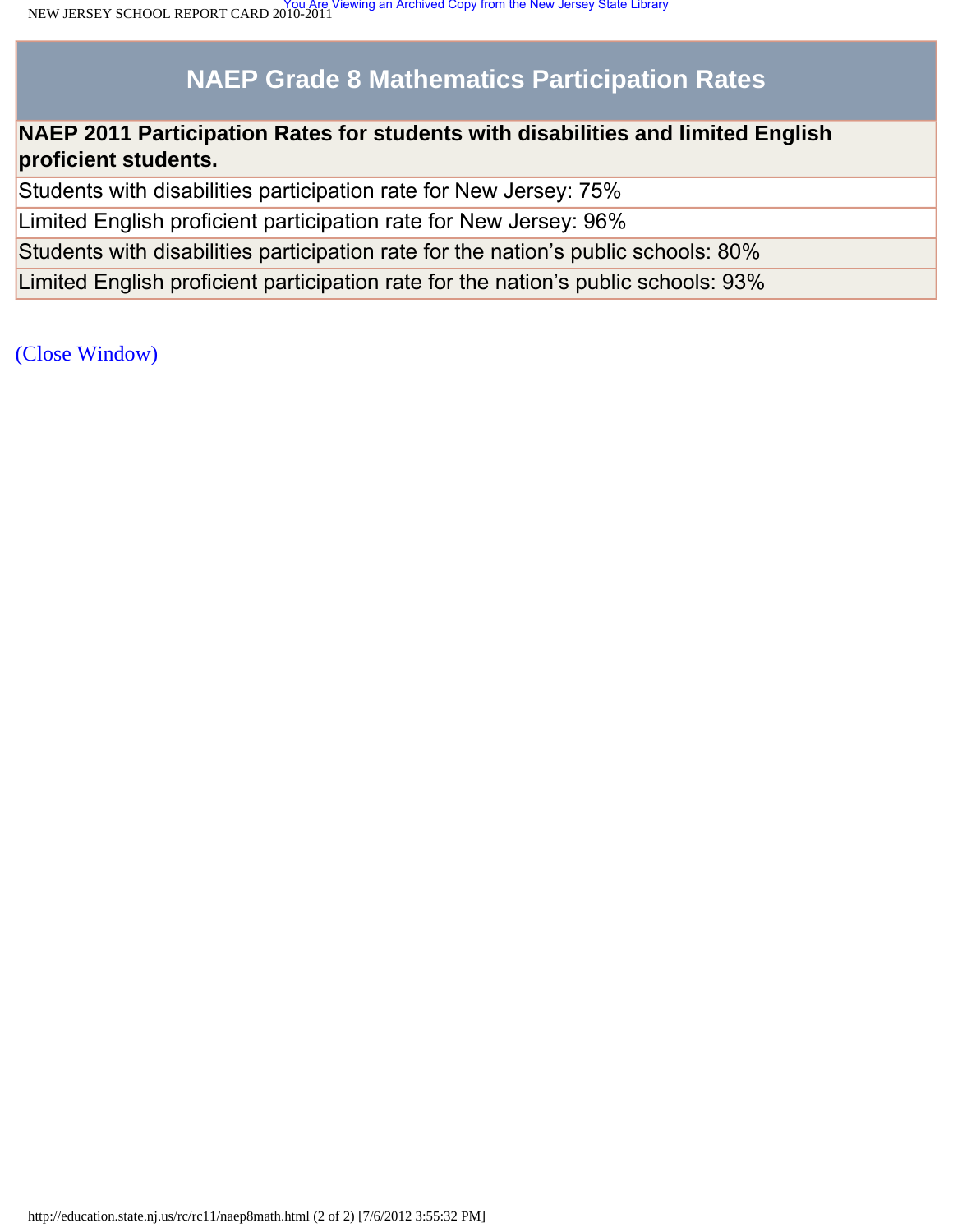<span id="page-71-0"></span>**SCHOOL:**Franklin Twp **COUNTY:** Hunterdon **DISTRICT:** Franklin Twp

| <b>New Jersey Assessment of Skills and Knowledge (NJASK8)</b><br><b>SCIENCE: 2010-11</b> |              | Number<br><b>Tested</b> | <b>Proficiency Percentages</b> |                                    |        |
|------------------------------------------------------------------------------------------|--------------|-------------------------|--------------------------------|------------------------------------|--------|
|                                                                                          |              |                         |                                | <b>Partial Proficient Advanced</b> |        |
| General Education                                                                        | School       | 32                      | 0%                             | 50%                                | 50%    |
|                                                                                          | District     | 32                      | 0%                             | 50%                                | 50%    |
|                                                                                          | <b>DFG</b>   | 17161                   | 2.6%                           | 45.5%                              | 52%    |
|                                                                                          | <b>State</b> | 84316                   | 11.5%                          | 54.4%                              | 34.1%  |
| <b>Students With</b><br><b>Disabilities</b>                                              | School       | $\ast$                  | $\ast$                         | ∗                                  | ∗      |
|                                                                                          | District     | $\ast$                  | $\ast$                         | $\ast$                             | $\ast$ |
|                                                                                          | <b>DFG</b>   | 2709                    | 28.1%                          | 54.1%                              | 17.8%  |
|                                                                                          | <b>State</b> | 15522                   | 48.4%                          | 42.9%                              | 8.7%   |
| Limited English<br><b>Proficient Students</b>                                            | School       | $\ast$                  | $\ast$                         | $\ast$                             | $\ast$ |
|                                                                                          | District     | $\ast$                  | $\ast$                         | $\ast$                             | $\ast$ |
|                                                                                          | <b>DFG</b>   | 159                     | 42.8%                          | 49.7%                              | 7.5%   |
|                                                                                          | <b>State</b> | 2636                    | 66.8%                          | 31%                                | 2.3%   |
| Male                                                                                     | School       | 17                      | 0%                             | 52.9%                              | 47.1%  |
|                                                                                          | District     | 17                      | 0%                             | 52.9%                              | 47.1%  |
|                                                                                          | <b>DFG</b>   | 10177                   | 6.2%                           | 41.8%                              | 52%    |
|                                                                                          | <b>State</b> | 52221                   | 18.7%                          | 48.2%                              | 33.1%  |
| Female                                                                                   | School       | 21                      | 9.5%                           | 47.6%                              | 42.9%  |
|                                                                                          | District     | 21                      | 9.5%                           | 47.6%                              | 42.9%  |
|                                                                                          | <b>DFG</b>   | 9834                    | 6.5%                           | 51.7%                              | 41.9%  |
|                                                                                          | <b>State</b> | 50014                   | 18.1%                          | 56.3%                              | 25.7%  |
| White                                                                                    | School       | 34                      | 5.9%                           | 47.1%                              | 47.1%  |
|                                                                                          | District     | 34                      | 5.9%                           | 47.1%                              | 47.1%  |
|                                                                                          | <b>DFG</b>   | 15225                   | 5.5%                           | 47.7%                              | 46.8%  |
|                                                                                          | <b>State</b> | 55447                   | 9.7%                           | 52.6%                              | 37.7%  |
| <b>Black</b>                                                                             | School       | ∗                       | $\ast$                         | $\ast$                             | $\ast$ |
|                                                                                          | District     | $\ast$                  | $\ast$                         | $\ast$                             | $\ast$ |

http://education.state.nj.us/rc/rc11/details.php?cd=191600;s=050;f=I;area=SC;test=ASK8 (1 of 4) [7/6/2012 3:55:34 PM]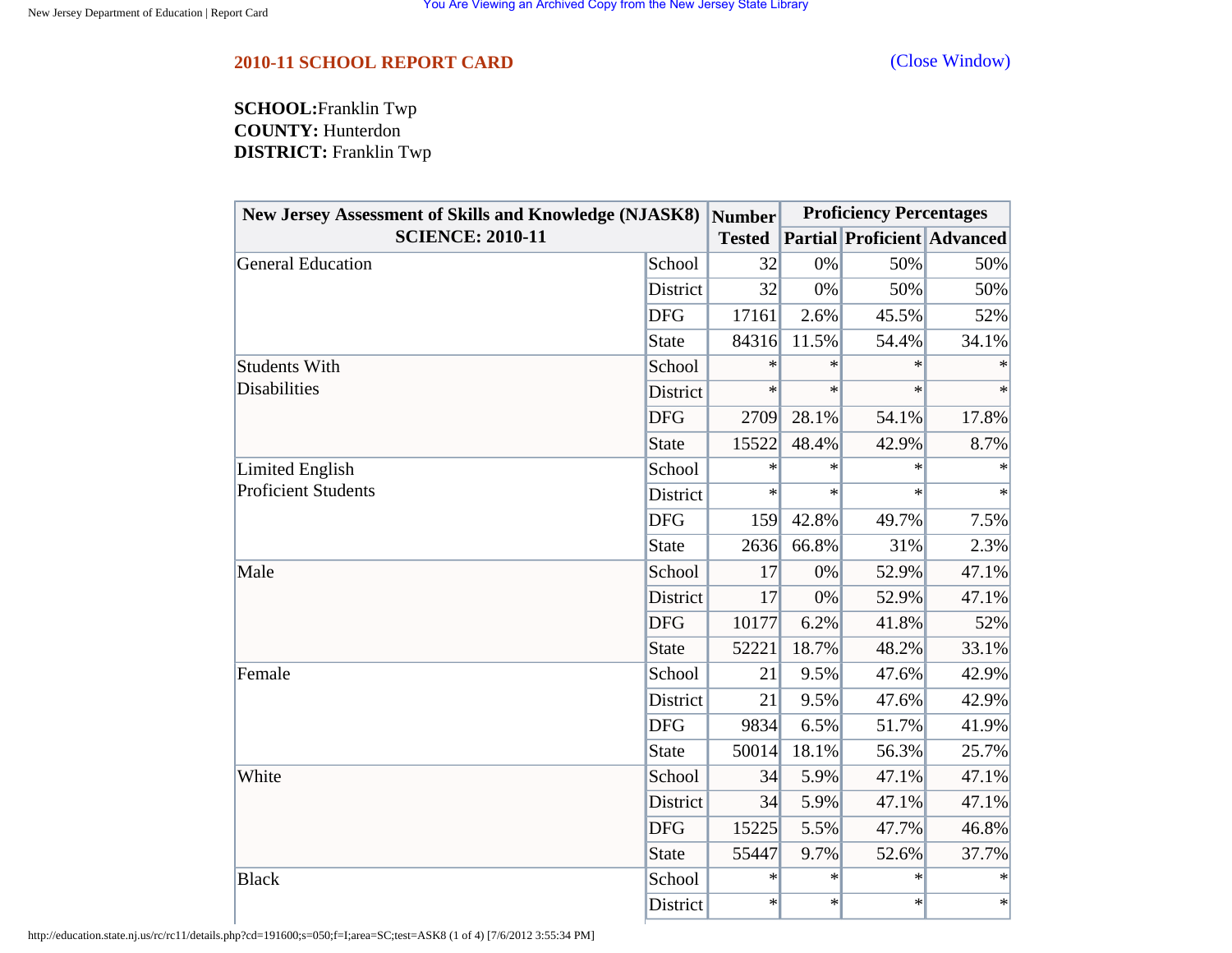## You Are Viewing an Archived Copy from the New Jersey State Library

|                         | <b>DFG</b>      | 1152   | 17%    | 60.9%  | 22%       |
|-------------------------|-----------------|--------|--------|--------|-----------|
|                         | <b>State</b>    | 16490  | 38%    | 52.7%  | 9.3%      |
| Asian                   | School          | $\ast$ | $\ast$ | $\ast$ | $\ast$    |
|                         | <b>District</b> | $\ast$ | $\ast$ | $\ast$ | $\ast$    |
|                         | <b>DFG</b>      | 2458   | 2.9%   | 30%    | 67%       |
|                         | <b>State</b>    | 8775   | 7%     | 39.5%  | 53.6%     |
| Native Hawaiian or      | School          | $\ast$ | $\ast$ | $\ast$ | $\ast$    |
| Other Pacific Islander  | District        | $\ast$ | $\ast$ | $\ast$ | $\ast$    |
|                         | <b>DFG</b>      | 21     | 9.5%   | 52.4%  | 38.1%     |
|                         | <b>State</b>    | 186    | 13.4%  | 48.9%  | 37.6%     |
| American Indian/        | School          | $\ast$ | $\ast$ | $\ast$ |           |
| <b>Alaskan Native</b>   | District        | $\ast$ | $\ast$ | $\ast$ | $\ast$    |
|                         | <b>DFG</b>      | 21     | 9.5%   | 52.4%  | 38.1%     |
|                         | <b>State</b>    | 126    | 20.6%  | 55.6%  | 23.8%     |
| Hispanic                | School          | $\ast$ | $\ast$ | $\ast$ | $\ast$    |
|                         | <b>District</b> | $\ast$ | $\ast$ | $\ast$ | $\ast$    |
|                         | <b>DFG</b>      | 994    | 13.8%  | 57%    | 29.2%     |
|                         | <b>State</b>    | 20428  | 31.1%  | 56%    | 13%       |
| <b>Other Race</b>       | School          | $\ast$ | $\ast$ | $\ast$ | $\ast$    |
|                         | <b>District</b> | $\ast$ | $\ast$ | $\ast$ | $\ast$    |
|                         | <b>DFG</b>      | 149    | 10.7%  | 38.9%  | 50.3%     |
|                         | <b>State</b>    | 899    | 22.9%  | 49.6%  | 27.5%     |
| <b>Migrant Students</b> | School          |        | $. \%$ | $. \%$ | $. \%$    |
|                         | District        |        | $. \%$ | $. \%$ | $. \%$    |
|                         | <b>DFG</b>      | $\ast$ | $\ast$ | $\ast$ | $\ast$    |
|                         | <b>State</b>    | 35     | 45.7%  | 42.9%  | 11.4%     |
| Economically            | School          |        | $. \%$ | $. \%$ | $. \%$    |
| Disadvantaged           | District        |        | $. \%$ | $. \%$ | $\cdot\%$ |
|                         | <b>DFG</b>      | 1131   | 20.3%  | 59.9%  | 19.8%     |
|                         | <b>State</b>    | 32741  | 34.5%  | 54%    | 11.5%     |

| New Jersey Assessment of Skills and Knowledge (NJASK8) Number |  | <b>Proficiency Percentages</b>            |  |  |
|---------------------------------------------------------------|--|-------------------------------------------|--|--|
| <b>SCIENCE: 2009-10</b>                                       |  | <b>Tested Partial Proficient Advanced</b> |  |  |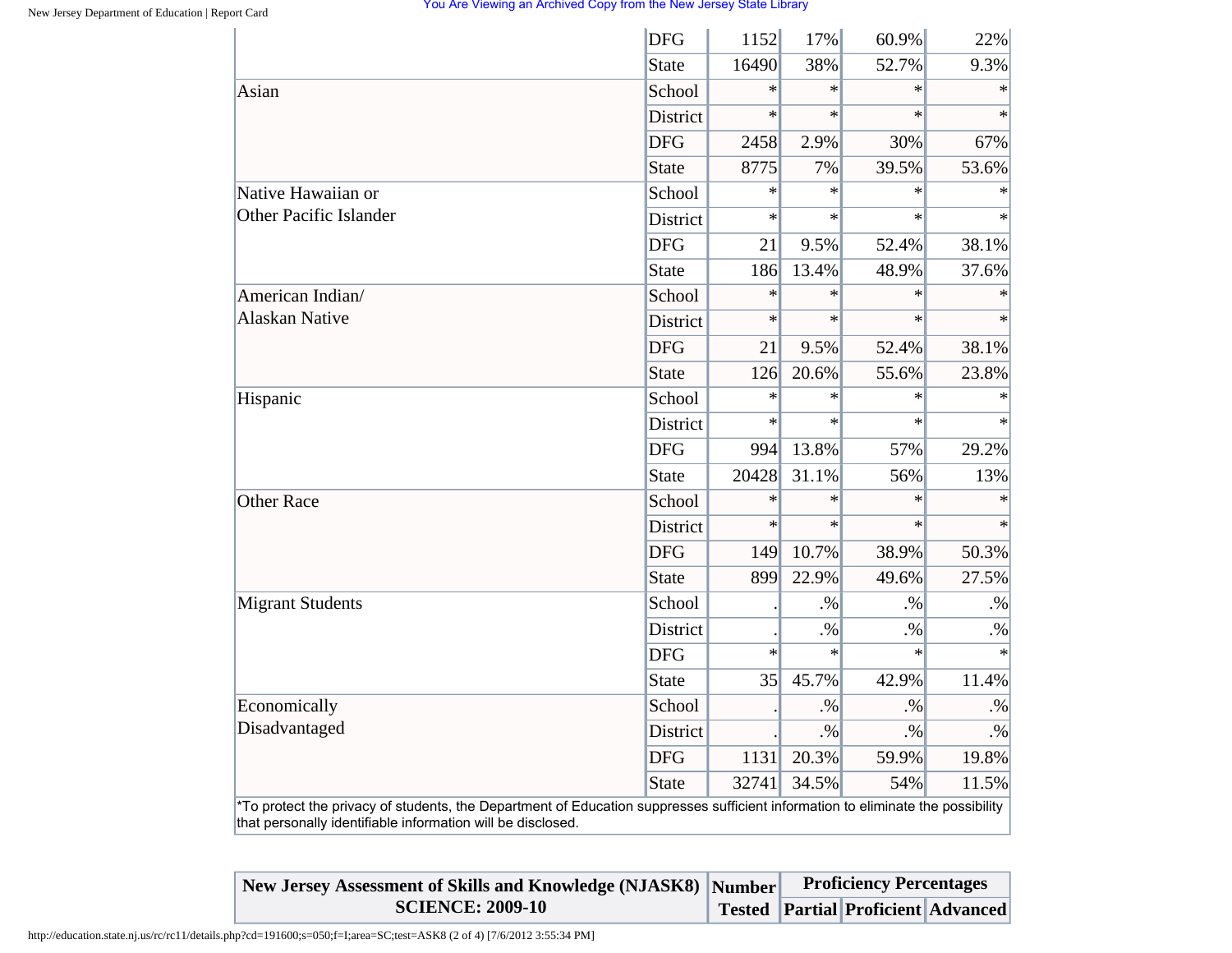## You Are Viewing an Archived Copy from the New Jersey State Library

| <b>General Education</b>                             | School          | 35     | 0%     | 40%    | 60%    |
|------------------------------------------------------|-----------------|--------|--------|--------|--------|
|                                                      | District        | 35     | 0%     | 40%    | 60%    |
|                                                      | <b>DFG</b>      | 17493  | 2.2%   | 42.7%  | 55.1%  |
|                                                      | State           | 84111  | 10.1%  | 53.1%  | 36.7%  |
| <b>Students With</b>                                 | School          | $\ast$ | $\ast$ | $\ast$ | $\ast$ |
| <b>Disabilities</b>                                  | District        | $\ast$ | $\ast$ | $\ast$ | $\ast$ |
|                                                      | <b>DFG</b>      | 2724   | 26%    | 57.9%  | 16.2%  |
|                                                      | <b>State</b>    | 15474  | 44.1%  | 47%    | 8.9%   |
| <b>Limited English</b><br><b>Proficient Students</b> | School          | $\ast$ | $\ast$ | $\ast$ | $\ast$ |
|                                                      | District        | $\ast$ | $\ast$ | $\ast$ | $\ast$ |
|                                                      | <b>DFG</b>      | 152    | 35.5%  | 52.6%  | 11.8%  |
|                                                      | <b>State</b>    | 2725   | 64.8%  | 33%    | 2.2%   |
| Male                                                 | School          | 20     | 5%     | 40%    | 55%    |
|                                                      | <b>District</b> | 20     | 5%     | 40%    | 55%    |
|                                                      | <b>DFG</b>      | 10309  | 5.8%   | 38.6%  | 55.6%  |
|                                                      | <b>State</b>    | 51946  | 16.3%  | 47.7%  | 36%    |
| Female                                               | School          | 21     | 0%     | 52.4%  | 47.6%  |
|                                                      | District        | 21     | 0%     | 52.4%  | 47.6%  |
|                                                      | <b>DFG</b>      | 10042  | 5.5%   | 51.1%  | 43.4%  |
|                                                      | <b>State</b>    | 50141  | 17%    | 55.9%  | 27.1%  |
| White                                                | School          | 35     | 0%     | 48.6%  | 51.4%  |
|                                                      | District        | 35     | 0%     | 48.6%  | 51.4%  |
|                                                      | <b>DFG</b>      | 15595  | 4.5%   | 45.8%  | 49.7%  |
|                                                      | <b>State</b>    | 56493  | 7.9%   | 51.6%  | 40.5%  |
| <b>Black</b>                                         | School          | $\ast$ | $\ast$ | $\ast$ | ∗      |
|                                                      | District        | $\ast$ | $\ast$ | $\ast$ | $\ast$ |
|                                                      | <b>DFG</b>      | 1125   | 18.7%  | 59.5%  | 21.9%  |
|                                                      | <b>State</b>    | 16678  | 35.2%  | 54.2%  | 10.6%  |
| Asian                                                | School          | $\ast$ | $\ast$ | $\ast$ | $\ast$ |
|                                                      | District        | $\ast$ | $\ast$ | $\ast$ | $\ast$ |
|                                                      | <b>DFG</b>      | 2520   | 3%     | 28.5%  | 68.5%  |
|                                                      | <b>State</b>    | 8549   | 6.5%   | 37.4%  | 56.1%  |
| Native Hawaiian or                                   | School          | $\ast$ | $\ast$ | $\ast$ | $\ast$ |
| <b>Other Pacific Islander</b>                        | District        | $\ast$ | $\ast$ | $\ast$ | $\ast$ |

http://education.state.nj.us/rc/rc11/details.php?cd=191600;s=050;f=I;area=SC;test=ASK8 (3 of 4) [7/6/2012 3:55:34 PM]